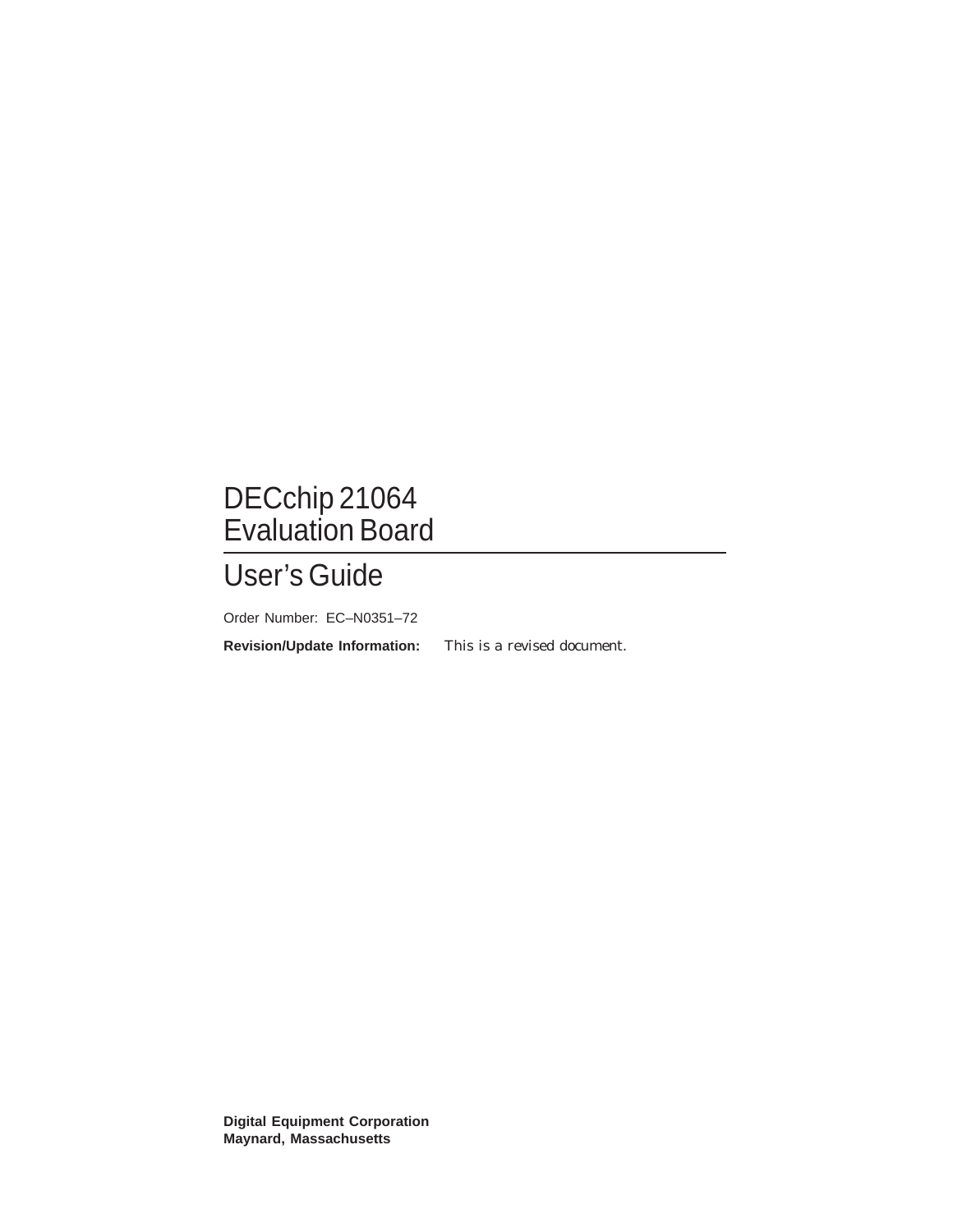#### **First edition, May 1993 Second edition, June 1993 Third edition, September 1993**

While Digital believes the information included in this publication is correct as of the date of publication, it is subject to change without notice.

Digital Equipment Corporation makes no representations that the use of its products in the manner described in this publication will not infringe on existing or future patent rights, nor do the descriptions contained in this publication imply the granting of licenses to make, use, or sell equipment or software in accordance with the description.

© Digital Equipment Corporation 1993. Printed in U.S.A.

Alpha AXP, AXP, DEC, DECchip, Digital, ThinWire, the AXP logo, and the DIGITAL logo are trademarks of Digital Equipment Corporation.

ABEL is a trademark of Data I/O Corporation. Viewlogic EDA is a trademark of Viewlogic Systems, Inc. SC486 is a trademark of VLSI Technology, Inc. AMD Am79C960 PCnet-ISA is a trademark of Advanced Micro Devices.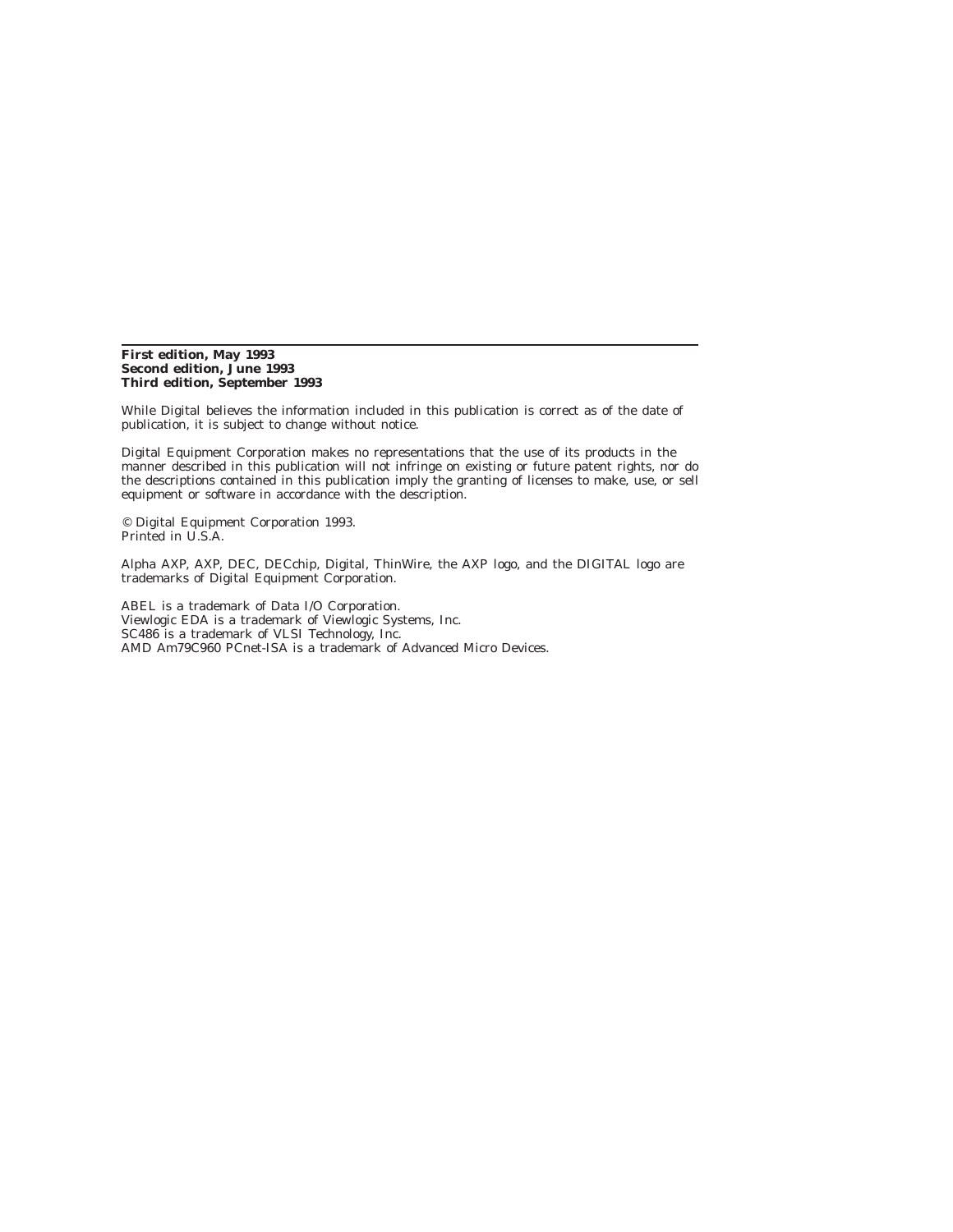# **Contents**

| 1            |       | <b>Introduction to the EB64</b>                                                |         |
|--------------|-------|--------------------------------------------------------------------------------|---------|
|              | 1.1   |                                                                                | $1 - 1$ |
|              | 1.2   |                                                                                | $1 - 3$ |
|              | 1.3   |                                                                                | $1 - 4$ |
|              | 1.3.1 |                                                                                | $1 - 4$ |
|              | 1.3.2 |                                                                                | $1 - 4$ |
|              | 1.3.3 |                                                                                | $1 - 4$ |
|              | 1.3.4 | Slow-Speed Peripheral Device Interface                                         | $1 - 5$ |
|              | 1.3.5 |                                                                                | $1 - 5$ |
|              | 1.3.6 |                                                                                | $1 - 5$ |
|              | 1.3.7 |                                                                                | $1 - 5$ |
|              | 1.3.8 |                                                                                | $1 - 5$ |
| $\mathbf{2}$ |       | <b>System Configuration and Connections</b><br><b>3</b> Functional Description |         |

| 3.1     |                                               | $-3 - 1$     |
|---------|-----------------------------------------------|--------------|
| 3.1.1   |                                               | $-3 - 1$     |
| 3.1.2   |                                               | $-2^{\circ}$ |
| 3.1.2.1 | Main Memory, Bcacheable                       | $-2^{\circ}$ |
| 3.1.2.2 |                                               | $3 - 3$      |
| 3.1.2.3 | Main Memory, Not Bcacheable or Data cacheable | $3 - 4$      |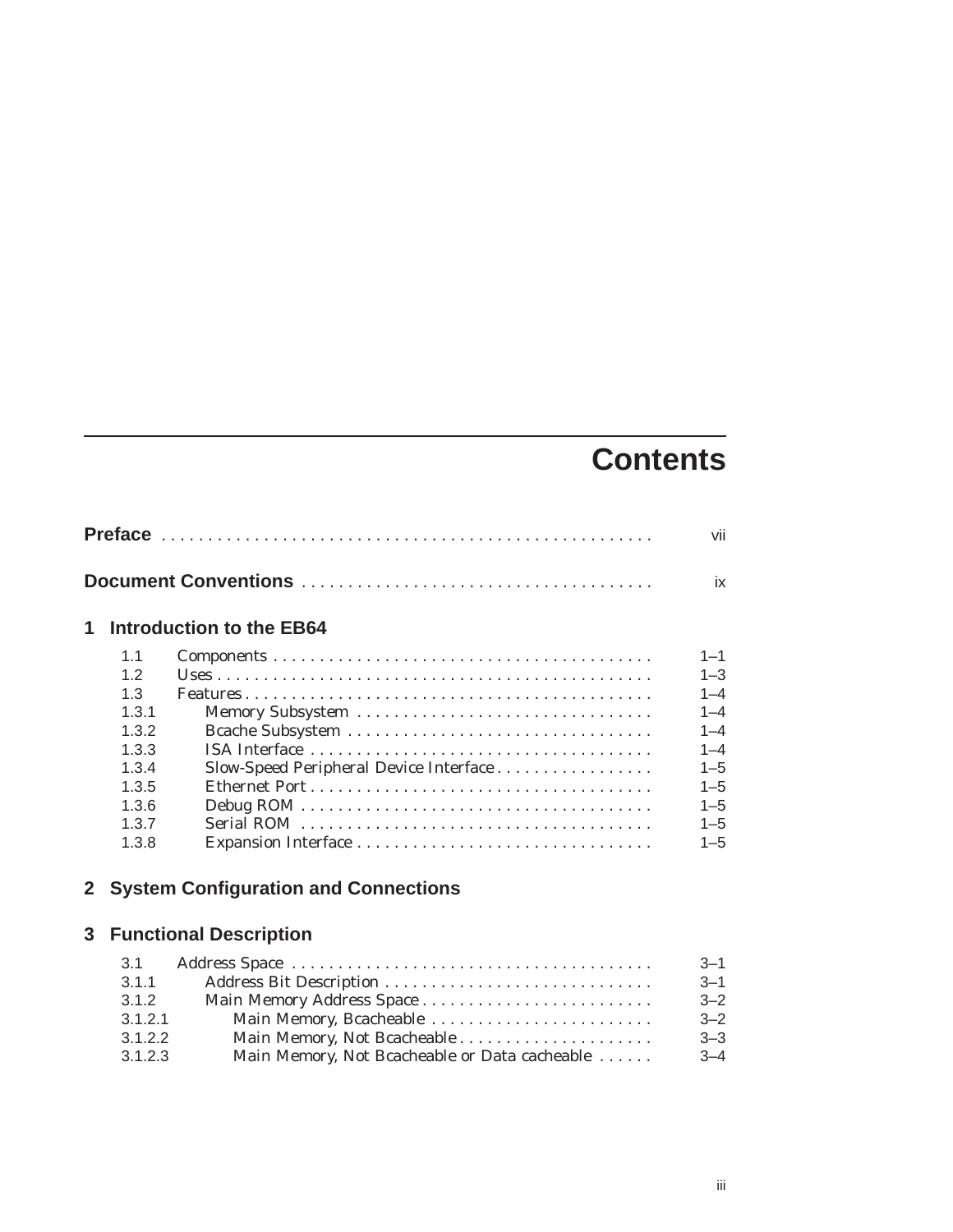| 3.1.3   | I/O Address Space                               | $3 - 5$  |
|---------|-------------------------------------------------|----------|
| 3.1.3.1 | I/O Address Space Mapping                       | $3 - 5$  |
| 3.1.3.2 | I/O Byte Enable and Transfer Length             | $3 - 6$  |
| 3.1.3.3 | I/O Space, Debug ROM, and System Register       | $3 - 6$  |
| 3.1.3.4 | I/O Space, SC486 and Interrupt Acknowledge      | $3 - 7$  |
| 3.1.3.5 | I/O Space, Expansion Connector                  | $3 - 7$  |
| 3.2     |                                                 | $3 - 8$  |
| 3.2.1   | Main Memory Subsystem                           | $3 - 8$  |
| 3.2.1.1 |                                                 | $3 - 11$ |
| 3.2.1.2 |                                                 | $3 - 11$ |
| 3.2.1.3 | Address Bits 18 and 17                          | $3 - 12$ |
| 3.2.1.4 |                                                 | $3 - 12$ |
| 3.2.2   |                                                 | $3 - 14$ |
| 3.2.2.1 |                                                 | $3 - 16$ |
| 3.2.3   |                                                 | $3 - 17$ |
| 3.2.3.1 | Hexaword DRAM Read (READ_BLOCK External         |          |
|         |                                                 | $3 - 17$ |
| 3.2.3.2 | Hexaword DRAM Write (WRITE BLOCK External       |          |
|         |                                                 | $3 - 18$ |
| 3.2.3.3 |                                                 | $3 - 18$ |
| 3.2.3.4 | Load Locked (LDxL External Access)              | $3 - 18$ |
| 3.2.3.5 | Store Conditional (STxC External Access)        | $3 - 19$ |
| 3.2.3.6 |                                                 | $3 - 19$ |
| 3.2.3.7 |                                                 | $3 - 20$ |
| 3.3     |                                                 | $3 - 20$ |
| 3.3.1   |                                                 | $3 - 20$ |
| 3.3.1.1 |                                                 | $3 - 20$ |
| 3.3.1.2 |                                                 | $3 - 25$ |
| 3.3.1.3 | ISA Interface and Associated Peripheral Devices | $3 - 26$ |
| 3.3.1.4 | Slow Speed Peripheral Devices                   | $3 - 26$ |
| 3.3.1.5 |                                                 | $3 - 27$ |
| 3.3.1.6 |                                                 | $3 - 27$ |
| 3.4     |                                                 | $3 - 28$ |
| 3.4.1   |                                                 | $3 - 28$ |
| 3.4.2   | Initialization and SROM                         | $3 - 28$ |
| 3.5     |                                                 | $3 - 30$ |
|         |                                                 |          |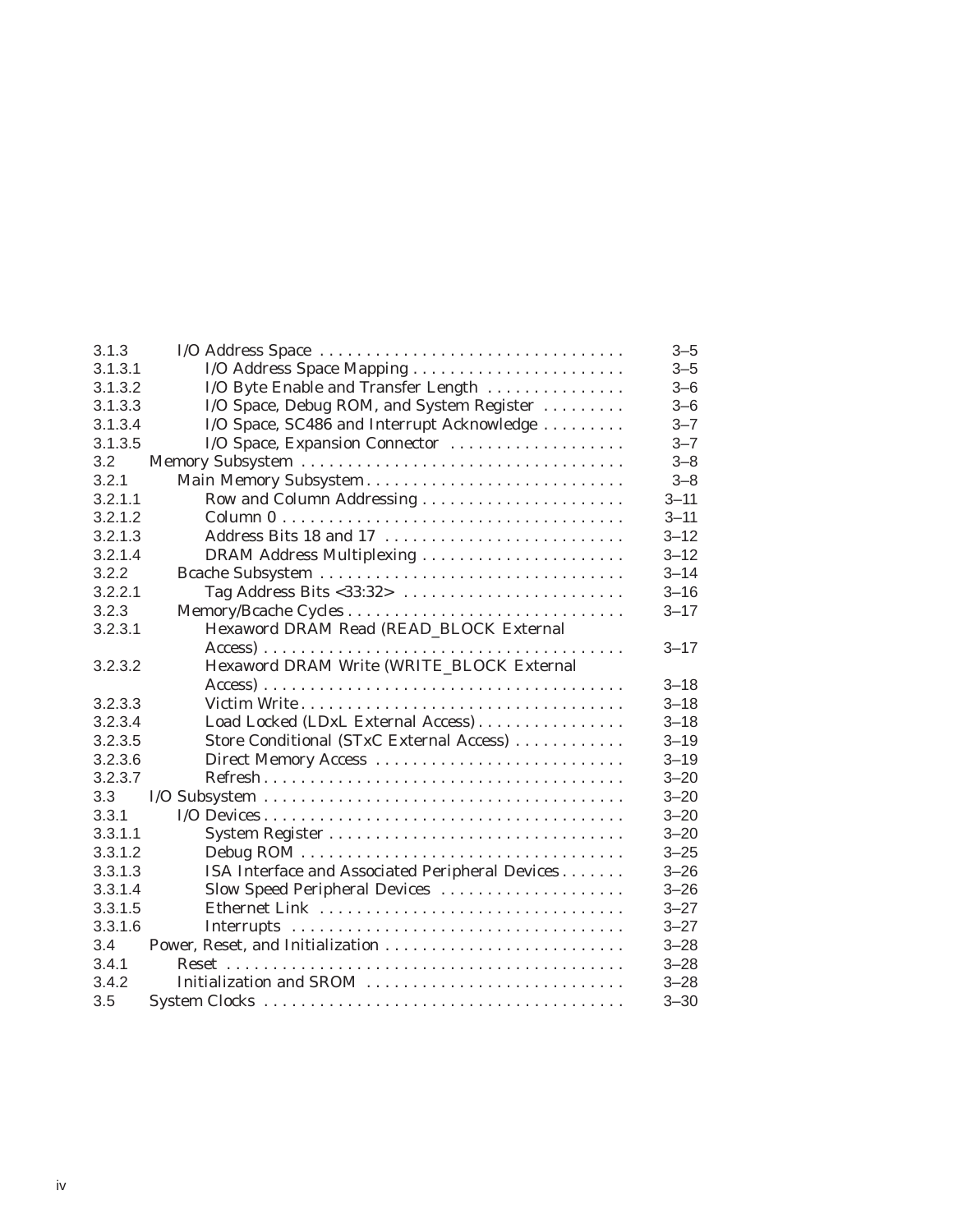# **4 Expansion Interface**

| Expansion Connector Signal Description         | $4 - 1$  |
|------------------------------------------------|----------|
|                                                | $4 - 15$ |
|                                                | $4 - 16$ |
|                                                | $4 - 16$ |
| Expansion Connector Clocks                     | $4 - 18$ |
| Programmed I/O Through the Expansion Connector | $4 - 19$ |
| DMA Through Expansion Connector                | $4 - 24$ |
|                                                | $4 - 25$ |
| System Bus Acquisition and Release Sequence    | $4 - 27$ |
|                                                | $4 - 28$ |
|                                                |          |

# **5 Power Requirements**

# **A Technical Support, Ordering, and Associated Literature**

| $A-2$   |
|---------|
| $A-2$   |
| $A-2$   |
| $A - 4$ |
| $A-5$   |
|         |

# **Index**

# **Examples**

| $-3-1$ | $3 - 16$ |
|--------|----------|
|        |          |

# **Figures**

| $1 - 1$ |                                   | $1 - 2$  |
|---------|-----------------------------------|----------|
| $2 - 1$ | EB64 Board Jumpers and Connectors | $2 - 2$  |
| $3 - 1$ |                                   | $3 - 1$  |
| $3 - 2$ |                                   | $3 - 9$  |
| $3 - 3$ |                                   | $3 - 10$ |
| $3 - 4$ |                                   | $3 - 13$ |
| $3 - 5$ |                                   | $3 - 14$ |
| $3 - 6$ |                                   | $3 - 21$ |
| $3 - 7$ | I/O Address Formation             | $3 - 22$ |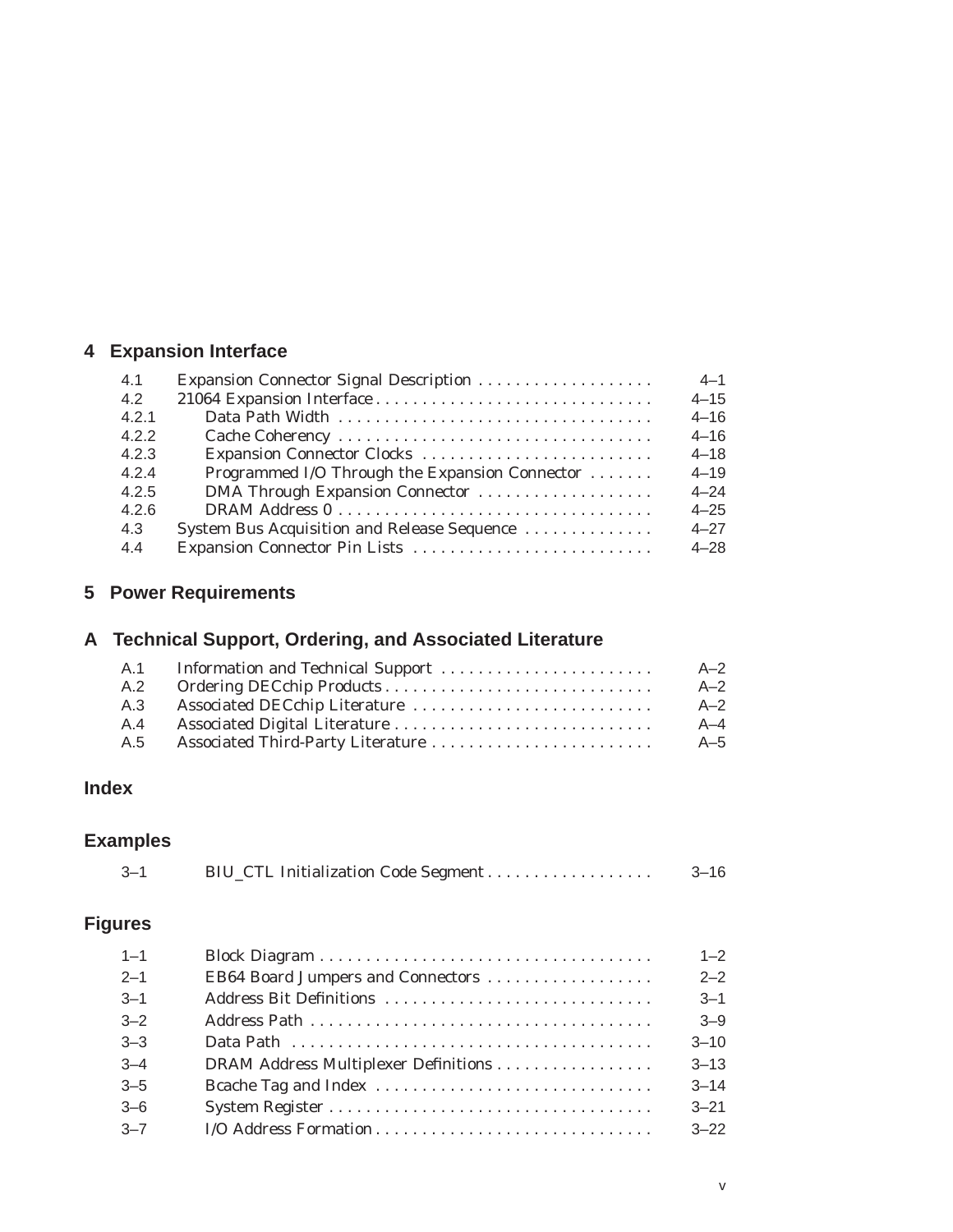| $3 - 8$  | SROM Serial Port Diagram                       | $3 - 30$ |
|----------|------------------------------------------------|----------|
| $3 - 9$  |                                                | $3 - 31$ |
| $3 - 10$ |                                                | $3 - 32$ |
| $4 - 1$  |                                                | $4 - 14$ |
| $4 - 2$  | Expansion Interface Signals                    | $4 - 16$ |
| $4 - 3$  | Expansion Connector Control Setup              | $4 - 18$ |
| $4 - 4$  | Programmed I/O Through the Expansion Connector | $4 - 20$ |
| $4 - 5$  | System Bus Acquisition and Release             | $4 - 27$ |

# **Tables**

| $2 - 1$  | EB64 Board Jumpers and Connectors                 | $2 - 3$  |
|----------|---------------------------------------------------|----------|
| $3 - 1$  | Address Space Partitioning                        | $3 - 2$  |
| $3 - 2$  | Cached and Noncached Memory Quadrants             | $3 - 2$  |
| $3 - 3$  | Transfer Length and Byte Enable Decode            | $3 - 6$  |
| $3 - 4$  | SC486 Zone Decode                                 | $3 - 7$  |
| $3 - 5$  |                                                   | $3 - 8$  |
| $3 - 6$  | DRAM SIMM Row/Column Definition                   | $3 - 11$ |
| $3 - 7$  | Victim Write Demultiplexed Address Bits 18 and 17 |          |
|          |                                                   | $3 - 12$ |
| $3 - 8$  | RAS Decode for 2- and 8-MB DRAM SIMMs             | $3 - 13$ |
| $3 - 9$  |                                                   | $3 - 15$ |
| $3 - 10$ | EB64 System Register Bit Description              | $3 - 21$ |
| $3 - 11$ | ISA IRQ Input Definitions                         | $3 - 27$ |
| $4 - 1$  |                                                   | $4 - 2$  |
| $4 - 2$  |                                                   | $4 - 28$ |
| $4 - 3$  | Expansion Connector Pin List — buf_data<127:0>    | $4 - 33$ |
| $4 - 4$  | Expansion Connector Pin List $-$ io_addr<31:2>    | $4 - 34$ |
| $4 - 5$  | Expansion Connector Pin List — Vdd and gnd        | $4 - 34$ |
| $5 - 1$  |                                                   | $5 - 1$  |
|          |                                                   |          |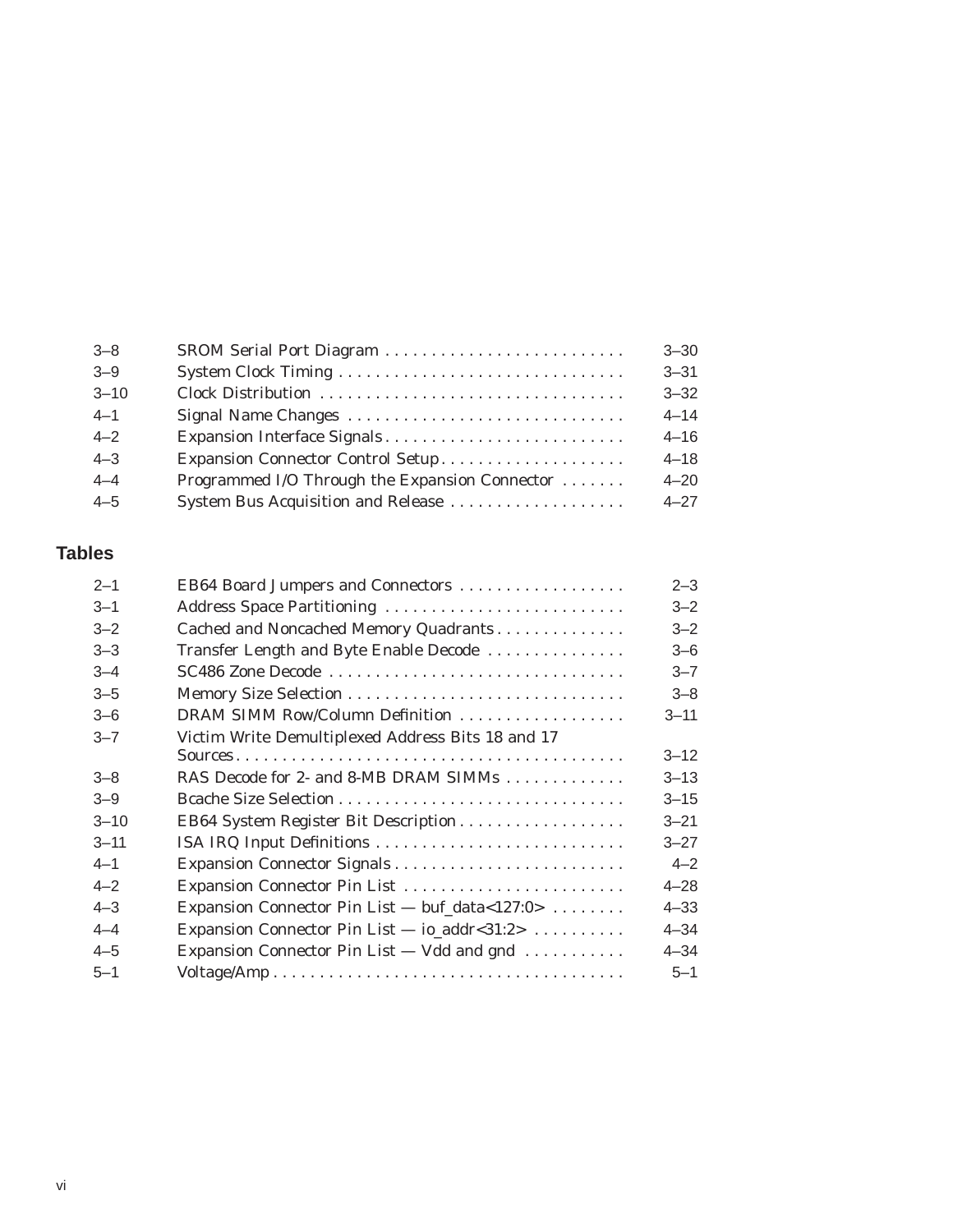# **Preface**

This guide describes the DECchip 21064 Evaluation Board (also called the EB64), an evaluation and development module for computing systems based on the DECchip 21064 microprocessor.

# **Audience**

This guide is written for system designers and others who use the EB64 to design or evaluate computer systems based on the DECchip 21064 microprocessor.

# **Scope**

This guide describes the features, configuration, functional operation, and expansion interface of the EB64. Designing hardware to interface to the expansion connector requires most of the same knowledge as a 21064 design and is not included in this guide. Additional information is available in the EB64 schematics and programmable-logic source files, and also in the literature listed in Appendix A. Additional technical support is available from the DECchip Information Line, also included in Appendix A.

# **Content**

This guide contains the following chapters and appendices:

- Chapter 1 is an overview of the EB64.
- Chapter 2 provides EB64 configuration information.
- Chapter 3 is a functional description of the EB64.
- Chapter 4 describes the EB64 expansion interface.
- Chapter 5 describes the EB64 power requirements.
- Appendix A lists technical support services and associated documentation.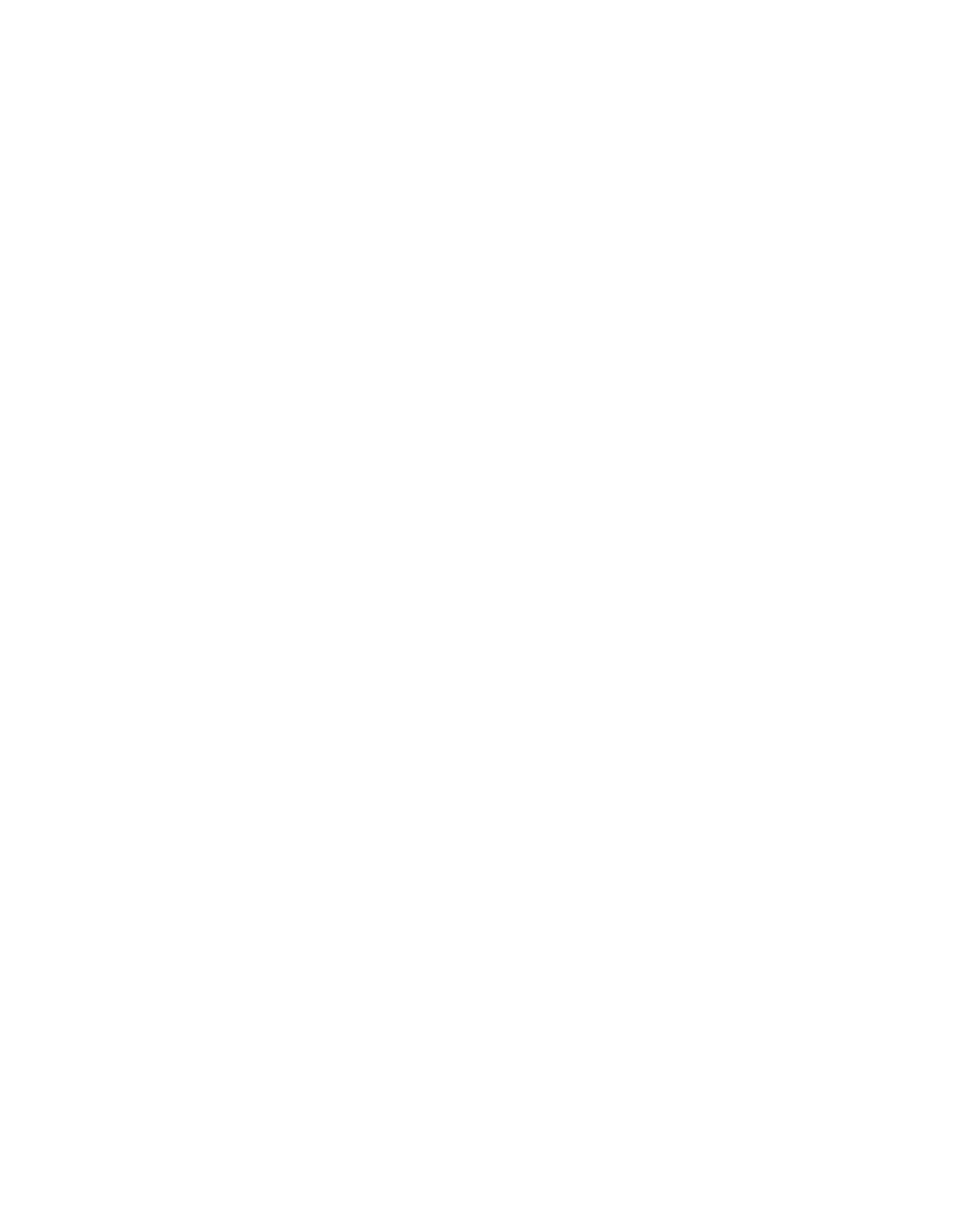# **Document Conventions**

#### **Bit and Field Abbreviations**

# **RO — Read Only**

Bits and fields specified as RO can be read but not written.

## **RW — Read/Write**

Bits and fields specified as RW can be read and written.

# **WO — Write Only**

Bits and fields specified as WO can be written but not read.

# **Bit Notation**

Multiple bit fields are shown as extents (see Ranges and Extents, below).

# **Caution**

Cautions indicate potential damage to equipment or data.

# **Data Units**

The following data unit terminology, common within Digital, is used throughout this guide.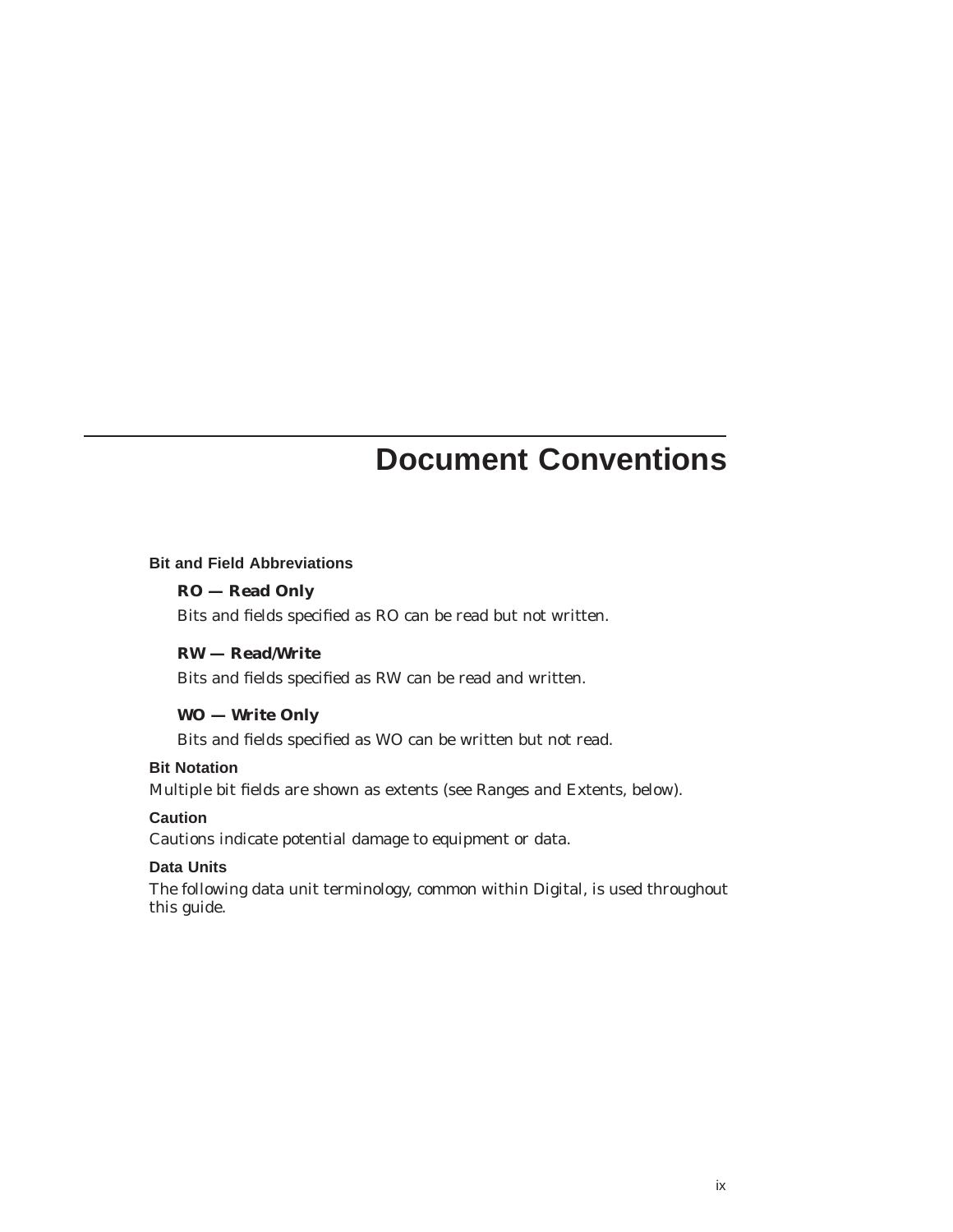| <b>Term</b> | Words | <b>Bytes</b> | <b>Bits</b> | <b>Other</b>                                                                                                                                                           |
|-------------|-------|--------------|-------------|------------------------------------------------------------------------------------------------------------------------------------------------------------------------|
| Word        |       | 2            | 16          |                                                                                                                                                                        |
| Longword    | 2     | 4            | 32          |                                                                                                                                                                        |
| Quadword    | 4     | 8            | 64          |                                                                                                                                                                        |
| Octaword    | 8     | 16           | 128         | Single read fill; that is, the cache space that<br>can be filled in a single read access. It takes<br>two read accesses to fill a backup cache line<br>(see Hexaword). |
| Hexaword    | 16    | 32           | 256         | Cache block, cache line. The space allocated to<br>a single backup cache block.                                                                                        |

#### **Note**

Notes indicate general information.

#### **Numbering**

All numbers are decimal or hexadecimal unless otherwise indicated. In cases of ambiguity, a subscript indicates the radix of nondecimal numbers. For example, 19 is decimal, but  $19_{16}$  and 19A are hexadecimal.

#### **Ranges and Extents**

Ranges are specified by a pair of numbers separated by two periods ( .. ) and are inclusive. For example, a range of integers 0..4 includes the integers 0, 1, 2, 3, and 4.

Extents are specified by a pair of numbers in angle brackets  $(\le)$  separated by a colon  $($ :) and are inclusive. For example, bits <7:3> specifies an extent including bits 7, 6, 5, 4, and 3.

#### **Schematic References**

Logic schematics are included in the EB64 design package. In this guide, references to schematic pages are printed in italics. For example:

'' . . . multiplexers (schematic page *addr\_mux.1*).''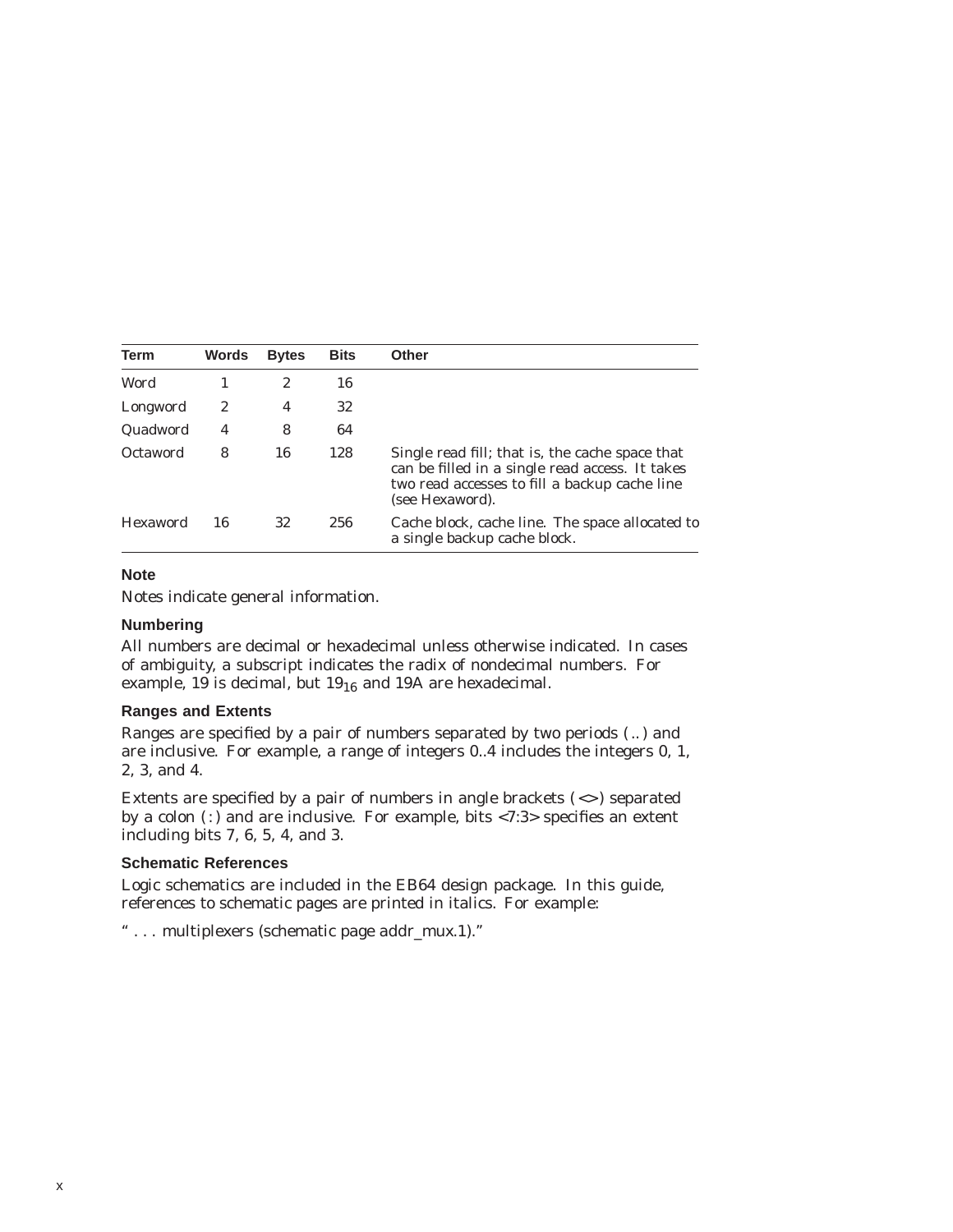## **Signal Names**

Signal names in text are printed in boldface lowercase. Mixed-case and uppercase conventions sometimes used for signal names are not used in this document. For example:

| Used in this Guide | <b>Not Used in this Guide</b> |         |
|--------------------|-------------------------------|---------|
| cwmask7            | cWMask7                       | CWMASK7 |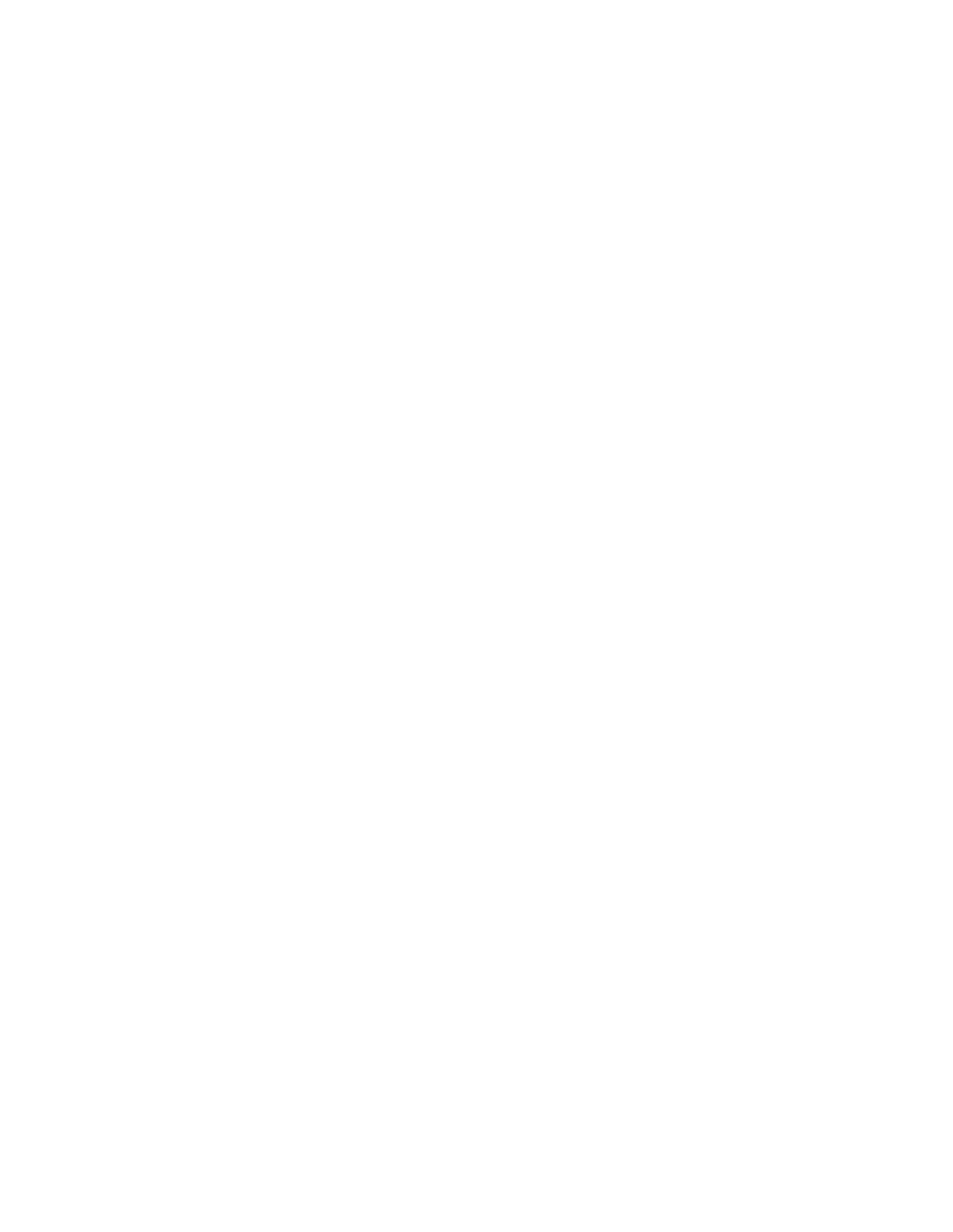# **1 Introduction to the EB64**

The DECchip 21064 Evaluation Board (also called EB64) is an evaluation and development module for computing systems based on the DECchip 21064 microprocessor (also called 21064). It gives the user a single-board platform for the design, integration, and analysis of supporting logic, subsystems, and software. The EB64 is the first reference design offered for a Digital microprocessor that implements the Alpha AXP architecture. This chapter is an overview of the EB64, its uses, and its features. Figure 1–1 is a block diagram of the system.

#### **Note: Design Concepts**

System design concepts are discussed in the application note *Designing a System with the DECchip 21064 Microprocessor.* Memory and backup cache design concepts are discussed in the application note *Designing a Memory/Cache Subsystem for the DECchip 21064 Microprocessor*. If you are not familiar with the 21064, you are encouraged to read both application notes. Appendix A gives ordering information and lists other associated documentation.

# **1.1 Components**

The DECchip 21064 Evaluation Board includes:

- DECchip 21064 running at 150 MHz
- Dynamic RAM (DRAM) main memory subsystem of 4 to 64 Mbytes
- External backup cache (Bcache) subsystem comprising 512 Kbytes of 12 ns static RAMs (SRAMs). The Bcache is read- and write-allocate, write-back, with 32-byte blocks.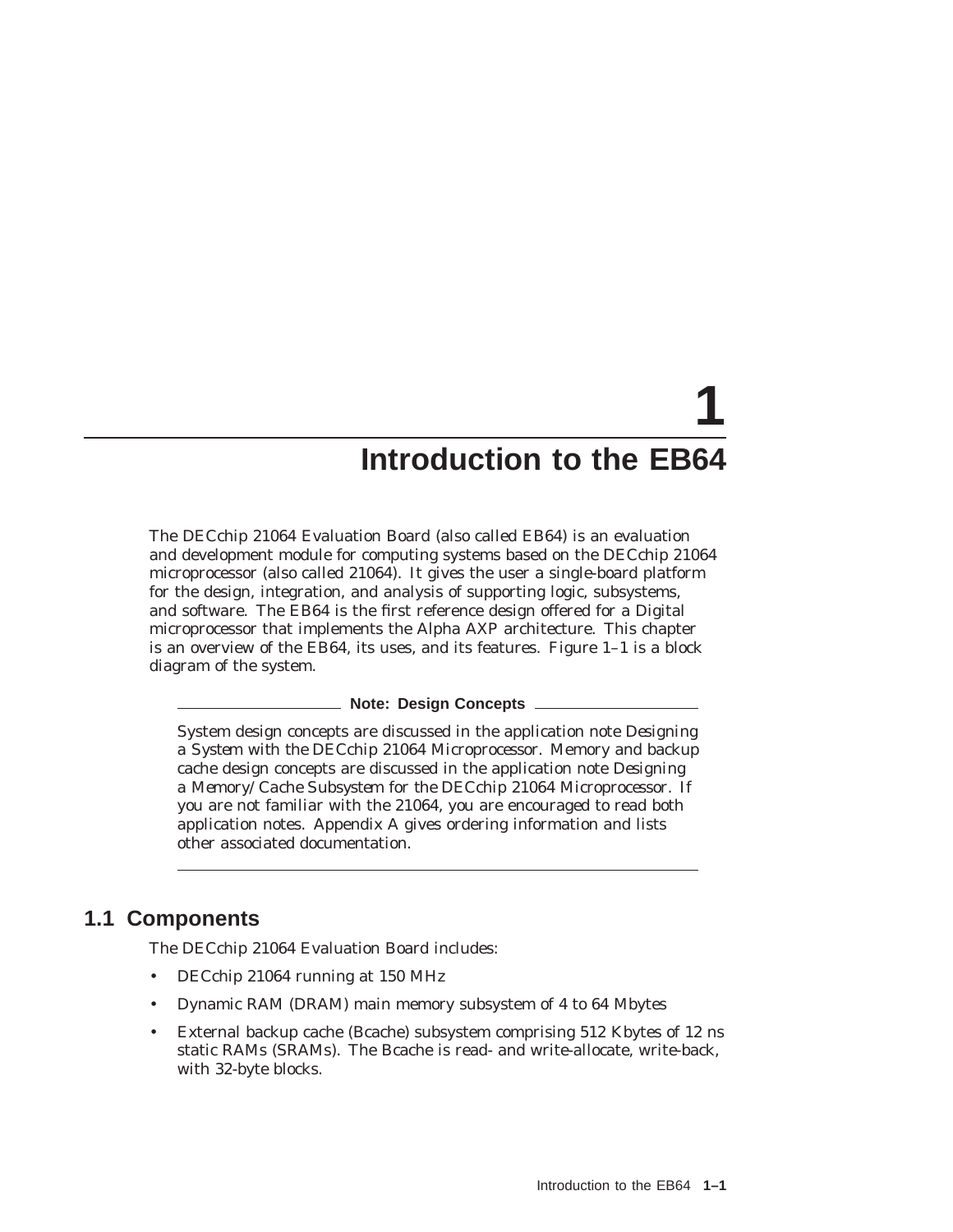

# **Figure 1–1 Block Diagram**

- Serial boot ROM (SROM)
- Two programmable ROMs (PROMs) for debug. One, called the ''debug ROM,'' is preprogrammed by Digital's applications support group; the other is user-programmable.
- ISA (IEEE P996) interface and two ISA connectors
- Embedded serial ports, timers, and Ethernet interface
- Latches, buffers, glue logic, power regulators, oscillators, decoupling capacitors, and so on, as needed to form a complete system
- 21064 cooling-fan sensor in reset/dcok circuitry
- Connector and logic to supply the 21064 signals for user hardware design and debug
- Database and user documentation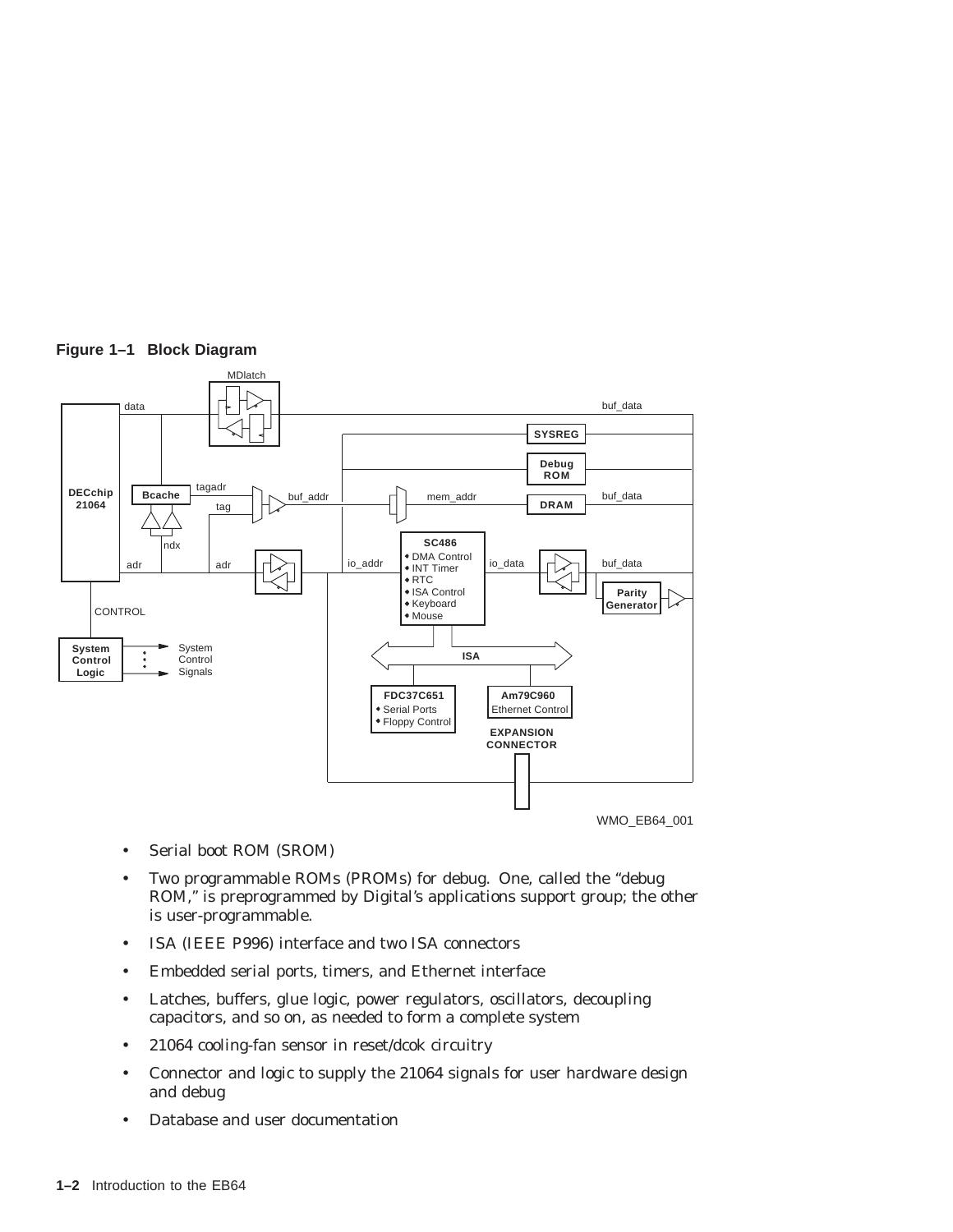The full database, including schematics and source files, are supplied with the EB64. User documentation is also included. The database allows designers with no previous Alpha AXP experience to successfully create a working Alpha AXP system with minimal help.

# **1.2 Uses**

The EB64 has a wide range of uses. The following are a few examples.

# **System Development**

In its released configuration, the EB64 can be used as the basis of a full computing system for which the user must design and integrate the necessary supporting logic. The EB64 works under worst-case voltage, temperature, and process conditions, and can serve as the core of a high-volume product without significant changes.

#### **Software Development**

The EB64 has remote debug capability and a software debug monitor for loading code into the system and performing other software debug functions such as memory read, memory write, and instruction breakpoint. When combined with a hardware interface, the debug monitor can be used to write and debug software (for example, device drivers) for workstation and PC-type products, as well as for embedded control products such as laser printers, communication engines (such as bridges and routers), and video products.

#### **Memory and Bcache Subsystem Evaluation**

The EB64 is a high-speed design and includes a full 128-bit data path for the DRAM main memory and the Bcache. The 21064 runs at full speed (150 MHz), with power regulation and cooling handled on the board. The EB64 high-performance Bcache SRAM subsystem takes into account signal integrity issues.

The user can select Bcache size and DRAM access time. Such flexibility allows users to change these characteristics and run performance benchmarks to determine the effect on actual programs. The available hardware configurations can also be combined and tested with different coding techniques to determine optimum system performance.

#### **I/O Device Development**

The EB64 is a hardware and software platform for developing I/O devices to interface with the 21064. An expansion connector is provided to allow access to a buffered version of the  $21064$  external interface.<sup>1</sup> The buffered interface

<sup>1</sup> The expansion connector comprises two 80-pin connectors (J10 and J11) and two 100-pin connectors (J26 and J27).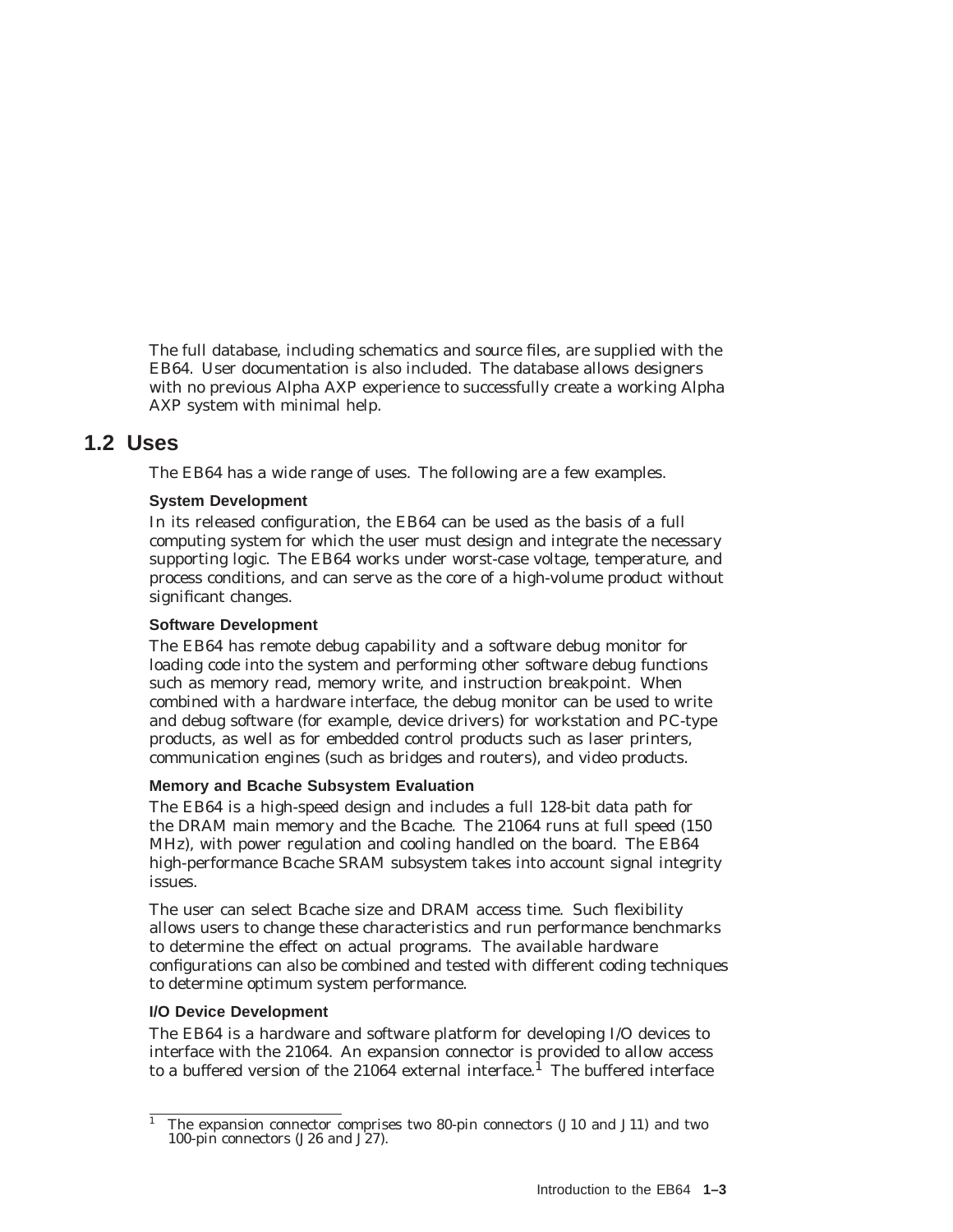provides sufficient similarity to allow interfaces designed for the EB64 to be easily adapted for direct connection to the 21064.

The expansion interface has a 39.6 ns cycle time, the same speed (25 MHz) as the on-board memory and I/O subsystems. Designers can easily implement appropriate expansion interfaces using commodity programmable devices as needed.

# **1.3 Features**

Sections 1.3.1 through 1.3.8 give a brief overview of the major features of the EB64 system.

# **1.3.1 Memory Subsystem**

The main memory subsystem accommodates 4 to 64 megabytes of DRAM, using four commodity single in-line memory module (SIMM) cards. Each SIMM card is 36 bits wide: 32 data bits, one parity bit, and three unused bits. The possible memory sizes are:

4 MB 8 MB 16 MB 32 MB 64 MB

The default memory subsystem is a high-speed, 128-bit (plus parity) configuration. It can also be configured to emulate a slower (or narrower, 64-bit) memory subsystem. For more information, see Section 3.2.1.

# **1.3.2 Bcache Subsystem**

The 512-Kbyte Bcache uses a combination of commodity  $32K \times 8$ ,  $32K \times 9$ , and 16K×4 12-ns SRAMs for data, parity, tag address, and tag control. The largest Bcache size is 512 kilobytes, but extra tag address bits are included to configure other Bcache sizes of 256 or 128 kilobytes. The 21064 can be programmed to test SRAMs having lower speeds. Section 3.2.2 gives a detailed description of the Bcache.

# **1.3.3 ISA Interface**

The VLSI Technology SC486 chip (VL82C486 chip with its companion VL82C113A combination I/O chip) provides the following functions:

- ISA bus controller, including bus master
- Direct memory access (DMA) controller
- Interrupt controller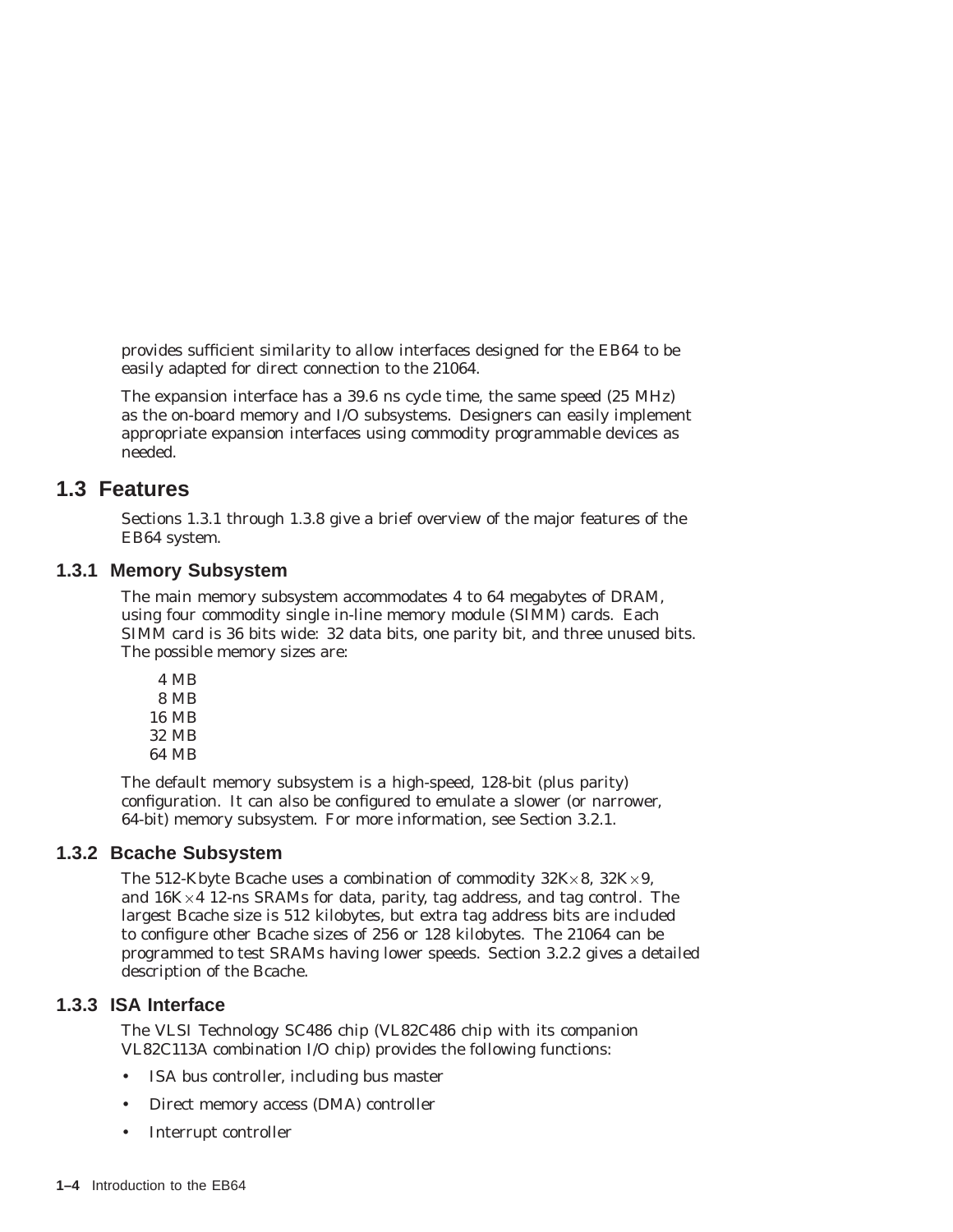- Programmable and refresh timers
- Real-time clock
- Mouse
- Keyboard

The SC486 also drives the two ISA slots on the EB64 board.

# **1.3.4 Slow-Speed Peripheral Device Interface**

The combo I/O chip is a Standard Microsystems Corporation FDC37C651 Super I/O Floppy Disk Controller. It connects directly to the ISA bus on the EB64 board. It supplies two serial ports and a floppy-disk controller.

# **1.3.5 Ethernet Port**

The AMD Am79C960 PCnet-ISA chip provides an Ethernet link. The chip and its associated glue logic (transformers, level shifters, capacitors, and so on) are connected to the ISA bus on the EB64 board. Both 10BaseT and 10Base2 interfaces are provided. See Section 3.3.1.5 for more information.

# **1.3.6 Debug ROM**

The debug ROM is an industry-standard, 512-kilobyte or 1-megabyte jumper selectable) PROM that contains the debug monitor code. The debug monitor allows the design engineer to develop code on a host system and load the software into the EB64 through the Ethernet port or SROM serial line.

A second PROM socket (jumper selectable) is provided on the board for a user-programmable device. For more information see Section 3.3.1.2.

# **1.3.7 Serial ROM**

The 21064 uses an SROM for its initialization code. When **reset** is deasserted, the contents of the SROM are read into the 21064's instruction cache. The code is then executed from the instruction cache. See Section 3.4.2 for more information.

# **1.3.8 Expansion Interface**

The EB64 board includes a high-speed, 21064 pin-bus expansion interface. This interface gives access to a buffered version of the microprocessor pin bus. It includes the handshake signals needed to perform reads and writes to memory and I/O. This on-board interface ignores the memory zone defined to give system control to an external interface plugged into the connectors. Chapter 4 provides a complete description of the expansion interface.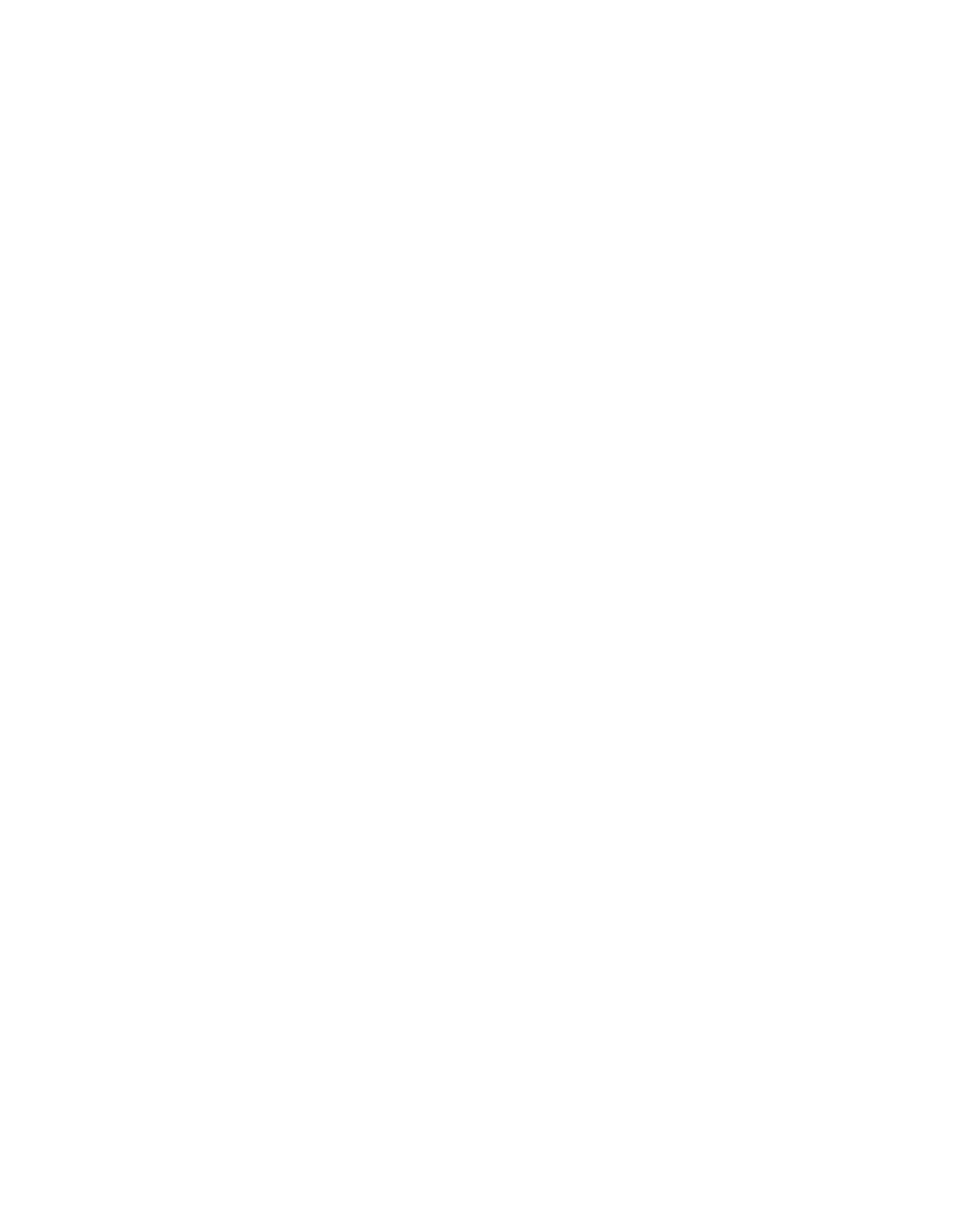# **2**

# **System Configuration and Connections**

The EB64 must be configured for the user's environment. The configuration jumpers and connectors (or headers) for user-supplied power and peripheral devices are shown in Figure 2–1 and described in Table 2–1.

After the evaluation board is configured, power can be applied, and the debug monitor can be run. The debug monitor and its commands are described in the *DECchip 21064 Evaluation Board Debug Monitor User's Guide*. For information about other software design tools, see the literature listed in Appendix A.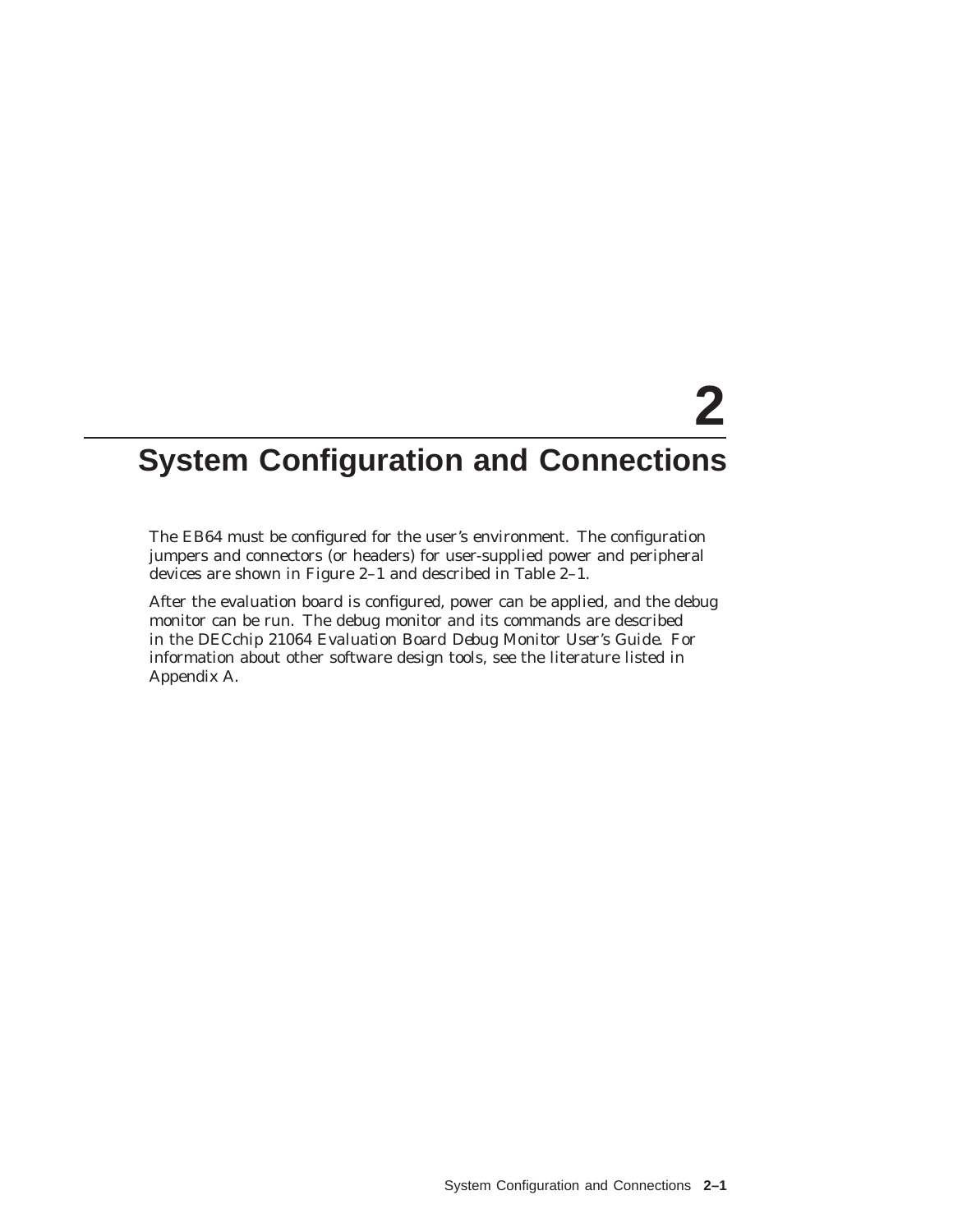

**Figure 2–1 EB64 Board Jumpers and Connectors**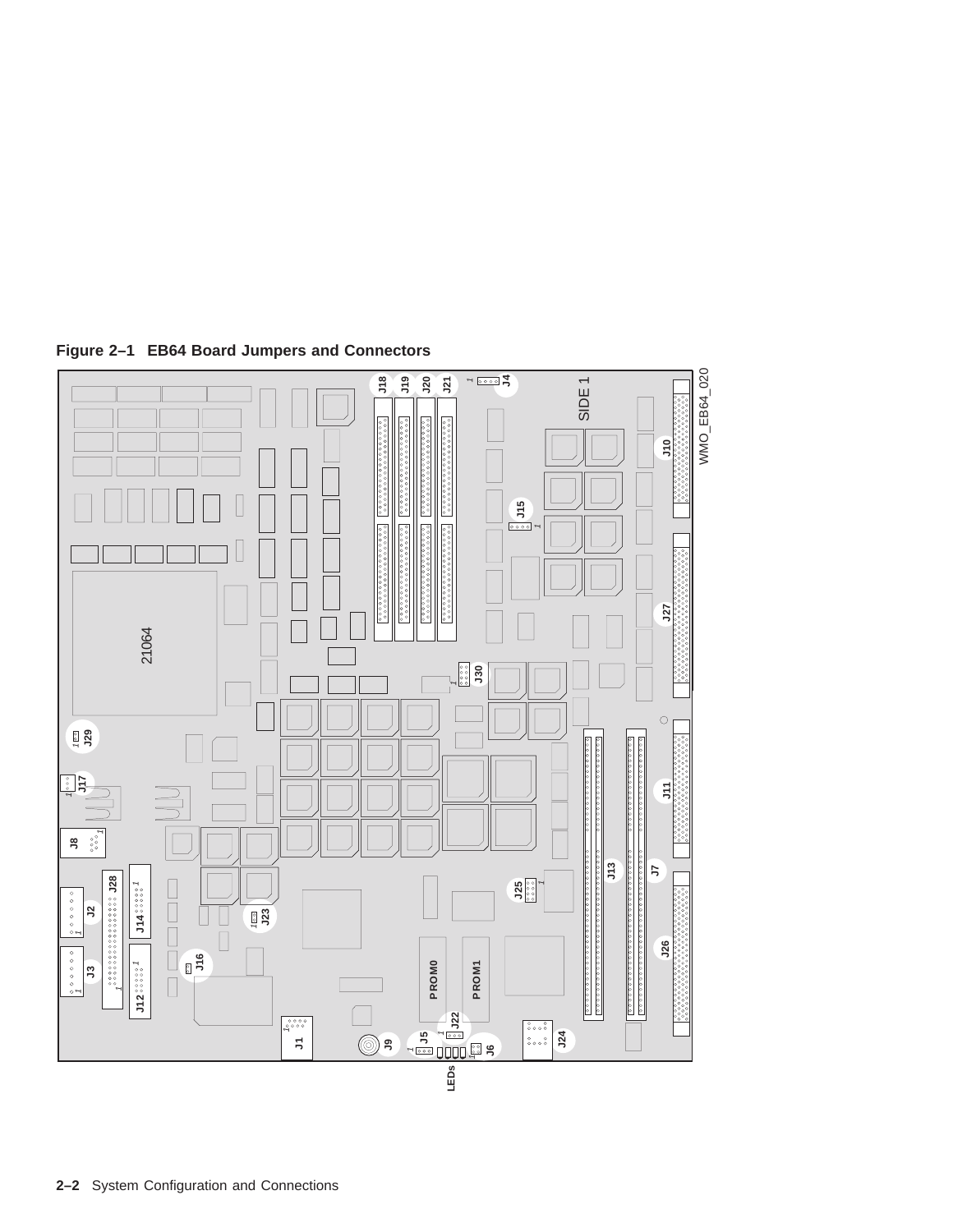**Table 2–1 EB64 Board Jumpers and Connectors**

| <b>Connector</b> | <b>Pins</b>    | <b>Description</b>                                                                                                                                                    |  |  |  |  |
|------------------|----------------|-----------------------------------------------------------------------------------------------------------------------------------------------------------------------|--|--|--|--|
| J1<br>J9         | 8<br>4         | Ethernet connector, twisted-pair (10BASE-T)<br>Ethernet connector, ThinWire (10BASE-2)                                                                                |  |  |  |  |
|                  |                | <b>Note: Ethernet LEDs</b>                                                                                                                                            |  |  |  |  |
|                  |                | The four LEDs in Figure 2-1 are driven by the PCnet-ISA chip<br>(Am79C960) and indicate the following:                                                                |  |  |  |  |
|                  |                | LED0: LINK OK<br>LED1: RCV<br>LED2: RX POL OK<br>LED3: XMIT                                                                                                           |  |  |  |  |
| J2<br>J3         | 6<br>6         | Board power connector (gnd <sup>pin1</sup> , gnd, -5 V, Vdd, Vdd, Vdd)<br>Board power connector $(p_d \cosh^{pi/1})$ , Vdd, +12 V, -12 V, gnd, gnd)                   |  |  |  |  |
|                  |                | <b>Note: Power Supply</b>                                                                                                                                             |  |  |  |  |
|                  |                | Power for the EB64 is provided by a user-supplied, standard, PC<br>power supply. Digital does not provide this power supply. See<br>Section 3.4 for more information. |  |  |  |  |
| <b>J4</b>        | 4              | Speaker connector. The speaker should be connected to pins 1<br>and $4$ .                                                                                             |  |  |  |  |
| J <sub>5</sub>   | 3              | PROM0 or PROM1 jumper. See Section 3.3.1.2 for more<br>information.                                                                                                   |  |  |  |  |
|                  |                | <b>To Select</b><br><b>Set Jumper Pins</b>                                                                                                                            |  |  |  |  |
|                  |                | PROM <sub>0</sub><br>$1$ to $2$                                                                                                                                       |  |  |  |  |
|                  |                | PROM <sub>1</sub><br>$2$ to $3$                                                                                                                                       |  |  |  |  |
|                  |                |                                                                                                                                                                       |  |  |  |  |
| J <sub>6</sub>   | $\overline{4}$ | Combo chip (FDC37C651) precompensation and drive-type<br>jumpers                                                                                                      |  |  |  |  |
|                  |                | <b>Signal</b><br>Jumper<br>In.<br>Out                                                                                                                                 |  |  |  |  |
|                  |                | $1$ to $2$<br>high<br>Precompensation<br>low                                                                                                                          |  |  |  |  |

Drive type 3 to 4 low high

(continued on next page)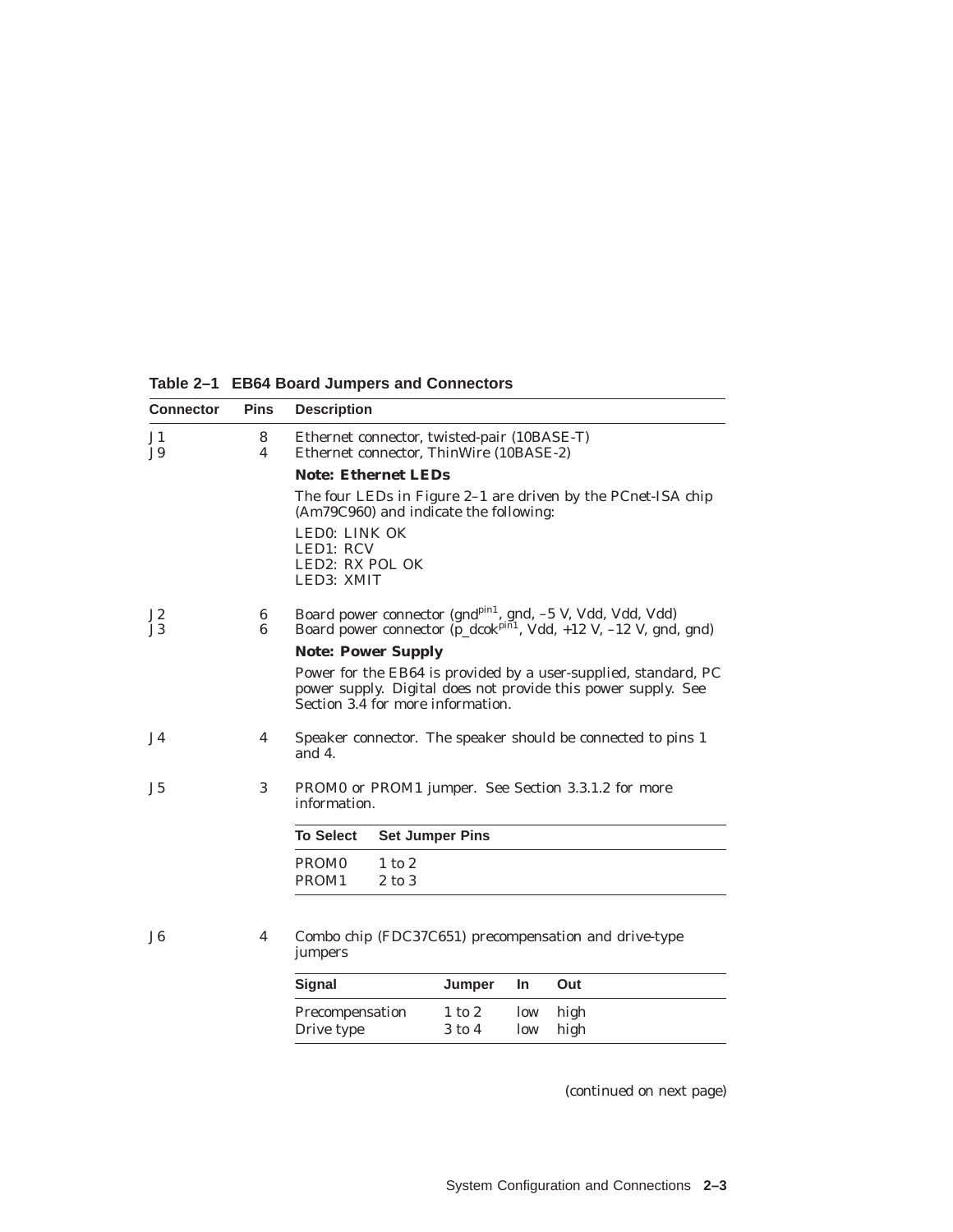| <b>Connector</b>          | <b>Pins</b>            | <b>Description</b>                                                                                                                                                                                                                                                                                                              |
|---------------------------|------------------------|---------------------------------------------------------------------------------------------------------------------------------------------------------------------------------------------------------------------------------------------------------------------------------------------------------------------------------|
| J7.<br>J13                | 98<br>98               | <b>ISA Slot 1 connector</b><br><b>ISA Slot 0 connector</b>                                                                                                                                                                                                                                                                      |
| J8                        | 6                      | SROM serial port connector<br>See Section 1.3.7 for more information.                                                                                                                                                                                                                                                           |
| J9.                       |                        | See J1                                                                                                                                                                                                                                                                                                                          |
| J10<br>J11.<br>J26<br>J27 | 80<br>80<br>100<br>100 | Expansion interface connector. See Chapter 4 for more<br>information.                                                                                                                                                                                                                                                           |
| J12<br>J14                | 10<br>10               | Combo chip (FDC37C651) serial port 1<br>Combo chip (FDC37C651) serial port 2                                                                                                                                                                                                                                                    |
| J13                       |                        | See J7                                                                                                                                                                                                                                                                                                                          |
| J14                       |                        | See J12                                                                                                                                                                                                                                                                                                                         |
| J15                       | 4                      | Battery backup connector for time-of-year (TOY) clock                                                                                                                                                                                                                                                                           |
| $J16*$<br>$J23^*$         | 2<br>$\overline{2}$    | System reset switch connector<br>dcok reset switch connector<br>See Section 3.4.1 for more information.                                                                                                                                                                                                                         |
| J17                       | 3                      | 21064 fan power and sensor connector.<br><b>Caution: Fan Sensor Required</b><br>The 21064 cooling fan <i>must</i> have a built-in sensor that drives<br>a signal if the air flow stops. The sensor is connected to J17.<br>The fan supplied with the EB64 includes an air-flow sensor. See<br>Section 3.4 for more information. |
| J18<br>J19<br>J20<br>J21  | 70<br>70<br>70<br>70   | <b>DRAM0 SIMM</b> connector<br><b>DRAM1 SIMM connector</b><br><b>DRAM2 SIMM connector</b><br><b>DRAM3 SIMM connector</b><br>All four SIMM connectors must be populated. See Section 3.2.1<br>for more information.                                                                                                              |

**Table 2–1 (Cont.) EB64 Board Jumpers and Connectors**

The reset switch is connected to J16 or J23.

(continued on next page)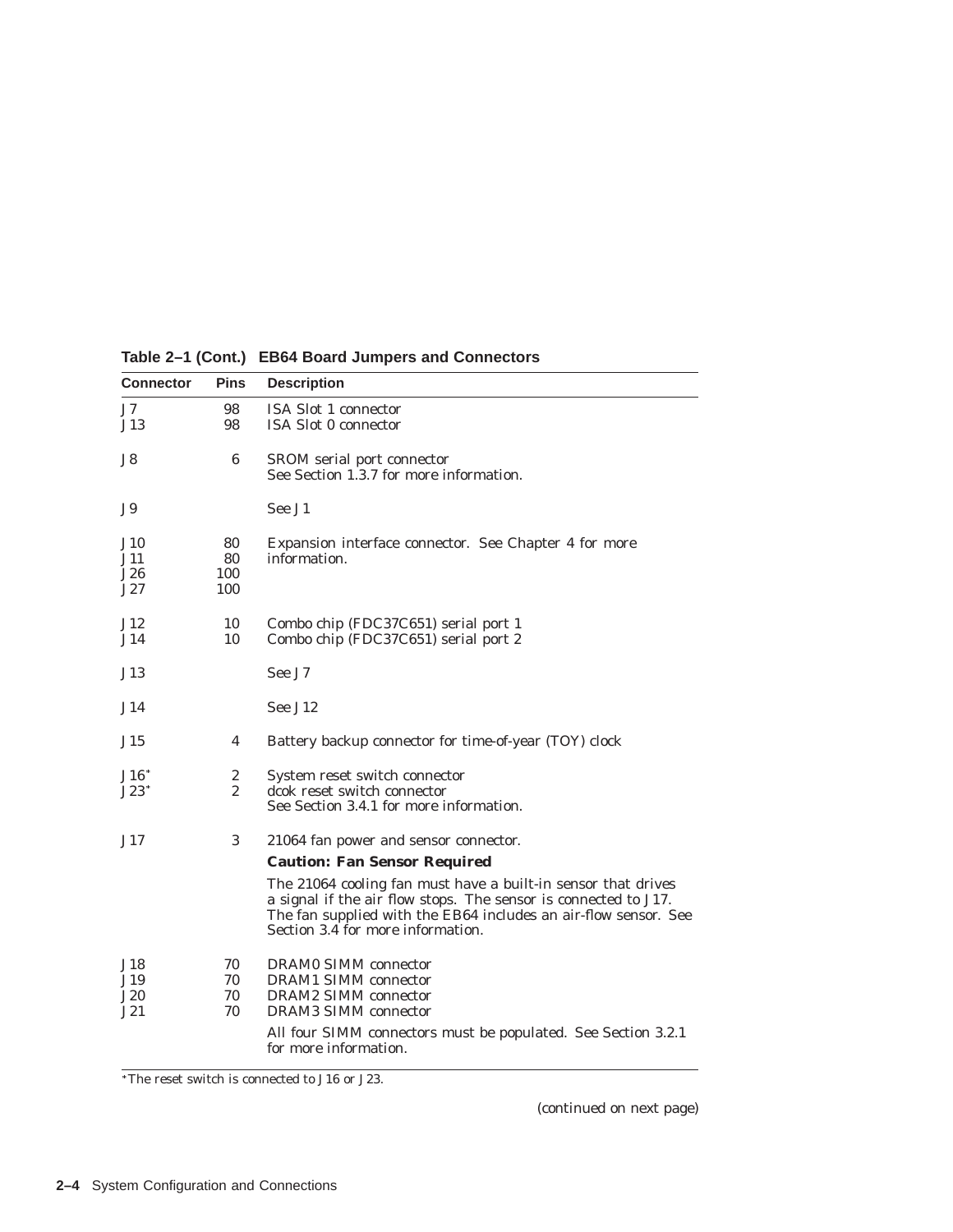| <b>Connector</b> | <b>Pins</b>  | <b>Description</b>                                                        |                                                             |            |                        |                                                            |  |
|------------------|--------------|---------------------------------------------------------------------------|-------------------------------------------------------------|------------|------------------------|------------------------------------------------------------|--|
| J22              | 3            |                                                                           | PROM size jumper. See Section 3.3.1.2 for more information. |            |                        |                                                            |  |
|                  |              | <b>To Select</b>                                                          |                                                             |            | <b>Set Jumper Pins</b> |                                                            |  |
|                  |              | 512-KB PROM                                                               |                                                             | $1$ to $2$ |                        |                                                            |  |
|                  |              | 1-MB PROM                                                                 |                                                             | $2$ to $3$ |                        |                                                            |  |
| J23              |              | See J16                                                                   |                                                             |            |                        |                                                            |  |
| J24              | 12           | Keyboard (bottom)/mouse (top) connector                                   |                                                             |            |                        |                                                            |  |
| J25              | 8            | System configuration jumpers<br>See Section 3.3.1.1 for more information. |                                                             |            |                        |                                                            |  |
|                  |              | <b>Signal</b>                                                             | Jumper:                                                     | <b>In</b>  | Out                    | <b>Description</b>                                         |  |
|                  |              | sys_config0                                                               | $1$ to $5$                                                  | low        | high                   | <b>Boot SROM Mini-</b><br>Debugger                         |  |
|                  |              | sys_config1                                                               | $2$ to $6$                                                  | low        | high                   | 1-MB or 16-MB DRAM<br><b>SIMMs</b>                         |  |
|                  |              | sys_config2                                                               | 3 to 7                                                      | low        | high                   | Boot an alternate image                                    |  |
|                  |              | sys_config3                                                               | 4 to 8                                                      | low        | high                   | <b>Reserved</b>                                            |  |
|                  |              |                                                                           |                                                             |            |                        |                                                            |  |
| J26<br>J27       |              | See J10<br>See J10                                                        |                                                             |            |                        |                                                            |  |
| J28              | 34           |                                                                           |                                                             |            |                        | Combo chip (FDC37C651) floppy-disk drive 0 and 1 connector |  |
|                  |              |                                                                           |                                                             |            |                        |                                                            |  |
| J29              | $\mathbf{2}$ | <b>Reserved for Digital use</b>                                           |                                                             |            |                        |                                                            |  |

# **Table 2–1 (Cont.) EB64 Board Jumpers and Connectors**

(continued on next page)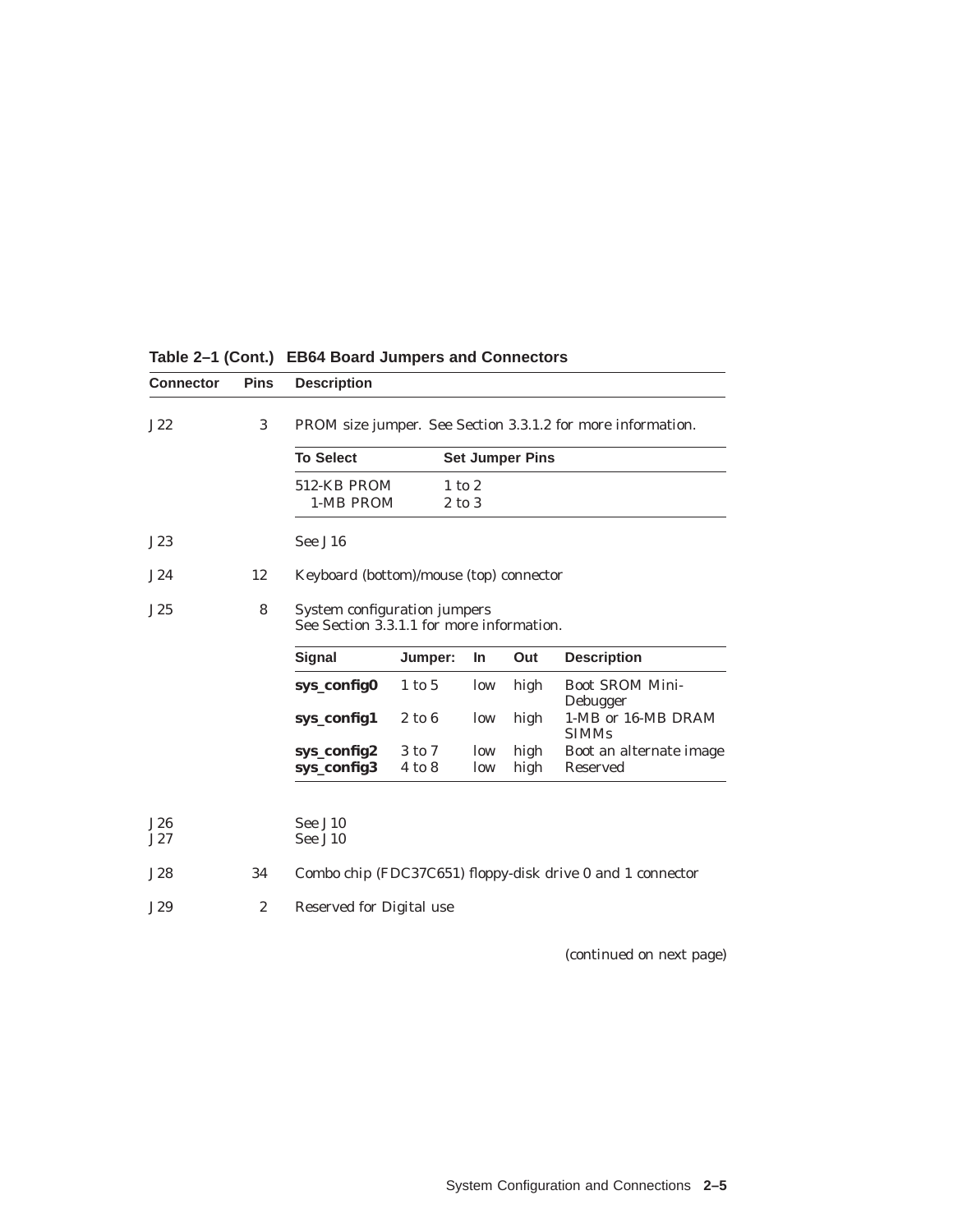| <b>Connector</b> | <b>Pins</b> | <b>Description</b>                                                 |     |        |     |  |  |
|------------------|-------------|--------------------------------------------------------------------|-----|--------|-----|--|--|
| <b>J30</b>       | 8           | Logic analyzer header<br>See Section 3.3.1.1 for more information. |     |        |     |  |  |
|                  |             | Signal                                                             | Pin | Signal | Pin |  |  |
|                  |             | sys_output0                                                        |     | gnd    | 5   |  |  |
|                  |             | sys_output1                                                        | 2   | gnd    | 6   |  |  |
|                  |             | sys_output2                                                        | 3   | gnd    |     |  |  |
|                  |             | sys_output3                                                        | 4   | gnd    | 8   |  |  |
|                  |             |                                                                    |     |        |     |  |  |

**Table 2–1 (Cont.) EB64 Board Jumpers and Connectors**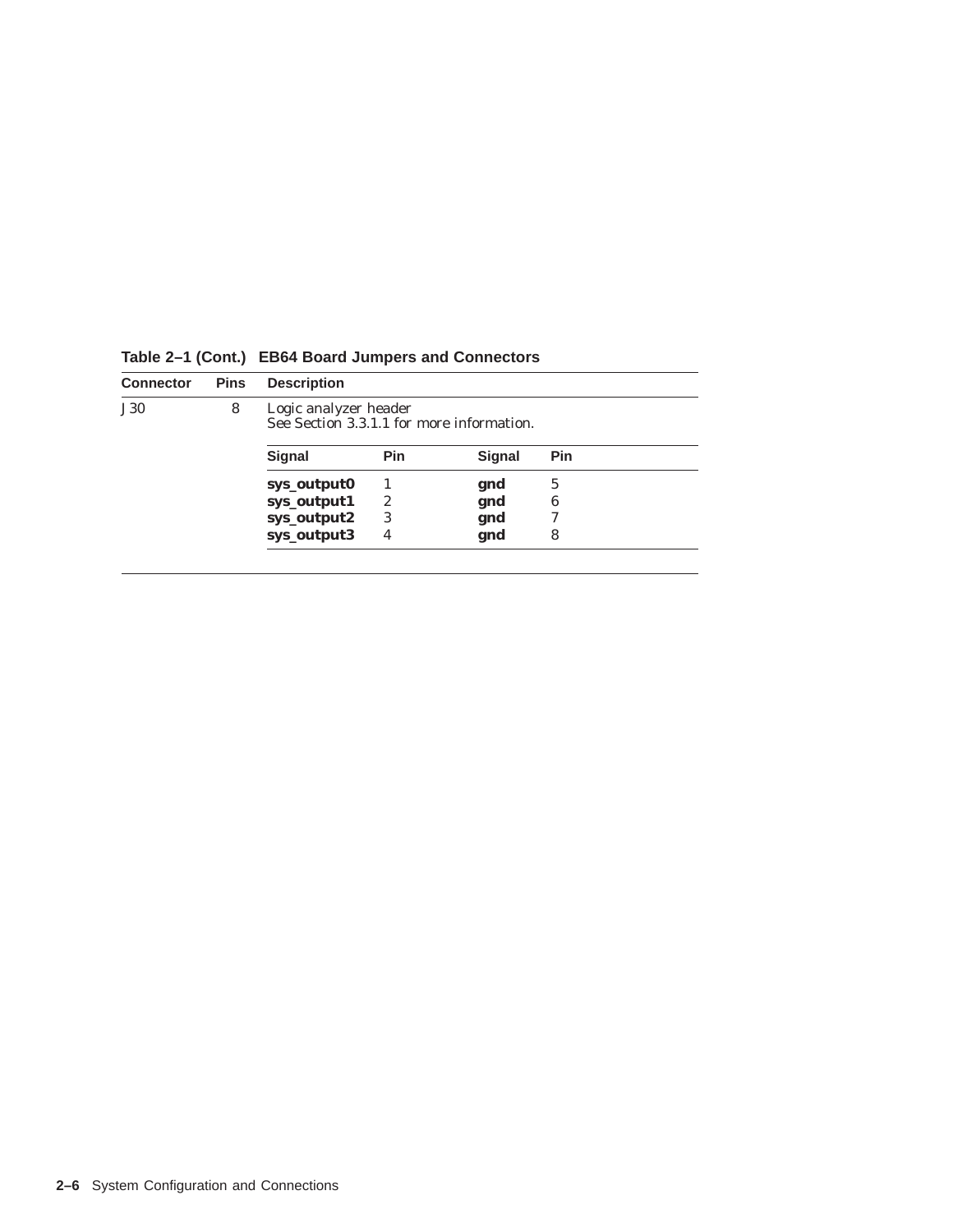# **3 Functional Description**

This chapter describes the functional operation of the EB64, except for the expansion interface, which is described in Chapter 4.

# **3.1 Address Space**

Sections 3.1.1 through 3.1.3.2 describe EB64 address space partitioning.

# **3.1.1 Address Bit Description**

The 34-bit EB64 address space is partitioned into memory space and I/O space. As shown in Figure 3–1 and Table 3–1, address bit **adr33** determines which space is being addressed. When **adr33** = 0, memory space is addressed, and when **adr33** = 1, I/O space is addressed. Address bits **adr<32:30>** further divide memory and I/O space as shown in Table 3–1.





WMO\_EB64\_002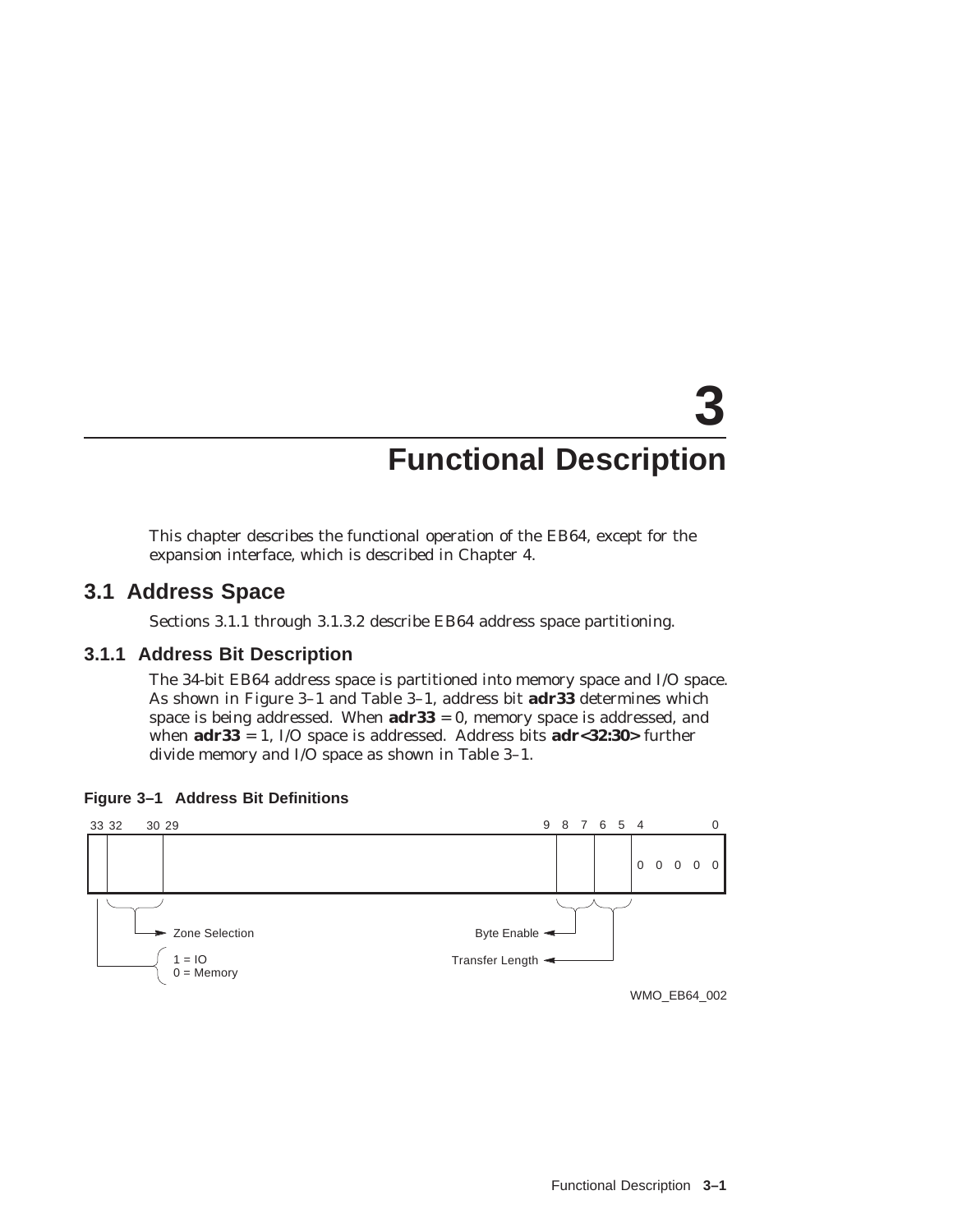|              | <b>Address Bit</b><br>33 32 31 30 |             | <b>Description</b>                                                                     |
|--------------|-----------------------------------|-------------|----------------------------------------------------------------------------------------|
| $\theta$     | $\theta$                          | $\theta$    | Main DRAM memory, Bcacheable                                                           |
| $\mathbf{1}$ |                                   | $0 \quad 0$ | Main DRAM memory, not Bcacheable, parity not checked*                                  |
|              |                                   | $1\quad 0$  | Main DRAM memory, not Bcacheable or data cacheable, parity not<br>checked <sup>*</sup> |
|              | $0\quad 0\quad 0$                 |             | I/O space, debug ROM/system register                                                   |
|              | $1 \t0 \t0 \t1$                   |             | I/O space, interrupt ACK                                                               |
| $\Omega$     |                                   | $1\quad 0$  | I/O space, SC486 memory                                                                |
| $\bf{0}$     |                                   | $1\quad1$   | I/O space, $SC486$ I/O                                                                 |
|              |                                   |             | I/O Space, expansion connector                                                         |

**Table 3–1 Address Space Partitioning**

Shadows Bcacheable space.

The address areas are described in Sections 3.1.2 and 3.1.3.5.

## **3.1.2 Main Memory Address Space**

All addresses with **adr33** = 0 address main memory (DRAM) space. Address bits **adr<32:30>** further divide main memory space into the zones described in Sections 3.1.2.1 through 3.1.2.3.

#### **3.1.2.1 Main Memory, Bcacheable**

This is the normal local memory area (**adr<33:30>** = 0000), and this address range should be used for most programs. CPU **adr<32:30>** determine whether main memory read or write accesses should go to the Bcache (see Table 3–2). The 21064 probes the Bcache for valid data and starts an external cycle only if there is a cache miss.

**Table 3–2 Cached and Noncached Memory Quadrants**

| Quadrant | adr $<$ 33:32 $>$ | Cached/Noncached    |
|----------|-------------------|---------------------|
|          | 00                | Always cached       |
| 2        | 01                | Always noncached    |
|          | 10                | Always noncached    |
|          |                   | Cached or noncached |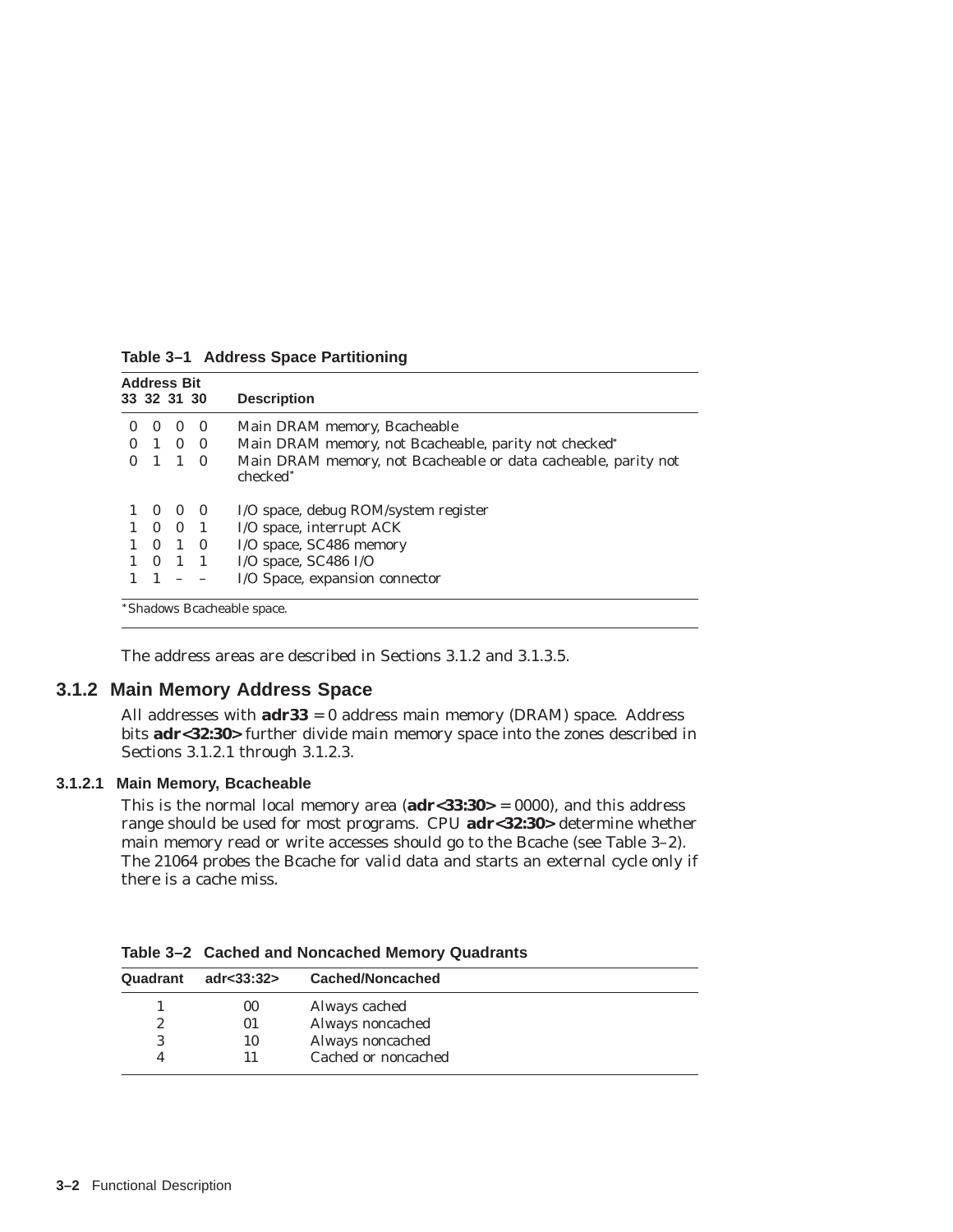#### **Note: Cached Quadrants Set In BIU\_CTL**

The BC\_PA\_DIS field (<35:32>) in the 21064 bus interface unit control (BIU\_CTL) internal processor register (IPR) is usually programmed such that only the first memory quadrant  $(adr < 33:32> = 00)$  is Bcached.

#### **Reads**

On reads:

- 1. System logic places return data in the Bcache.
- 2. Data Bus Read Acknowledge (**drack\_h<2:0>**) signals the 21064 to:
	- Store the data in its data cache or instruction cache, according to the type of read.
	- Check the cache fill data for good 32-bit parity.

If the Bcache fill block is valid and dirty, a victim write cycle is performed before the new data is returned. (The victim write cycle is described in Section 3.2.3.3.)

#### **Writes**

On writes, data is written into the Bcache under control of the system logic. If the current Bcache block is valid and dirty:

- 1. It is written back to memory.
- 2. The DRAM memory is read to fill the background data over which the new data is to be written.
- 3. After the fill is complete, the new data is written into the Bcache.
- 4. The Bcache line is updated to be valid and dirty.

#### **3.1.2.2 Main Memory, Not Bcacheable**

This memory space (**adr<33:30>** = 0100) shadows the Bcacheable memory space (Section 3.1.2.1) and differs as follows:

- The data cannot be in the Bcache.
- Read data parity is not checked.

In this space, the 21064 does not probe the Bcache on reads and writes (the SROM-resident reset code must set the proper quadrant for this to happen), but goes directly to the expansion interface. Victim writes are never done. Data bus read acknowledge (**drack\_h<2:0>**) signals the 21064 to store the data in its data cache or instruction cache, according to the type of read, and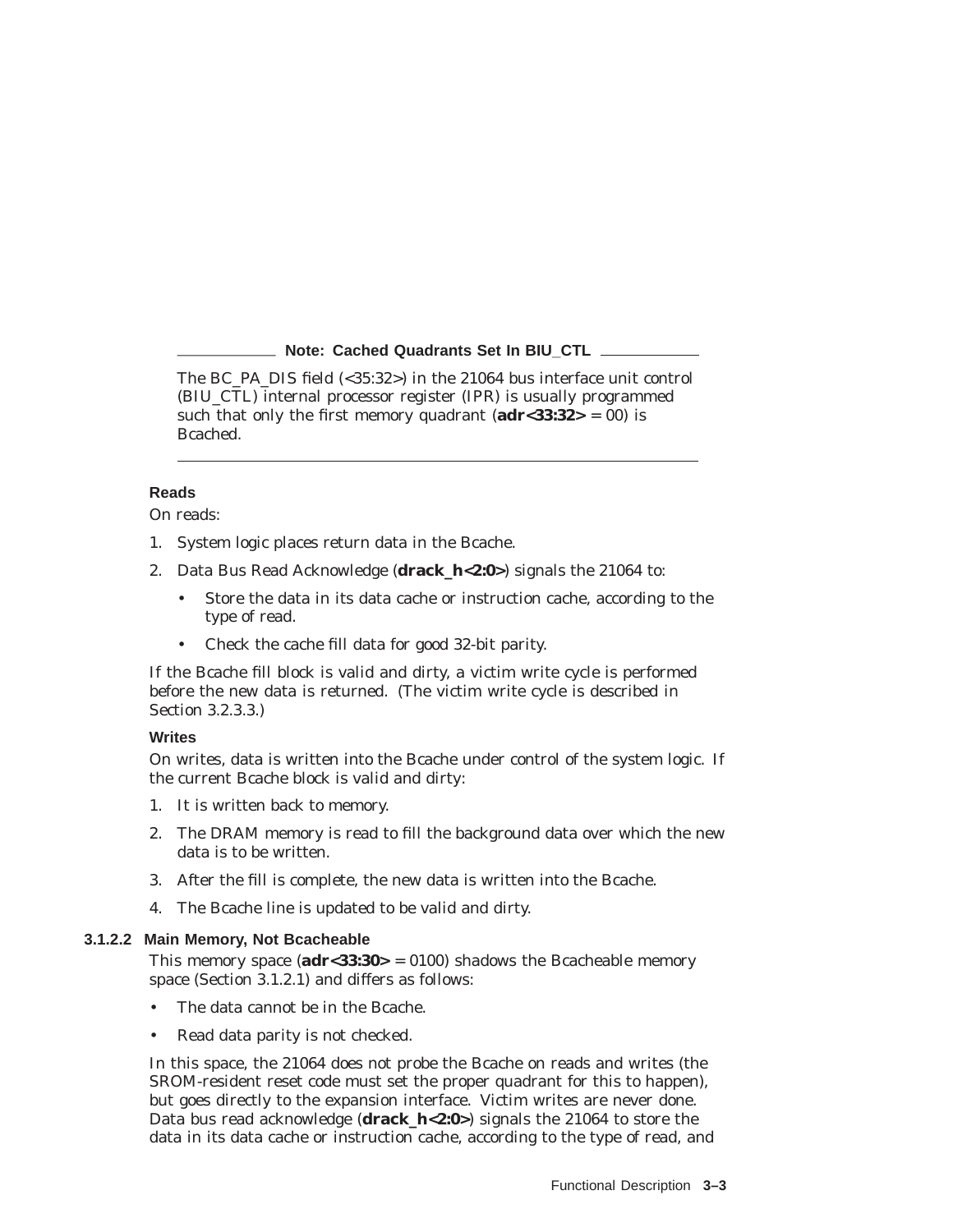fill data is returned to the 21064 without touching the Bcache. Writes bypass the Bcache and go directly to DRAM.

#### **Caution: Do Not Write and Read to Different Memory Space**

Do *not* write data to an address in Bcacheable memory space and read that same local DRAM location from space that is not Bcacheable. The Bcached write places the data into the write-back Bcache, where it stays until flushed out for some reason. When you try to read that same location from memory space that is not Bcacheable (**adr32** = 1), the processor bypasses the Bcache and fetches data that may be stale. Because the read appears to be normal, the external control logic does not probe the Bcache for the information.

#### **Caution: Do Not Read and Write to Different Memory Space**

Do *not* read data from Bcacheable memory space and write that data to memory space that is not Bcacheable. The read and write will work the first time, but the Bcache will contain stale data. A subsequent read of that data from Bcacheable memory space will hit in the Bcache, and the wrong data will be returned to the CPU.

#### **3.1.2.3 Main Memory, Not Bcacheable or Data cacheable**

This address space (**adr<33:30>** = 0110) shadows the Bcacheable address space (Section 3.1.2.1). The 21064 and the system logic bypass the Bcache. Reads and writes are the same as they are for memory space that is not Bcacheable (Section 3.1.2.2), except that on reads, **drack\_h<2:0>** signals the 21064 not to load the data into its internal data cache. The system logic can return a single read fill in this address space. A single read fill (128 bytes) usually occurs when the requested data is a byte or longword.

**Caution: Not for Instruction Fetch**

Instruction stream (Istream) reads to this address range do *not* work, because the 21064 does not load the data into its instruction cache. The processor will malfunction if this address range is used to fetch instructions.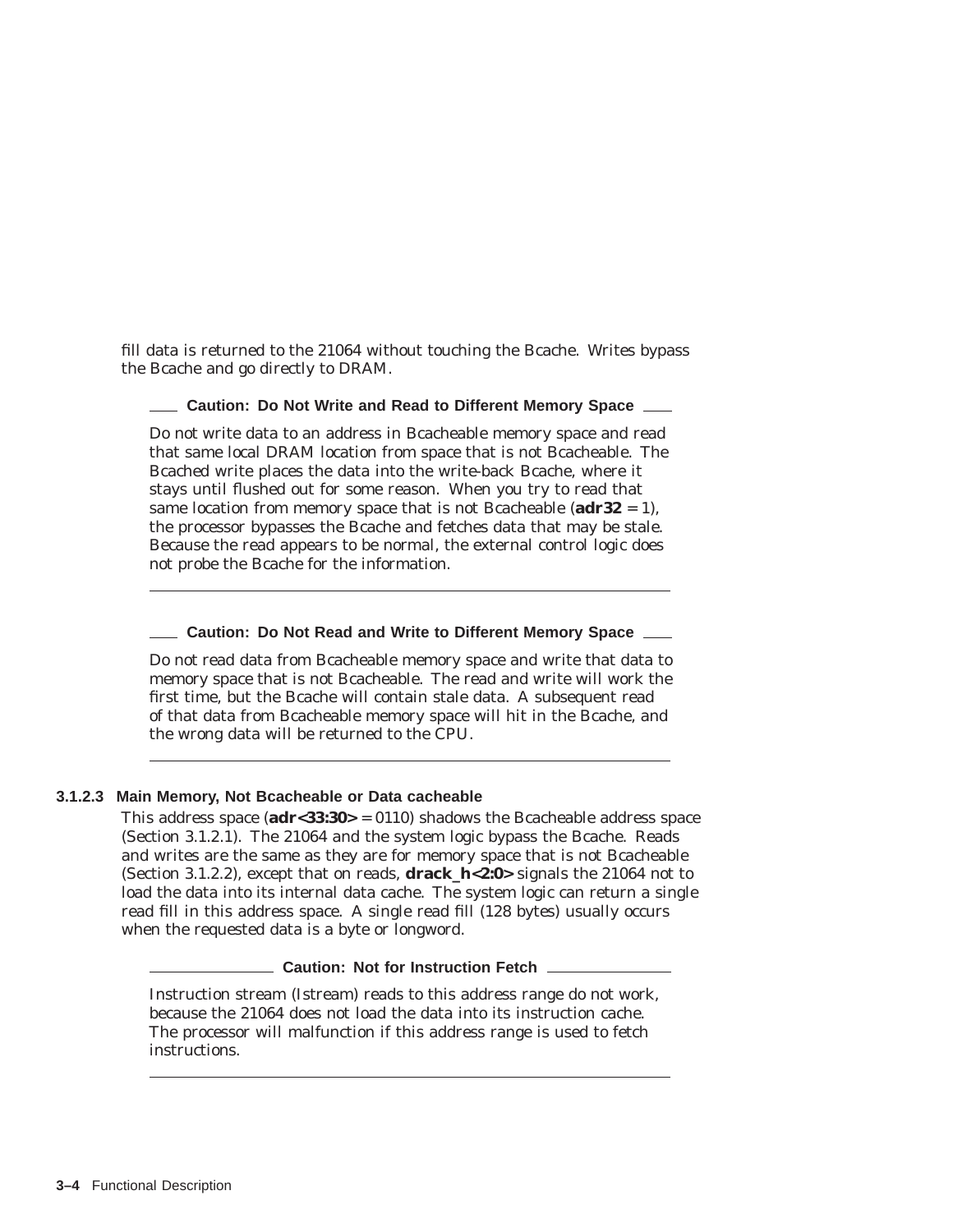# **3.1.3 I/O Address Space**

All addresses with **adr33** = 1 address I/O space. Address bits **adr<32:30>** further divide I/O space into the zones described in Sections 3.1.3.3 through 3.1.3.5.

# **3.1.3.1 I/O Address Space Mapping**

Address mapping between the 21064 address bus (**adr<33:5>**) and the I/O address (**io\_addr<31:2>**2) changes, depending on whether the 21064 or a DMA device is bus master. DMA devices on the EB64 are the SC486 and, potentially, circuitry connected to the expansion connector.

### **Bus Master is 21064**

When the 21064 is bus master, the address lines are mapped as follows:

**sys\_ioadr<31:23> adr<29:9>** ) **io\_addr<31:23>** ) **io\_addr<22:2>**

In addition to this mapping, byte enables **io\_be<3:0>** are decoded from **adr<8:5>** as described in Section 3.1.3.2 to facilitate byte addressing on the I/O bus. The technique of using address lines to decode byte information is known as ''sparse address mapping.''

A consequence of sparse address mapping is that memory attached to the expansion connector cannot be addressed as a contiguous block (because 21064 **adr<8:5>** signals are not available). To compensate for this, byte enable **ext\_ be<1:0>** and transfer length **ext\_tl<1:0>** signals are available on the expansion connector. They correspond to **buf\_adr<8:7>** and **buf\_adr<6:5>** as follows:

| buf adr8 | $\Rightarrow$ ext be1 |
|----------|-----------------------|
| buf adr7 | $\Rightarrow$ ext be0 |
| buf adr6 | $\Rightarrow$ ext tl1 |
| buf adr5 | $\Rightarrow$ ext tl0 |

# **Bus Master is DMA Device**

When a DMA device takes control of the **io\_addr** bus and drives an address into the Bcache and DRAM array, the address is not shifted, and the address lines are mapped as follows:

 $\mathbf{i} \mathbf{o}$ \_addr<25:5> $\Rightarrow$  adr<25:5>

 $\overline{a}$  From the system register. See Section 3.3.1.1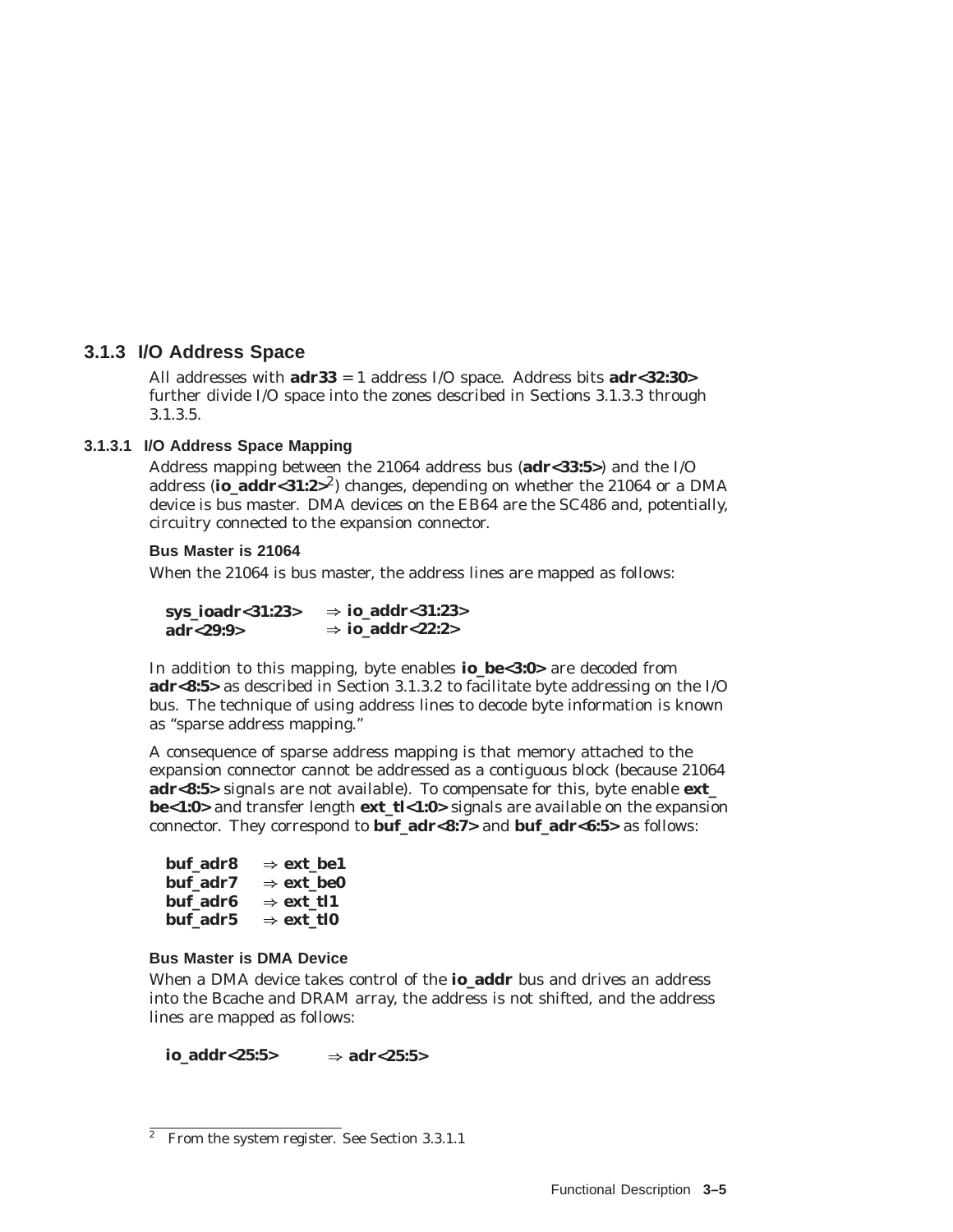Lower address resolution than this is provided by **sel\_col2** and **sel\_col\_a0**, which allow individual 16-byte octawords to be addressed (behaving as **adr4**). Longword resolution is provided on writes by the appropriate Bcache write enable (**we**) and DRAM CAS signals.

## **3.1.3.2 I/O Byte Enable and Transfer Length**

Table 3–3 shows how address bits **adr<8:5>** are encoded. The transfer length for commands directed at I/O space is selected according to **adr<6:5>**. The byte enables asserted for such transfers are determined according to **adr<8:7>**.

| <b>Byte</b><br><b>Enable</b><br>adr $<8:7>$ | <b>Transfer</b><br>Length<br>adr $<6:5>$ | <b>Transfer Length</b> | <b>BE#*</b> | <b>Address</b><br>Adder† |  |
|---------------------------------------------|------------------------------------------|------------------------|-------------|--------------------------|--|
|                                             |                                          |                        |             |                          |  |
| $00\,$                                      | 00                                       | Byte access            | 1110        | $000_{16}$               |  |
| 01                                          | 00                                       | Byte access            | 1101        | $080_{16}$               |  |
| 10                                          | 00                                       | Byte access            | 1011        | $100_{16}$               |  |
| 11                                          | 00                                       | Byte access            | 0111        | $180_{16}$               |  |
| 00                                          | 01                                       | Word access            | 1100        | $020_{16}$               |  |
| 01                                          | 01                                       | Word access            | 1001        | 0A0                      |  |
| 10                                          | 01                                       | Word access            | 0011        | $120_{16}$               |  |
| 11                                          | 01                                       | Reserved               |             |                          |  |
| $00\,$                                      | 10                                       | Tribyte access         | 1000        | $040_{16}$               |  |
| 01                                          | 10                                       | Tribyte access         | 0001        | 0 <sub>CO</sub>          |  |
| 1x                                          | 10                                       | <b>Reserved</b>        |             |                          |  |
| 10                                          | 11                                       | Longword access        | 0000        | $060_{16}$               |  |
| 01                                          | 11                                       | <b>Reserved</b>        |             |                          |  |
| 1x                                          | 11                                       | Reserved               |             |                          |  |

**Table 3–3 Transfer Length and Byte Enable Decode**

Byte enable is asserted low (0).

†Adding this hexadecimal value to the base address asserts the corresponding BE# code.

#### **3.1.3.3 I/O Space, Debug ROM, and System Register**

The debug ROM and system register share this address zone (**adr<33:30>** = 1000).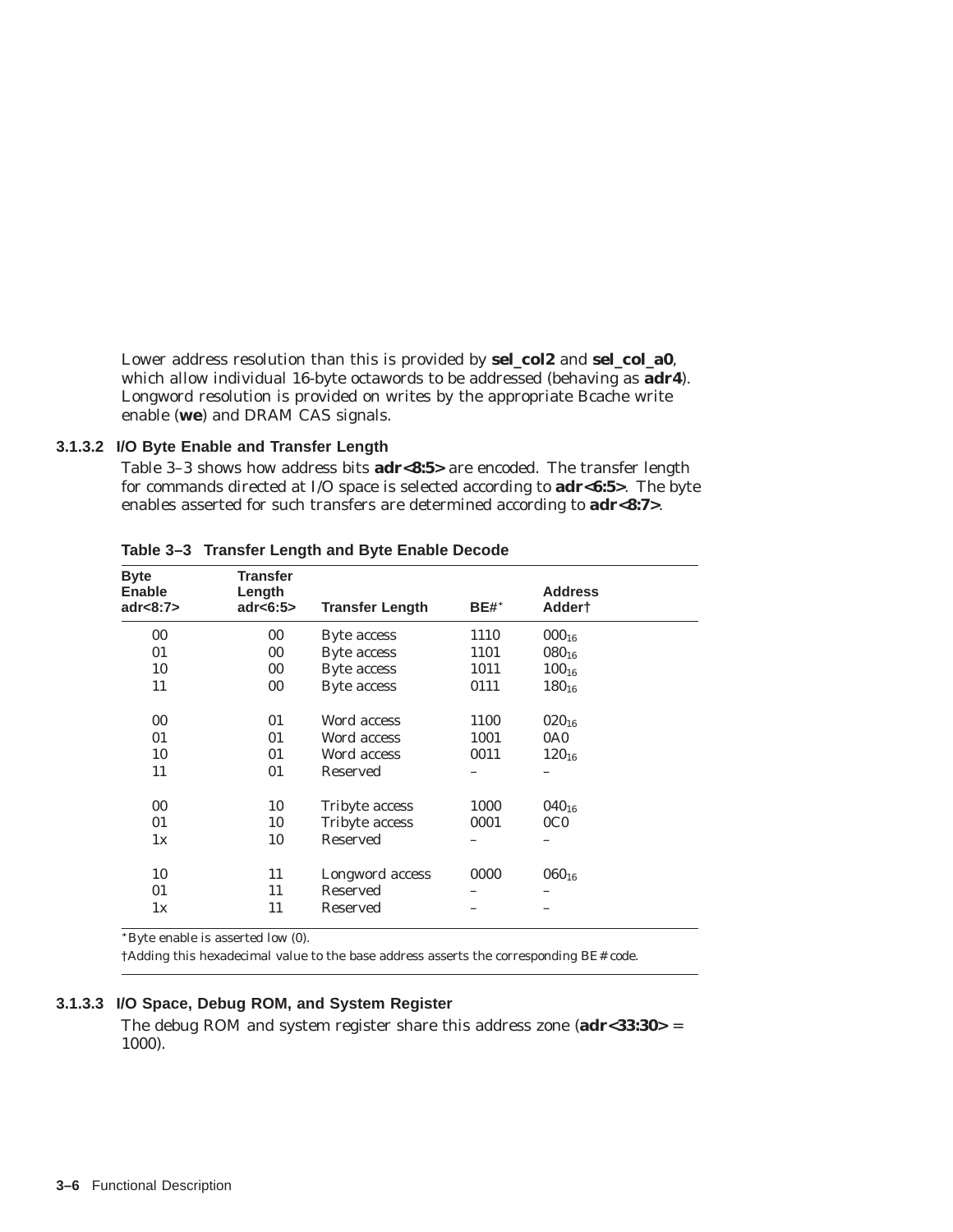### **Reads**

On read accesses, data bits <7:0> return the contents of the debug ROM location addressed by **io\_addr<21:2>**. This address is translated from **adr<28:9>**. The upper data bits come from the system register. The system register returns the same data for any ROM address that is accessed.

#### **Writes**

On write accesses to this address zone, the system register is written with the data contained in the upper data bits defined for the system register (see Section 3.3.1.1). The read and write locations of control bits <25:8> remain the same; therefore, a routine can read the current value, change the required bits, and write it back without shifting the data around.

#### **3.1.3.4 I/O Space, SC486 and Interrupt Acknowledge**

Address zones **adr<33:30>** = 1001, 1010, and 1011 all access the SC486 device, using the standard host handshake and control signals: **ads#**, **rdy#**, **m/io#**, **d/c#**, and **w/r#**. The interrupt acknowledge cycle is a read cycle. The SC486 memory and I/O cycles can be read or write cycles. Table 3–4 shows the results of each zone access on the SC486 host bus interface.

| adr<33:30> | Command<br><b>Type</b> | m/io#    | d/c#     | w/r# | <b>SC486 Transfer Type</b> |
|------------|------------------------|----------|----------|------|----------------------------|
| 1001       | Read                   | 0        | $\theta$ | 0    | interrupt acknowledge      |
| 1010       | Read                   |          |          | 0    | SC486 memory read          |
| 1010       | Write                  |          |          |      | SC486 memory write         |
| 1011       | Read                   | $\bf{0}$ |          | 0    | SC486 I/O read             |
| 1011       | Read                   | $\bf{0}$ |          |      | SC486 I/O read             |

**Table 3–4 SC486 Zone Decode**

# **3.1.3.5 I/O Space, Expansion Connector**

This address zone (**adr<33:30>** = 11xx) is dedicated to the expansion interface connector. The on-board decode logic does not recognize or act on addresses in this zone except for barrier instructions, which it will terminate with a cycle acknowledge (**cack<2:0>**). User-supplied logic is expected to return the appropriate handshake signals. The expansion connector signals are described in Chapter 4.

# **Caution: No External Logic**

The system will hang if there is no external logic and an address in this zone is accessed. There is no timeout.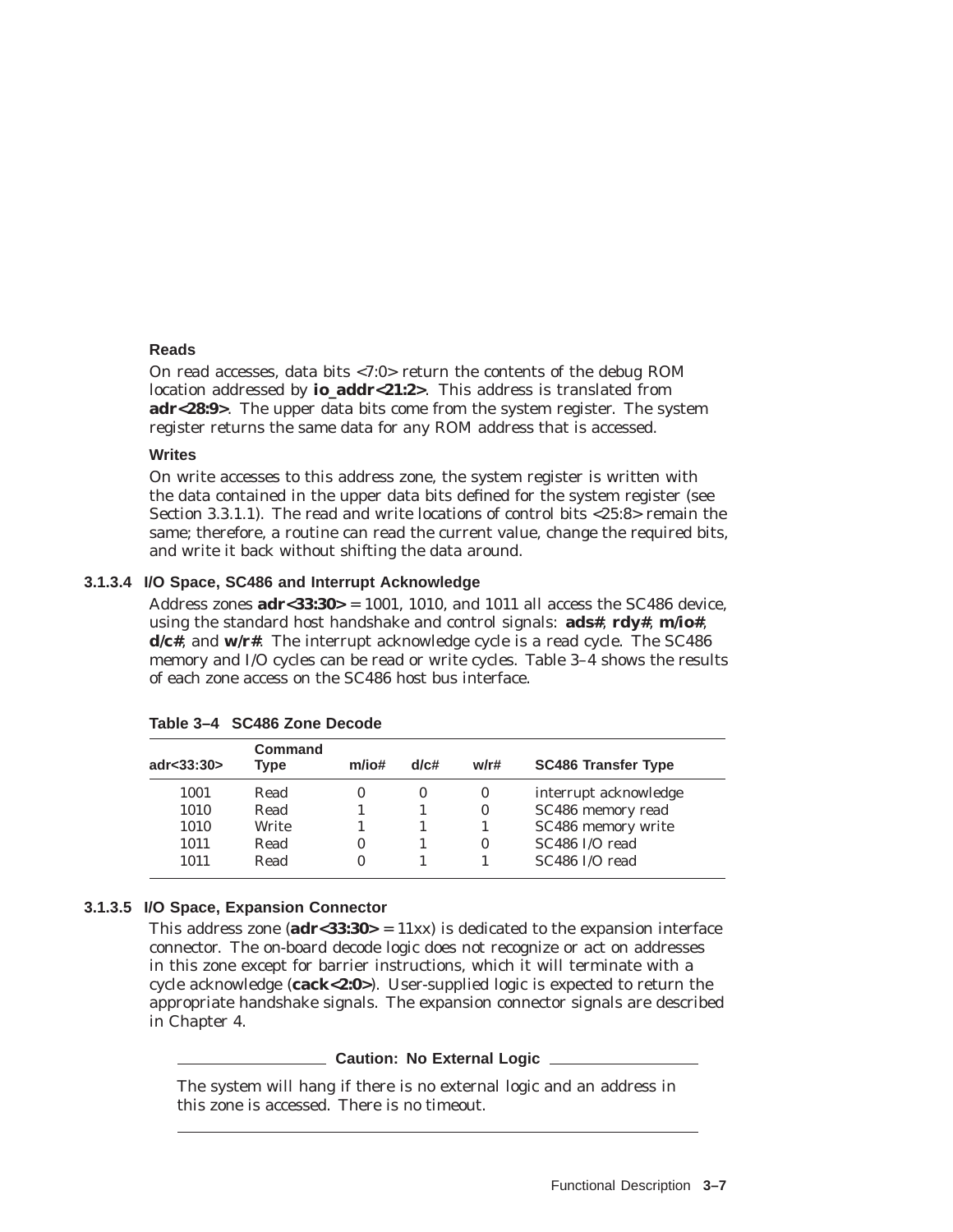# **3.2 Memory Subsystem**

Sections 3.2.1 through 3.2.3.7 describe the DRAM main memory subsystem, Bcache subsystem, and memory cycles. Figure 3–2 shows the memory/Bcache interface address path and Figure 3–3 shows the data path.

# **3.2.1 Main Memory Subsystem**

The main memory subsystem is a high-speed, 128-bit (plus parity) configuration with optional read-data wrapping (see the system register Wrap Read bit in Section 3.3.1.1). The memory subsystem can also be configured to emulate a slower (or narrower, 64-bit) memory subsystem by programming read slip cycles in system register bits <20:19>.

The EB64 supports DRAM main memory sizes from 4 through 64 megabytes. Buffered CPU address bits **adr<25:5>** are delivered directly to the memory subsystem. The data bus width is 128 bits. Each DRAM SIMM is 36 bits wide (32 data bits, one parity bit, and three unused bits), and provides parity protection on each longword (four bytes). The memory is longword writable, so that read/modify/write cycles are *not* required for hexaword (32-byte) transfers that are not fully masked.

The EB64 accommodates several DRAM SIMM sizes in four industry-standard DRAM SIMM sockets (J18, J19, J20, and J21, Figure 2–1 and Table 2–1). To fill the 128-bit (plus parity) DRAM data path width, all four sockets must be populated. Memory size is specified in the system register as shown in Table 3–5.

| <b>System</b><br><b>Register</b><br>< 24:22> | <b>DRAM</b><br><b>Size</b> | <b>SIMM</b><br><b>Type</b> | <b>Main Memory</b> |  |
|----------------------------------------------|----------------------------|----------------------------|--------------------|--|
| 000                                          | $1-MB$                     | $256K \times 36$           | 4 MB               |  |
| 001                                          | $2-MB$                     | $512K \times 36$           | 8 MB               |  |
| 010                                          | $4-MB$                     | $1MB \times 36$            | 16 MB              |  |
| 011                                          | $8-MB$                     | $2MB \times 36$            | 32 MB              |  |
| 100                                          | $16-MB$                    | $4MB \times 36$            | 64 MB              |  |

**Table 3–5 Memory Size Selection**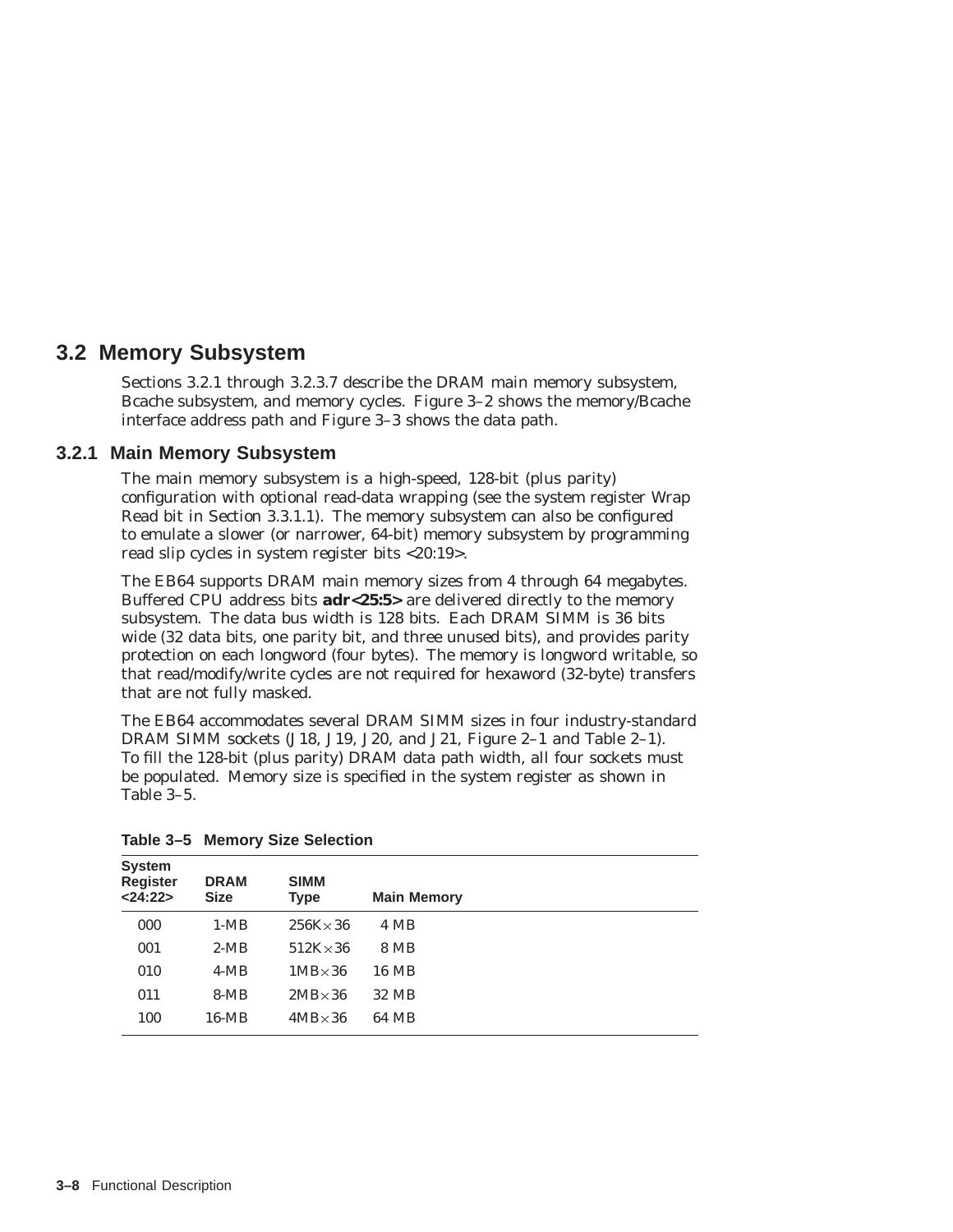

**Figure 3–2 Address Path**

Functional Description **3–9**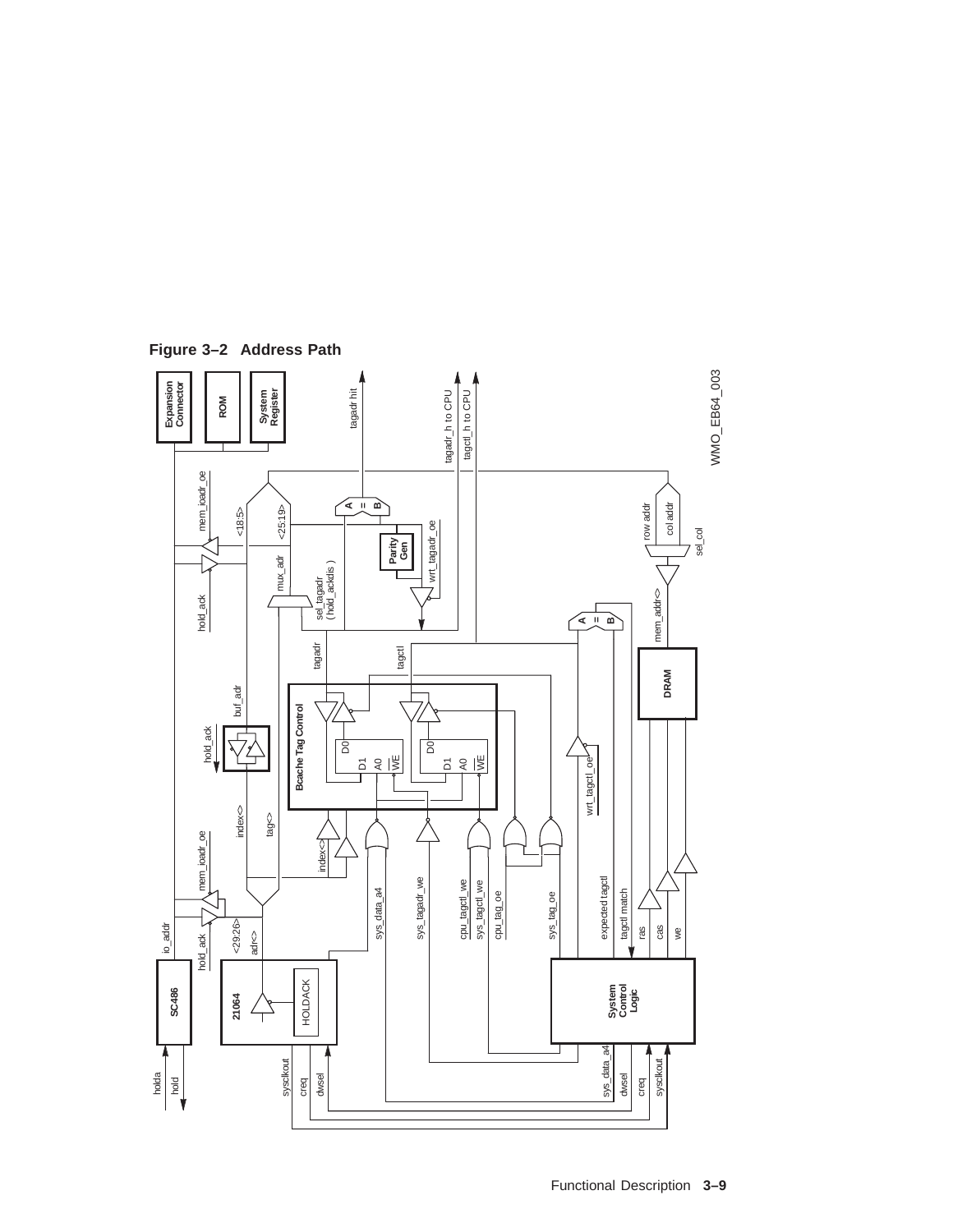

**Figure 3–3 Data Path**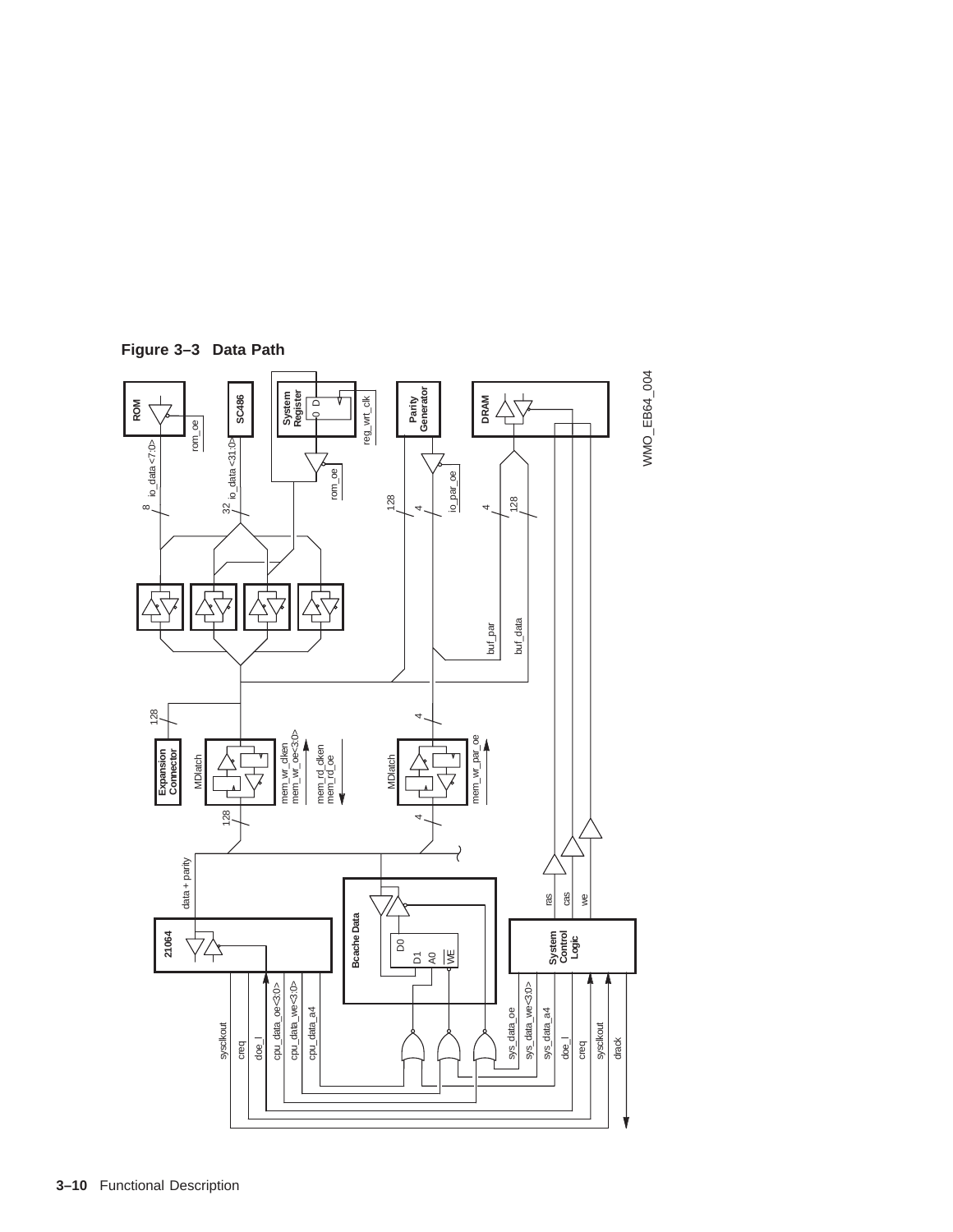#### **3.2.1.1 Row and Column Addressing**

The system logic multiplexes the DRAM SIMM addresses to present the row and column addresses at the proper time. The address multiplex definitions do not change with SIMM size; SIMMs that do not have a particular input address bit ignore the upper address lines. Table 3–6 shows the row and column definitions.

| <b>DRAM</b><br><b>Address</b> | <b>Demultiplexed</b><br><b>System</b><br><b>Address</b> | <b>Used For DRAM SIMM Size</b> |
|-------------------------------|---------------------------------------------------------|--------------------------------|
| $col < 8:1 >^*$               | adr < 12:5>                                             | All                            |
| row $<8:0>$                   | adr < 21:13>†                                           | All                            |
| col <sub>9</sub>              | adr22                                                   | 4-. $8$ -. and $16-MB$         |
| row <sub>9</sub>              | adr23                                                   | 4-. $8$ -. and $16-MB$         |
| $\text{col}10$                | adr24                                                   | 16-MB only                     |
| row10                         | adr25                                                   | 16-MB only                     |

**Table 3–6 DRAM SIMM Row/Column Definition**

†See Section 3.2.1.3, below.

# **3.2.1.2 Column 0**

Because the read and write data width between the 21064 and main memory is 128 bits, two complete access cycles are required to transfer a full hexaword (32 bytes) of data. This transfer is performed using DRAM page-mode access, changing the least significant column address bit between the first and second 128-bit transfer. The column 0 address is formed differently on reads and writes.

- On writes, the column 0 address is always low (0) for the lower octaword (128-bit) transfer, and is then incremented to 1 to write the upper octaword.
- On reads, the column 0 address depends upon the system data wrapping mode. If read data wrapping is: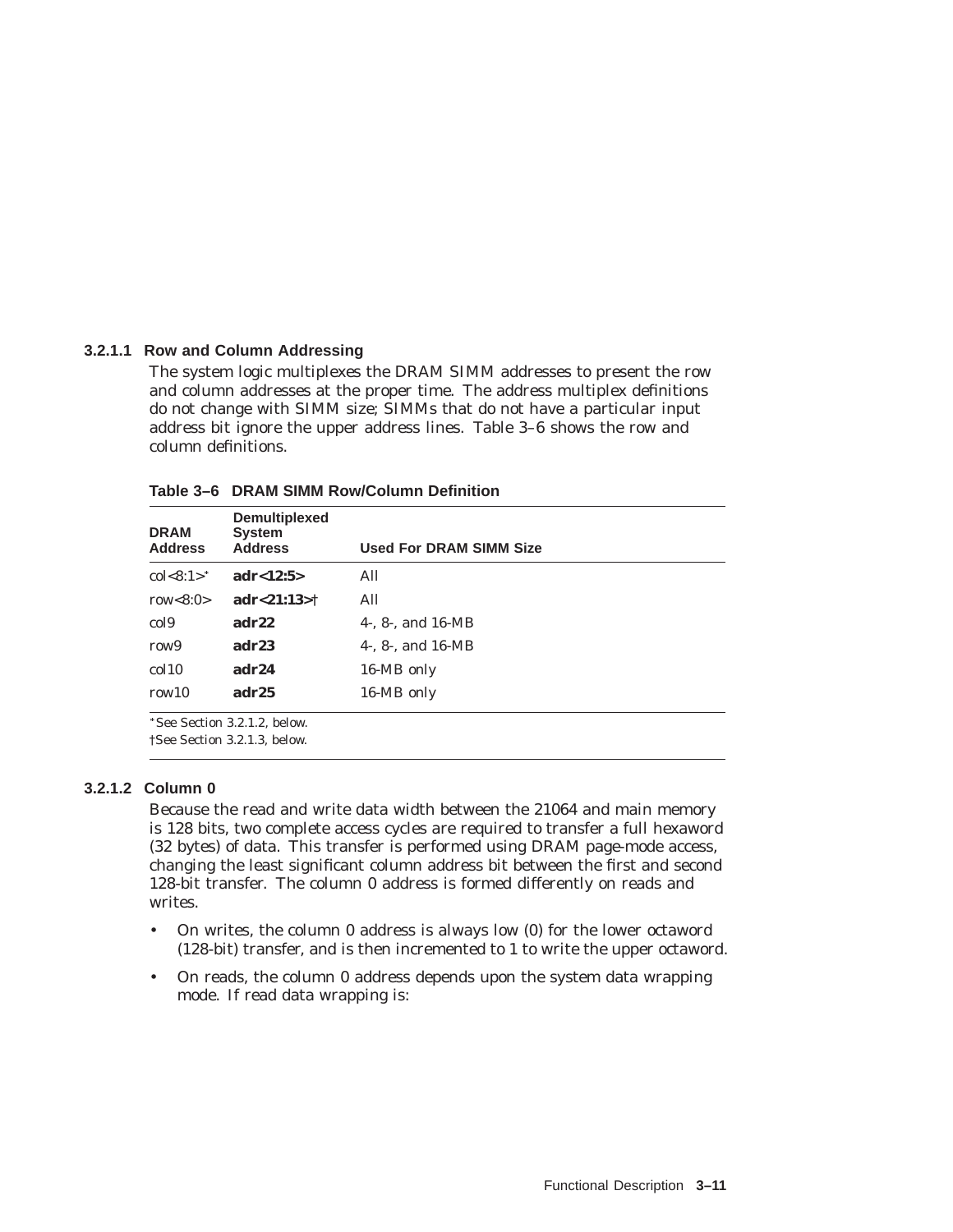- Disabled, the column 0 address behaves as it does for a write (low, then high).
- Enabled (system register bit  $21 = 1$ ), the column 0 address is set to the value in **cwmask1** for the first octaword (**cwmask1** represents the internal value of **adr4**). The column 0 address is then complemented for the second octaword.

**Caution: Setting Data Wrapping Mode**

The same wrapping behavior must be set in the 21064 BIU\_CTL IPR (SYS\_WRAP bit) and in the EB64 system register (Wrap Read bit, Section 3.3.1.1).

#### **3.2.1.3 Address Bits 18 and 17**

During victim write cycles, the source of demultiplexed address bits 18 and 17, which become **dram\_addr<5:4>**, depends on Bcache size. As Table 3–7 shows, the source is either the 21064 (**adr\_h<18:17>**) or the Bcache tag address SRAMs (**tagadr<18:17>**).

| Table 3-7 Victim Write Demultiplexed Address Bits 18 and 17 Sources |  |
|---------------------------------------------------------------------|--|
|---------------------------------------------------------------------|--|

| <b>Bcache Size</b> | <b>Demultiplexed 18</b> | <b>Demultiplexed 17</b> |  |
|--------------------|-------------------------|-------------------------|--|
| 128 KB             | tagadr18                | tagadr17                |  |
| 256 KB             | tagadr18                | adr h17                 |  |
| 512 KB             | adr h18                 | adr h17                 |  |

#### **3.2.1.4 DRAM Address Multiplexing**

The EB64 address-decode logic generates two row-address strobe (RAS) signals. With the 1-, 4-, or 16-MB SIMMs, a single RAS signal controls the entire SIMM. With 2-MB or 8-MB SIMMs, a second RAS signal is used to further decode the accessed DRAMs. Figure 3–4 shows DRAM address multiplexing and Table 3–8 shows the decode definitions for each RAS.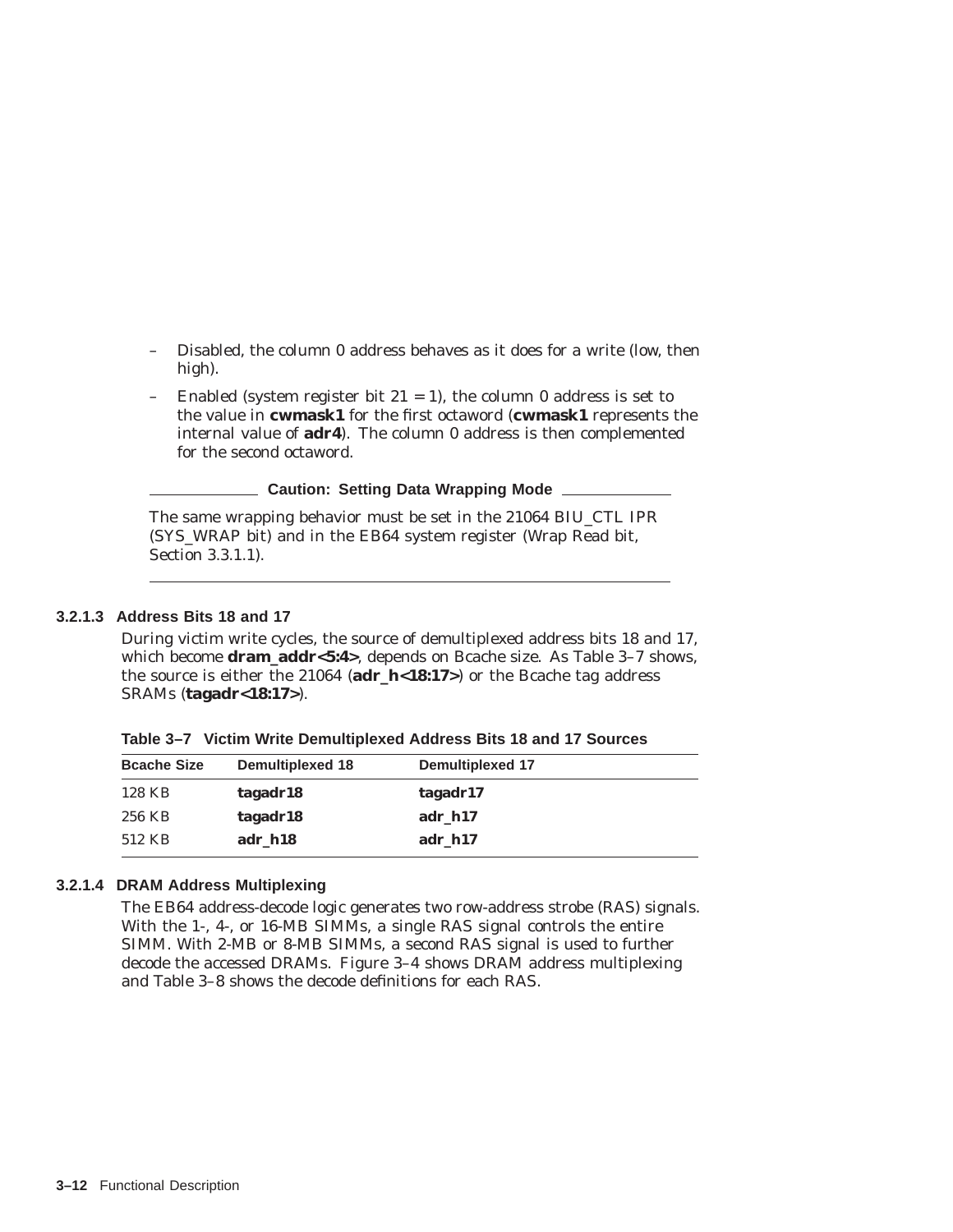

# **Figure 3–4 DRAM Address Multiplexer Definitions**

source depends on Bcache size \* Victim write demultiplexed address 18:17

WMO\_EB64\_022

| Table 3-8 RAS Decode for 2- and 8-MB DRAM SIMMs |  |
|-------------------------------------------------|--|
|                                                 |  |

| <b>RAS</b> | <b>Memory Type</b> | adr24 | adr22 |  |
|------------|--------------------|-------|-------|--|
| 0          | $2-MB$             | X     | υ     |  |
|            | $8-MB$             |       | X     |  |
|            | $2-MB$             | X     |       |  |
|            | $8-MB$             |       | X     |  |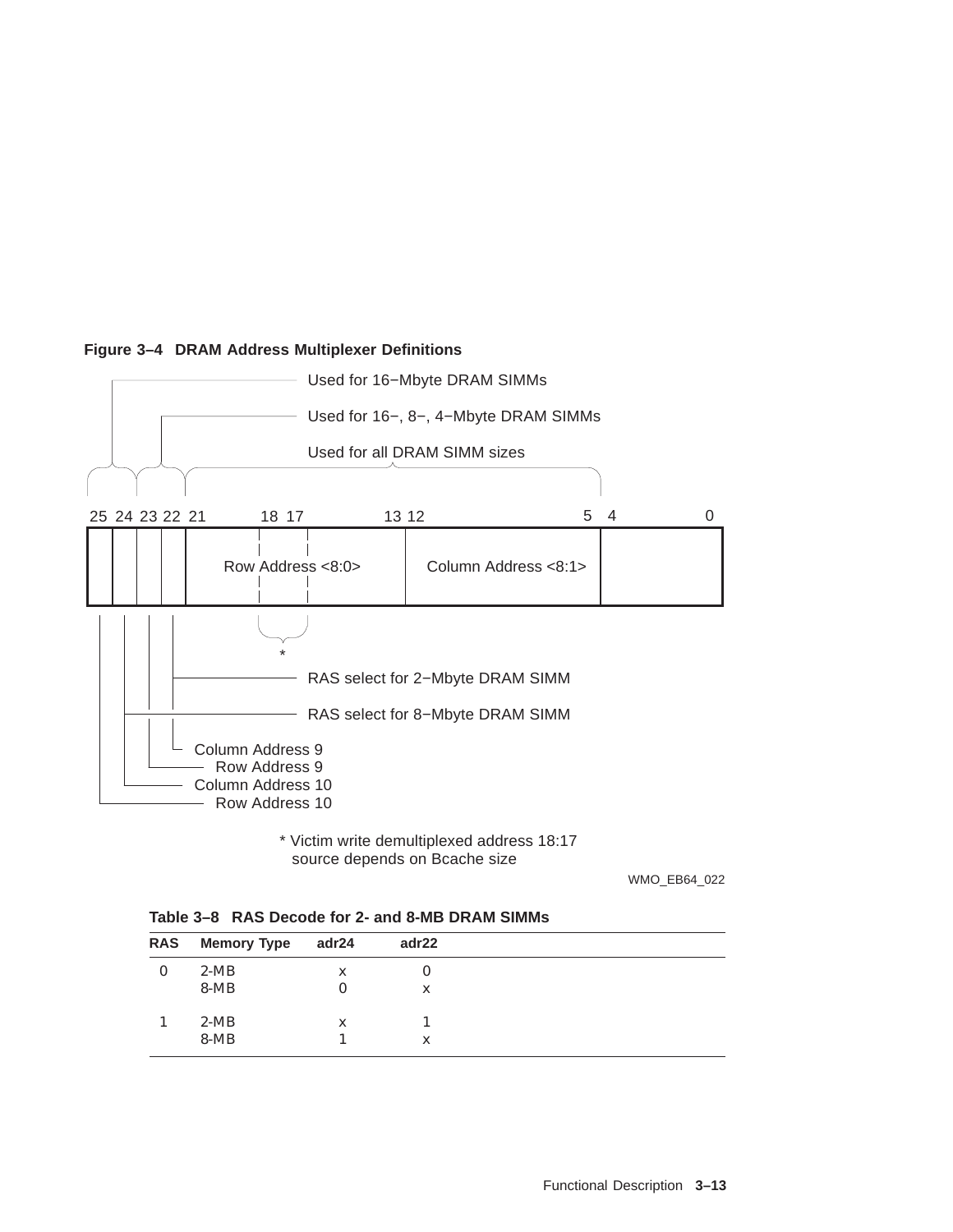# **3.2.2 Bcache Subsystem**

The 21064 supports Bcache sizes from 128 kilobytes through 16 megabytes, and the EB64 supports Bcache sizes of 128, 256, and 512 kilobytes. The EB64 Bcache uses a combination of commodity 32K×8 and 32K×9 12-ns SRAMs for data. The 32K×9 SRAMs accommodate longword parity (one parity bit per longword). Tag address and tag control SRAMs are commodity 12-ns  $16K\times4$ devices.

The largest Bcache size is 512 kilobytes, and other sizes can be configured through program control (see Figure 3–5 and Table 3–9). The tag address accommodates enough address bits for a 64-megabyte main memory and a 256 or 128-kilobyte Bcache; 128 kilobytes is the smallest Bcache supported by the 21064. The Bcache data path is 128 bits wide.



## **Figure 3–5 Bcache Tag and Index**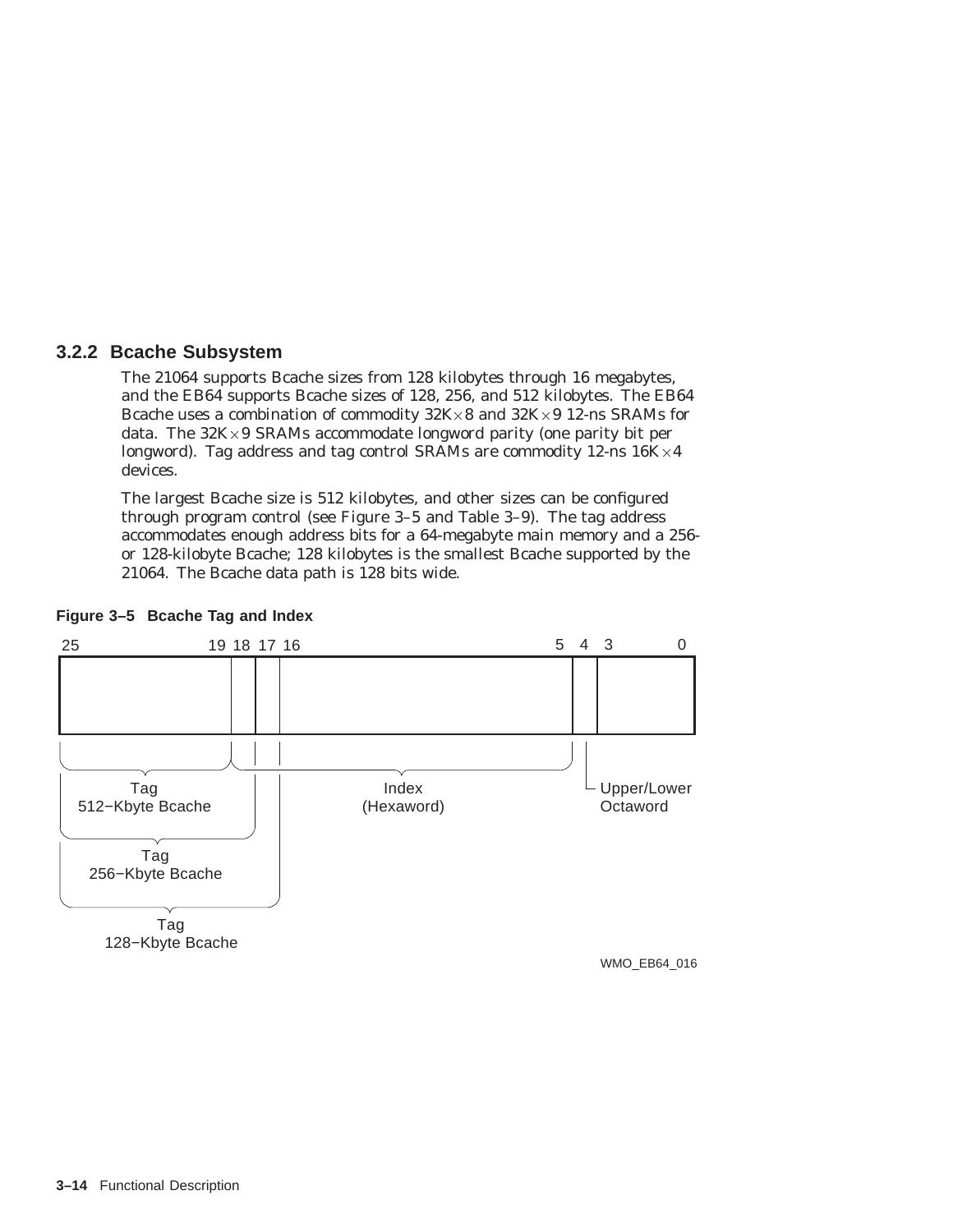| <b>System</b><br><b>Register</b> |                    |                         |
|----------------------------------|--------------------|-------------------------|
| <18:17>                          | <b>Bcache Size</b> | <b>Tag Address Bits</b> |
| 00                               | 128 KB             | <25:17>                 |
| 01                               | 256 KB             | <25:18>                 |
| 10                               | 512 KB             | <25:19>                 |
| 11                               | Undefined          |                         |

**Table 3–9 Bcache Size Selection**

The physical EB64 Bcache is always 512 kilobytes. No physical changes are required to test a smaller Bcache. When a 128-kilobyte or 256-kilobyte Bcache size is specified, part of the 512-kilobyte Bcache is ignored. On read-fill operations, the entire tag field is written (as if the 128-kilobyte Bcache size is specified), but the tag address parity includes only the address bits appropriate for the Bcache size selected. For example, when the 512-kilobyte Bcache is selected, tag address bits <18:17> are ignored.

#### **Note: Setting Bcache Size**

To configure the EB64 for a smaller Bcache size, the EB64 system register and the 21064 must be programmed for the smaller value. The *DECchip 21064 Microprocessor Hardware Reference Manual* explains how to program the CPU for Bcache size. The EB64 system register (Section 3.3.1.1) specifies a smaller Bcache size in the EB64 as shown in Table 3–9.

The EB64 uses 12 ns data and tag SRAMs, allowing the 21064 BIU\_CTL IPR (BC\_RD\_SPD and BC\_WR\_SPD fields) to be programmed for 5/5 read/write cycle times. That is, each 128-bit access, including the tag probe, can be programmed for five CPU internal cycles (6.6 ns). It takes ten cycles to read an entire Bcache line — two 16-byte reads with the tag probe hidden under the first octaword (16 bytes) read. A write to the Bcache consists of a five-cycle tag probe and one or two Bcache write accesses, depending on which longwords need to be modified. The write pulse should be centered in each five-cycle write access. The 21064 can be programmed to test SRAMs having slower speeds for performance comparisons.

Example 3–1 is a code segment that can be used as a starting point when programming the 21064 BIU\_CTL IPR.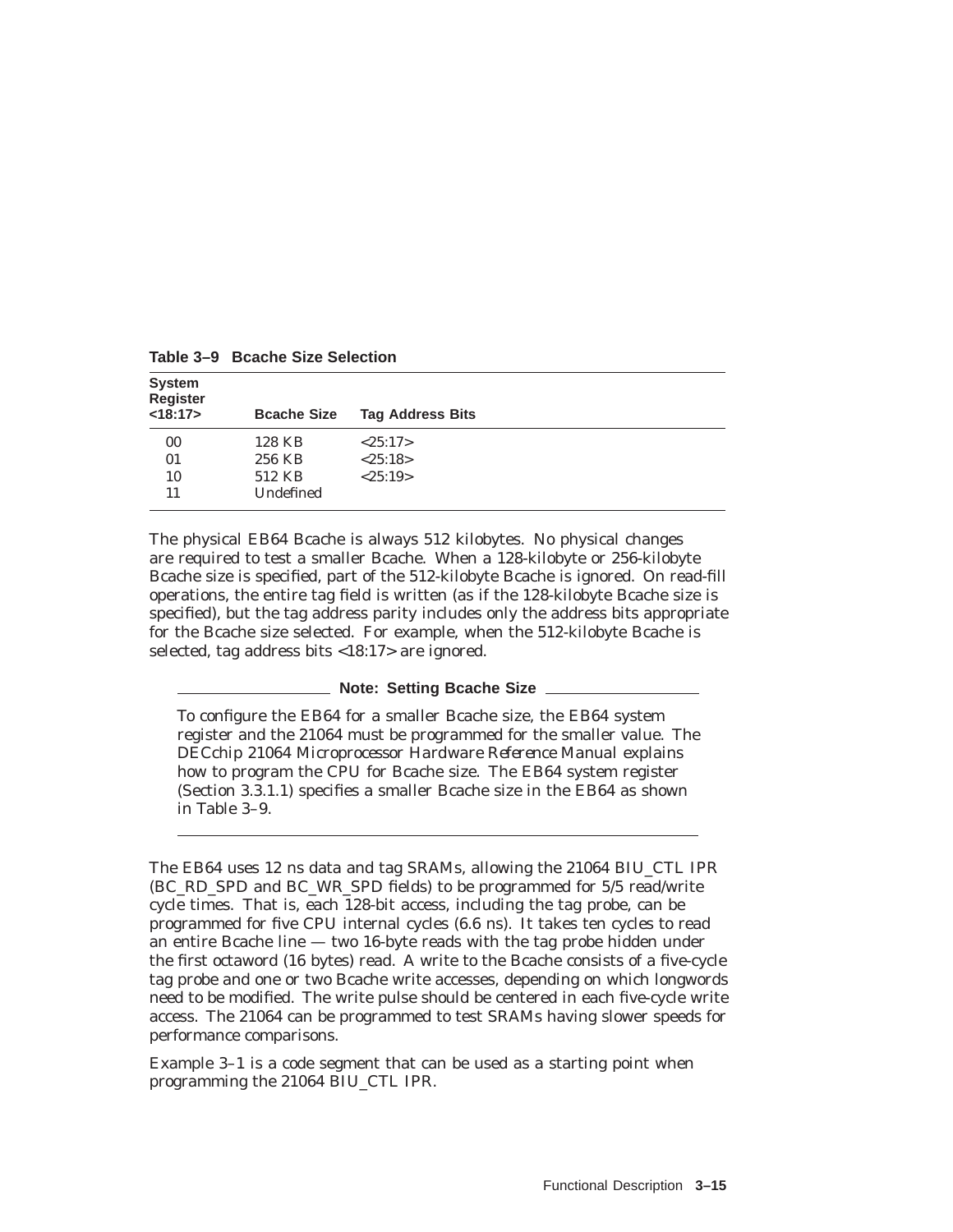#### **Example 3–1 BIU\_CTL Initialization Code Segment**

```
# biuCtl = 0x0E20006335
# what bits value<br># ---------------------
# ------- ------ -----
# bc_en 0 1 Enable Bcache
# ecc 1 0 Disable ECC
# oe 2 1 output_enable, enabled
# bc_fhit 3 0 disable Bcache force hits
# bcRdSpd 7..4 4 5 cycle read
# bcWrSpd 11..8 4 5 cycle write
# unused 12 0
# bcWeCtl 27..13 7 3 cycle write pulse; 2nd, 3rd, and 4th
# cycles (000000000000111)
# bc_size 30..28 010 Bcache size 512KB
# bad_tp 31 0 Disable, force write bad tag cntl parity
# bcPaDis 35..32 1110 Cache only 1st quad of physical address
# bad_dp 36 0 Disable, force write bad ECC/parity
# unused 63..37 0
lda r20, 0xE(r31) # biu_ctl[47:32] = 0xE<br>sll r20, 32, r20 # Shift into position
sll r20, 32, r20 # Shift into position
1dah r20, 0x2000+1(r20) # biu_ctl[31:16]=0x2001<br>1da r20, 0xE445(r20) # biu_ctl[15:0]=0xE445
      r20, 0xE445(r20) # biu_ctl[15:0]=0xE445<br>r20, biuctl # Write to biuCtl
mtpr r20, biuCtl # Write to biuCtl
```
#### **Caution: Set BIU\_CTL OE to Avoid Component Damage**

The 21064 BIU\_CTL IPR output enable bit (OE, bit 2) *must* be set on the EB64 platform. If this bit is inadvertently cleared, the tag and data SRAMs will be enabled during writes, resulting in damage.

#### **3.2.2.1 Tag Address Bits <33:32>**

Tag address bit 33 is stored in the Bcache tag address SRAMs and is driven to the 21064 **tagadr\_h<33:32>** inputs for the tag compare. This allows a custom device plugged into the expansion connector to have some of its data in the Bcache (see Chapter 4) . This can be useful for a device such as a video frame buffer, which manipulates data at high speed before writing it out to frame memory on the expansion connector.

Tag address bits 33 and 32 are either both zero or both one, and require only a single bit (**tagadr33**) in the tag address SRAMs. For normal memory traffic, **tagadr33** is zero, and memory operation is not affected. To address a device connected to the expansion connector,  $\text{adr} < 33:32> = 11$ , and that value is driven into the Bcache tag address SRAMs when the Bcache is loaded. (The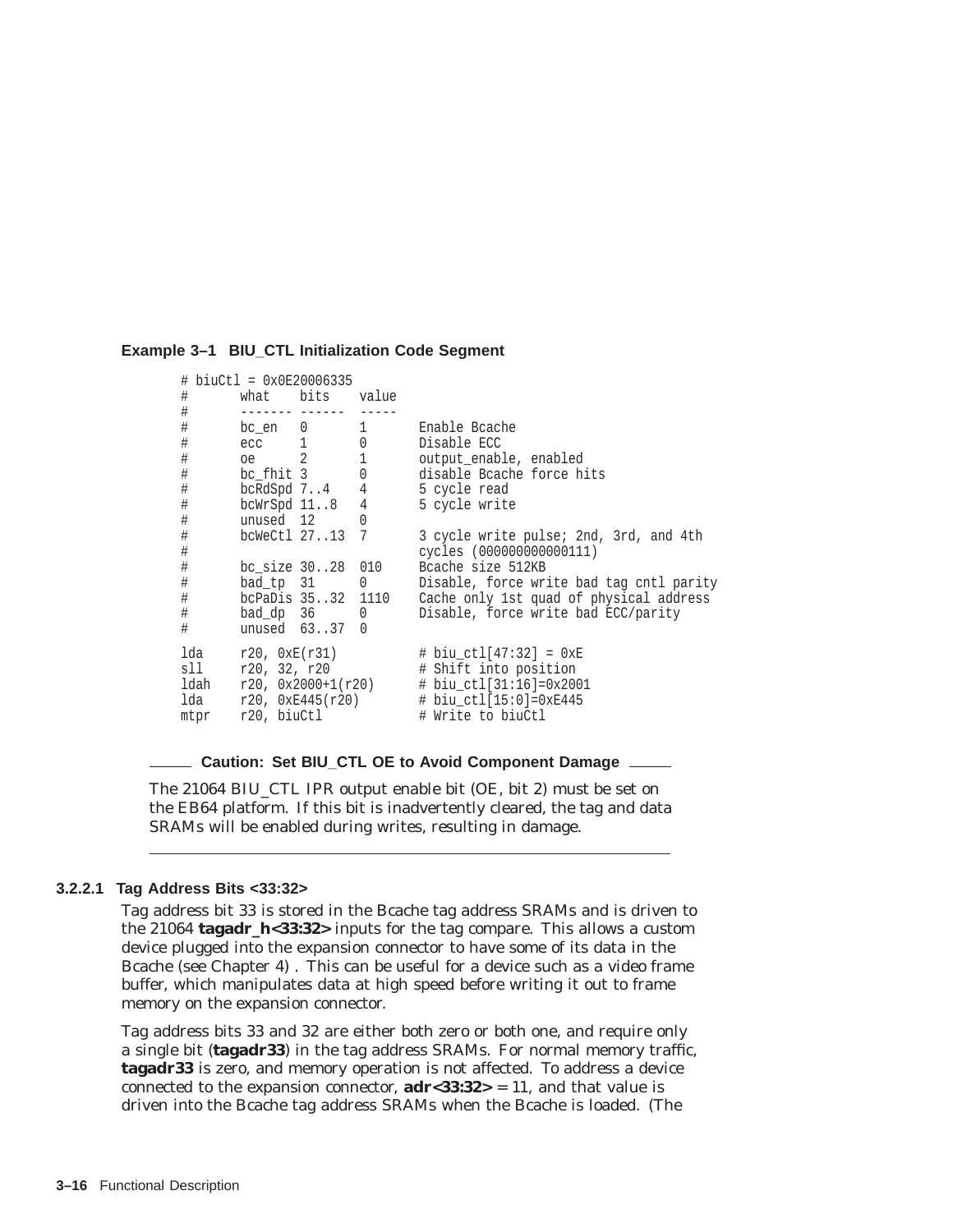shared [S] bit must be set.) Because parity is the same for **tagadr<33:32>** = 00 or 11, parity generation does not change to support this feature.

The shared bit allows software for devices on the expansion connector to read and manipulate data at high speed, but prevents the data from being written to (and deferred). If the shared bit is not set, the write-back Bcache saves the data (until it is flushed out for some reason), which is not useful for a video frame buffer. Tag address bit 33 also goes to the system-level tag compare logic, so that expansion connector data is not aliased with normal memory data.

**Note: Set Cacheable Quadrants In BIU CTL** 

When the system is used in this mode, the BC\_PA\_DIS field in the 21064 BIU\_CTL IPR should be programmed to set the lowest and highest memory quadrants (**adr<33:32>** = 00 and 11) as cacheable.

#### **3.2.3 Memory/Bcache Cycles**

The EB64 memory control interface contains the state machine and glue logic needed for turning 21064 bus signals into DRAM/Bcache cycles. The supported cycles are described in Sections 3.2.3.1 through 3.2.3.6.

## **3.2.3.1 Hexaword DRAM Read (READ\_BLOCK External Access)**

Cached and noncached hexaword DRAM reads are supported. The system logic returns the data to the 21064, and, if the data is in the cached area, simultaneously loads it into the Bcache.

The memory interface supports wrapped reads, where the requested octaword (16 bytes) is returned first. Nonwrapped reads always return the low octaword first, regardless of the address.

#### **Caution: Setting Data Wrapping Mode**

The same wrapping behavior must be set in the 21064 BIU\_CTL IPR (SYS\_WRAP bit) and in the EB64 system register (Wrap Read bit, Section 3.3.1.1).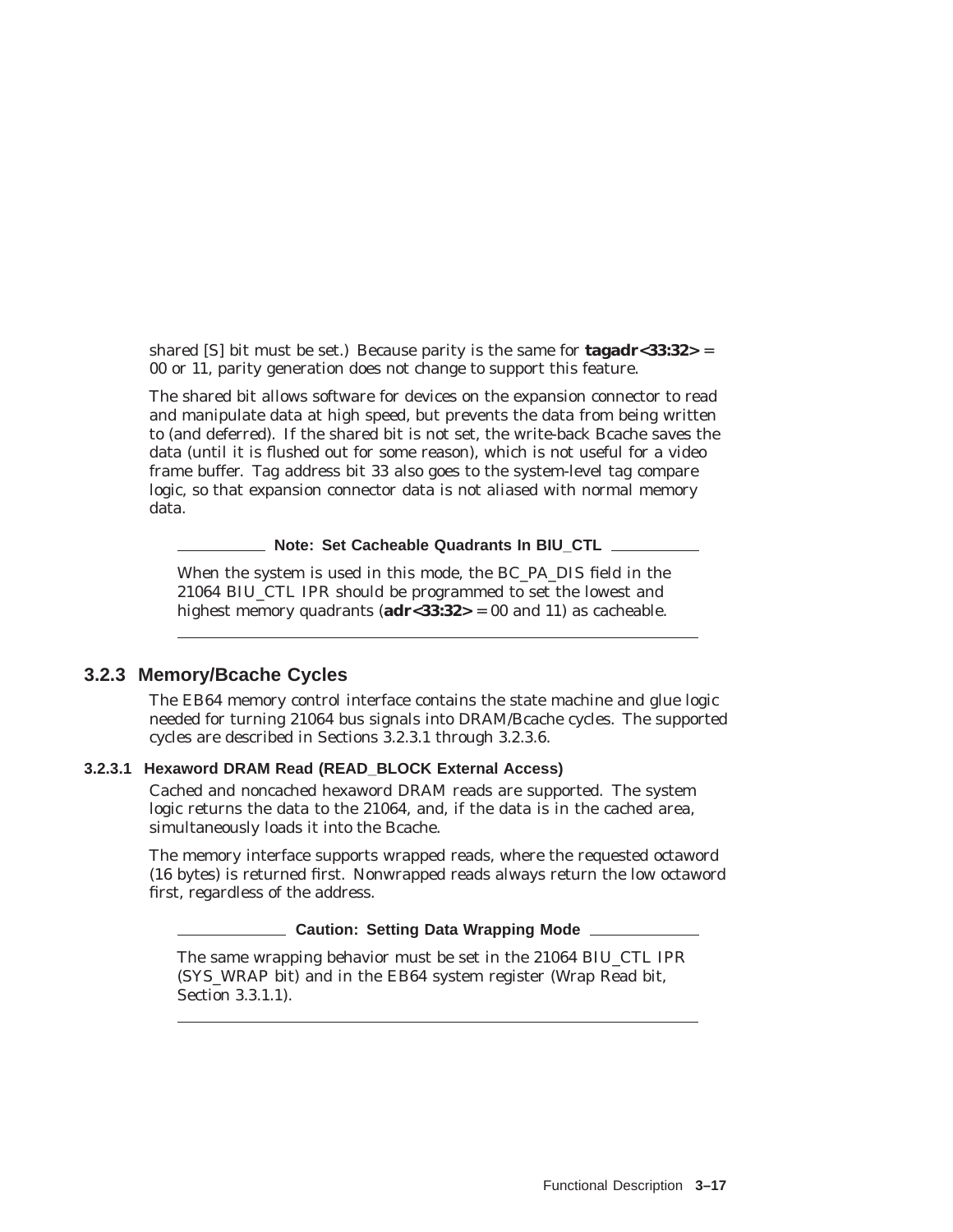#### **3.2.3.2 Hexaword DRAM Write (WRITE\_BLOCK External Access)**

Cached and noncached hexaword DRAM writes are supported. The 21064 write data is accepted and loaded into memory on writes to a noncached area or loaded into the Bcache on writes to the cached area. When the Bcache is the final destination, a victim write is performed, if necessary, and the memory block is loaded into the Bcache, overwriting the modified longwords. (The victim write cycle is described in Section 3.2.3.3.)

#### **3.2.3.3 Victim Write**

A victim write cycle is generated by the system logic before a read or write command overwrites a Bcache block that is valid and dirty. The contents of the Bcache block are written to memory before the new data is loaded from memory.

A victim write begins with a probe of the tag control bits, checking the valid (V) and dirty (D) bits on the Bcache block. If both are true, the Bcache block is written back to memory. If either is false, a victim write cycle does not begin and the read or write access proceeds normally.

# **3.2.3.4 Load Locked (LDxL External Access)**

The load locked cycle is similar to a READ\_BLOCK access (Section 3.2.3.1). System logic first probes the Bcache for the requested data, because the 21064 does not probe the Bcache on a LDxL command.

- If the data is in the Bcache, it is returned from there; otherwise, the data is returned from memory.
- If the data is returned from cacheable memory space, it is also loaded into the Bcache.

In either case, the lock flag is unconditionally set. If a victim write is necessary, it is performed before the read access.

Because the EB64 is expected to be used as a single-processor evaluation and development vehicle, lock contention is unlikely and the lock flag has no associated address information. The lock is set on the load\_locked instruction (LDxL command), and cleared by a store\_conditional instruction (STxC command) or a DMA write (unconditional clear, not based on hit).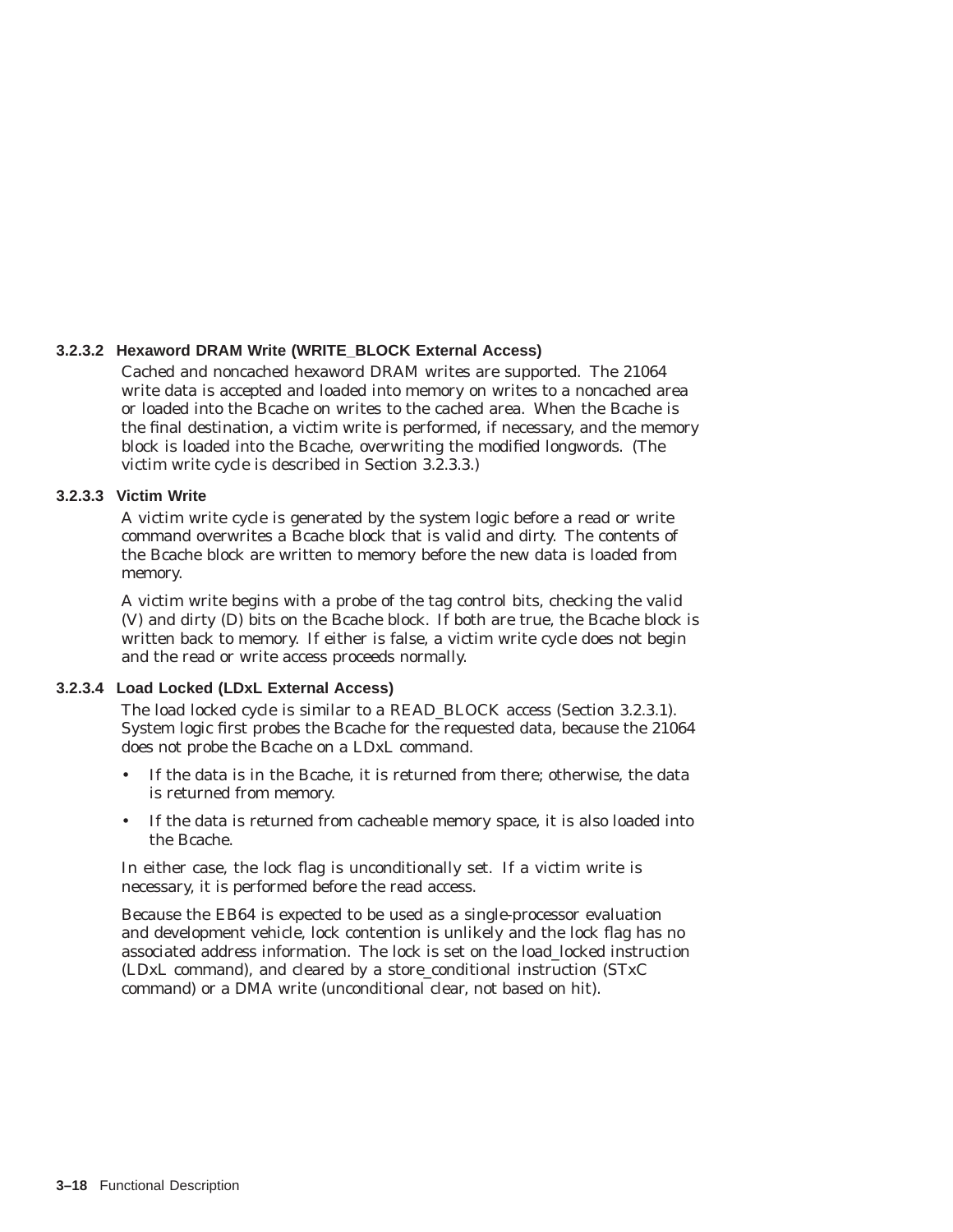#### **3.2.3.5 Store Conditional (STxC External Access)**

An STxC command on the 21064 external command bus generates this cycle. First, the lock flag is checked. If it is clear, the store\_conditional instruction fails and a write is not performed. Command acknowledge (**cack\_h<2:0>**) identifies the failed transaction.

If the lock flag is set, then a write command is performed. The Bcache is checked to see if it contains the data, and one of the following occurs:

- If the data is in the Bcache, then the new data overwrites the data in the Bcache and the block is marked dirty.
- If the data is not in the Bcache and the new data is noncacheable, then the new data is written to a noncached memory area.
- If the data is not in the Bcache and the new data is cacheable, then the Bcache is loaded from memory and is then overwritten with the new data. If required, a victim write (Section 3.2.3.3) is performed first.

The lock flag is cleared whether the transaction succeeds or fails.

#### **3.2.3.6 Direct Memory Access**

Direct memory access (DMA) cycles transfer data between an external bus and local DRAM or Bcache memory. The EB64 provides the ISA bus as the external bus. Both DMA and master mode ISA transfers are possible. Because the ISA bus is only 16 data bits wide, each data transfer is limited to no more than two bytes (one word) per access. EB64 control logic provides the necessary Bcache probe and write data merge functions.

A DMA access is initiated when the SC486 senses an enabled request from an ISA bus device. When it is idle, the EB64 control logic recognizes the DMA request (**hold**) and responds with an acknowledge (**hold\_a**). The acknowledge is returned to the ISA device, and it then takes control of the bus and starts the transfer. When the EB64 senses the transfer start, it probes the Bcache. If the requested data word is currently valid in the Bcache and the transaction is a:

- Write, the EB64 modifies the data in the Bcache and sets the block dirty. It also invalidates the internal data cache.
- Read, the EB64 reads the data from the Bcache.

If the data is not valid in the Bcache, the transfer accesses main memory.

On write cycles, the current Bcache or DRAM data is read and saved, then merged with the new data from the SC486 according to the byte enable signals. The lock flag is cleared for DMA writes to either the Bcache or main memory.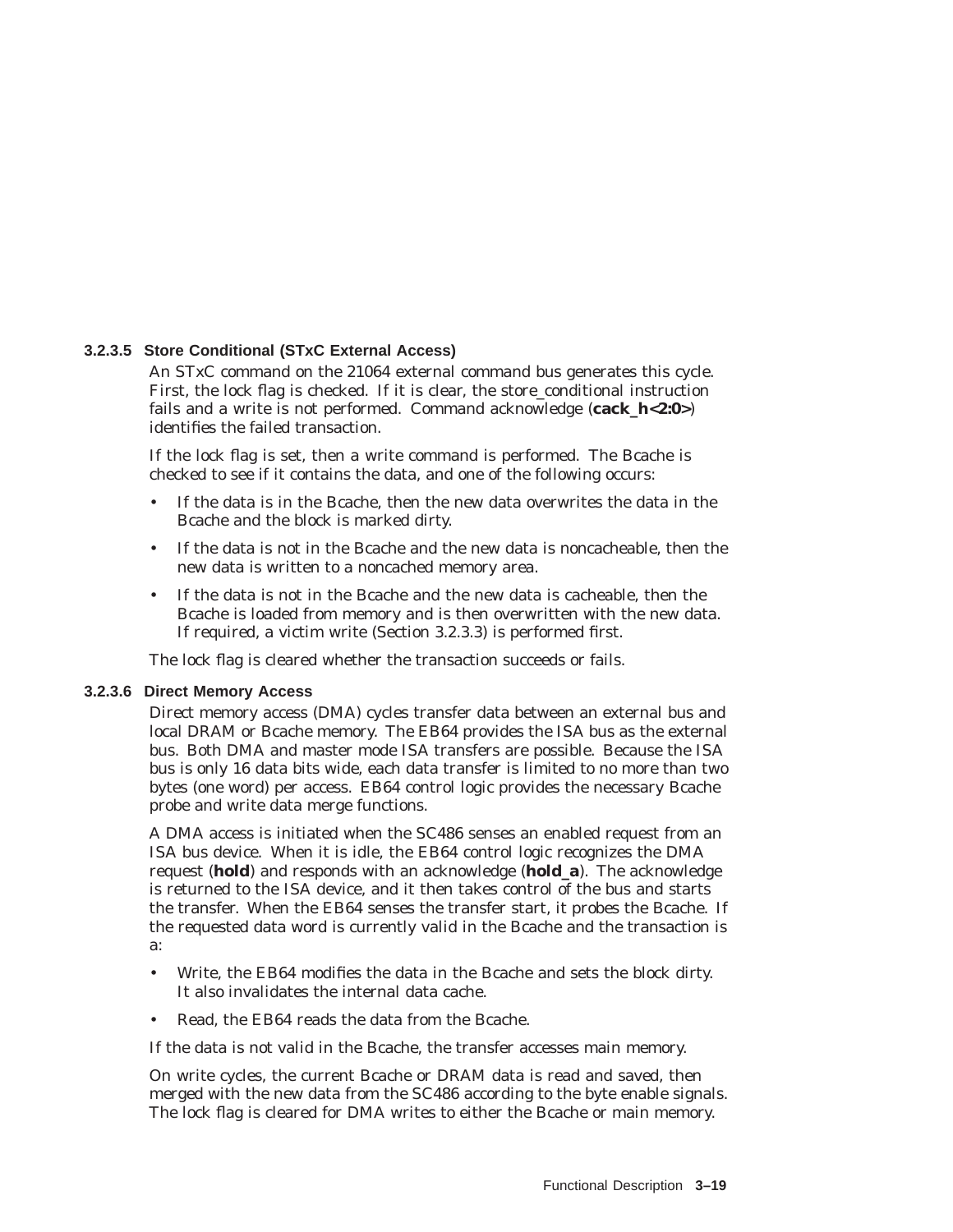The EB64 can read, write, and merge data from any longword (four bytes) in the address space. It correctly updates the new longword parity on the merged write data in the Bcache and main memory.

#### **3.2.3.7 Refresh**

The memory state machine performs memory refresh cycles according to a timer. A CAS-before-RAS refresh is performed on the entire DRAM array.

# **3.3 I/O Subsystem**

The I/O subsystem includes the I/O state machine, glue logic, and the components described in Section 3.3.1.

# **3.3.1 I/O Devices**

There are several input/output devices embedded in the EB64. The SC486, debug ROM, and system register share the same state machine. When the debug ROM or system register are accessed, signal **lba** is asserted low to inhibit the  $SC486$  from responding.<sup>3</sup> This decision is based upon the address zone, as defined in Section 3.1.

#### **3.3.1.1 System Register**

The EB64 has one system register. Its bits are defined in Figure 3–6 and described in Table 3–10. The register is addressed as described in Table 3–1. The system register is a combination of a control register and the debug ROM.

#### **Write**

When the system register is written, register bits <25:8> are written with **data<25:8>** (data mapping is 1:1), and the register low byte, <7:0>, is ignored. Register bits <29:26> are written to system output registers, where they can be accessed with a logic analyzer connected to J30 (Figure 2–1 and Table 2–1). Bits <29:26> are not readable.

#### **Read**

When the system register is read, the bits return the following:

- $\langle 7:0 \rangle$  The low byte returns the data from the debug ROM location selected by the lower address bits, **adr<28:9>** (Figure 3–1). These address bits translate to I/O address bits **io\_addr<21:2>**.
- $\langle 25:8 \rangle$  These bits return the control fields, irrespective of lower address bits **adr<28:9>**. The control fields are written into the same data bit positions from which they are read.

<sup>3</sup> For more information about signal **lba**, see SC486 documentation.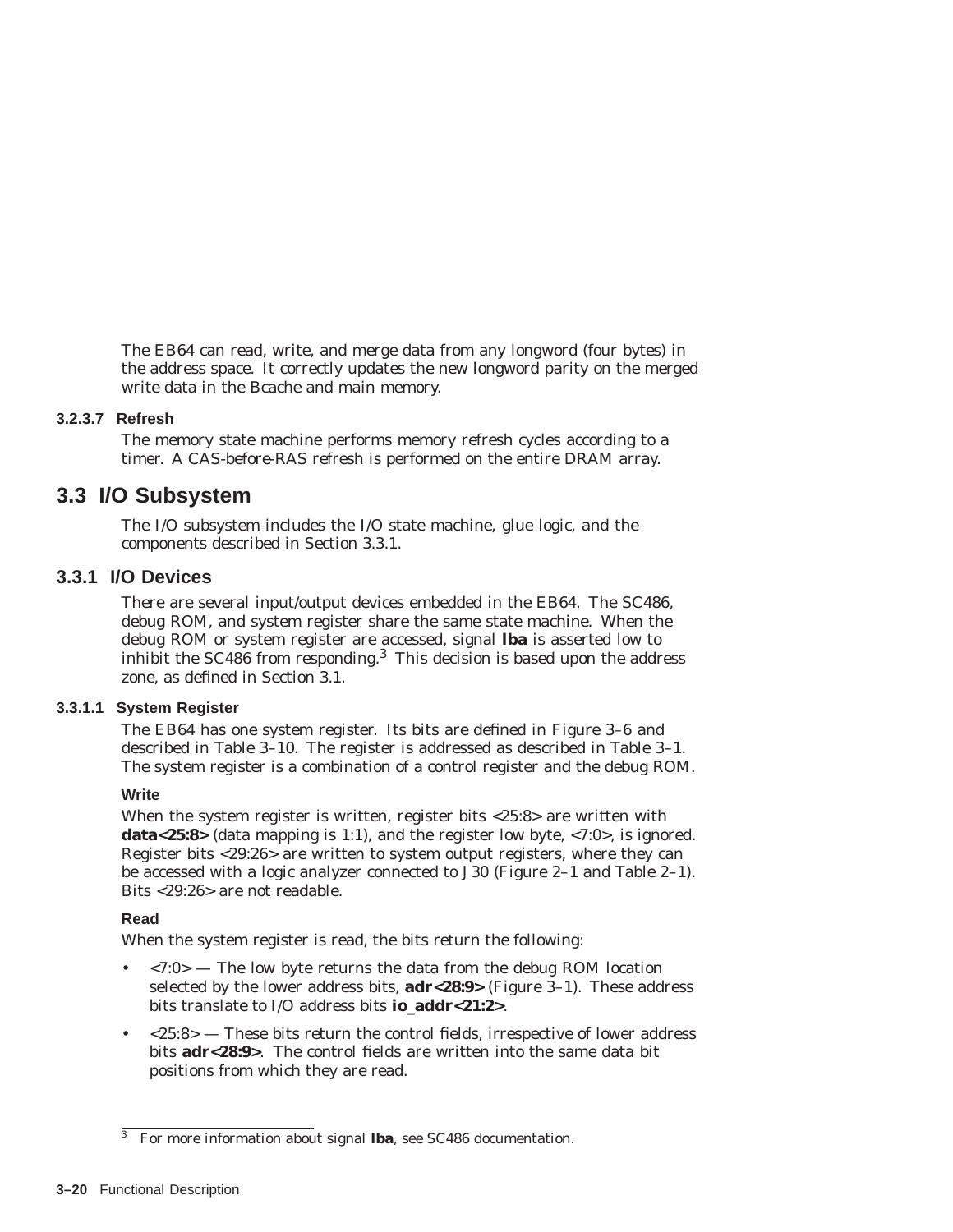• <31:26> — These bits return system configuration information and are not writeable.



**Figure 3–6 System Register**

Table 3–10 describes the register fields.

| Table 3-10 EB64 System Register Bit Description |
|-------------------------------------------------|
|-------------------------------------------------|

| Bits | Access | Description                                                                                                                                                                                                                                                                                    |
|------|--------|------------------------------------------------------------------------------------------------------------------------------------------------------------------------------------------------------------------------------------------------------------------------------------------------|
| 7:0  | RO.    | ROM Byte $-$ On read cycles, this field returns the data byte residing<br>at the debug ROM location selected by address bits <b>adr&lt;28:9</b> >.<br>Address bits $\text{adr29}$ and $\text{adr}$ < $\text{8:0}$ > should be zero for this access.<br>This field is not used on write cycles. |
|      |        | (continued on nort nage)                                                                                                                                                                                                                                                                       |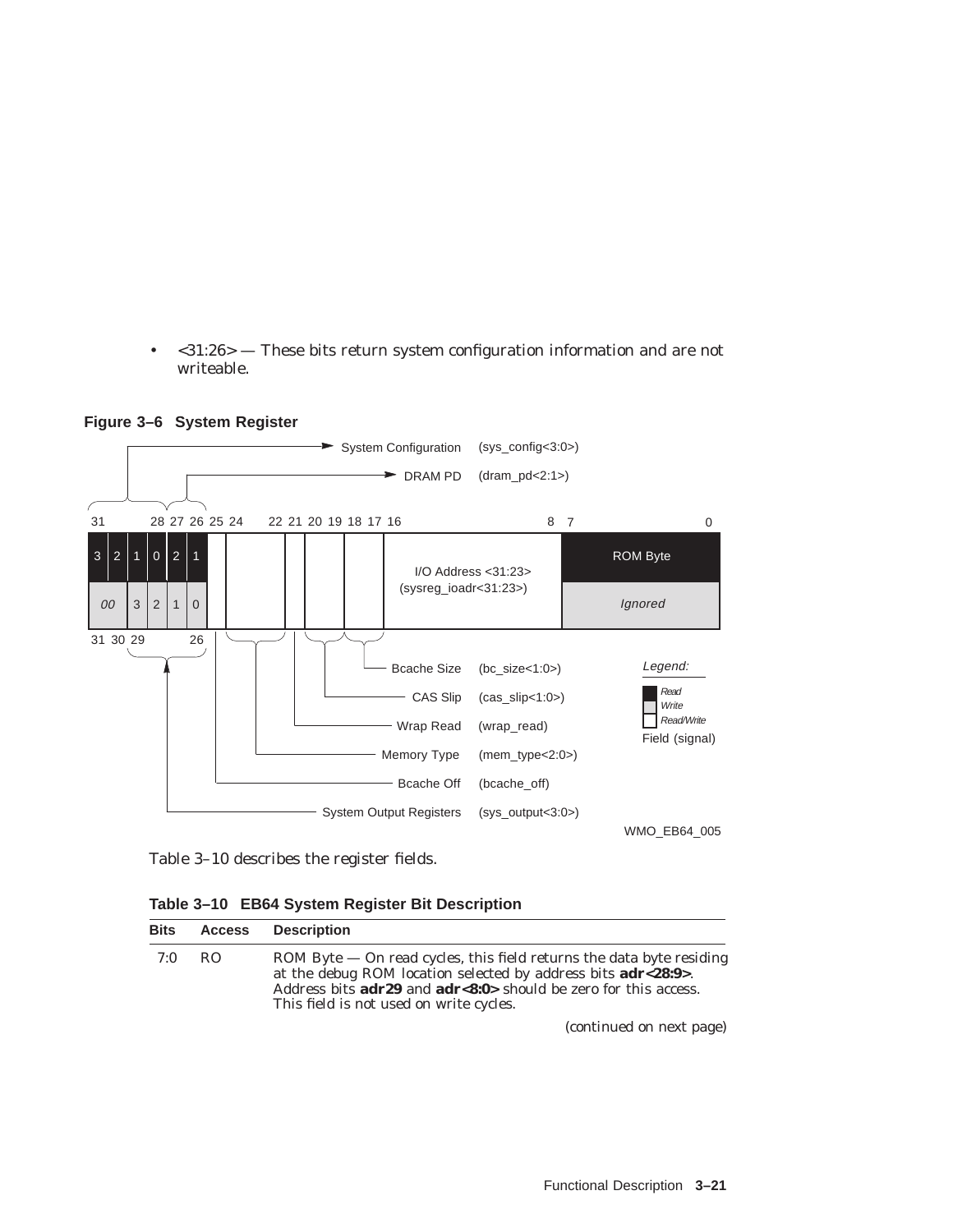| <b>Bits</b> | <b>Access</b> | <b>Description</b>                                                                                                                                                                                                                                                                                                               |
|-------------|---------------|----------------------------------------------------------------------------------------------------------------------------------------------------------------------------------------------------------------------------------------------------------------------------------------------------------------------------------|
| 16:8        | <b>RW</b>     | I/O Address $\langle 31:23 \rangle$ — This field defines address bits $\langle 31:23 \rangle$ in I/O<br>space. It is concatenated with <b>io_addr</b> <22:2> to form the entire $I/O$<br>address. I/O address bits <b>io_addr</b> <22:2> are controlled by address<br>bits <b>adr</b> <29:9> from the processor. See Figure 3–7. |

**Table 3–10 (Cont.) EB64 System Register Bit Description**





<sup>(</sup>continued on next page)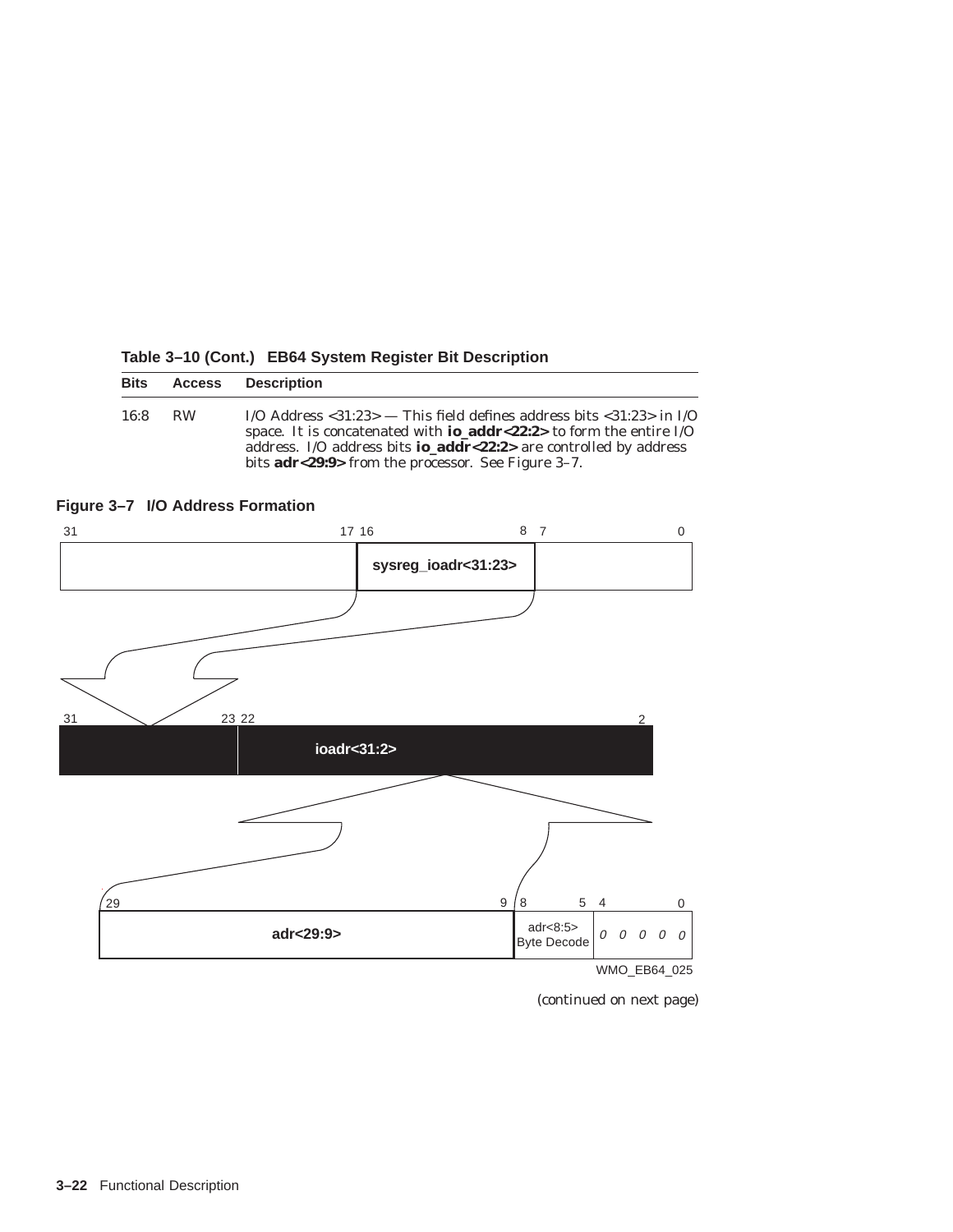| <b>Bits</b>                      | <b>Access</b> | <b>Description</b>                                                                                                                                                                                                                                                                                                                                                                                                                                                                                                          |
|----------------------------------|---------------|-----------------------------------------------------------------------------------------------------------------------------------------------------------------------------------------------------------------------------------------------------------------------------------------------------------------------------------------------------------------------------------------------------------------------------------------------------------------------------------------------------------------------------|
| 18:17                            | <b>RW</b>     | Bcache Size $-$ This field determines the EB64 Bcache size selection,<br>as follows:                                                                                                                                                                                                                                                                                                                                                                                                                                        |
|                                  |               | 18 17<br><b>Bcache Size</b>                                                                                                                                                                                                                                                                                                                                                                                                                                                                                                 |
|                                  |               | 128 KB<br>$\mathbf{0}$<br>$\mathbf{0}$                                                                                                                                                                                                                                                                                                                                                                                                                                                                                      |
|                                  |               | 256 KB<br>$\Omega$<br>-1                                                                                                                                                                                                                                                                                                                                                                                                                                                                                                    |
|                                  |               | 512 KB<br>$\mathbf{1}$<br>$\Omega$                                                                                                                                                                                                                                                                                                                                                                                                                                                                                          |
|                                  |               | Undefined<br>$1 \quad 1$                                                                                                                                                                                                                                                                                                                                                                                                                                                                                                    |
| <b>Note: Setting Beache Size</b> |               |                                                                                                                                                                                                                                                                                                                                                                                                                                                                                                                             |
|                                  |               | The Bcache size selected by this field must match the Bcache size<br>selected in the BC SIZE field in 21064 BIU CTL IPR.                                                                                                                                                                                                                                                                                                                                                                                                    |
|                                  |               | See Section 3.2.2 for more information on the Beache subsystem.                                                                                                                                                                                                                                                                                                                                                                                                                                                             |
| 20:19                            | <b>RW</b>     | $CAS$ Slip $-$ The memory subsystem is designed to run as fast as<br>possible using 70 ns commodity DRAM SIMMs and a 39.6 ns state<br>machine granularity. To emulate slower devices or narrower data<br>paths (translating to longer latency), slip cycles can be programmed<br>into the read cycles. There are two CAS accesses per read fill, and<br>each CAS is governed by the number of extra cycles in this field.<br>This field programs the number of 39.6 ns slip cycles for each CAS<br>read access, as follows: |
|                                  |               | 20 19<br><b>CAS Slip Cycles</b>                                                                                                                                                                                                                                                                                                                                                                                                                                                                                             |
|                                  |               | $\bf{0}$<br>$\bf{0}$<br>$\theta$                                                                                                                                                                                                                                                                                                                                                                                                                                                                                            |
|                                  |               | $\mathbf{0}$<br>-1<br>1                                                                                                                                                                                                                                                                                                                                                                                                                                                                                                     |
|                                  |               | 2<br>$\mathbf{1}$<br>$\Omega$                                                                                                                                                                                                                                                                                                                                                                                                                                                                                               |
|                                  |               | 3<br>1<br>1                                                                                                                                                                                                                                                                                                                                                                                                                                                                                                                 |

**Table 3–10 (Cont.) EB64 System Register Bit Description**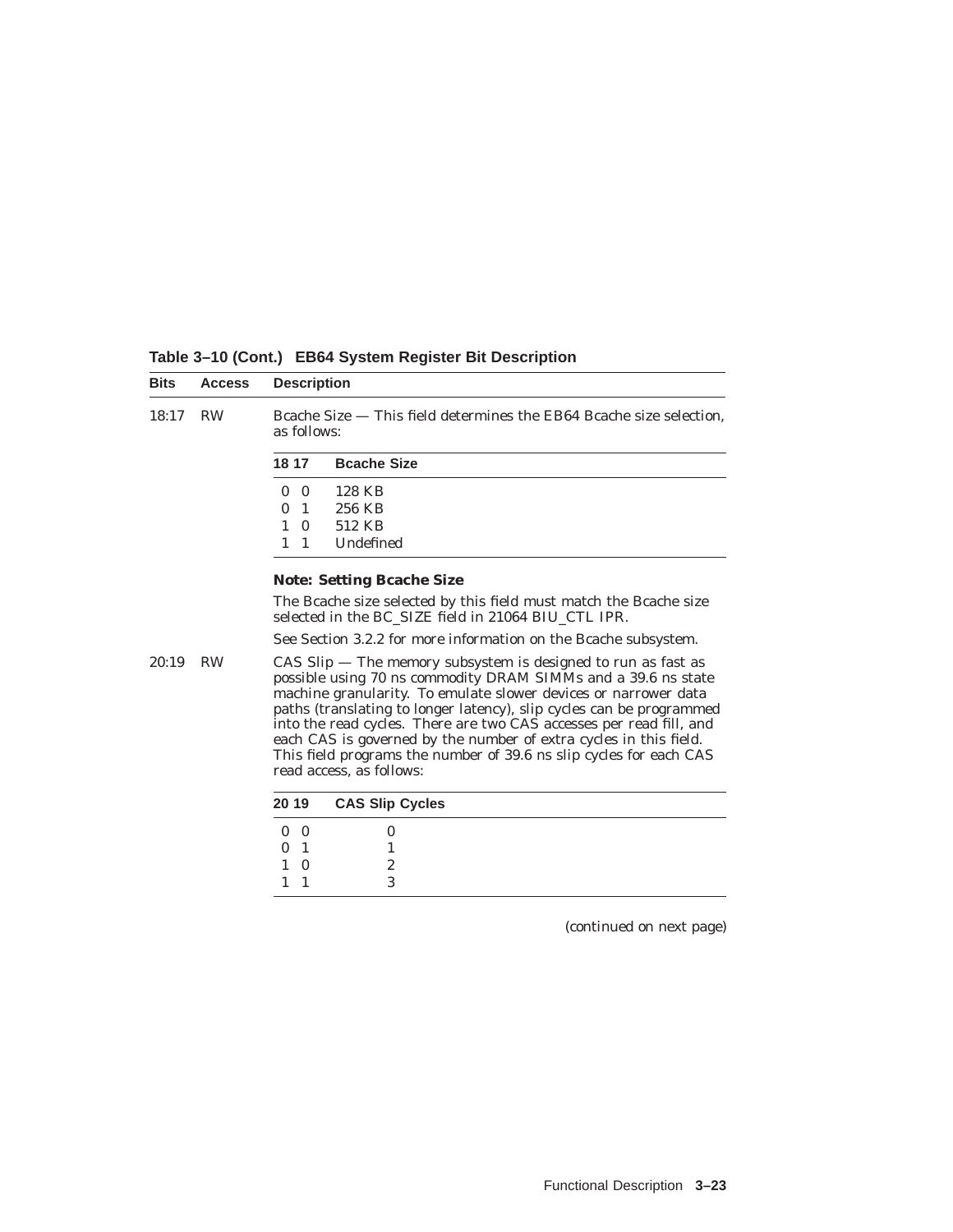**Table 3–10 (Cont.) EB64 System Register Bit Description**

| <b>Bits</b> | <b>Access</b> |                                                                                                                                                                               |                                                                                                                                                                                          | <b>Description</b> |                                                     |                  |                                                                                                                                                                                                                                                                                                                                                                                                                                |
|-------------|---------------|-------------------------------------------------------------------------------------------------------------------------------------------------------------------------------|------------------------------------------------------------------------------------------------------------------------------------------------------------------------------------------|--------------------|-----------------------------------------------------|------------------|--------------------------------------------------------------------------------------------------------------------------------------------------------------------------------------------------------------------------------------------------------------------------------------------------------------------------------------------------------------------------------------------------------------------------------|
| 21          | <b>RW</b>     |                                                                                                                                                                               |                                                                                                                                                                                          |                    | during read). Write operations are not affected.    |                  | Wrap Read - On read fill operations, the EB64 does two 16-byte<br>DRAM reads to return a 32-byte hexaword. When this bit is clear,<br>read data wrapping is disabled; that is, the low 16 bytes are always<br>returned first, regardless of the request address. When this bit is<br>set, read data wrapping is enabled and the requested 16 bytes are<br>returned first, according to address bit adr4 (translated to cwmask1 |
|             |               |                                                                                                                                                                               |                                                                                                                                                                                          |                    | <b>Caution: Setting Data Wrapping Mode</b>          |                  |                                                                                                                                                                                                                                                                                                                                                                                                                                |
|             |               |                                                                                                                                                                               |                                                                                                                                                                                          |                    | for this mode to work correctly.                    |                  | The 21064 BIU_CTL IPR (SYS_WRAP bit) must also be programmed                                                                                                                                                                                                                                                                                                                                                                   |
| 24:22       | <b>RW</b>     | Memory Type — The EB64 accommodates several DRAM SIMM<br>sizes, allowing main memory size to be between 4 and 64 megabytes.<br>This field selects the memory size as follows: |                                                                                                                                                                                          |                    |                                                     |                  |                                                                                                                                                                                                                                                                                                                                                                                                                                |
|             |               | 24 23 22                                                                                                                                                                      |                                                                                                                                                                                          |                    | <b>DRAM Size</b>                                    | <b>SIMM Type</b> | <b>Main Memory</b>                                                                                                                                                                                                                                                                                                                                                                                                             |
|             |               |                                                                                                                                                                               | $0\quad 0\quad 0$                                                                                                                                                                        |                    | $1-MB$                                              | $256K{\times}36$ | 4 MB                                                                                                                                                                                                                                                                                                                                                                                                                           |
|             |               | $\bf{0}$                                                                                                                                                                      |                                                                                                                                                                                          | 0 <sub>1</sub>     | $2-MB$                                              | $512K{\times}36$ | 8 MB                                                                                                                                                                                                                                                                                                                                                                                                                           |
|             |               | 0                                                                                                                                                                             |                                                                                                                                                                                          | 1 0                | $4-MB$                                              | $1MB \times 36$  | <b>16 MB</b>                                                                                                                                                                                                                                                                                                                                                                                                                   |
|             |               | $\Omega$                                                                                                                                                                      | $\overline{1}$                                                                                                                                                                           | 1                  | $8-MB$                                              | $2MB \times 36$  | 32 MB                                                                                                                                                                                                                                                                                                                                                                                                                          |
|             |               | $\mathbf{1}$                                                                                                                                                                  |                                                                                                                                                                                          | 0 <sub>0</sub>     | 16-MB                                               | $4MB \times 36$  | 64 MB                                                                                                                                                                                                                                                                                                                                                                                                                          |
|             |               | control.                                                                                                                                                                      |                                                                                                                                                                                          |                    |                                                     |                  | See Section 3.2.1 for more information on memory size selection and                                                                                                                                                                                                                                                                                                                                                            |
| 25          | <b>RW</b>     |                                                                                                                                                                               | Bcache Off $-$ When this bit is set, the system logic ignores the<br>Bcache. External system logic does not probe the Bcache, and all<br>DMA transactions assume data is in DRAM memory. |                    |                                                     |                  |                                                                                                                                                                                                                                                                                                                                                                                                                                |
|             |               | <b>Caution: Setting Bcache Off/On</b>                                                                                                                                         |                                                                                                                                                                                          |                    |                                                     |                  |                                                                                                                                                                                                                                                                                                                                                                                                                                |
|             |               |                                                                                                                                                                               |                                                                                                                                                                                          |                    | enable bit (BC_EN, bit 0) in the 21064 BIU_CTL IPR. |                  | The setting of this bit should correspond to the setting of the Bcache                                                                                                                                                                                                                                                                                                                                                         |
| 27:26       | - RO          |                                                                                                                                                                               |                                                                                                                                                                                          |                    | $(sys\_config1 - see bit 28, below).$               |                  | DRAM PD<2:1> $-$ During system register read accesses, these<br>bits reflect the DRAM SIMM configuration information PD<2:1>,<br>which provides information about the size of the DRAMs. Because<br>the 1-megabyte SIMM information aliases with the 16-megabyte<br>information, a system configuration bit should be used with this field                                                                                     |
|             |               |                                                                                                                                                                               |                                                                                                                                                                                          |                    |                                                     |                  | (continued on next page)                                                                                                                                                                                                                                                                                                                                                                                                       |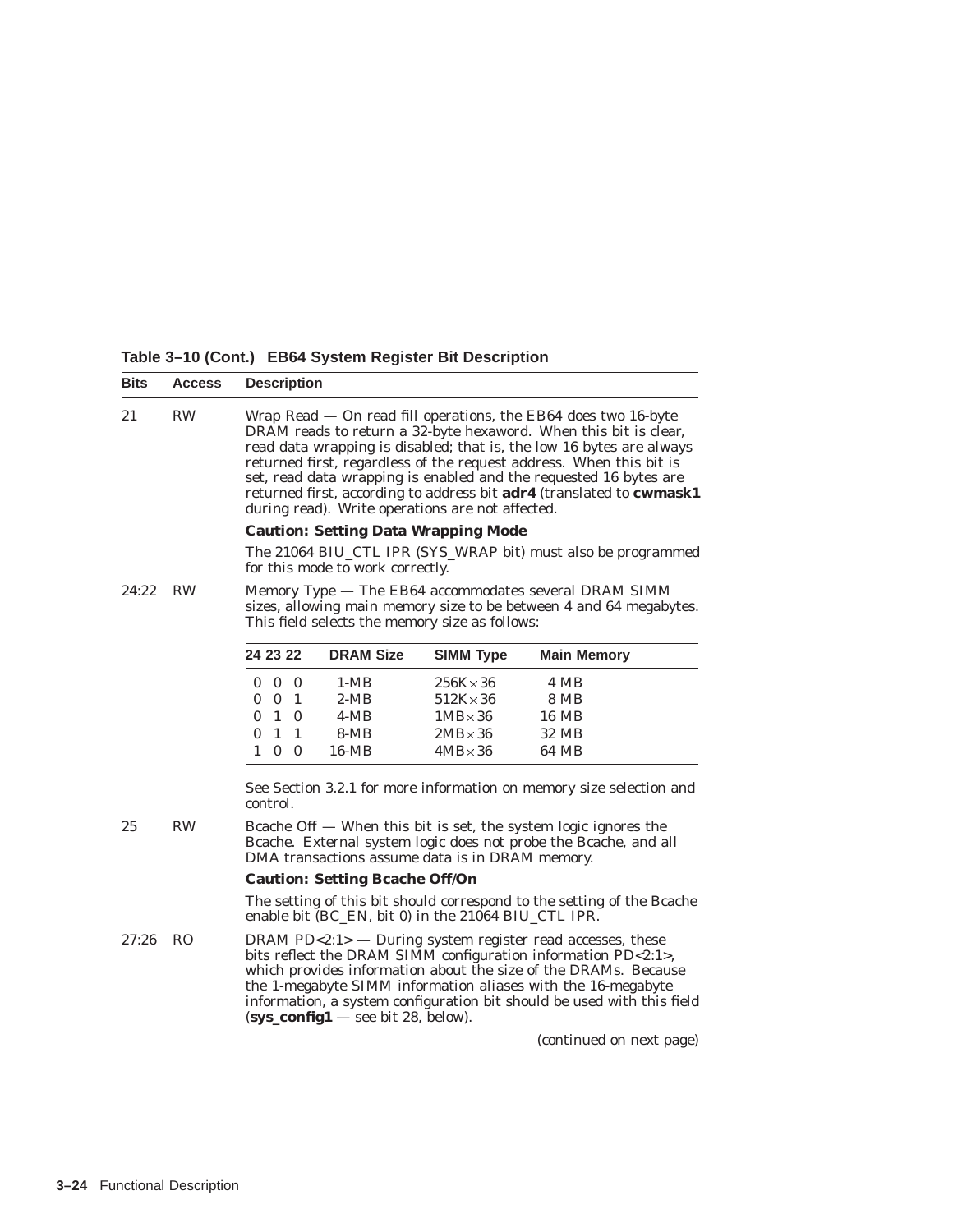**Table 3–10 (Cont.) EB64 System Register Bit Description**

**sys\_config2** 3 to 7

| <b>Bits</b> | <b>Access</b>  | <b>Description</b>                                                                                                                                                                                                                                                                                                                                                                                                     |                      |                                                                                                                                                                                                                                     |  |  |
|-------------|----------------|------------------------------------------------------------------------------------------------------------------------------------------------------------------------------------------------------------------------------------------------------------------------------------------------------------------------------------------------------------------------------------------------------------------------|----------------------|-------------------------------------------------------------------------------------------------------------------------------------------------------------------------------------------------------------------------------------|--|--|
| 31:28       | R <sub>O</sub> | System Configuration Jumpers $\langle 3:0 \rangle$ — During system register<br>read accesses, these bits reflect the state of the four EB64 board<br>configuration jumpers $sys_{config} < 3:0$ (J25, Figure 2-1 and<br>Table 2-1). The default configuration bit state is high: Each<br>configuration bit is pulled up on the EB64 board, and inserting a<br>jumper pulls them down. The bits are defined as follows: |                      |                                                                                                                                                                                                                                     |  |  |
|             |                | <b>Signal</b>                                                                                                                                                                                                                                                                                                                                                                                                          | J25 pins             | <b>Description</b>                                                                                                                                                                                                                  |  |  |
|             |                | sys_config0<br>sys_config1                                                                                                                                                                                                                                                                                                                                                                                             | $1$ to $5$<br>2 to 6 | Reserved.<br>DRAM SIMM Size — This bit<br>completes the DRAM SIMM size<br>information. Because the 1-MB and<br>16-MB SIMMs are aliases, this bit<br>indicates which of the two is installed.<br>If the bit reads high (default), it |  |  |

|       |           | sys_config3                      | 4 to 8 | Reserved.                                                      |                                                                                                                                                                                                                                                                                                 |
|-------|-----------|----------------------------------|--------|----------------------------------------------------------------|-------------------------------------------------------------------------------------------------------------------------------------------------------------------------------------------------------------------------------------------------------------------------------------------------|
| 29:26 | <b>WO</b> | progress. They are not readable. |        | System Output Registers — During system register writes, these | signals (sys_output<3:0>) are latched into registers that drive a set<br>of headers $(J30,$ Figure 2–1 and Table 2–1). The headers are directly<br>usable by a logic analyzer probe (one row of active signals, one row<br>of grounds). They can be written to during testing in order to track |

#### **3.3.1.2 Debug ROM**

Each of the two debug ROM sockets, PROM0 and PROM1, accommodates a standard 512-kilobyte or 1-megabyte PROM. Jumper J22 (Figure 2–1 and Table 2–1) selects the size, as follows:

- 512-KB The jumper pulls up the most significant address bit.
- 1-MB The jumper drives the most significant address bit with **io\_addr21**.

indicates that  $1-$ ,  $2-$ ,  $4-$ , or  $8-MB$ DRAM SIMMs are installed. The PD bits (<27:26>, above) identify the specific size. If the jumper is installed (bit reads low), it indicates that 16-MB

DRAM SIMMs are installed.<br>Reserved.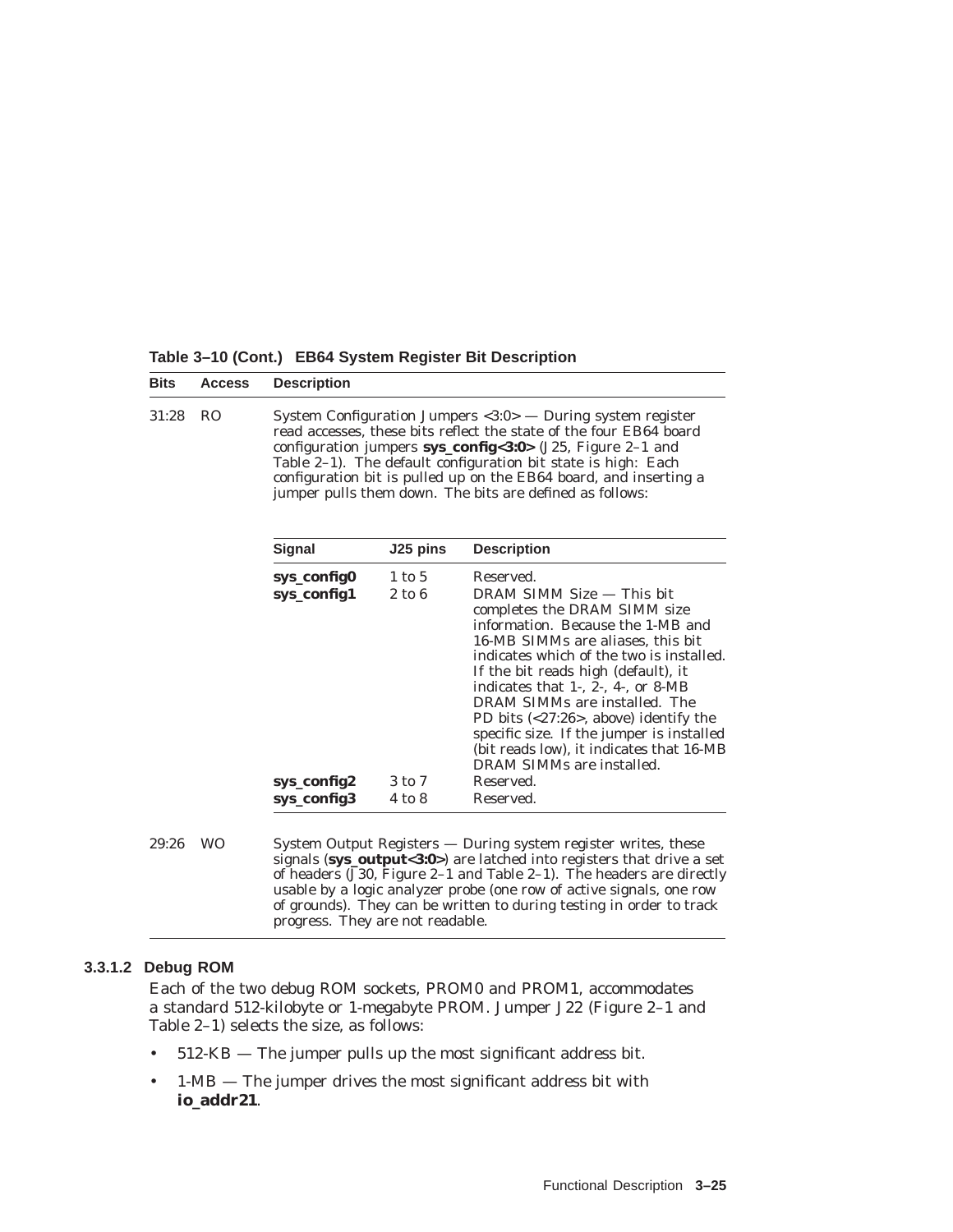Both sockets are addressed as described in Section 3.3.1.1. I/O address bits **io\_addr<21:2>** (translated from **adr<28:9>**) go to both sockets, and both sockets drive back the same data byte on **io\_data<7:0>**. To avoid output drive contention, only one PROM should be enabled. Jumper header J5 (Figure 2–1 and Table 2–1) selects the active socket. PROM0 is the default.

The debug ROM code is copied into memory and executed as part of the SROM functions described in Section 3.4.2.

The debug monitor supported functions include:

- File load
- Read and write memory and registers
- Memory image dump
- Transfer control to program
- Breakpoints

(For information about software design tools, see the literature listed in Appendix A.)

#### **3.3.1.3 ISA Interface and Associated Peripheral Devices**

The VLSI Technology VL82C486 chip (also called SC486) and its companion VL82C113A combination I/O chip are used for the following functions:

- ISA bus controller, including bus master
- Direct memory access (DMA) controller
- Interrupt controller
- Timer

#### **3.3.1.4 Slow Speed Peripheral Devices**

The Standard Microsystems Corporation FDC37C651 Super I/O Floppy Disk Controller is used as the combo I/O chip. It connects directly to the ISA bus on the EB64 board. It supplies:

- Two serial ports
- Floppy-disk controller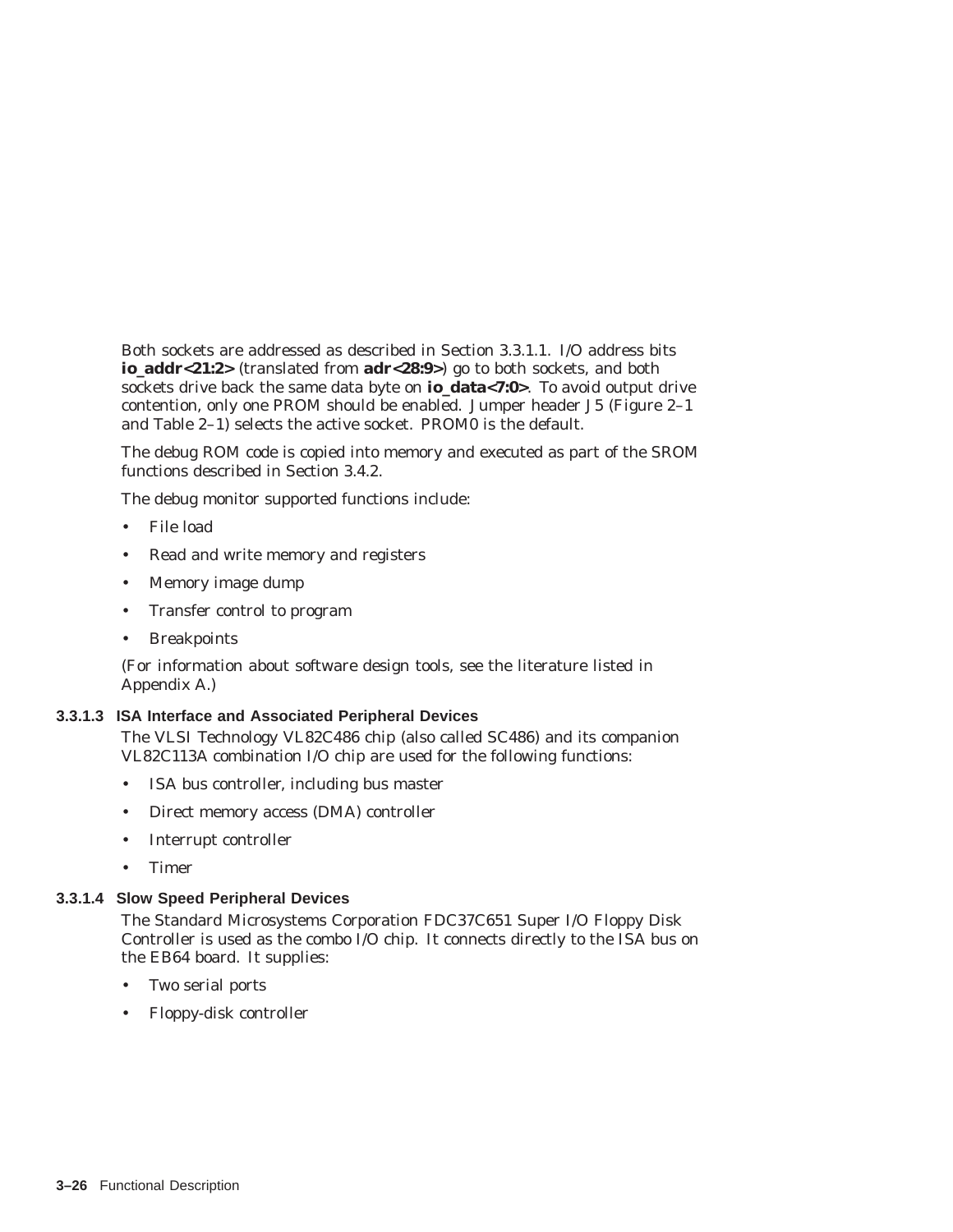#### **3.3.1.5 Ethernet Link**

The AMD Am79C960 PCnet-ISA chip provides an Ethernet link. This link provides the capability to load program data into main memory at high speed. The chip and its associated glue logic (transformers, level shifters, capacitors, and so on) are connected to the ISA bus on the EB64 board. Both 10BaseT (twisted-pair) and 10Base2 (ThinWire) interfaces are provided (see J1 and J9, Figure 2–1 and Table 2–1). The base address for this Ethernet Controller is selectable and has been set to  $360_{16}$ .

#### **3.3.1.6 Interrupts**

The following interrupt sources are accommodated:

• IRQ0 — ISA INTR interrupt from SC486.

This interrupt supports all devices on the ISA, including:

- Ethernet chip
- Serial ports
- Floppy-disk controller
- Any device in either of the ISA extension slots.

Within the ISA interrupt chain, the devices are connected to the ISA IRQ lines as shown in Table 3–11.

| <b>ISA</b><br><b>IRQ</b> | <b>Source</b>      | <b>ISA</b><br><b>IRQ</b> | <b>Source</b> |  |
|--------------------------|--------------------|--------------------------|---------------|--|
| $\mathbf{0}$             | Interval timer     | 9                        | Ethernet      |  |
| 3                        | Serial port 2      | 10                       | Keyboard      |  |
| 4                        | Serial port 1      | 11                       | Mouse         |  |
| 6                        | <b>Floppy Disk</b> |                          |               |  |

**Table 3–11 ISA IRQ Input Definitions**

- IRQ1 ISA NMI interrupt from SC486.
- IRQ2 Real-time clock interrupt from VL82C113A.
- $IRQ<sub>5:3</sub>$  These interrupts are available for use by the expansion connector. The interrupt sources are asserted *low* and are pulled up by onboard resistors. Signals **ext\_irq<2:0>\_l** are the source of these interrupts. (see Table 4–1).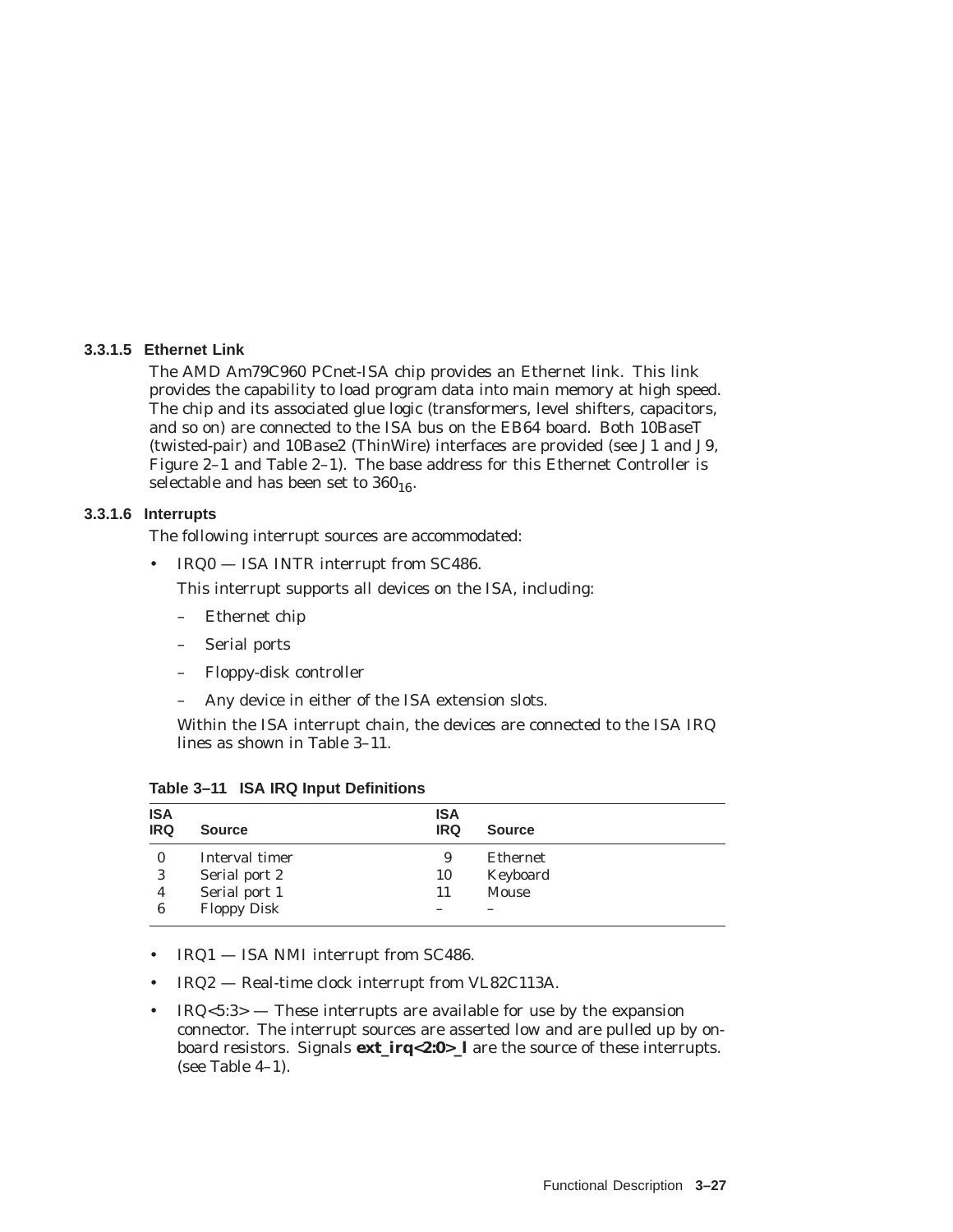# **3.4 Power, Reset, and Initialization**

The EB64 derives its main system power from a user-supplied, industrystandard, PC power supply. Power is delivered to most of the board's logic on dedicated power planes.

The 21064 requires 3.3 V, and it is provided by a pair of linear regulators driven by the 5 V supply. A power monitor senses the 3.3 V level to ensure that it is stable before the 21064 inputs are driven. Any device that drives the CPU has a tristate output, controlled by power monitor output.

**Caution: Fan Sensor Required**

The 21064 cooling fan *must* have a built-in sensor that drives a signal if the air flow stops. The sensor is connected to the EB64 board (J17 Figure 2–1 and Table 2–1). When the signal is generated, it places the system into dcok mode. This action protects the CPU under fan-failure conditions, because the 21064 dissipates less heat in dcok mode. The fan supplied with the EB64 includes an air-flow sensor.

# **3.4.1 Reset**

The system has header pins (J16 and J23, Figure 2–1 and Table 2–1) that allow an external switch to control the **reset** or **dcok** signals. Both are individually selectable by attaching the switch to the appropriate header. The reset header (J16) initializes the 21064 and the system control logic, but does not send an initialization pulse to the ISA devices. The dcok header (J23) provides a full system initialization, equivalent to a power off/on cycle.

# **3.4.2 Initialization and SROM**

The 21064 uses an SROM for its initialization code. When **reset** is deasserted, the contents of the SROM are read into the 21064's instruction cache. The code is then executed from the instruction cache.

The SROM provides the following functions:

- Initializes the EB64 system register.
- Initializes the 21064 internal processor registers (IPRs).
- Sets up memory refresh and starts the refresh timer.
- Configures the 21064's BIU\_CTL IPR for external Bcache accesses.
- Initializes the Bcache.
- Writes good parity by copying the contents of memory to itself.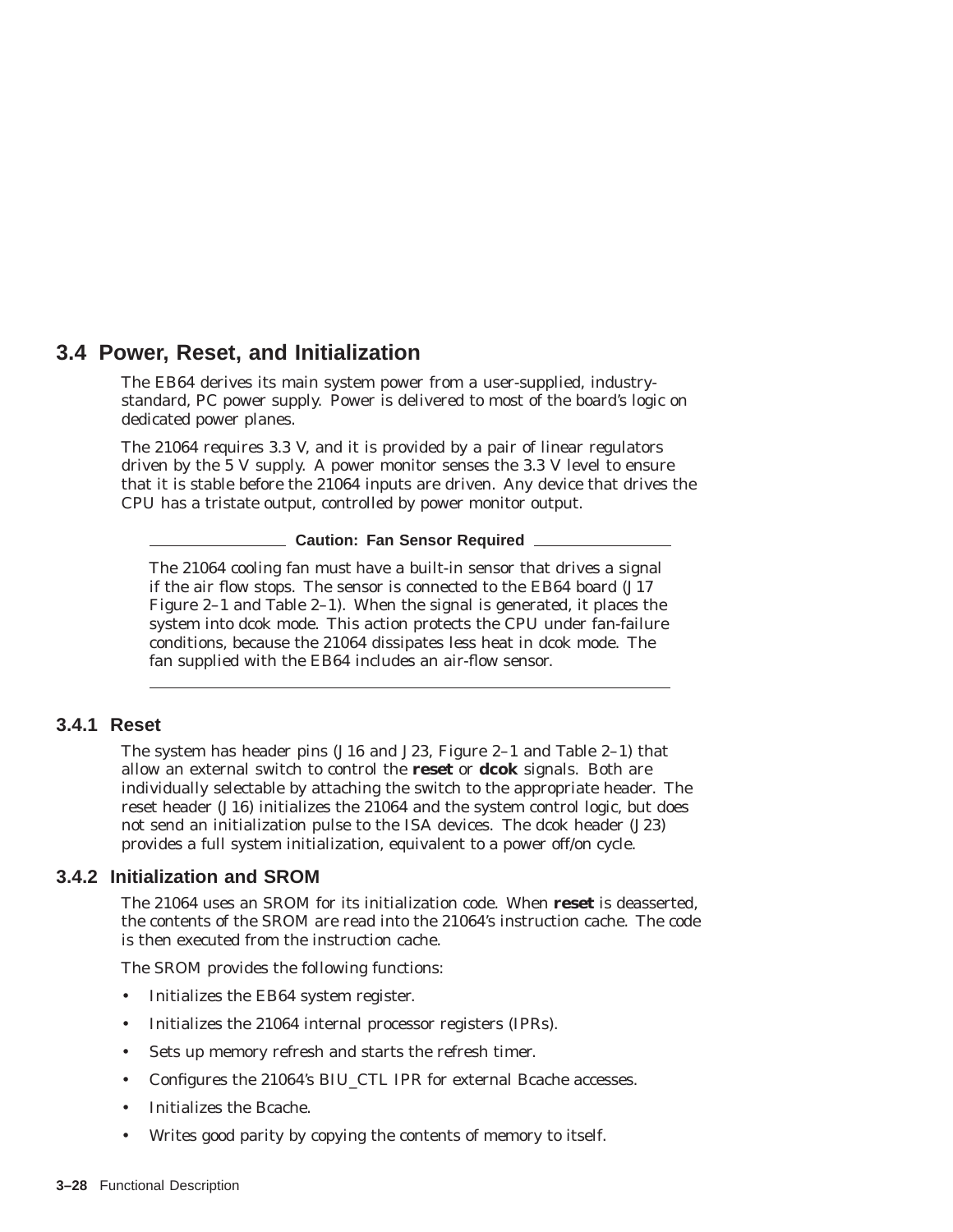- Copies the contents of the debug ROM to memory, starting at memory address zero.
- Flushes the instruction cache and jumps to address zero to begin execution.

After the SROM code has been read into the instruction cache, the 21064's SROM port can be used as a software-controlled serial port. This serial port can be used for such things as diagnosing system problems when the only working devices are the 21064 and SROM and the circuits needed for their direct support. Connector J8 (Figure 2–1 and Table 2–1) supports an RS232 terminal connection to this port (additional external logic is not required).

Figure 3–8 is a simplified diagram of the SROM serial port logic. The IRQPAL provides a multiplex function for the SROM (**real\_srom\_d**) and serial port (**test\_srom\_d**) data inputs to the 21064. Signal **srom\_oe** provides the multiplexer input select function.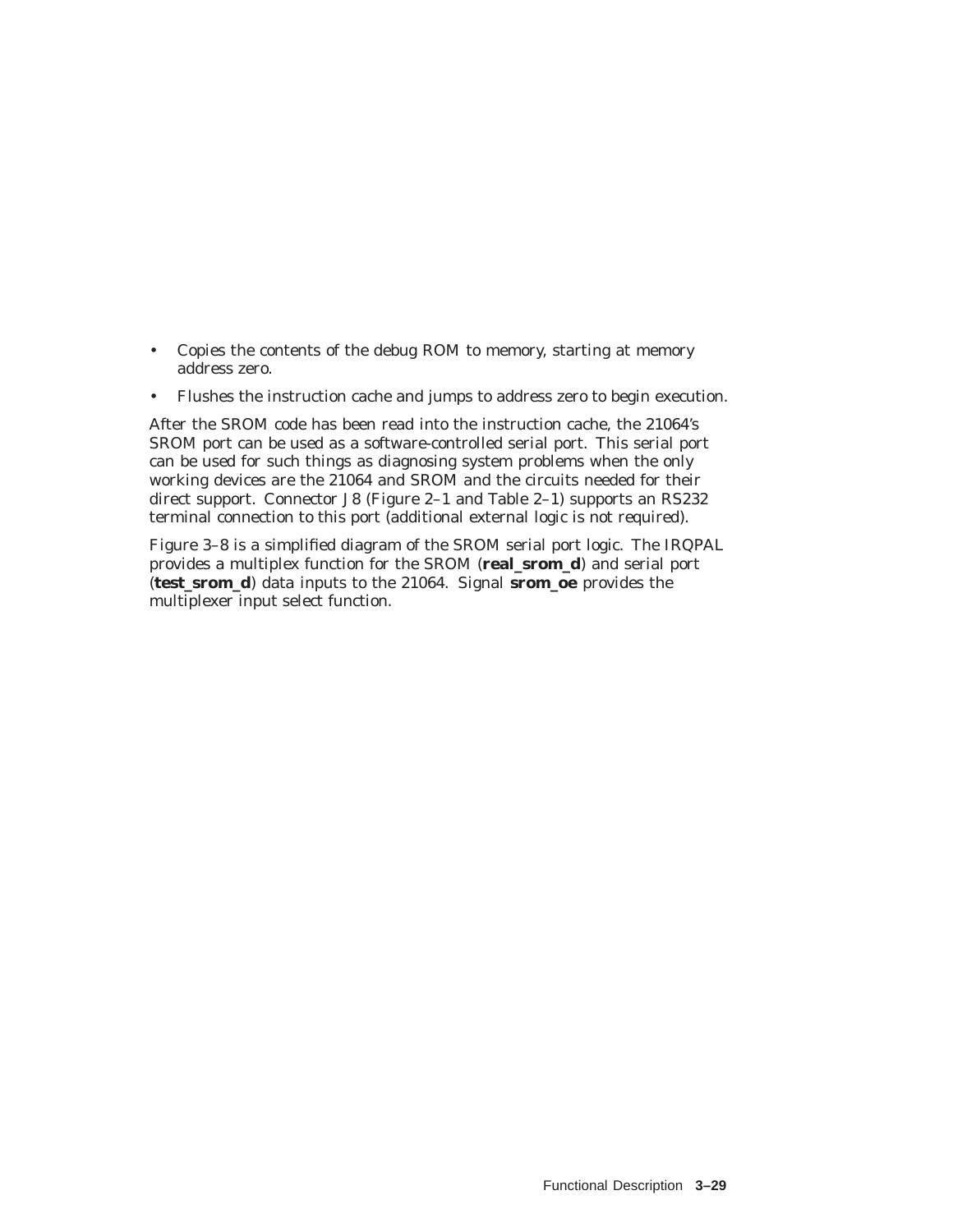#### **Figure 3–8 SROM Serial Port Diagram**



# **3.5 System Clocks**

The 21064 is driven by a 300 megahertz oscillator, which provides a 6.6 ns (150 megahertz) processor clock speed. The internal 6.6 ns period is divided by six and sent off chip to form the 39.6 ns (approximately 25 megahertz) external system clock. Two sets of external system clocks are provided: **sysclkout1\_h** and **sysclkout2\_h** (and their complements **sysclkout1\_l** and **sysclkout2\_l**) See schematic page *eval.1*. Figure 3–9 shows the external timing relationships between the **sysclkout1\_h** and **sysclkout2\_h** signals.

**Note: General Timing Relationships**

The *phase* relationship between the external oscillator input clock (**clkin\_h**) and the internal CPU clock (**cpuclk**) shown in Figure 3–9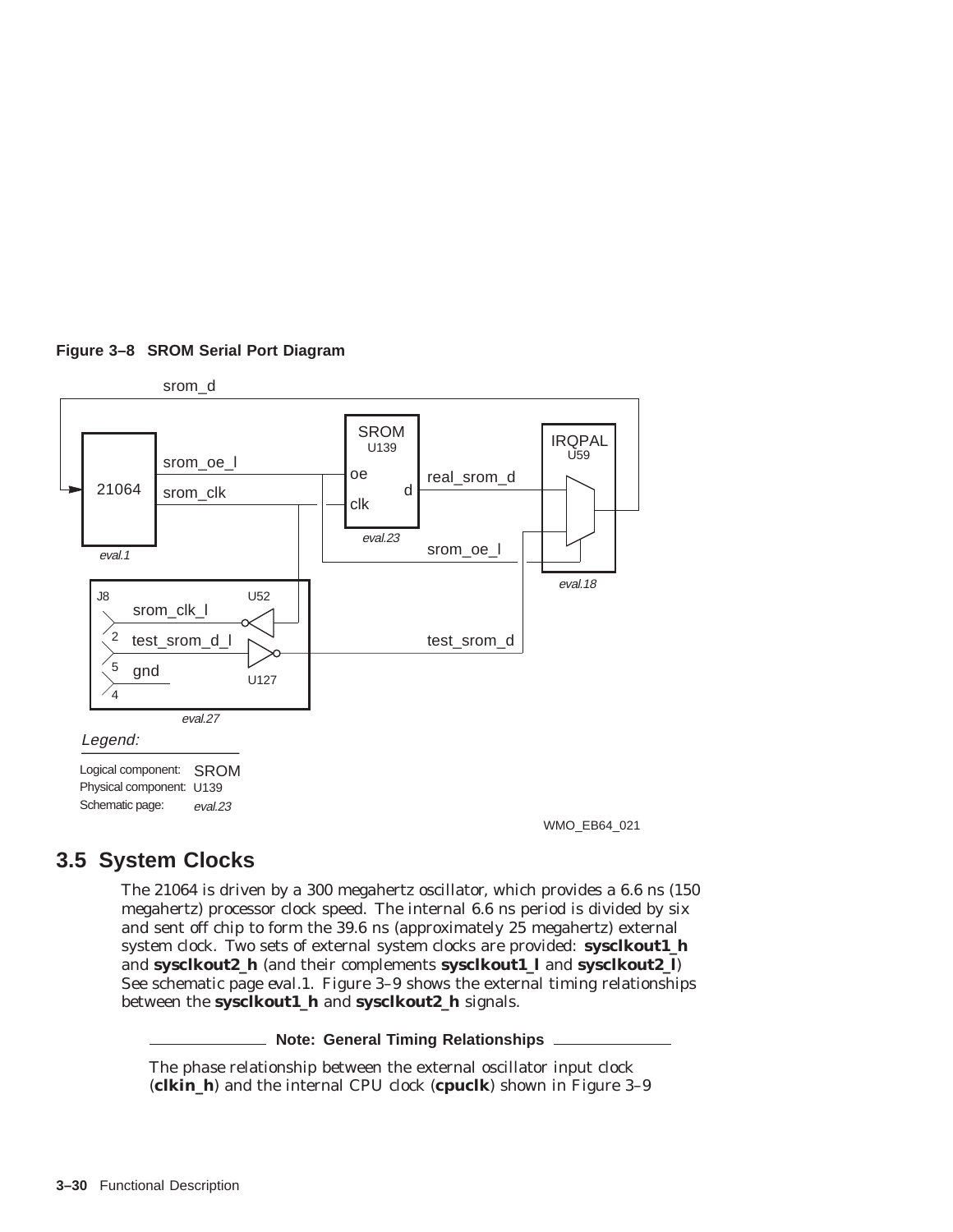may not hold true. The figure should only be used to understand the general timing relationships between the various clock signals.





Figure 3–10 shows the clock distribution network for the EB64. The major EB64 module clock is **sysclkout1**. It is initially sent to a phased locked loop (PLL) clock driver. The PLL creates four nearly identical copies of the signal with low latency and skew from the original clock. The copies are distributed as follows:

- Two are sent to buffered clock drivers. Each clock driver generates nine copies of the master system clock, which are sent throughout the EB64 to drive most of the control logic.
- One is sent to the memory control logic to drive one of the Bcache control programmable logic devices (PLDs).
- One is sent to the expansion connector for customer use. See Section 4.2.3 for more information about expansion connector clocks.
- A 2x (twice as fast) version of the system clock is sent to the SC486 to control the ISA bus.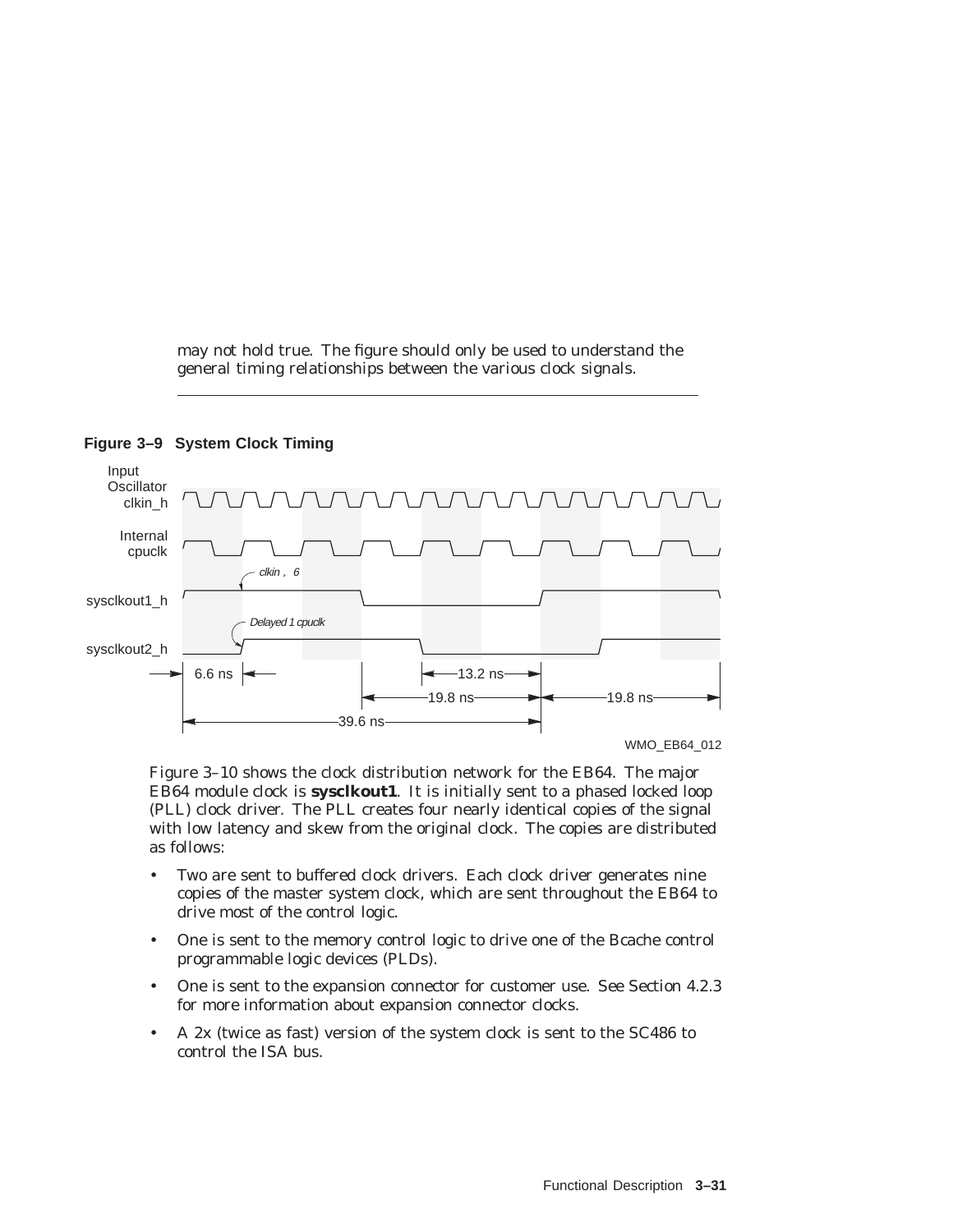

# **Figure 3–10 Clock Distribution**

**Note: Design Concepts**

System design concepts are discussed in the application note *Designing a System with the DECchip 21064 Microprocessor.* Memory and backup cache design concepts are discussed in the application note *Designing a Memory/Cache Subsystem for the DECchip 21064 Microprocessor*. If you are not familiar with the 21064, you are encouraged to read both application notes. Appendix A gives ordering information and lists other associated documentation.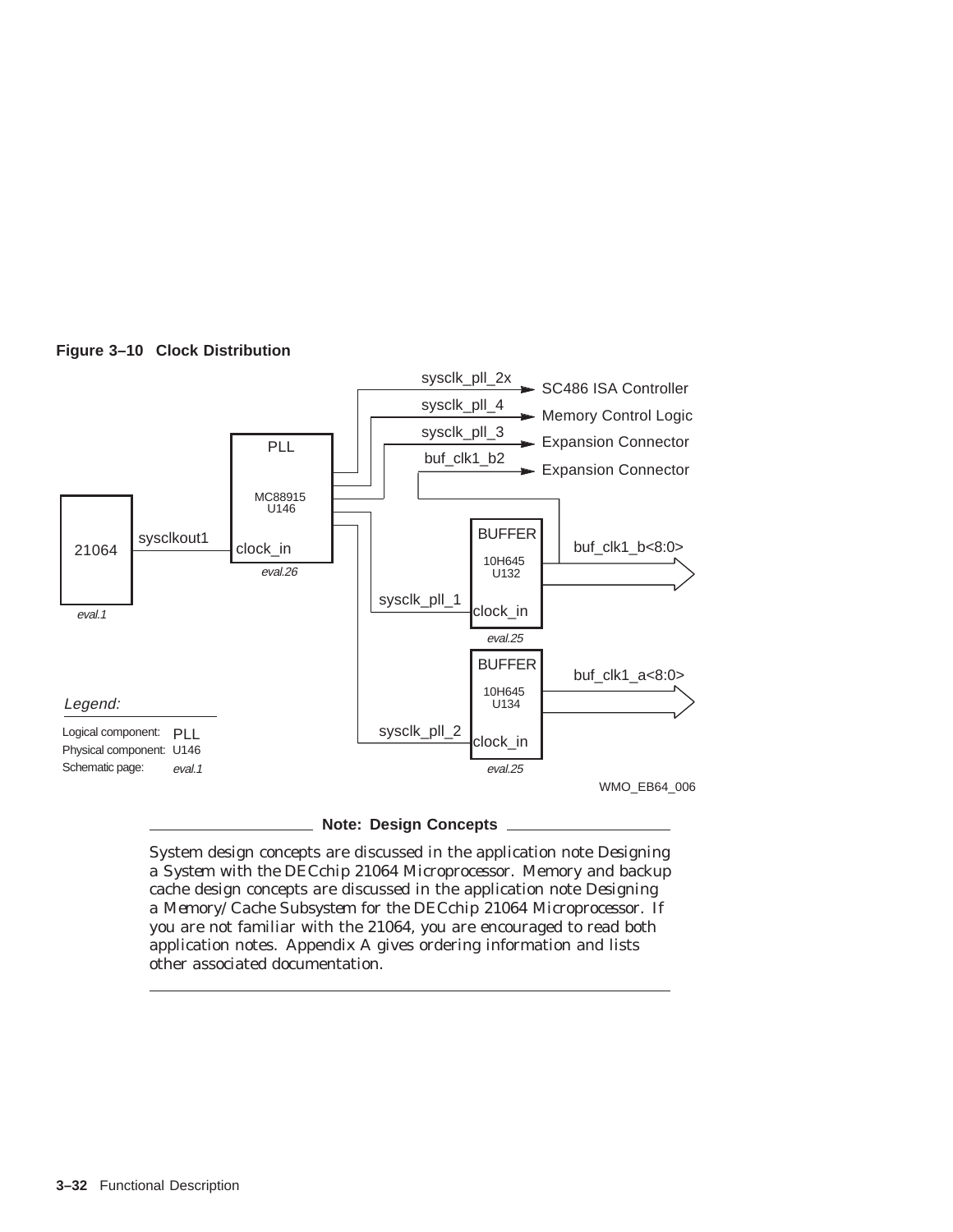# **4 Expansion Interface**

This chapter describes the EB64 implementation of the 21064 external interface. It includes a description of the expansion connector signals and design considerations.

# **4.1 Expansion Connector Signal Description**

Table 4–1 describes the signals available at the expansion connector. The *DECchip 21064 Microprocessor Hardware Reference Manual* contains additional information about expansion connector signals that are buffered versions of the 21064 pinbus signals.

#### **Table 4–1 Conventions**

- Signal Name column The **ext\_** prefix is ignored, and signals are listed alphabetically.
- I/O column Signal direction, as follows:
	- I = input from expansion connector to EB64 logic (including 21064).
	- O = output to expansion connector from EB64 logic (including 21064). B = bidirectional.
	-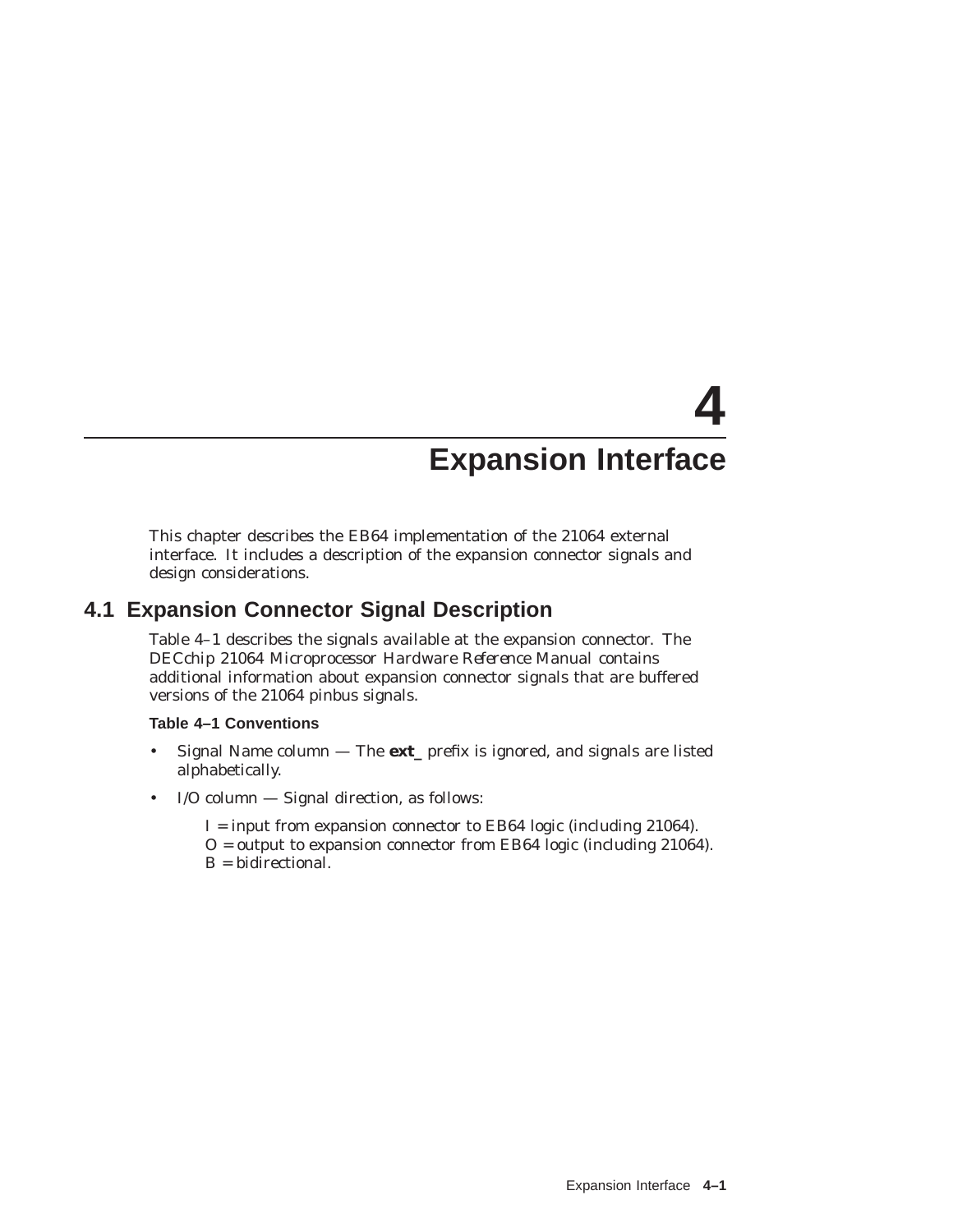|  | Table 4-1 Expansion Connector Signals |
|--|---------------------------------------|
|--|---------------------------------------|

| <b>Signal Name</b> | <b>Pin</b>           | <b>VO</b> | <b>Description</b>                                                                                                                                                                                                                                                                                                                                                                                                                                                                                                                               |
|--------------------|----------------------|-----------|--------------------------------------------------------------------------------------------------------------------------------------------------------------------------------------------------------------------------------------------------------------------------------------------------------------------------------------------------------------------------------------------------------------------------------------------------------------------------------------------------------------------------------------------------|
|                    |                      |           |                                                                                                                                                                                                                                                                                                                                                                                                                                                                                                                                                  |
| ext_adr33_in       | $J26-B50$            | $\bf{I}$  | External address bit 33. This signal is buffered<br>adr33 from the 21064. It is permanently<br>enabled. Unlike the other signals on this<br>connector, this is active <i>high</i> and has an<br>associated pull-down resistor. This signal<br>is needed during DMA from the expansion<br>connector when the DMA engine wants to<br>allocate a Bcache block for data, and the<br>block resides in the upper quadrant of the<br>physical address space. This bit allows the<br>appropriate Bcache tag signal to be asserted. See<br>Section 4.2.5. |
| ext be1<br>ext be0 | $J27-B1$<br>$J27-A1$ | 0         | External unencoded transfer length. These<br>signals are used as $adr<8:7>$ for logic attached                                                                                                                                                                                                                                                                                                                                                                                                                                                   |
|                    |                      |           | to the expansion connector that requires a<br>contiguous linear address space. See ext_tl<1:0><br>and Section 3.1.3.1.                                                                                                                                                                                                                                                                                                                                                                                                                           |
| buf_clk1_b2        | J26-B6               | 0         | Buffered system clock (see schematic pages<br>eval.25 and eval.26). This clock is used when the<br>external device uses four or less clock inputs (see<br>Section 4.2.3).                                                                                                                                                                                                                                                                                                                                                                        |
|                    |                      |           | Clock sysclkout1 is a 25 MHz (39.6 ns) system<br>clock that synchronizes all clocked outputs.                                                                                                                                                                                                                                                                                                                                                                                                                                                    |
| buf_clk1_l         | $J26-B7$             | 0         | Buffered system clock. This signal is sysclk-<br>out1_l buffered in the expansion connector<br>buffers.                                                                                                                                                                                                                                                                                                                                                                                                                                          |
|                    |                      |           | Clock sysclkout1 is a 25 MHz (39.6 ns) system<br>clock that synchronizes all clocked outputs.                                                                                                                                                                                                                                                                                                                                                                                                                                                    |
| buf_clk2           | J26-B9               | 0         | Buffered delayed system clock. This signal is<br>sysclkout2 buffered in the expansion connector<br>buffers.                                                                                                                                                                                                                                                                                                                                                                                                                                      |
| buf_clk2_l         | J26-B10              | Ω         | Buffered delayed system clock. This signal is<br>sysclkout2_I buffered in the expansion connector<br>buffers.                                                                                                                                                                                                                                                                                                                                                                                                                                    |
| buf_data<127:0>    |                      | B         | Buffered data. These signals are buffered<br>data<127:0> (see schematic page eval.3). See<br>Table 4-3 for connector pin numbers.                                                                                                                                                                                                                                                                                                                                                                                                                |
|                    |                      |           | (continued on next page)                                                                                                                                                                                                                                                                                                                                                                                                                                                                                                                         |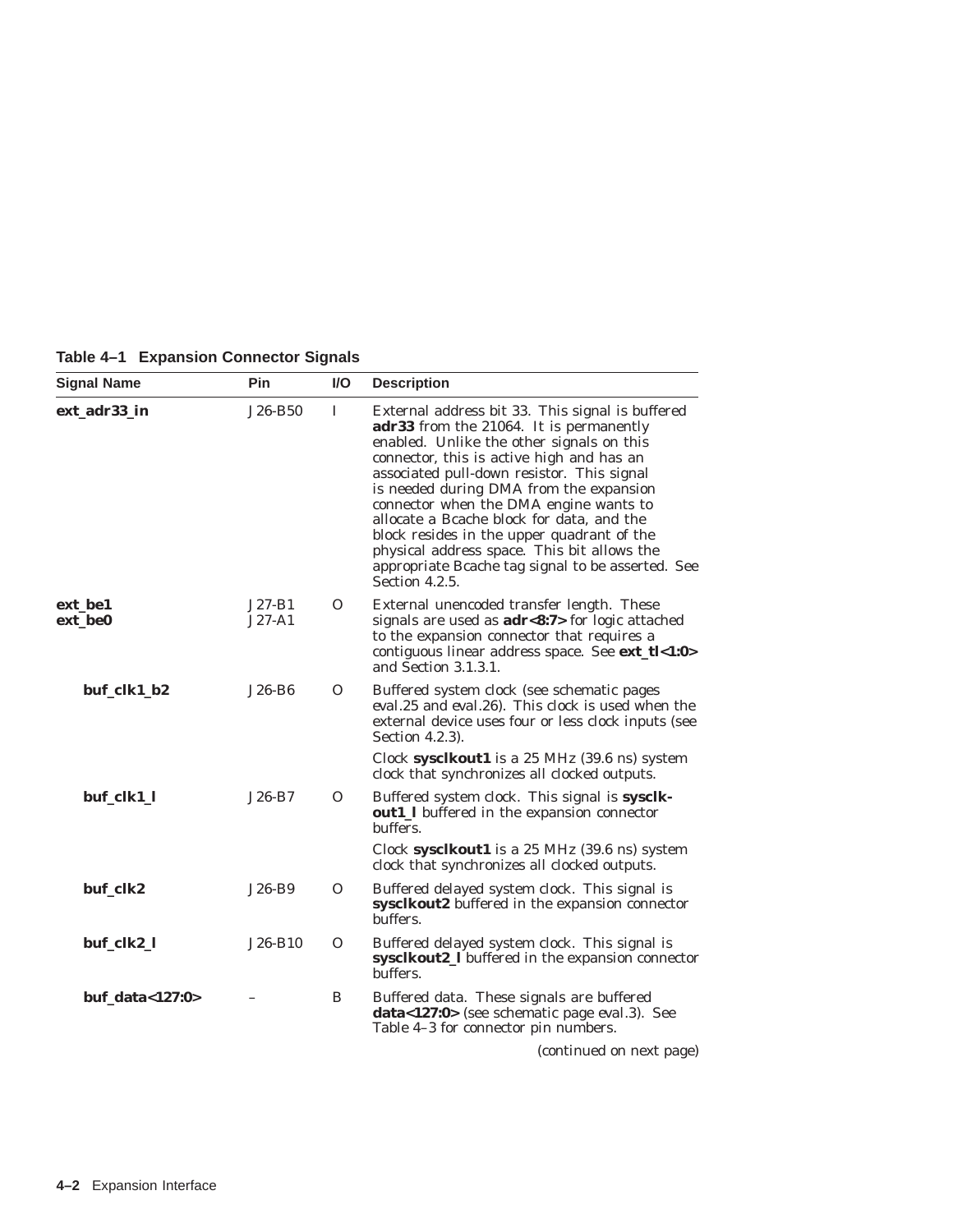| <b>Signal Name</b>                                           | Pin                                            | <b>VO</b> | <b>Description</b>                                                                                                                                                                                                                                                                                                                                                                                                                                                        |
|--------------------------------------------------------------|------------------------------------------------|-----------|---------------------------------------------------------------------------------------------------------------------------------------------------------------------------------------------------------------------------------------------------------------------------------------------------------------------------------------------------------------------------------------------------------------------------------------------------------------------------|
| buf_par3<br>buf_par2<br>buf_par1<br>buf_par0                 | $J11-A8$<br>J11-A10<br>$J11-B6$<br>J11-B8      | B         | Buffered data parity. These signals are combined<br>and buffered to form check21, check14, check7,<br><b>check0</b> to/from DRAM<3:0> and the 21064. See<br>Figure 4–1                                                                                                                                                                                                                                                                                                    |
|                                                              |                                                |           | Note: The signal names change.                                                                                                                                                                                                                                                                                                                                                                                                                                            |
|                                                              |                                                |           | See Figure 4-1. At the input to U83 io.6, IwO_<br>$par < 3:0$ becomes gen_par < $3:0$ >. The par < $3:0$ ><br>output of U133 mdlatch.5 becomes check21,<br>check14, check7, and check0.                                                                                                                                                                                                                                                                                   |
| buf_tagctl_d<br>buf_tagctl_s<br>buf_tagctl_v<br>buf_tagctl_p | $J26-A47$<br>$J26-A45$<br>J26-A44<br>$J26-A48$ | $\Omega$  | Buffered tag dirty, shared, and valid bits and<br>their parity bit. These signals are tagetl_<br>$\langle d,s,v,p \rangle$ buffered in the expansion connector<br>buffers. These signals are always enabled. They<br>allow logic on the expansion connector to perform<br>a Bcache probe (see also ext_hit and ext_tagctl_<br>$<d,s,v,p$ $\geq$ $ $ $>$ ).                                                                                                                |
| ext_cack2_l<br>ext cack1 l<br>ext cack0 l                    | J26-A39<br>$J26-A41$<br>$J26-A42$              | 1         | External cycle acknowledge. These signals are<br>ORed with <b>io_cack&lt;2:0&gt;</b> and memory state<br>machine signals in the memory state machine<br>to generate cack<2:0> to the CPU. Cycle<br>acknowledge is used to terminate all transaction<br>types.                                                                                                                                                                                                             |
| ext_cas3_l<br>ext cas2 l<br>ext_cas1_l<br>ext_cas0_l         | J11-B20<br>J11-A25<br>J11-B21<br>$J11-A26$     | 1         | External column address strobe. These signals<br>are combined with <b>io_cas&lt;3:0&gt;</b> in the memory<br>state machine to generate early_cas<3:0>. In<br>turn, early_cas<3:0> is buffered and clocked<br>with sysclkout1 as buf1_dram_cas<8:0> to<br>provide the DRAMs with multiple versions of the<br>signals without excess skew.<br>When asserted, <b>buf1_dram_cas&lt;8:0&gt;</b> asserts<br>CAS to the appropriate longword banks of the<br>system DRAM array.* |

**Table 4–1 (Cont.) Expansion Connector Signals**

For more information, see the *Designing a Memory/Cache Subsystem for the DECchip 21064 Microprocessor* application note listed in Appendix A.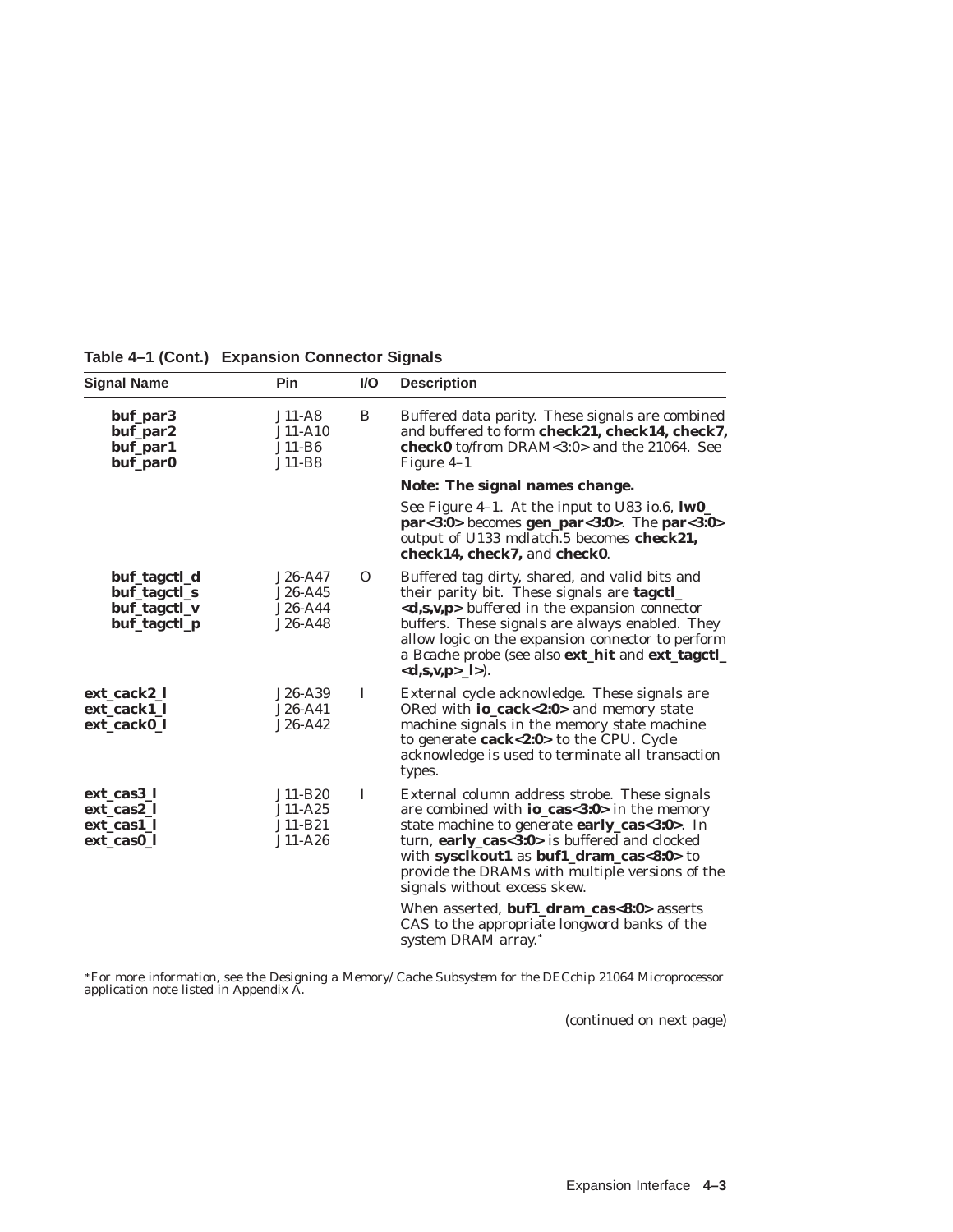**Table 4–1 (Cont.) Expansion Connector Signals**

| <b>Signal Name</b>                                                      | Pin                                                 | <b>VO</b> | <b>Description</b>                                                                                                                                                                                                                                                                                                                                                                      |
|-------------------------------------------------------------------------|-----------------------------------------------------|-----------|-----------------------------------------------------------------------------------------------------------------------------------------------------------------------------------------------------------------------------------------------------------------------------------------------------------------------------------------------------------------------------------------|
| ext_clr_flag_l                                                          | $J11-A22$                                           | Ι.        | External clear lock flag. This signal is ORed<br>with I/O signals in the I/O state machine to<br>generate <b>io_clr_flag</b> . One clock later, <b>io_clr_flag</b><br>is combined with memory state machine signals<br>in the RAS PAL to clear lock_flag. Signal<br><b>lock_flag</b> clears two clocks after <b>ext_clr_flag</b> is<br>asserted. See also Sections 3.2.3.4 and 3.2.3.5. |
| ext_col_a0_l                                                            | J11-B23                                             | 1         | External column address 0. This signal controls<br>the value of the least-significant address line to<br>the system DRAM. The interactions of this signal<br>are described in Section 4.2.6.                                                                                                                                                                                            |
| ext cwmask7<br>ext cwmask6<br>ext cwmask5                               | J26-B33<br>J26-B34<br>J26-B36                       | $\Omega$  | External cycle write mask. These signals<br>are cwmask<7:0> buffered in the expansion<br>connector buffers.                                                                                                                                                                                                                                                                             |
| ext cwmask4<br>ext cwmask3<br>ext cwmask2<br>ext cwmask1<br>ext cwmask0 | J26-B37<br>J26-B39<br>J26-B40<br>J26-B42<br>J26-B43 |           | During CPU writes, write masks indicate which<br>of the eight 32-bit blocks are to be written.<br>During CPU reads, the CPU provides information<br>on the miss that is being fulfilled. See the<br>DECchip 21064 Microprocessor Hardware<br><i>Reference Manual</i> for more information.                                                                                              |
| ext_data_a4_l                                                           | $J11-A15$                                           | 1         | External data address 4. This signal is combined<br>with other signals in the I/O state machine to<br>generate io_data_a4. Signal io_data_a4 is then<br>combined and registered in the memory state<br>machine to generate sys_data_a4.                                                                                                                                                 |
|                                                                         |                                                     |           | This signal is asserted during accesses to the<br>Bcache. Signal sys_data_a4 is ORed with cpu_<br><b>data_a4</b> from the 21064. As the least significant<br>address line to the Bcache SRAMs, it selects<br>the octaword of the cache block that is currently<br>addressed. It is used for victim writes and<br>Beache block fills.                                                    |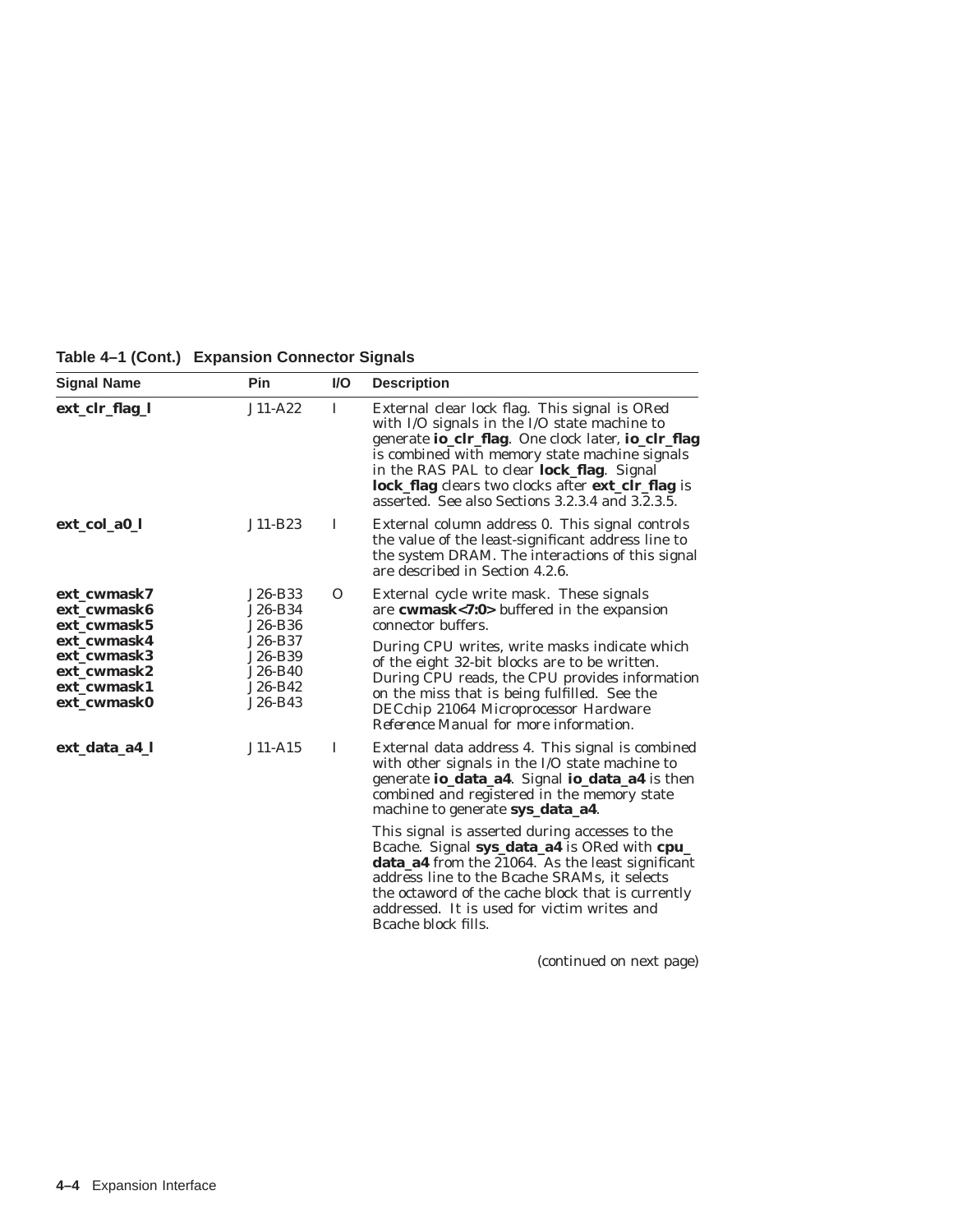| <b>Signal Name</b>                              | Pin                           | <b>VO</b> | <b>Description</b>                                                                                                                                                                                                                                                                                                                |
|-------------------------------------------------|-------------------------------|-----------|-----------------------------------------------------------------------------------------------------------------------------------------------------------------------------------------------------------------------------------------------------------------------------------------------------------------------------------|
| ext data oe l                                   | J11-A39                       | L         | External data output enable. This signal is<br>combined with io_data_oe in the memory state<br>machine to generate sys_data_oe. Signal sys_<br>data_oe is ORed with cpu_data_oe<3:0> from<br>the 21064.                                                                                                                           |
|                                                 |                               |           | This signal is asserted to drive data and parity<br>from the Bcache SRAMs onto the system data<br>and check lines. The data can be passed directly<br>to the CPU or can be clocked through the memory<br>data transceivers to the expansion connector or<br>the DRAM data bus.                                                    |
| ext_data_we3_l<br>ext_data_we2_l                | J11-A40<br>J11-B36            | $\Omega$  | External data write enable. These are longword<br>write strobes to the Bcache data SRAMs.*                                                                                                                                                                                                                                        |
| ext data well<br>ext_data_we0_l                 | J11-B37<br>J11-B38            |           | These signals are combined with <b>io_data_</b><br>we<3:0> and registered in the memory state<br>machine to generate early_data_we<3:0>.<br>Signals early_data_we<3:0> become sys_data_<br>we<3:0> through delayed latches clocked by<br>sysclkout1_l. Signals sys_data_we<3:0> are<br>ORed with cpu_data_we<3:0> from the 21064. |
| dcok                                            | $J26-B12$                     | $\Omega$  | This signal is buffered <b>p_dcok</b> from power<br>connector J3.                                                                                                                                                                                                                                                                 |
| ext_del_creq2<br>ext_del_creq1<br>ext_del_creq0 | J26-A30<br>J26-A32<br>J26-A33 | $\Omega$  | External delayed cycle request. These signals are<br>buffered del_creq<3:0> generated by creq<3:0><br>from the 21064 via clocked latches. Cycle request<br>is delayed by one CPU clock so that it can be<br>sampled using sysclkout1.                                                                                             |
| ext_dinvreq_l                                   | $J11-A17$                     | I         | External data cache invalidate request. This<br>signal is ORed with <b>io_dinvreq</b> and memory<br>state machine signals in the memory state<br>machine to generate dinvreq to the 21064.<br>This signal is used to invalidate a data cache<br>entry when a Bcache block is evicted due to a<br>victim write.                    |

**Table 4–1 (Cont.) Expansion Connector Signals**

For more information, see the *Designing a Memory/Cache Subsystem for the DECchip 21064 Microprocessor* application note listed in Appendix A.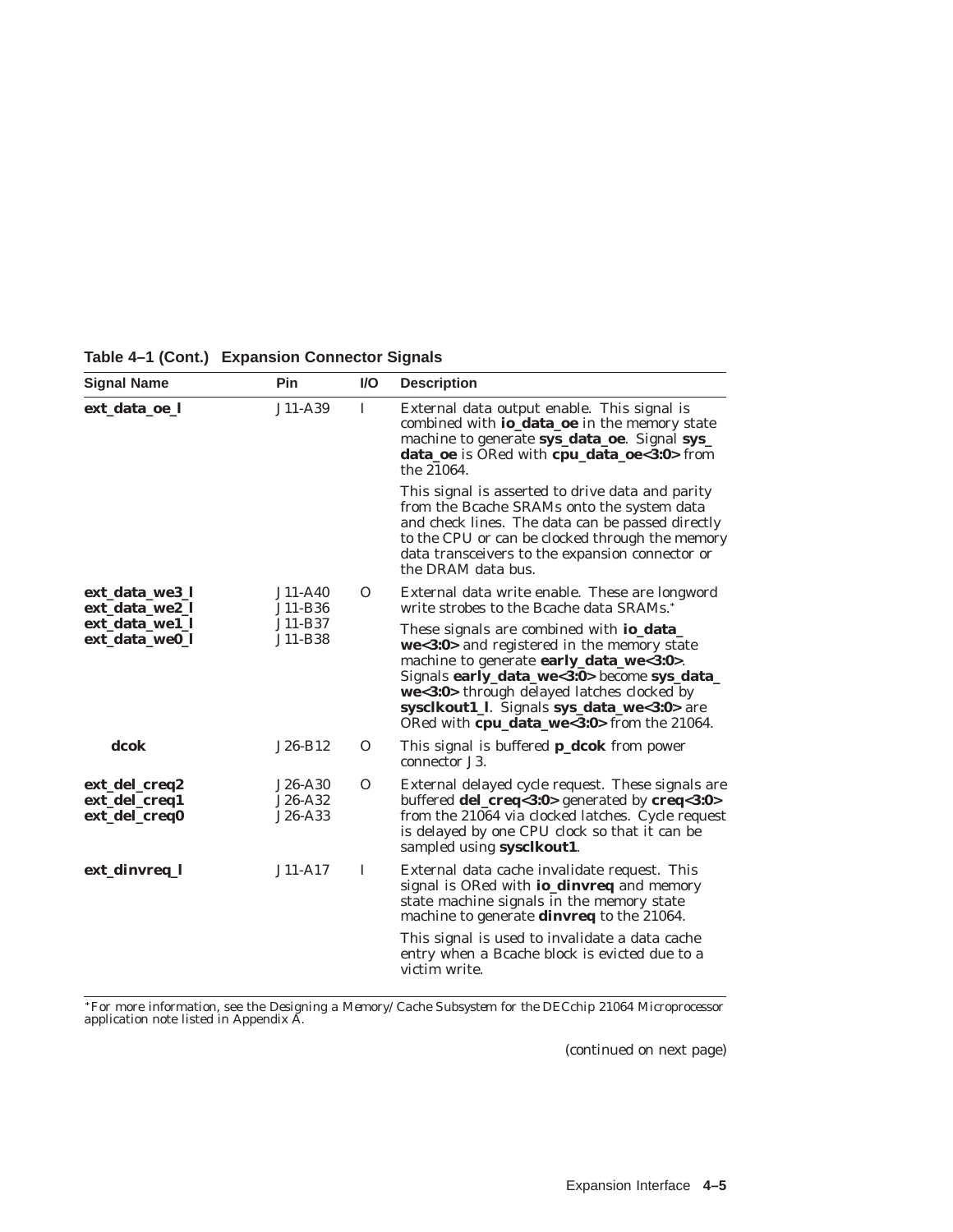**Table 4–1 (Cont.) Expansion Connector Signals**

| <b>Signal Name</b>                           | Pin                             | I/O          | <b>Description</b>                                                                                                                                                                                                                                                                                                                                                             |
|----------------------------------------------|---------------------------------|--------------|--------------------------------------------------------------------------------------------------------------------------------------------------------------------------------------------------------------------------------------------------------------------------------------------------------------------------------------------------------------------------------|
| ext_dmapwe                                   | J11-B15                         | $\mathbf{O}$ | External data cache backmap write enable. This<br>signal is <b>dmapwe</b> from the 21064 buffered in the<br>expansion connector buffers.                                                                                                                                                                                                                                       |
|                                              |                                 |              | It controls the write enable to an optional,<br>external, backmap RAM during external cache<br>reads controlled by the 21064.                                                                                                                                                                                                                                                  |
| ext_doe_l                                    | J26-B30                         | I            | External data output enable. This signal is<br>combined with other signals in the memory state<br>machine to generate <b>sm_doe_dis</b> , which in turn<br>generates <b>doe_dis</b> .                                                                                                                                                                                          |
|                                              |                                 |              | This signal is asserted by external logic to allow<br>the 21064 to drive the data bus during external<br>write transactions. It is deasserted to allow a<br>victim write sequence to proceed during a CPU<br>write (the Bcache data SRAMs can then drive<br>data on the CPU data bus through the memory<br>data transceivers to the DRAM data bus). See<br>also ext_data_oe_l. |
|                                              |                                 |              | Note: The signal names change.                                                                                                                                                                                                                                                                                                                                                 |
|                                              |                                 |              | See Figure $4-1$ . The <b>doe_dis</b> output of the<br>memory state machine becomes the <b>doe_l</b> input<br>to the 21064.                                                                                                                                                                                                                                                    |
| ext_drack2_l<br>ext_drack1_l<br>ext drack0 l | $J26-A35$<br>J26-A36<br>J26-A38 | T            | External data bus read data acknowledge. These<br>signals are combined with <b>io_drack&lt;2:0</b> > and<br>memory state machine signals in the memory<br>state machine to generate drack<2:0> to the<br>21064.                                                                                                                                                                |
|                                              |                                 |              | These signals inform the 21064 whether data on<br>the data bus:                                                                                                                                                                                                                                                                                                                |
|                                              |                                 |              | Is valid.<br>Is cacheable.<br>۰<br>Includes good parity.<br>۰                                                                                                                                                                                                                                                                                                                  |
|                                              |                                 |              | (continued on next page)                                                                                                                                                                                                                                                                                                                                                       |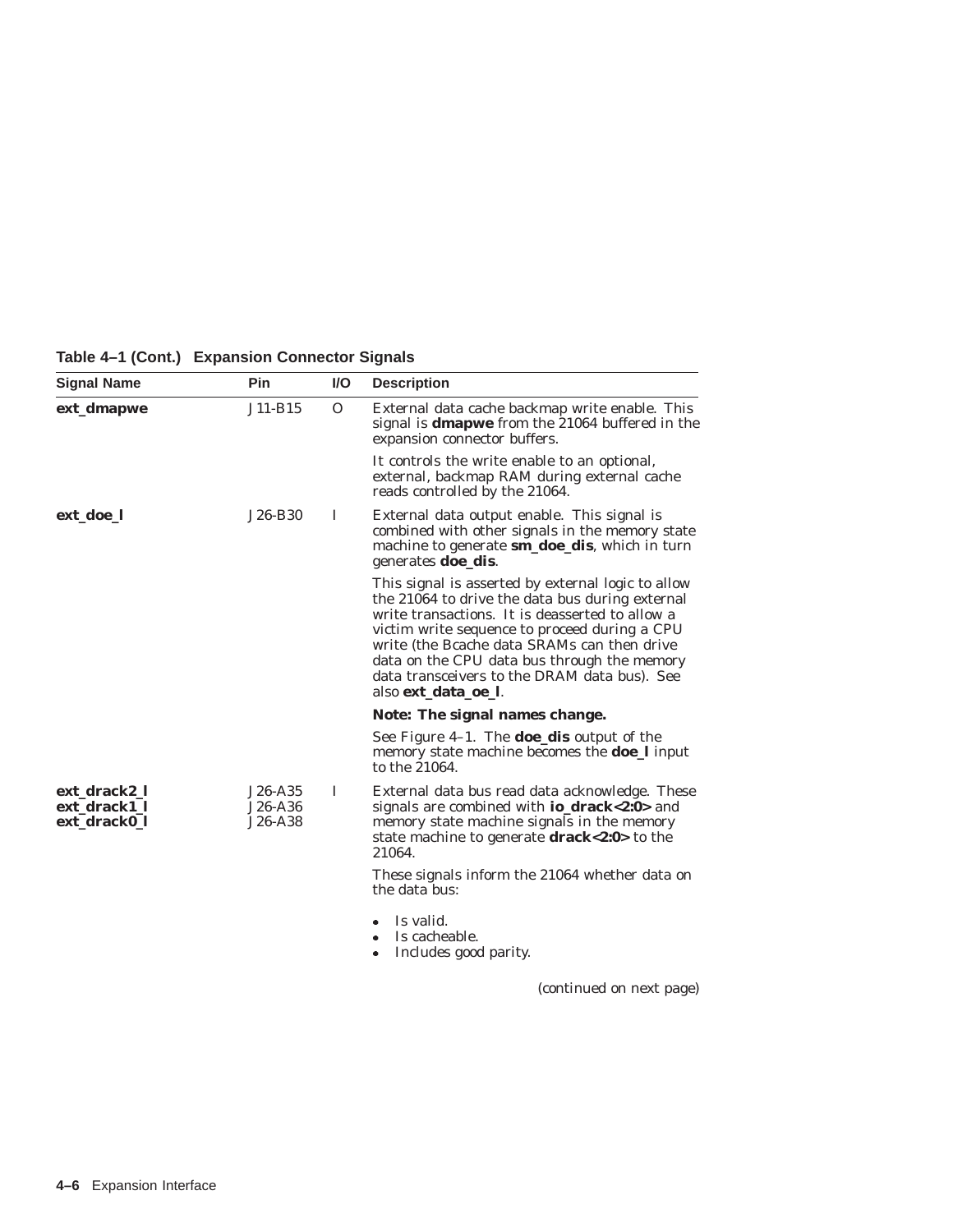| <b>Signal Name</b> | Pin     | VO.      | <b>Description</b>                                                                                                                                                                                                                                                                                                                                                                                                                                                                                    |
|--------------------|---------|----------|-------------------------------------------------------------------------------------------------------------------------------------------------------------------------------------------------------------------------------------------------------------------------------------------------------------------------------------------------------------------------------------------------------------------------------------------------------------------------------------------------------|
| ext_dwsel1_l       | J26-B31 | 1        | External data bus write select. This signal is<br>combined and registered in the memory state<br>machine to generate <b>dwsel</b> to the 21064.                                                                                                                                                                                                                                                                                                                                                       |
|                    |         |          | During CPU write transactions, external logic<br>uses this signal to tell the 21064 which part of<br>the 32-byte write-data block to drive on the data<br>bus; it switches the CPU data bus from first<br>cache line data to second cache line data.                                                                                                                                                                                                                                                  |
|                    |         |          | Note: The signal names change.                                                                                                                                                                                                                                                                                                                                                                                                                                                                        |
|                    |         |          | See Figure 4-1. Output dwsel of U117 mem.10<br>becomes <b>dwsel1</b> .                                                                                                                                                                                                                                                                                                                                                                                                                                |
| gnd                |         |          | Ground. See Table 4–5 for pin list.                                                                                                                                                                                                                                                                                                                                                                                                                                                                   |
| ext_hit            | J26-B45 | $\Omega$ | External cache hit. This signal is buffered hit<br>from the memory state machine.                                                                                                                                                                                                                                                                                                                                                                                                                     |
|                    |         |          | This signal is asserted on successful Bcache<br>tag probe; that is, $adr < 33,25:19$ from 21064<br>matches tagadr< $33,25:19$ .                                                                                                                                                                                                                                                                                                                                                                       |
| ext_hold_ack       | J26-B48 | O        | External hold acknowledge. This signal is<br>buffered hold_ack from the 21064.                                                                                                                                                                                                                                                                                                                                                                                                                        |
|                    |         |          | This signal is the handshake response to <b>ext</b><br><b>hold_req.</b> See Section 4.3 and Figure 4–5 for<br>bus acquisition and release sequence.                                                                                                                                                                                                                                                                                                                                                   |
| ext_hold_l         | J26-B46 | I        | External hold. This signal is used to get control<br>of the system bus from the memory state<br>machine.                                                                                                                                                                                                                                                                                                                                                                                              |
|                    |         |          | Signal <b>ext_hold</b> and <b>hold</b> from the SC486 are<br>combined in the I/O state machine to generate<br><b>io_hold</b> which becomes <b>hold</b> in the memory<br>state machine. When the memory state machine<br>next reaches its idle state, it relinquishes bus<br>control and asserts <b>ext_start</b> or <b>dma_start</b> .<br>(Expansion bus always has priority over DMA,<br>which represents the SC486). See Section 4.3<br>and Figure 4–5 for bus acquisition and release<br>sequence. |
|                    |         |          | Note: The signal names change.                                                                                                                                                                                                                                                                                                                                                                                                                                                                        |
|                    |         |          | See Figure 4-1. Signal io_hold changes to hold<br>in the memory state machine.                                                                                                                                                                                                                                                                                                                                                                                                                        |

**Table 4–1 (Cont.) Expansion Connector Signals**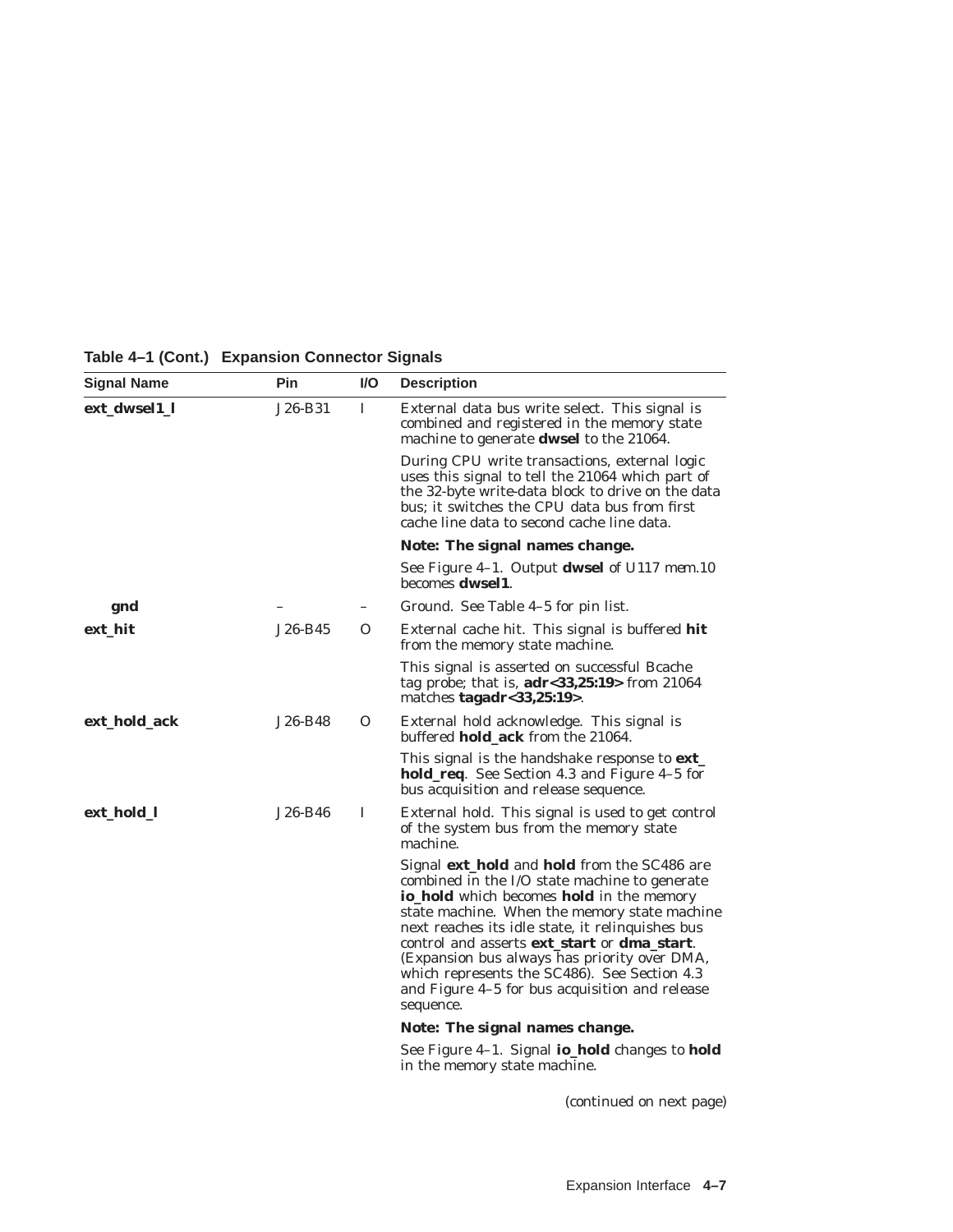**Table 4–1 (Cont.) Expansion Connector Signals**

| <b>Signal Name</b>   | Pin       | <b>VO</b> | <b>Description</b>                                                                                                                                                                                                                                                                                                                                                                                                                                                                       |
|----------------------|-----------|-----------|------------------------------------------------------------------------------------------------------------------------------------------------------------------------------------------------------------------------------------------------------------------------------------------------------------------------------------------------------------------------------------------------------------------------------------------------------------------------------------------|
| ext_hold_req_l       | $J26-A50$ | T         | External hold request. This signal is used in<br>the I/O state machine to generate <b>hold_req</b> to<br>the 21064. After <b>ext_hold</b> has been asserted<br>to generate ext_start, hold_req is asserted to<br>get control of the Bcache/external bus from the<br>21064. See Section 4.3 and Figure 4-5 for bus<br>acquisition and release sequence.                                                                                                                                   |
| ext_inhibit_tag_oe_l | $J11-A13$ | I         | External inhibit tag output enable.                                                                                                                                                                                                                                                                                                                                                                                                                                                      |
|                      |           |           | In the memory state machine, this signal is<br>combined and registered to generate <i>inhibit_</i><br>tag_oe which is combined with io_inhibit_tag_<br>oe to generate sys_tag_oe.                                                                                                                                                                                                                                                                                                        |
|                      |           |           | When deasserted, <i>inhibit_tag_oe</i> enables the<br>tag and tag control values. This allows a hit/miss<br>to be determined, along with the current state<br>of the addressed Bcache block (S, V, D, P bits).<br>Signal <b>inhibit_tag_oe</b> must be asserted during<br>a Bcache fill sequence, when new values are<br>written into the tag and tag control SRAMs.                                                                                                                     |
| ext_ioadr_dis_l      | $J26-B2$  | T         | External I/O address disable. This signal is<br>combined in the I/O state machine to generate<br><b>mem_ioadr_dis</b> which enables/disables the I/O<br>address bus through the CPU/IO address buffers.                                                                                                                                                                                                                                                                                  |
|                      |           |           | When asserted, this signal disables the address<br>buffers that drive I/O addresses (io_addr<31:2>)<br>from the EB64 to the expansion connector. This<br>signal is asserted during the bus acquisition<br>sequence by an external DMA device. It must be<br>asserted <i>before</i> <b>hold_ack</b> can assert, because the<br>assertion of <b>hold_ack</b> enables the buffers that<br>drive in the opposite direction. See Section 4.3<br>for the bus acquisition and release sequence. |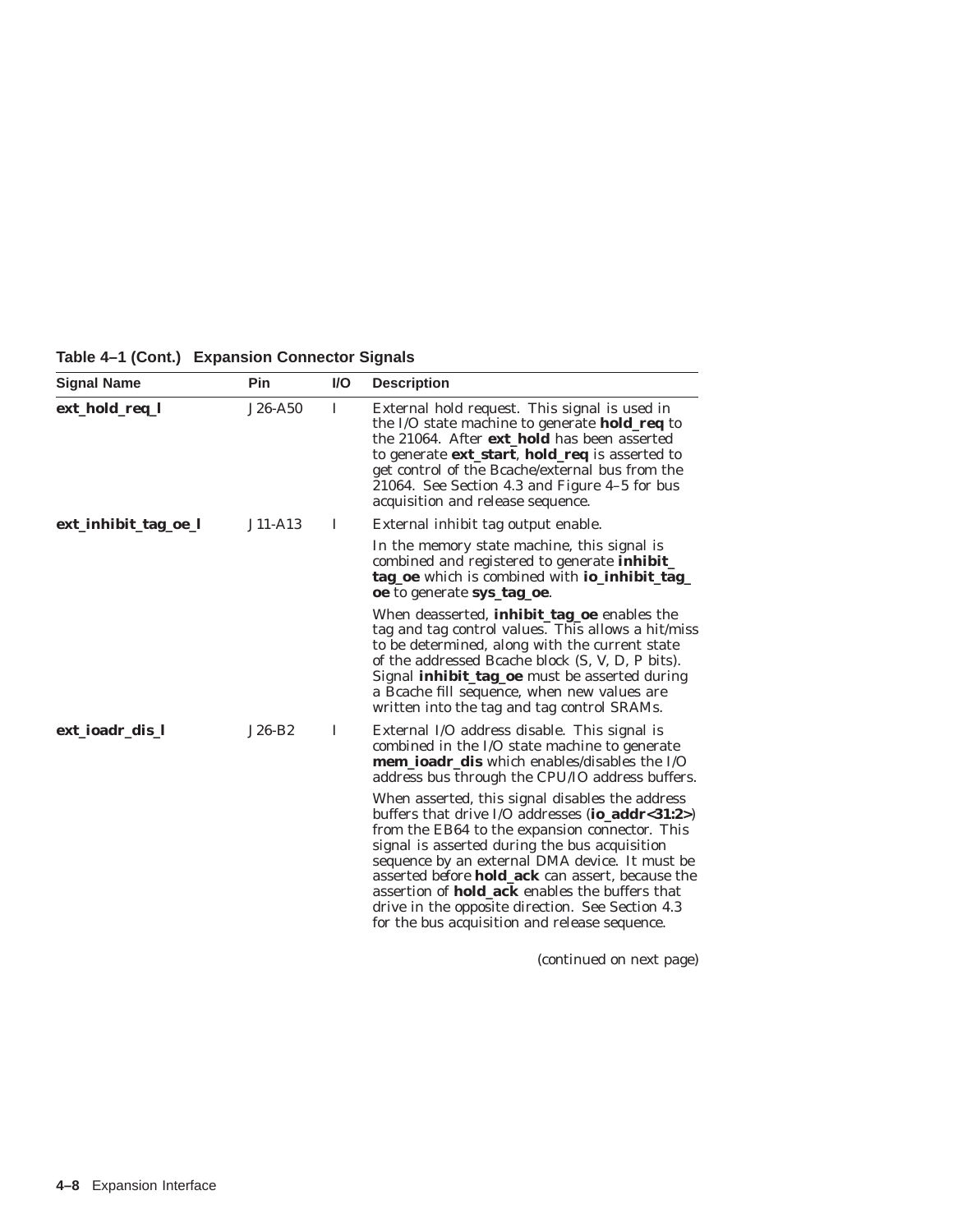| <b>Signal Name</b>                               | Pin                                         | $UO$         | <b>Description</b>                                                                                                                                                                                                                                                                                                                                             |
|--------------------------------------------------|---------------------------------------------|--------------|----------------------------------------------------------------------------------------------------------------------------------------------------------------------------------------------------------------------------------------------------------------------------------------------------------------------------------------------------------------|
| io_addr<31:2>                                    |                                             | B            | I/O address bus. These signals provide the<br>address bus for DMA devices on the expansion<br>connector and for I/O accesses to devices on the<br>expansion connector. Note that the mapping<br>between I/O address and CPU address signals<br>is different for a bus master (DMA device)<br>and a bus slave (I/O device), as described in<br>Section 3.1.3.1. |
|                                                  |                                             |              | See Table 4-4 for connector pin numbers.                                                                                                                                                                                                                                                                                                                       |
| io be <sub>3</sub><br>io_be2<br>io_be1<br>io be0 | $J11-B9$<br>J11-B11<br>J11-B12<br>$J11-B14$ | $\Omega$     | I/O byte enables. These signals are combinational<br>decodes of $21064$ adr<8:5>, as described in<br>Section 3.1.3.2. They can be used by external<br>logic to control byte masks for I/O write cycles.                                                                                                                                                        |
| ext_io_over_l                                    | J11-B18                                     | I            | This signal is asserted by a DMA device on the<br>expansion connector to indicate that external use<br>of the bus has completed.                                                                                                                                                                                                                               |
|                                                  |                                             |              | It is combined in the I/O state machine to<br>generate io_over to the memory state machine.<br>When <b>io_over</b> is detected, the memory state<br>machine resumes control of the system bus. See<br>Section 4.3 and Figure 4-5 for bus acquisition<br>and release sequence.                                                                                  |
| ext_irq2_l<br>ext_irq1_l<br>ext_irq0_l           | $J11-A19$<br>J11-B17<br>$J11-A20$           | L            | External interrupt request lines. These signals<br>drive cpu_irq<5:3> respectively to 21064<br>through IRQ PAL delay.                                                                                                                                                                                                                                          |
|                                                  |                                             |              | Interrupt priority is a function of PALcode. All<br>interrupts to the 21064 may be asynchronous and<br>are level-sensitive.                                                                                                                                                                                                                                    |
| ext_md_rd_clken_l                                | $J11-B26$                                   | $\mathbf{I}$ | External memory data read clock enable. This<br>signal is ORed with io_md_rd_clken and<br>memory state machine signals in the memory<br>state machine to generate md_rd_clken, which<br>enables the read data to be latched.*                                                                                                                                  |

**Table 4–1 (Cont.) Expansion Connector Signals**

For more information, see the *Designing a Memory/Cache Subsystem for the DECchip 21064 Microprocessor* application note listed in Appendix A.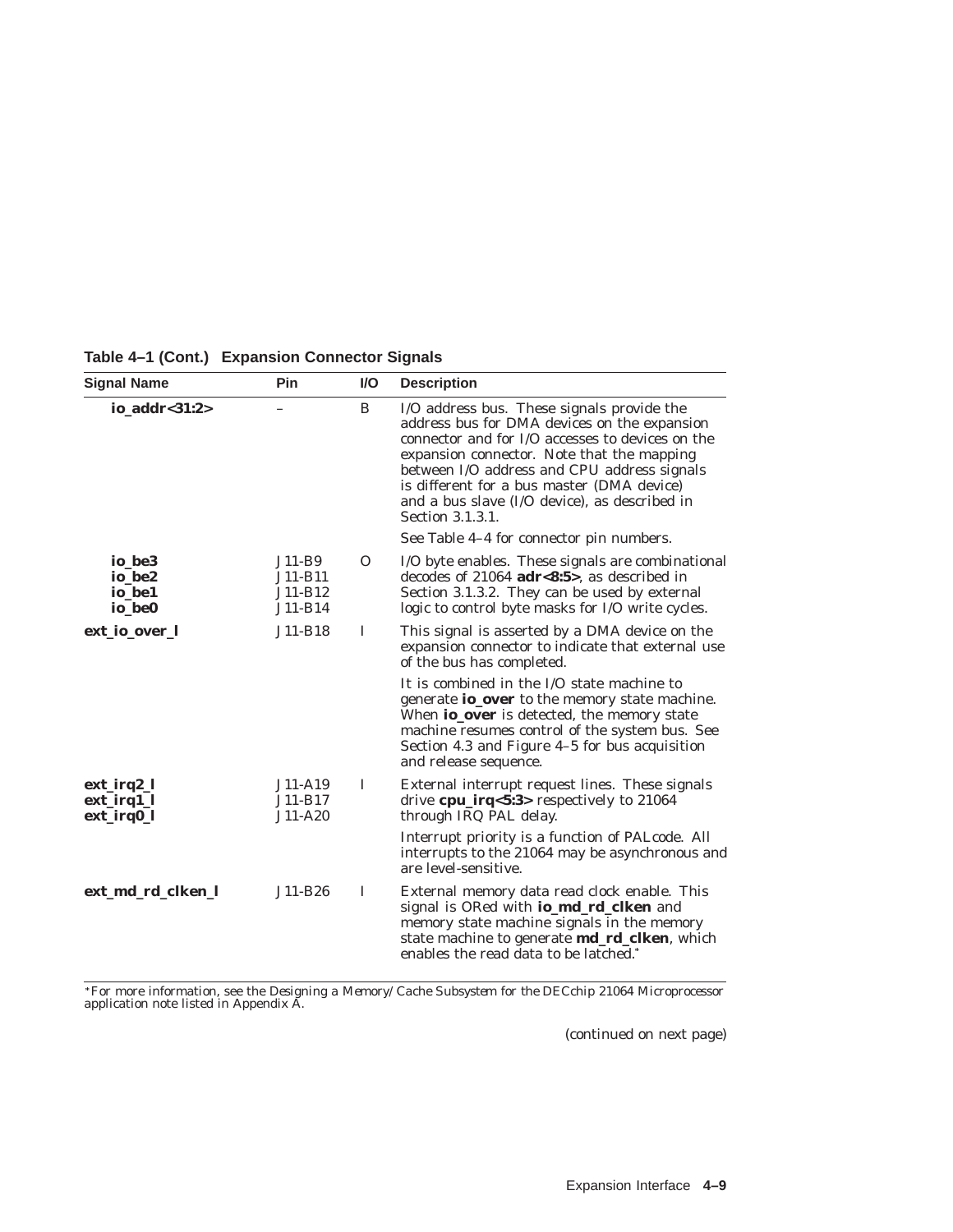| <b>Signal Name</b>                                                       | Pin                                      | $UO$         | <b>Description</b>                                                                                                                                                                                                                                                                                                                                   |
|--------------------------------------------------------------------------|------------------------------------------|--------------|------------------------------------------------------------------------------------------------------------------------------------------------------------------------------------------------------------------------------------------------------------------------------------------------------------------------------------------------------|
| ext_md_rd_oe_l                                                           | $J11-A34$                                | $\mathbf{I}$ | External memory data read output enable.<br>This signal is ORed with <b>io_md_rd_oe</b> and<br>memory state machine signals in the memory<br>state machine to generate md_rd_oe, which<br>enables the MD atch to drive the B cache/CPU<br>data bus. <sup>*</sup>                                                                                     |
| ext_md_wr_clken_l                                                        | J11-A29                                  | 1            | External memory data write clock enable. This<br>signal is ORed with <b>io_md_wr_clken</b> and<br>memory state machine signals in the memory<br>state machine to generate md_wr_clken, which<br>latches data in the write direction. <sup>*</sup>                                                                                                    |
| ext_md_wr_oe3_l<br>ext_md_wr_oe2_l<br>ext_md_wr_oe1_l<br>ext_md_wr_oe0_l | J11-A31<br>J11-B27<br>J11-A32<br>J11-B29 | 1            | External memory data write output enable.<br>These signals are ORed with io_md_wr_oe<3:0><br>and memory state machine signals in the memory<br>state machine to generate md_wr_oe<3:0>,<br>which drives the <b>buf data</b> <127:0> bus.*                                                                                                            |
| ext_md_wr_par_oe_l                                                       | J11-B30                                  | I            | External memory data write parity output<br>enable. This signal is registered in the memory<br>state machine to generate <b>md_wr_par_oe</b> , which<br>drives the <b>buf_par</b> < $3:0$ > latch with parity.*                                                                                                                                      |
| ext_ras_l                                                                | $J11 - A23$                              | $\mathbf{I}$ | External row address strobe. This signal is<br>ORed with I/O, memory, and refresh signals in<br>RAS PAL to generate <b>dram_ras</b> <1:0>. RAS<br>is asserted as a function of $\text{mux}\_\text{adr} < 24,22>$<br>and the selected DRAM type, and is buffered to<br>various chunks of the DRAM as <b>buf&lt;4:1&gt;_dram_</b><br>ras $<$ 1:0 $>$ . |
| remote_reset_l                                                           | J26-B1                                   | I            | When asserted, this signal resets the EB64 in the<br>same way as pressing a reset switch on the dcok<br>header (see Section 3.4.1). This allows circuitry<br>attached to the expansion connector to reset the<br>system (and itself) as a result of, for example,<br>some form of fatal error or time out.                                           |
| ext_reset_l                                                              | J36-B13                                  | 0            | Buffered rst_I from reset/dcok circuit. (rst is<br>the EB64 master reset.) This signal is asserted<br>as a result of any EB64 reset and should be<br>used to reset circuitry attached to the expansion<br>connector.                                                                                                                                 |

**Table 4–1 (Cont.) Expansion Connector Signals**

For more information, see the *Designing a Memory/Cache Subsystem for the DECchip 21064 Microprocessor* application note listed in Appendix A.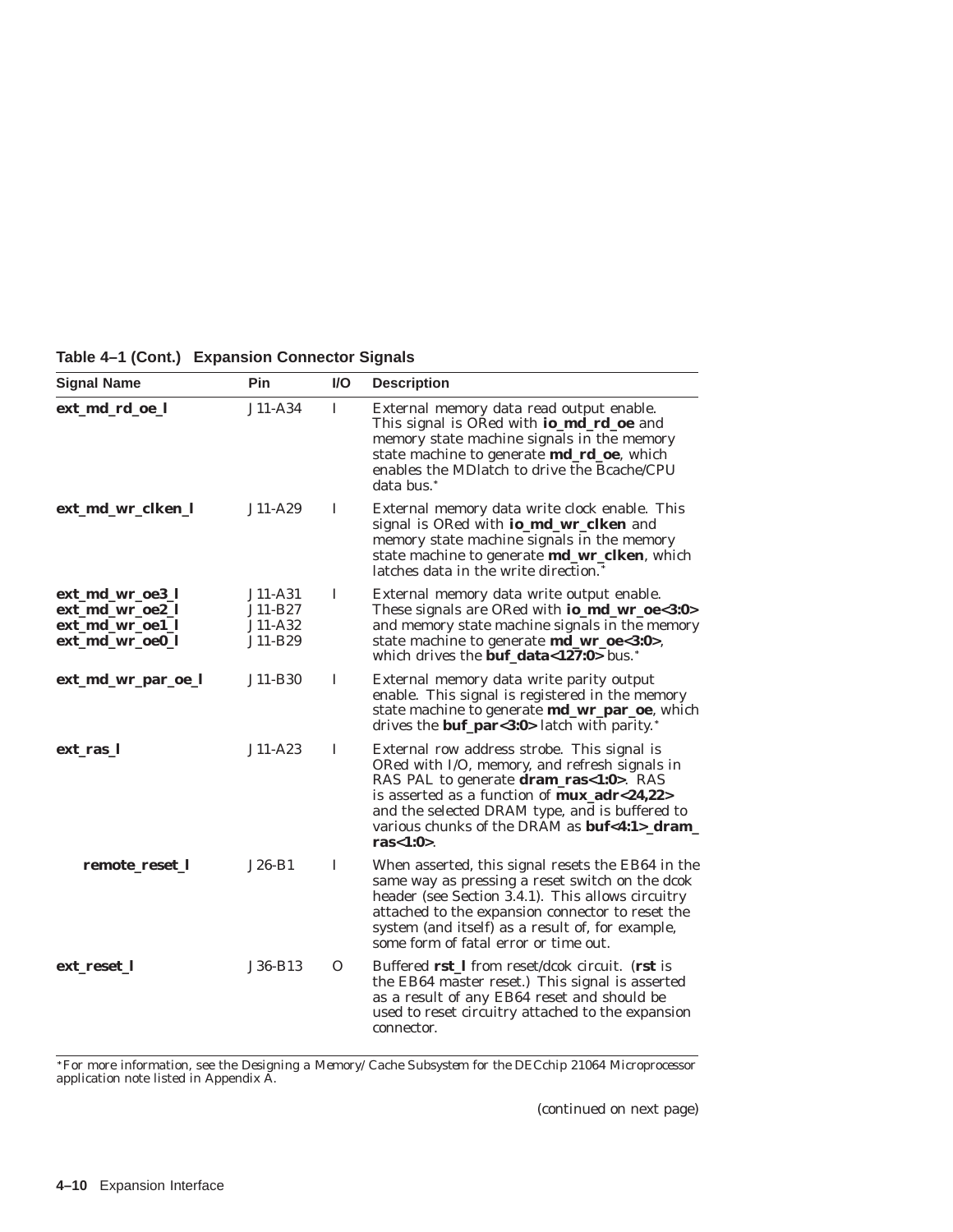| <b>Signal Name</b> | Pin      | $UO$     | <b>Description</b>                                                                                                                                                                                                                                                                                                                                                                                                                                                                                                                                                                                                                    |
|--------------------|----------|----------|---------------------------------------------------------------------------------------------------------------------------------------------------------------------------------------------------------------------------------------------------------------------------------------------------------------------------------------------------------------------------------------------------------------------------------------------------------------------------------------------------------------------------------------------------------------------------------------------------------------------------------------|
| ext_sel_col_l      | J11-A28  | 1        | External select column. This signal is ORed with<br>io_sel_col and memory state machine signals in<br>the memory state machine to generate <b>sel_col</b><br>which controls the DRAM address multiplexers<br>for all DRAM address lines.                                                                                                                                                                                                                                                                                                                                                                                              |
|                    |          |          | When this signal is asserted, the system DRAM<br>address multiplexers drive the column address,<br>rather than the row address, into the DRAM<br>array.                                                                                                                                                                                                                                                                                                                                                                                                                                                                               |
| ext_sel_col2_l     | J11-A16  | I        | External select column 2. This signal is combined<br>with I/O and memory state machine signals<br>in the memory state machine to generate<br>dram_addr0. To avoid an additional external<br>multiplexer delay, the memory state machine<br>logic implements all required dram_addr0<br>multiplexing.                                                                                                                                                                                                                                                                                                                                  |
|                    |          |          | This signal is asserted during the transfer of<br>the second cache line of a block into the system<br>DRAM. It is used to toggle the least significant<br>CAS address bit during the page-mode second<br>CAS pulse of the DRAM cycle. The interactions<br>of this signal are described in Section 4.2.6.                                                                                                                                                                                                                                                                                                                              |
| ext_sel_tagadr_l   | J11-A14  | L        | External select tag address. This signal is<br>combined and registered in the memory state<br>machine to generate sel_tagadr, used in the<br>DRAM address multiplexers. When asserted,<br>sel_tagadr causes data from the tag SRAMs<br>(that is, the tag address) to be driven into the<br>system DRAM row/column address multiplexer,<br>rather than allowing the system address bus<br>to drive this multiplexer. This is necessary so<br>that a victim write sequence performed by logic<br>attached to the expansion connector can generate<br>the correct address to retire a cache block from<br>the Bcache to the system DRAM. |
| ext start          | $J26-A1$ | $\Omega$ | This signal is the handshake response to ext<br>hold. Generated by the memory state machine,<br>ext_start is a combinational signal and asserts<br>in the same clock tick as <b>io_hold</b> . See Section 4.3<br>and Figure 4-5 for bus acquisition and release<br>sequence.                                                                                                                                                                                                                                                                                                                                                          |

**Table 4–1 (Cont.) Expansion Connector Signals**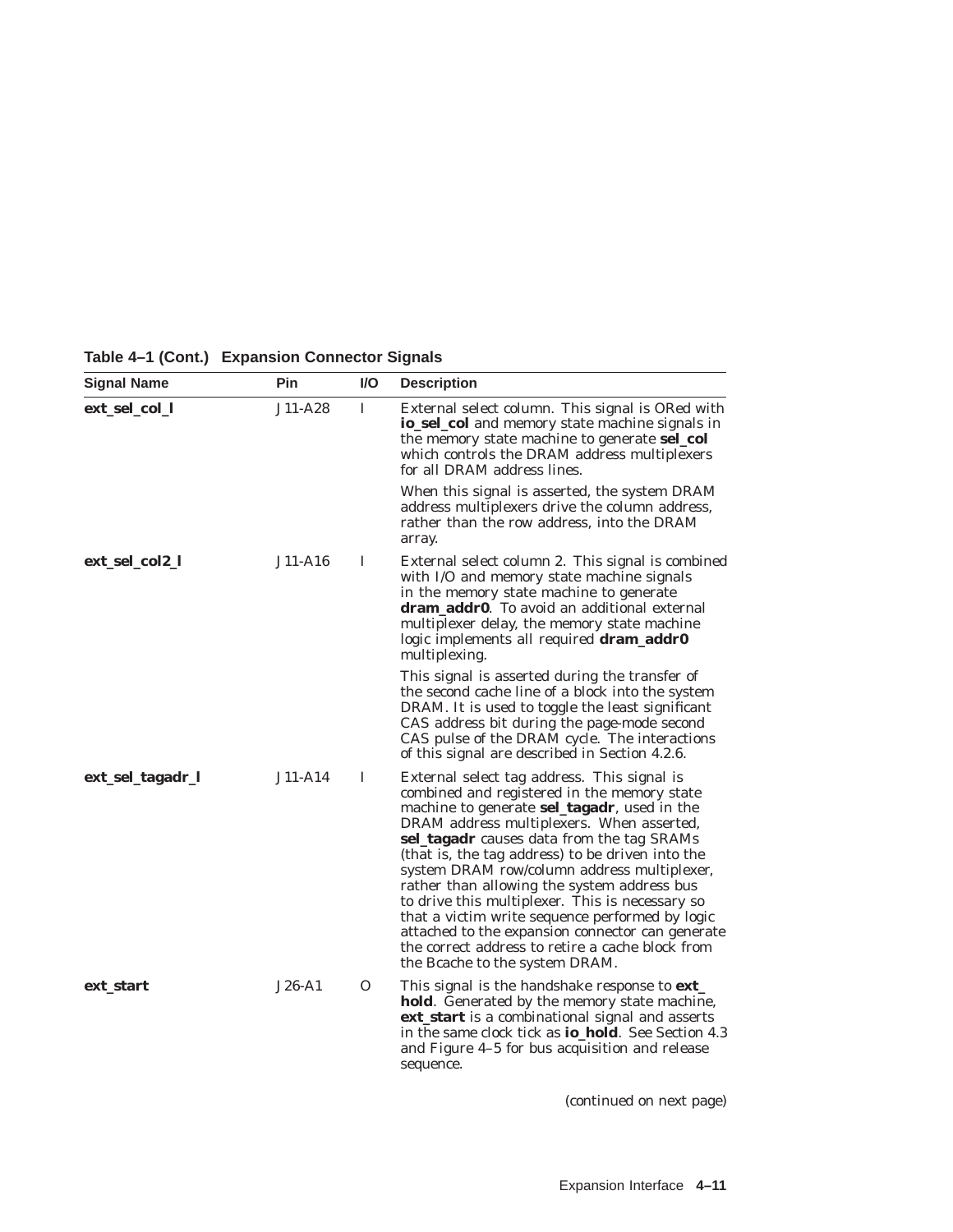**Table 4–1 (Cont.) Expansion Connector Signals**

| <b>Signal Name</b>                                 | Pin                           | $UO$     | <b>Description</b>                                                                                                                                                                                                                                                                                  |
|----------------------------------------------------|-------------------------------|----------|-----------------------------------------------------------------------------------------------------------------------------------------------------------------------------------------------------------------------------------------------------------------------------------------------------|
| sysclk_pll_3                                       | $J26-B4$                      | $\Omega$ | This signal is generated by sysclkout1 in the<br>PLL (schematic page eval.26) for use with user-<br>provided devices.                                                                                                                                                                               |
| ext_tagadr_we_l                                    | $J11-A11$                     | I        | External tag address write enable. This signal<br>is combined and registered in the memory state<br>machine to generate sys_tagadr_we. This signal<br>is used to control the write strobe of the tag<br>SRAMs during a Bcache block load. See also<br>ext_wrt_tagadr_oe_l.                          |
| ext_tagctl_d_l<br>ext_tagctl_s_l<br>ext_tagctl_v_l | J11-B33<br>J11-A38<br>J11-A37 | I        | External tag dirty, shared, and valid bits and<br>their parity bit. These signals are combined<br>and registered with <b>io_tagctl_<d,s,v,p< b="">&gt; in the</d,s,v,p<></b>                                                                                                                        |
| ext_tagctl_p_l                                     | J11-B35                       |          | memory state machine to generate <b>mem_tagctl_</b><br>$<d,s,v,p>.$                                                                                                                                                                                                                                 |
|                                                    |                               |          | These are Bcache tag control bits driven by logic<br>attached to the expansion connector when that<br>logic is writing data into the Bcache; for example,<br>a read-fill or write-allocate sequence. Compare<br>with buf_tagctl_ <d,s,v,p>.</d,s,v,p>                                               |
| ext_tagctl_we_l                                    | J11-B32                       | 1        | External tag control write enable. This signal<br>is combined and registered with io_tagctl_we<br>in the memory state machine to generate sys_<br>tagctl_we. Signal sys_tagctl_we is ORed with<br>cpu_tagctl_we to control the write strobe of the<br>tag control SRAMs during a Bcache block load. |
|                                                    |                               |          | Circuitry attached to the expansion connector<br>asserts this signal to update the tag control-bit<br>values for the currently-addressed Bcache block<br>to the values driven on ext_tagctl_ <d,s,v,p>_l<br/>when ext_wrt_tagctl_oe_l is asserted.</d,s,v,p>                                        |
| ext tl1<br>ext_tl0                                 | J27-B50<br>$J27 - A50$        | $\Omega$ | External unencoded transfer length. These<br>signals are used as <b>adr&lt;6:5&gt;</b> for logic attached<br>to the expansion connector that requires a<br>contiguous linear address space. See ext_<br><b>be</b> <1:0> and Section $3.1.3.1$ .                                                     |
| Vdd                                                |                               |          | See Table 4–5 for pin list.                                                                                                                                                                                                                                                                         |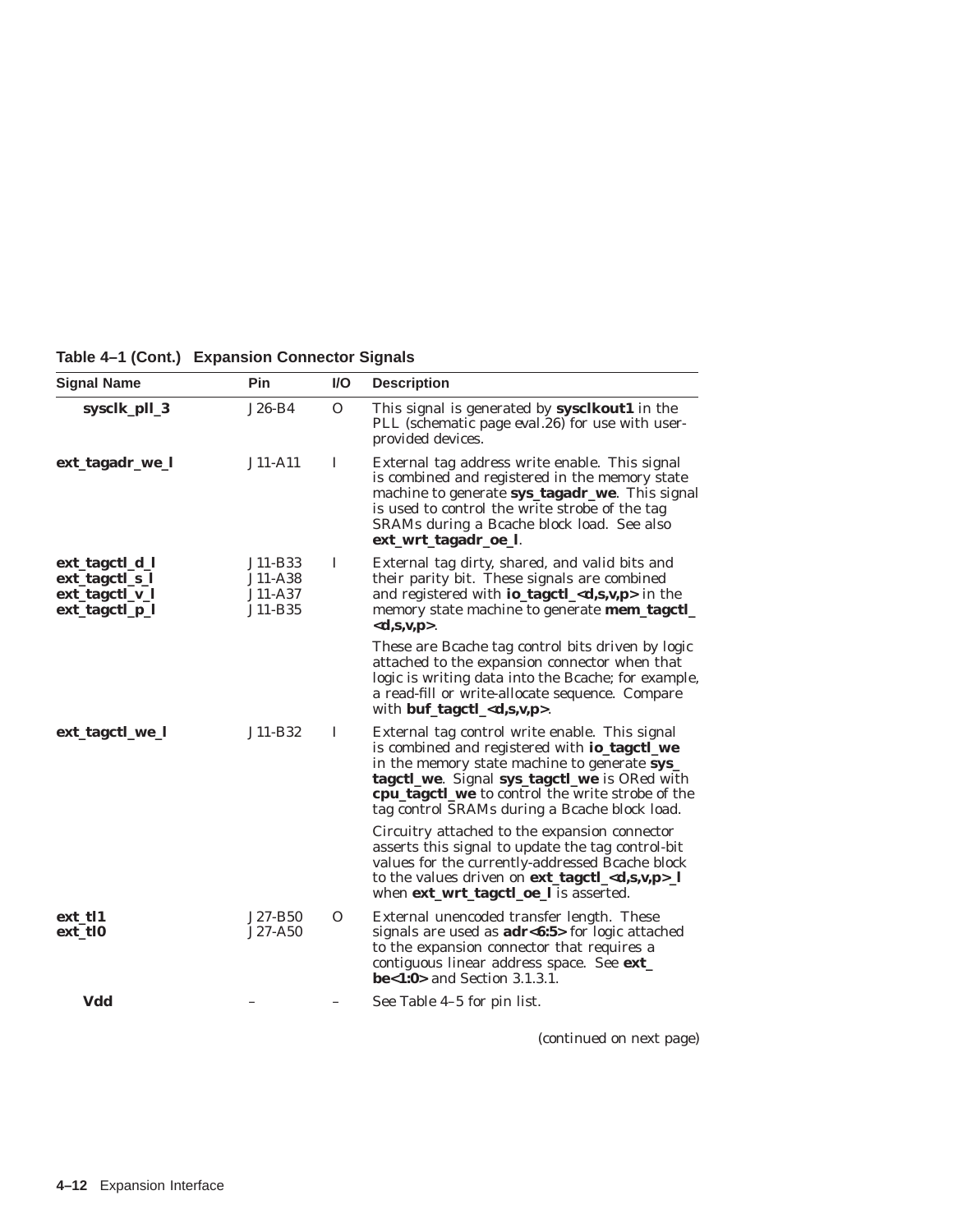| <b>Signal Name</b>  | Pin      | I/O | <b>Description</b>                                                                                                                                                                                                                                                                                                                   |
|---------------------|----------|-----|--------------------------------------------------------------------------------------------------------------------------------------------------------------------------------------------------------------------------------------------------------------------------------------------------------------------------------------|
| ext_we_l            | J11-B24  | L   | External write enable. This signal is ORed with<br><b>io_we</b> and memory state machine signals in the<br>memory state machine to generate <b>dram_we</b> .<br>Signal dram_we is buffered as buf<4:1>_dram_<br><b>we</b> to write enable all banks of the DRAM.                                                                     |
| wrap_read           | $J27-B2$ |     | System register bit 21 (see Table 3–10). This<br>signal is asserted to enable data wrapping on the<br>21064. When wrapping is enabled, 21064 data<br>read accesses must use the <b>cwmask1</b> signal to<br>determine which of the data portions to access<br>first (cwmask1 acts as $adr4$ ).                                       |
| ext_wrt_tagadr_oe_l | J11-B39  | I   | External write tag address output enable. This<br>signal is combined and registered in the memory<br>state machine to generate <b>wrt_tagadr_oe</b> . It<br>enables the system address onto the data bus<br>of the tag SRAMs. It is used to update the tag<br>information during a Bcache block fill. See also<br>ext_tagadr_we_l.   |
| ext_wrt_tagctl_oe_l | J11-A35  | I   | External write tag control output enable. This<br>signal is combined and registered with io_<br>wrt_tagctl_oe in the memory state machine<br>to generate wrt_tagctl_oe.                                                                                                                                                              |
|                     |          |     | When asserted, this signal enables the values of<br>ext_tagctl_ <d,s,v,p> onto the data bus of the<br/>tag control SRAMs. It is used to update the tag<br/>control information during a Bcache block fill.<br/>See also ext_tagctl_we_l.</d,s,v,p>                                                                                   |
| ext_zone            | J26-B15  | O   | External zone. This signal is asserted during<br>CPU accesses to the upper quadrant of physical<br>memory ( $\text{adr}$ <33:32> = 11). For such cycles,<br>the EB64 memory state machine waits, forever,<br>if necessary, for signal io_over or the cycle<br>acknowledge $(cack<2:0>)$ signals to indicate the<br>end of the cycle. |
|                     |          |     | The I/O state machine generates <b>ext_zone</b> when<br>adr33 and adr32 are both asserted. When<br>asserted, ext_zone indicates that this cycle is a<br>slave cycle to a device in the expansion connector<br>address space.                                                                                                         |

**Table 4–1 (Cont.) Expansion Connector Signals**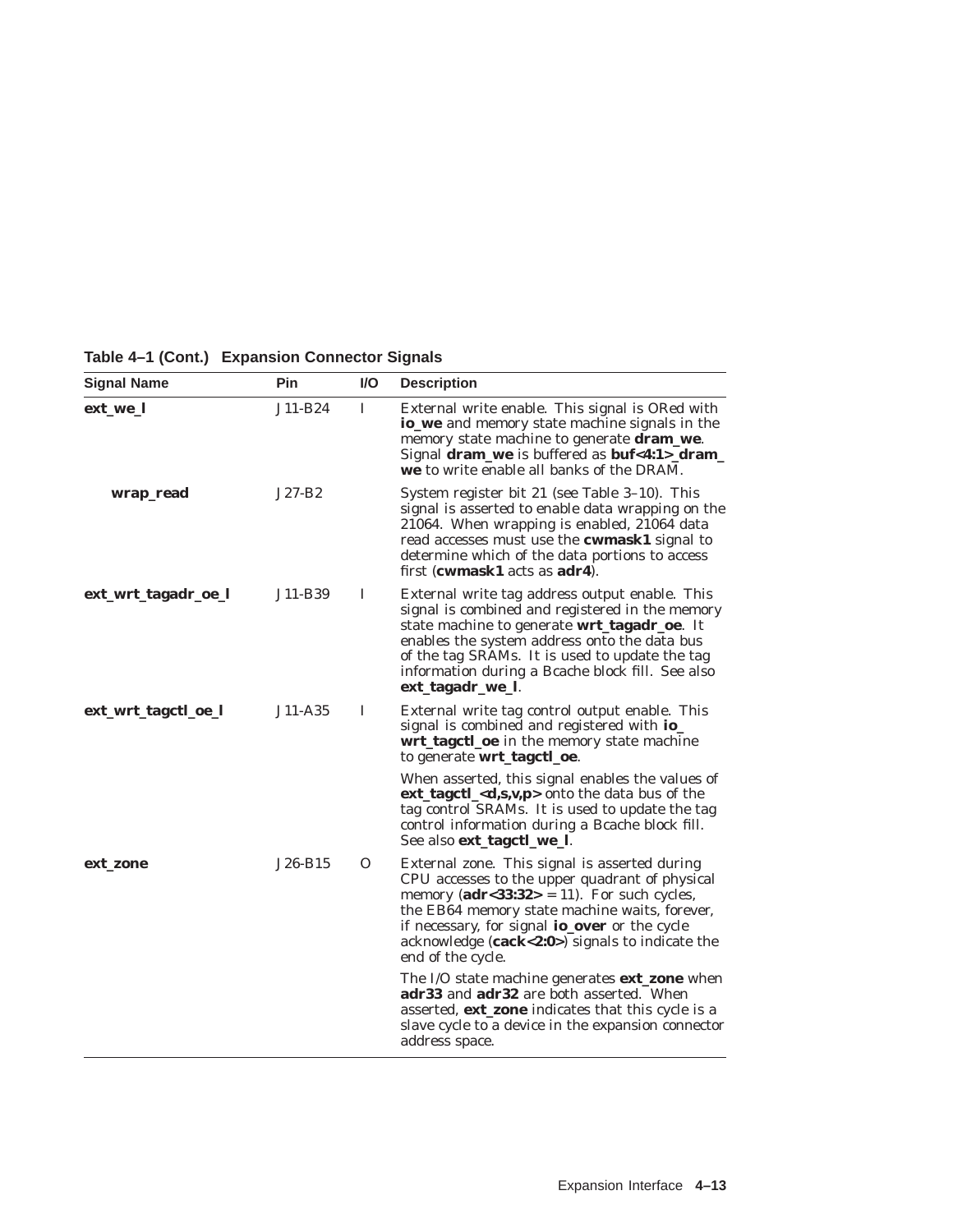

# **Figure 4–1 Signal Name Changes**

**4–14** Expansion Interface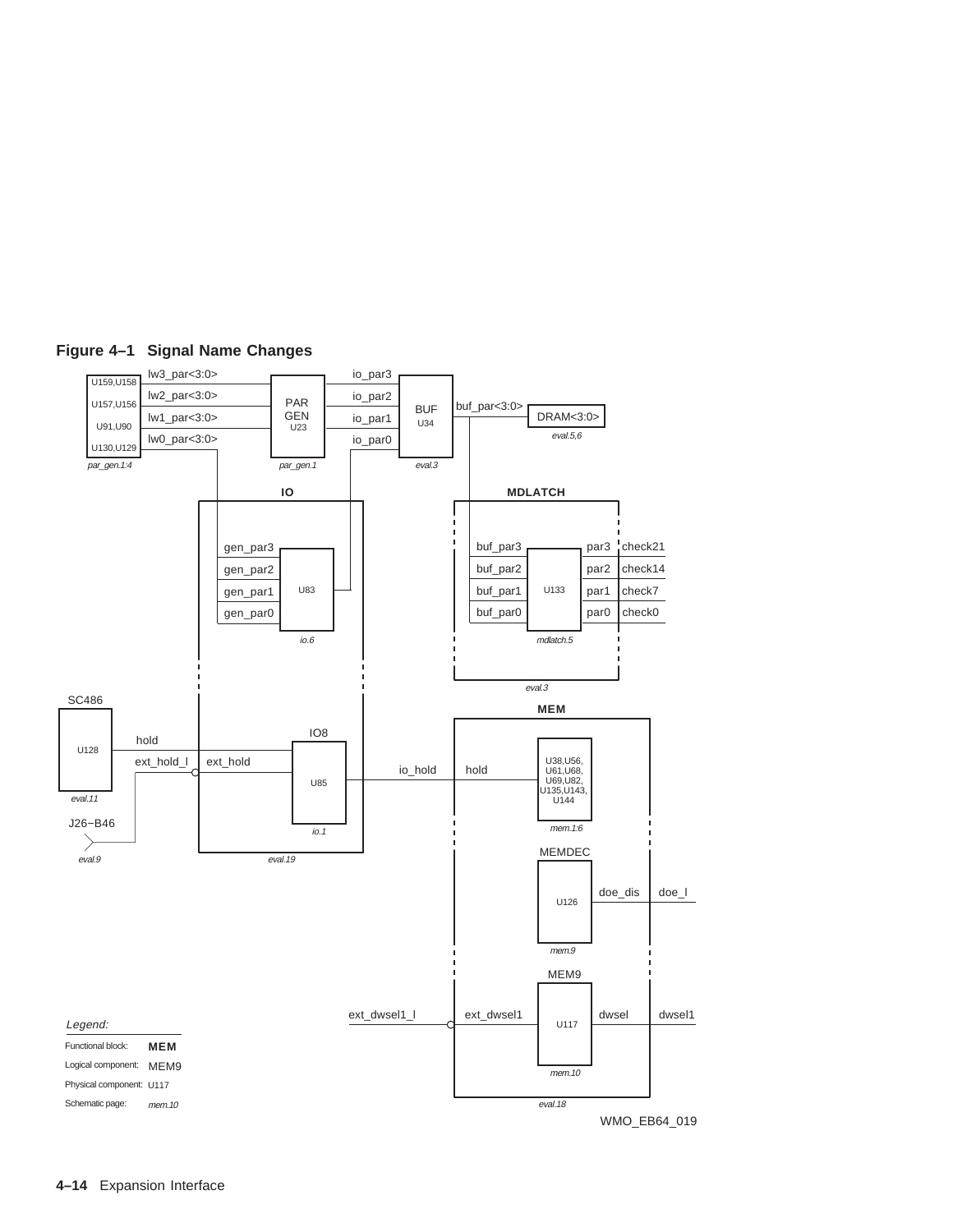# **4.2 21064 Expansion Interface**

The EB64 supplies a 21064-like protocol to a set of connectors on the board. As shown in Figure 1–1, the signals are buffered versions of the system signals. Because these buffered signals are mostly isolated from the CPU signals, they should not affect operation in normal circumstances. The expansion connector allows users to design their logic following a protocol similar to the 21064 pinbus protocol and test it on real hardware.

The expansion interface includes signals that allow external logic to interact with the CPU, the Bcache, and the DRAM. This allows options to be designed as either simple I/O devices (memory-mapped bus slaves that respond to bus cycles from the 21064) or DMA devices (capable of acquiring control of the bus from the 21064 and performing reads and writes directly to the Bcache and the DRAM). The expansion interface *control* signals (Figure 4–2) are special versions of existing memory control signals with an **ext\_** prefix.

#### **Note: Expansion Control Signals Are Active Low**

All *control* inputs *from* the expansion interface are asserted *low* and pulled up by on-board resistors. They are deasserted unless an external module is plugged in and drives them. They also carry an **\_l** suffix; for example, **ext\_cack2\_l**.

Designing hardware to connect to the expansion connector requires most of the same knowledge as a 21064 design and is beyond the scope of this guide. Additional information is available in the EB64 schematics and programmablelogic source files, and also in the literature listed in Appendix A. Additional technical support is available from the DECchip Information Line, also described in Appendix A.

The primary system considerations for external logic concern data path width and cache coherency.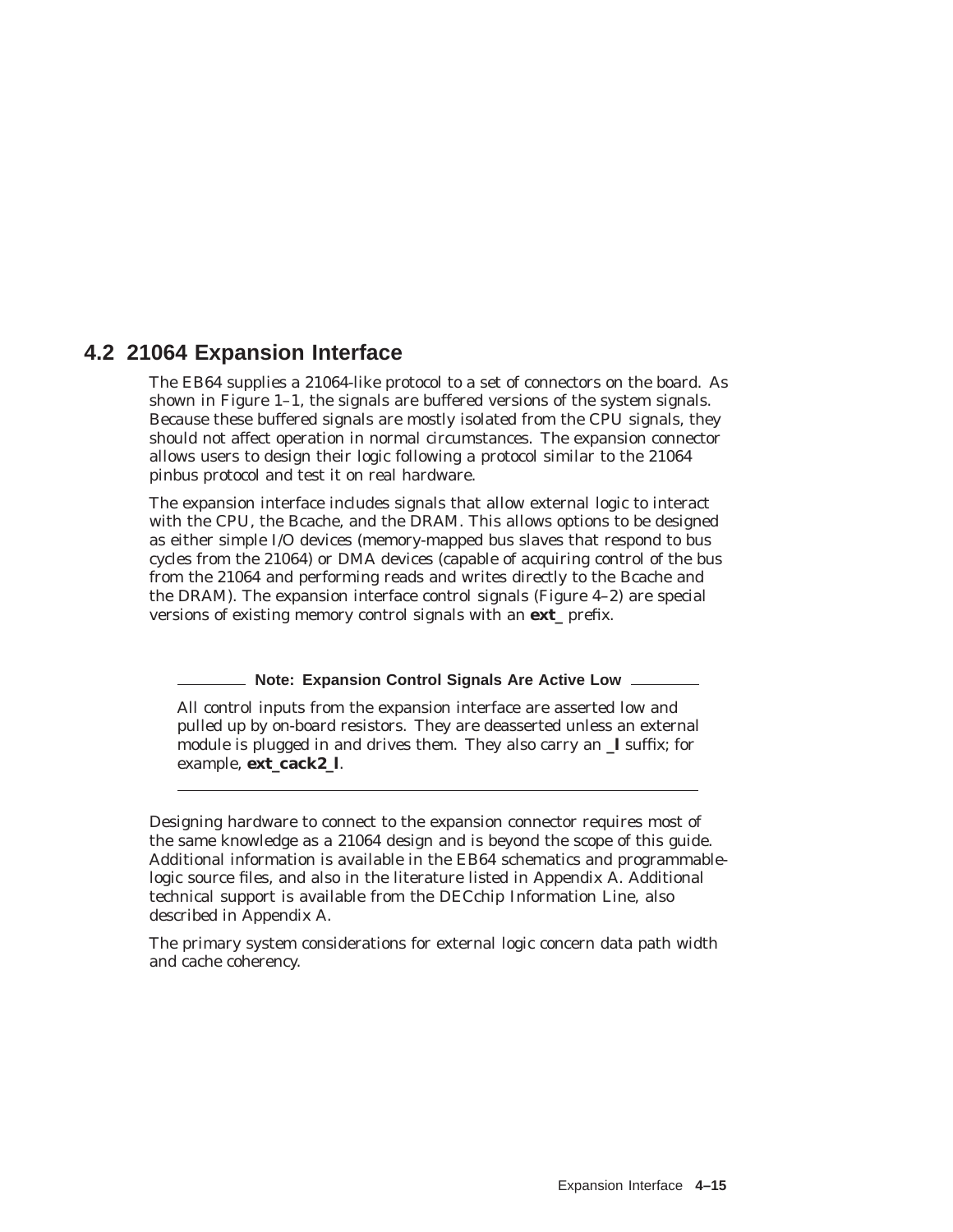

# **Figure 4–2 Expansion Interface Signals**

# **4.2.1 Data Path Width**

The EB64 uses the full, 128-bit width of the 21064 data path. Designing interfaces to peripherals with narrower data path widths is not a problem, but the system implications must be considered: It takes as many clock cycles to transfer 128-bits of data as it does to transfer any smaller number of bits. In addition, for DMA engines, an overhead is associated with bus acquisition and relinquishment; every wasted clock cycle can equate to as many as 12 CPU instructions (six clock cycles, two instructions/cycle).

# **4.2.2 Cache Coherency**

External hardware must maintain cache coherency with the 21064 internal caches (data cache and instruction cache) and the Bcache. The following are some of a variety of hardware and software techniques that can be used to maintain cache coherency.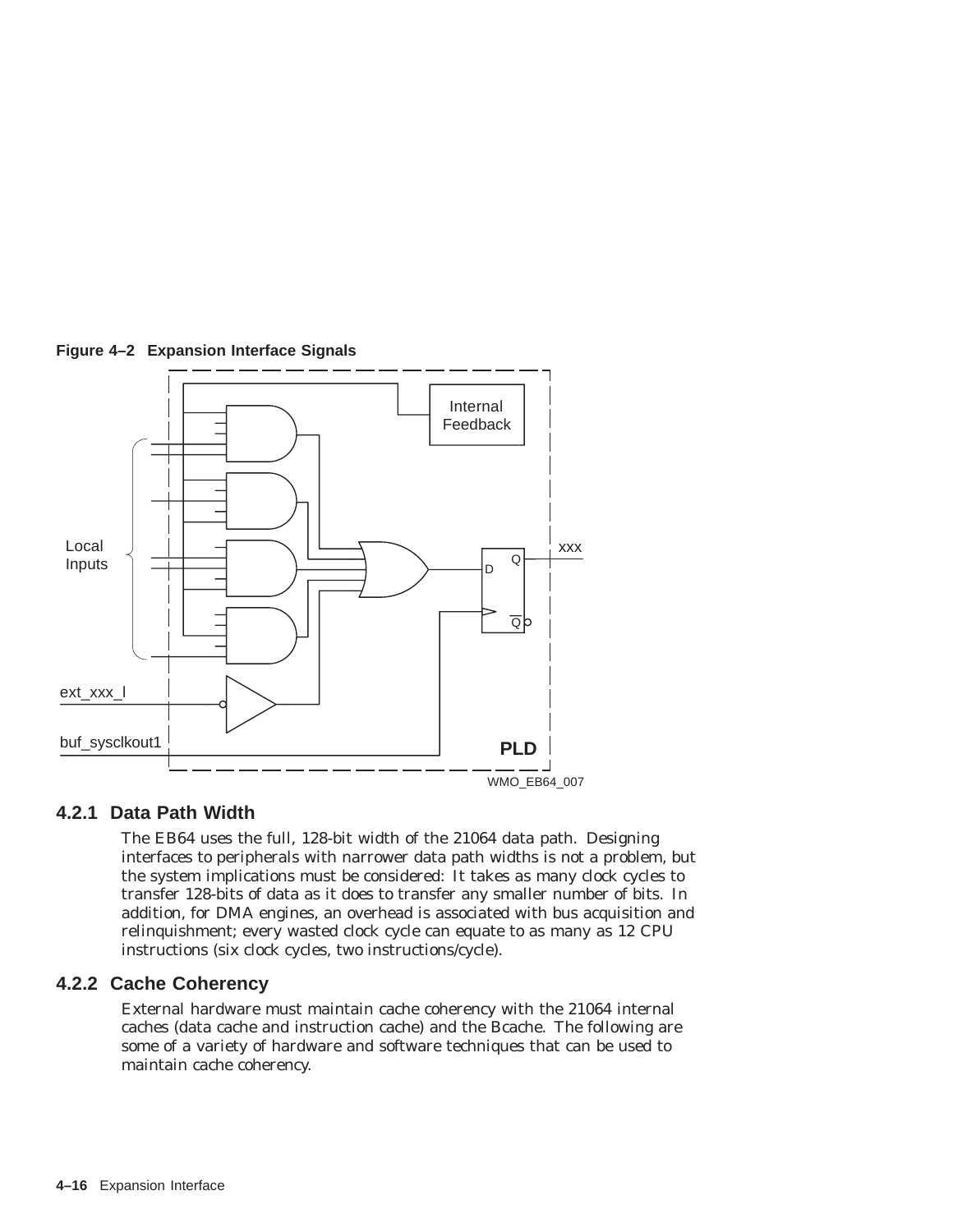### 1. I/O Devices

The simplest, and usually most desirable approach is to make I/O devices nonBacheable by returning the appropriate values on **ext\_cack<2:0>\_l**.

2. Additional Memory

The expansion connector can be used to extend EB64 memory. The additional memory can be conventional DRAM or special-purpose memory such as dual-ported video RAM (VRAM). In these circumstances, a more advanced Bcache scheme may be desirable.

Because the EB64 DRAM main memory uses the Bcache, the way in which external slave devices can use the Bcache is limited. If circuitry on the expansion interface allocates Bcache blocks for addresses where  $\textbf{adr}$ <33:32> = 11, it must *never* set the D (dirty) bit for these blocks (Section 3.2.2.1) because the EB64 memory controller would then need to reallocate the Bcache block. If the external circuitry had the capability to mark the block dirty, then the EB64 memory controller would have to be able to perform victim write sequences to the memory on the external board, which it cannot do.

3. DMA Devices

For DMA devices there are more options. The simplest is to constrain the DMA engine to perform transfers directly to the DRAM and to ignore the Bcache. The 21064 must then access this data solely through the nonBcached aliases of the DRAM in the address space. This guarantees that cache coherency is maintained.

A more advanced design would need to perform a Bcache probe on DMA reads, and take data from the Bcache if there was a hit. Strictly, the requirement to maintain Bcache coherency is to take data if there was a hit and the Bcache is dirty. Otherwise, the data would be retrieved from the DRAM.

For DMA writes the design would have to:

- Probe the Bcache and, if there was a hit, merge the new data back into the Bcache block. (The dirty bit should always be observed clear during such a probe.)
- Clear the interlock flag.
- Invalidate the data cache.

Otherwise, the data would be stored to the DRAM. (A DMA engine does not usually write-allocate.)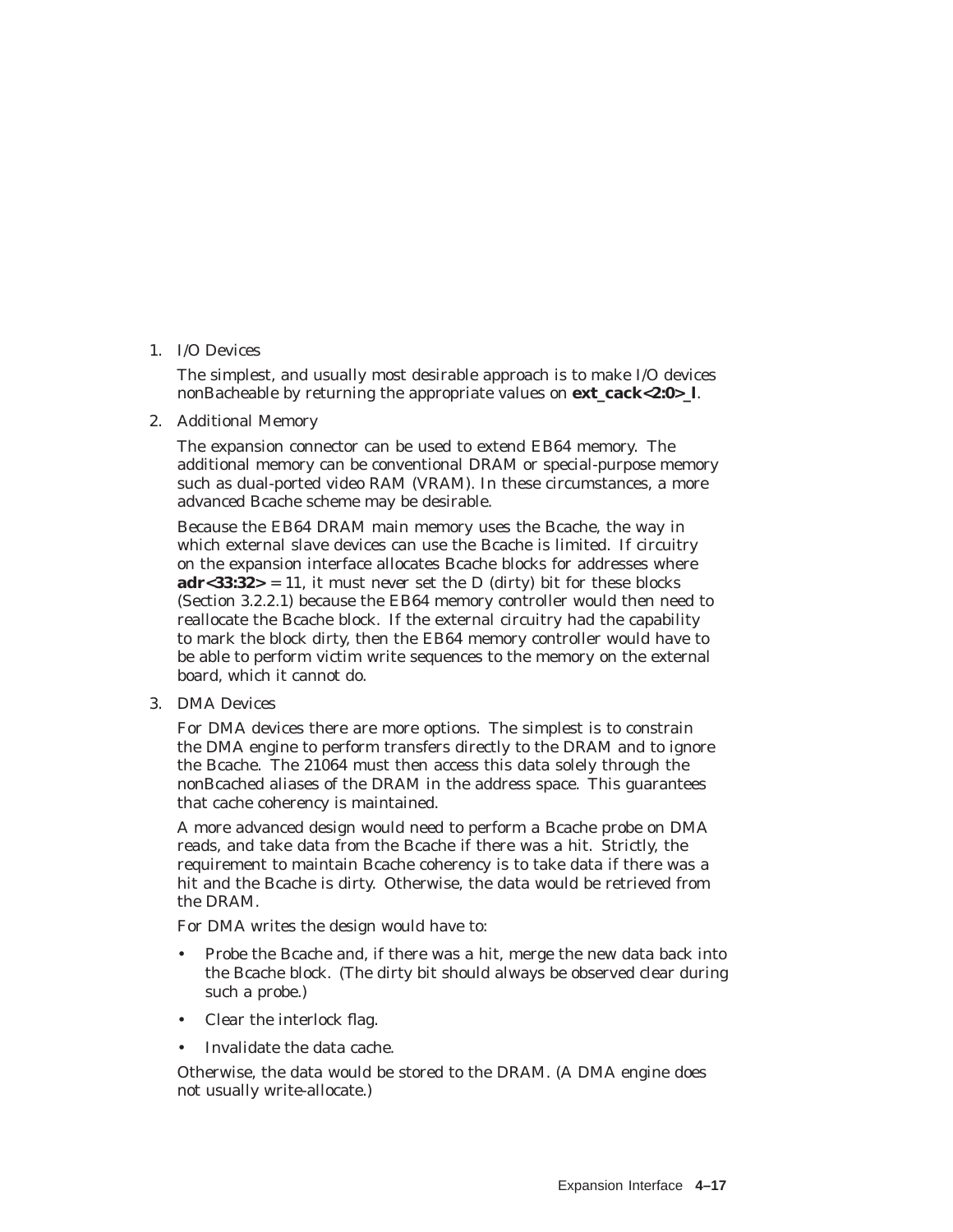### **4.2.3 Expansion Connector Clocks**

The control signals coming from the expansion connector logic, that is, the control signals generated by user hardware, are clocked by the master system clock. This same clock drives the memory control logic on the EB64 board and is provided to the expansion connector to drive user hardware.

The EB64 system clock setup holds true for signals, such as **ext\_cack<2:0>\_l**, that eventually control other signals that are driven back to the 21064 with the appropriate setup to the microprocessor system clock. The signals are relatched by the board memory logic, making the setup time easy to achieve.

Figure 4–3 shows this relationship. The clocked device is a PLD, and the AND/OR plane feeds the flip-flop D input. Devices used on the EB64 board require 10 ns setup before the clock. This allows several levels of logic to be placed between the user expansion interface clock and the clock that is used to resynchronize the external signals. This figure also shows the asserted low nature of the **ext\_xxx\_l** expansion connector control signals.



#### **Figure 4–3 Expansion Connector Control Setup**

WMO\_EB64\_023

Buffered versions of all four 21064 system clocks are delivered to the expansion connector (**buf** clk1 h/l, buf clk2 h/l). When using these signals, careful attention must be given to their skew with respect to other clock signals. Delayed and nondelayed versions of the master system clock (a version of **sysclkout1\_h**) are also sent to the expansion connector. These two signals allow circuitry attached to the expansion connector to be clocked in a way that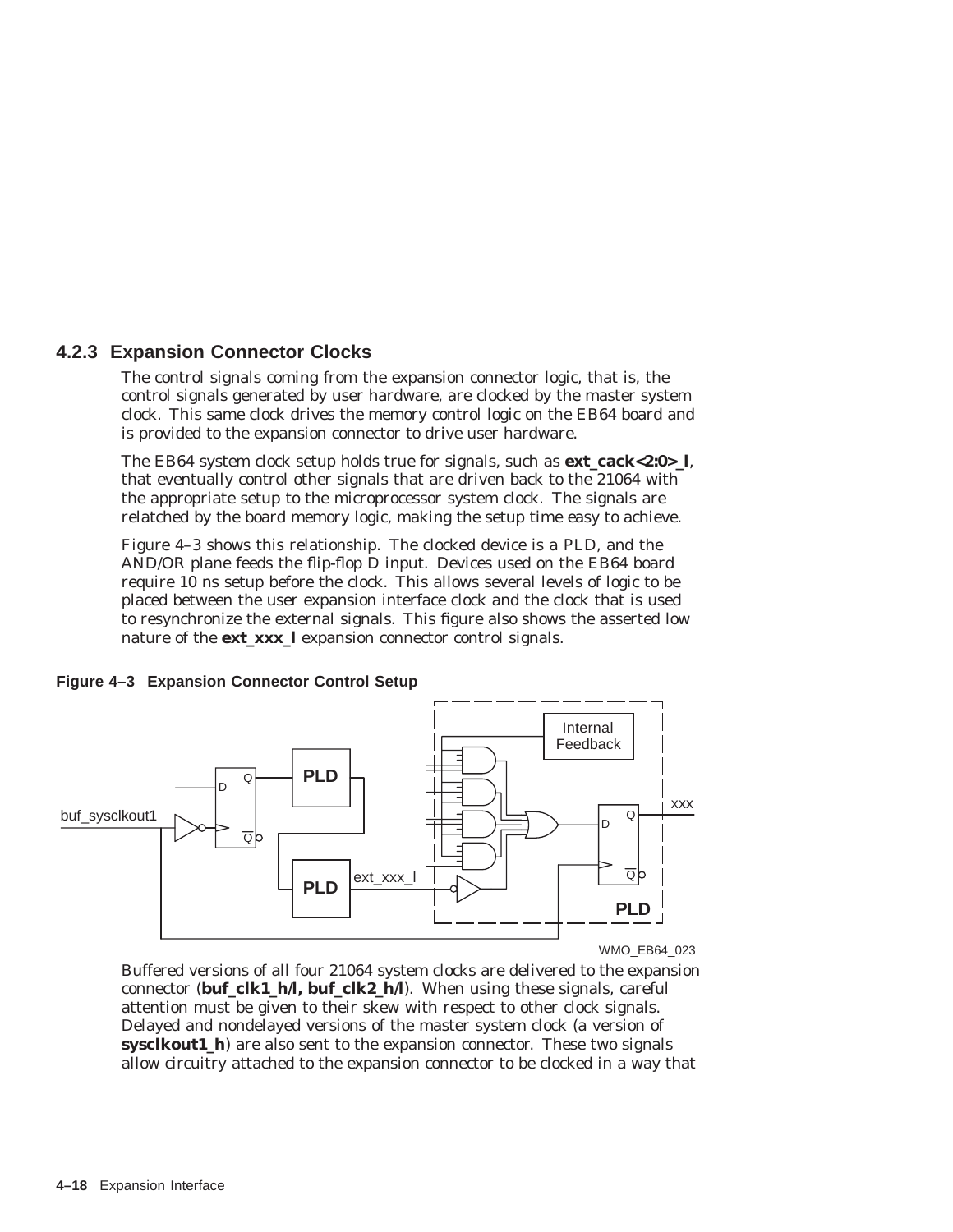is closely matched to the clocks on the EB64. To achieve this, signal loading and board layout and characteristics requirements must be followed:

- The clock signals must have a characteristic impedance of 70 Ohms. This can be achieved by using a controlled-impedance printed-circuit board and specifying etch width and board layup (positioning of the internal power and ground planes).
- Four or fewer nodes

The **buf\_clk1\_b2** clock, if used, can be loaded by up to four nodes. If fewer than four nodes load the net, dummy loads must be added in the form of 5 pF capacitance for each missing load. The net must be routed so that the four destination nodes are closely grouped and that the etch length from the expansion connector gold finger to each node is *exactly* 49 mm (2 in).

• More than four nodes

The **sysclk\_pll\_3 clock**, if used, must be routed through a clock buffer using equivalent circuitry to that shown on schematic page *eval.25*. The etch length from the expansion connector gold finger to the clock buffer input pin must be *exactly* 49 mm (2 in). The series damping resistors on the clocks generated by the buffer must be situated so that the etch connecting them to the buffer is short. Each net must then have the same loading and layout characteristics as described for **buf\_clk1\_b2** above. The etch length from the series damping resistor to the destination node must be *exactly* 216.56 mm (8.526 in).

If these layout rules are adhered to, the total skew between any two **buf\_clk1\_ xx** clocks in the system (EB64 and expansion connector) should not exceed 2.0 ns (the specification of the H645 clock buffer devices). Furthermore, the total clock fanout for the external board will be a maximum of 40 nodes.

### **4.2.4 Programmed I/O Through the Expansion Connector**

This section gives an overview of the steps involved in performing reads and writes to a device on the expansion connector. See Figure 4-4.

The external device for this example is a bank of video memory that is Bcached on reads such that the S (shared) bit is always set by external logic on read fills. Therefore, Bcache blocks that get allocated to the video memory always behave as write-through. This means that they *never* become dirty. Consequently, a Bcache block currently allocated to the video memory can be reallocated to the DRAM simply by overwriting the block (a victim write sequence is never needed). Conversely, when the external hardware allocates a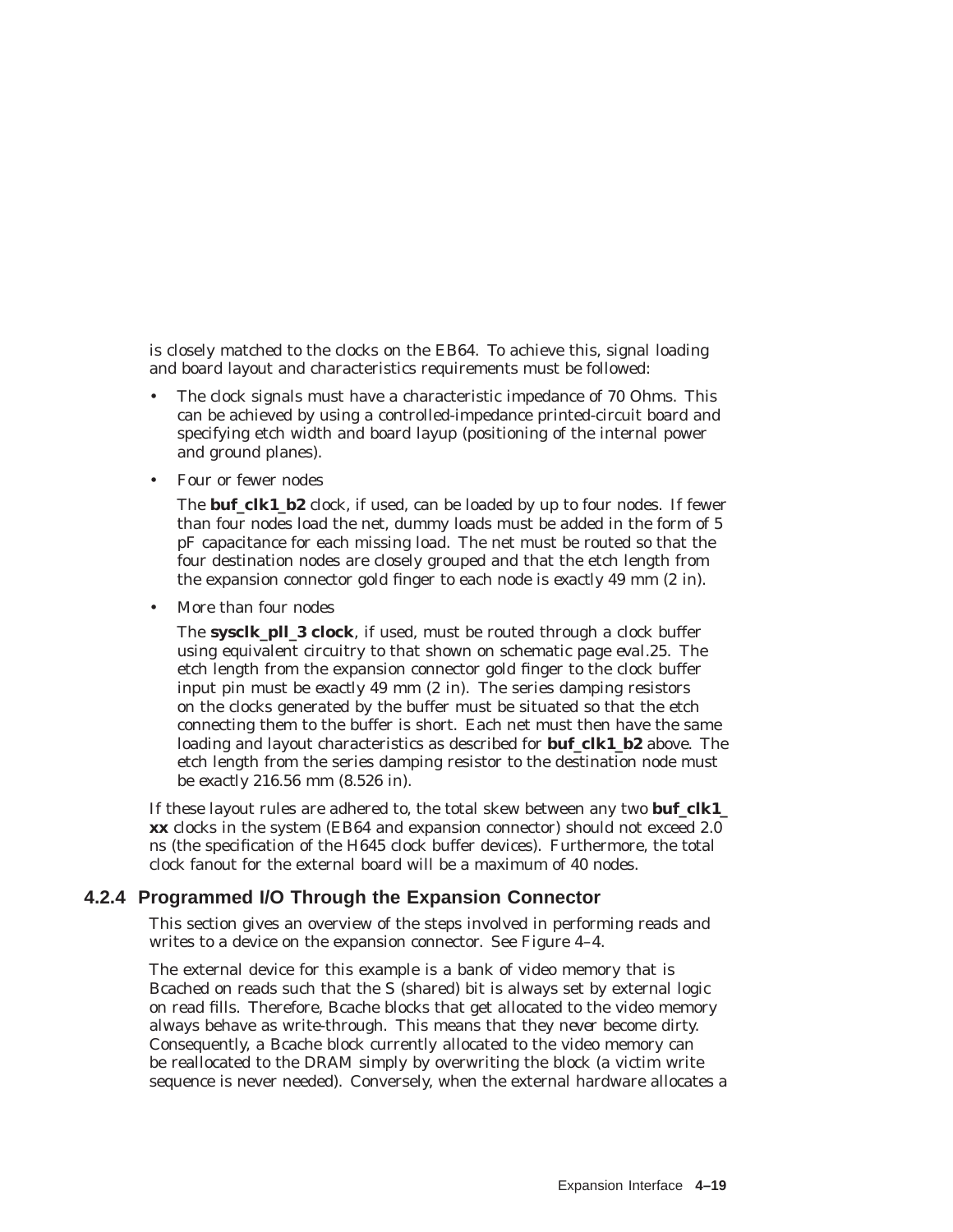

**Figure 4–4 Programmed I/O Through the Expansion Connector**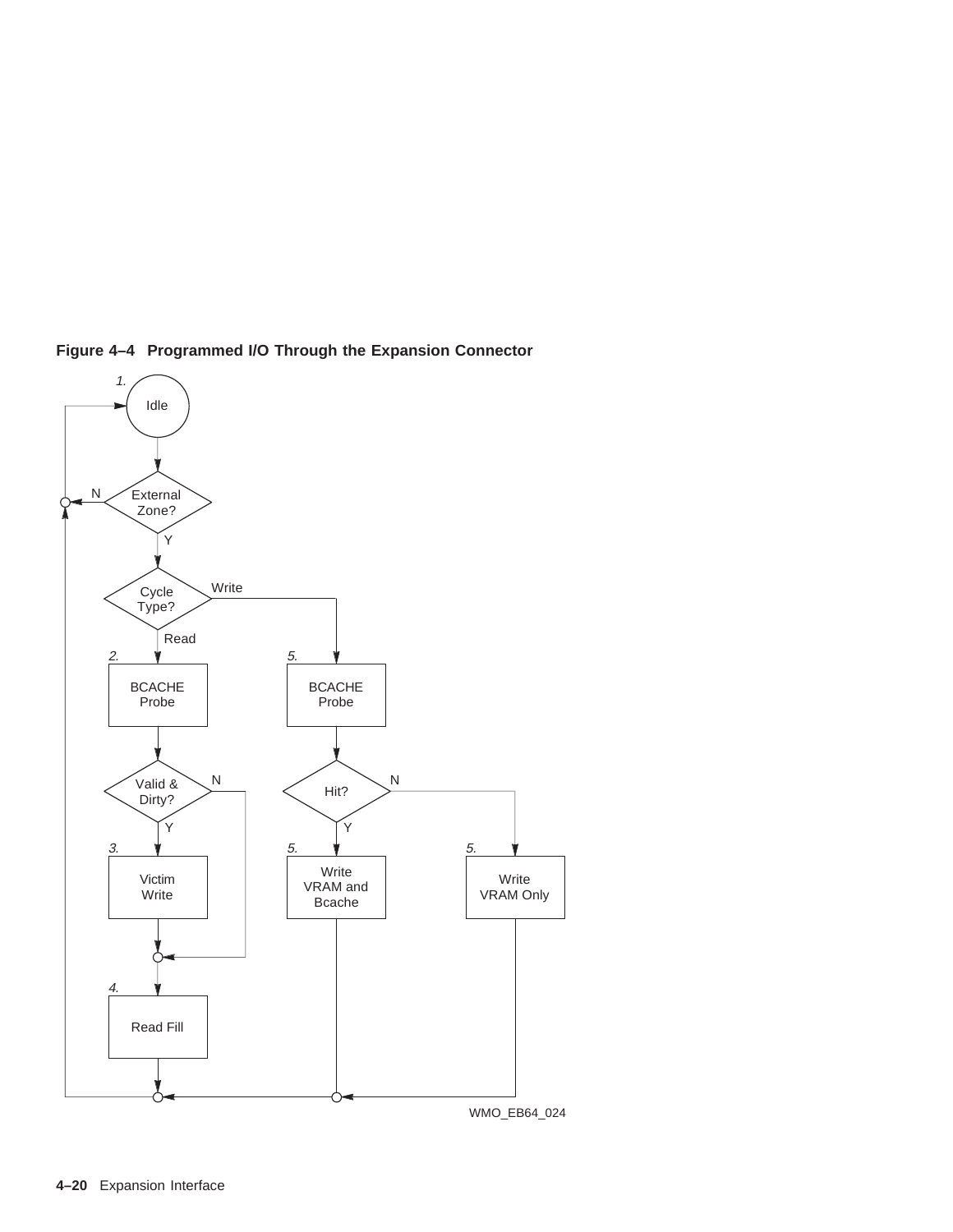Bcache block to the video memory, it must potentially perform a victim write to retire that data to the system DRAM.

1. Idle Loop

Wait for a cycle addressed to video memory. The **ext\_zone** signal will be asserted for accesses to the upper quadrant of physical memory. If necessary, some number of I/O address (**io\_addr**) signals can also be decoded. In addition to decoding **ext\_zone**, decode **del\_creq<2:0>** to determine the cycle type. For read cycles, branch to step 2; for write cycles branch to step 5. For other cycles, some type of fatal error should probably be generated.

If branching to step 5 (write cycle), prepare to latch data from the 21064 by asserting

**ext\_md\_wr\_oe\_l ext\_md\_wr\_clken\_l ext\_md\_wr\_par\_oe\_l**

Prepare to write to the VRAM as appropriate. Assert **ext\_doe\_l** so that the 21064 will continue to drive write data.

The EB64 memory controller remains in a wait loop during the whole of the cycle. It automatically regains control of the system when it detects **ext\_cack<2:0>\_l** as no longer idle.

2. Read Cycle

Perform a Bcache probe. The Bcache tag control and tag address (**tagctl** and **tagadr**) lines will be enabled, so this probe simply requires checking the appropriate tag control signals (**buf\_tagctl\_v**, **buf\_tagctl\_d**). If the Bcache block is valid and dirty, a victim write sequence (step 3) is necessary. Otherwise, proceed with the read fill (step 4).

If branching to step 3, assert **ext\_sel\_tagadr\_l** so that the address into the system DRAM is generated in part by the tag address lines; that is, the system DRAM is being addressed at the correct location for the victim write of the Bcache block.

3. Victim Write Sequence

Retire the valid, dirty Bcache block to the system DRAM so that this Bcache block can be filled with data from VRAM. The following signals need to be manipulated:

• **ext\_ras\_l ext\_cas<3:0>\_l ext\_we\_l**

to actually write to the system DRAM.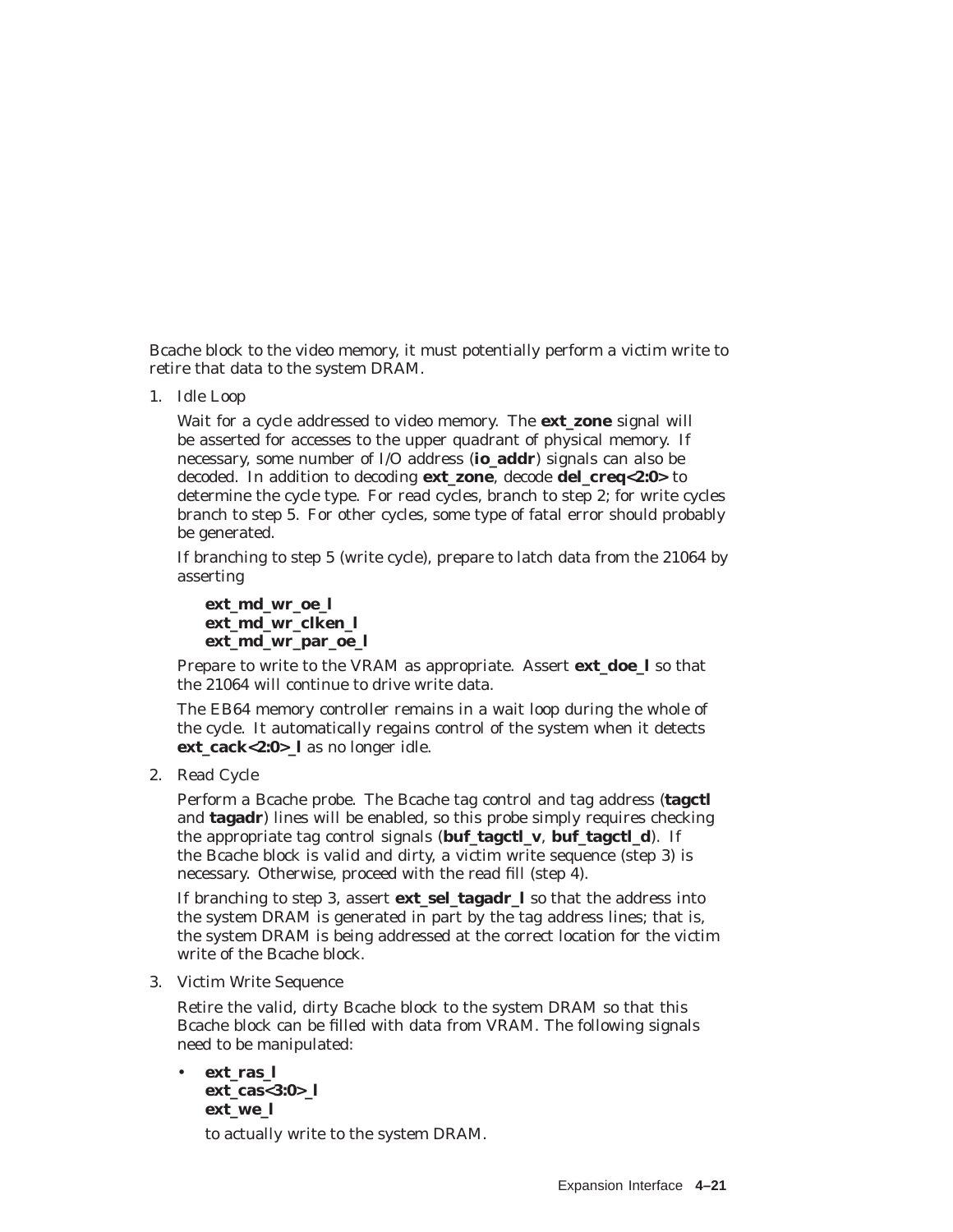- **ext\_data\_oe\_l** so that the Bcache data SRAMs will drive their data into the DRAMs.
- **ext\_md\_wr\_oe<3:0>\_l ext\_md\_wr\_par\_oe\_l md\_wr\_clken\_l**

to transfer the data from the CPU data bus (where it is being driven by the Bcache data SRAMs) through the memory data transceivers (MDlatch) to the DRAM data bus.

- **ext data a4 1** to select the second location in Bcache to access the second 128-bit octaword of data.
- **ext\_sel\_col\_l** to select the DRAM column address.
- **ext\_sel\_col2\_l** to select the second column address for the adjacent location in DRAM, which is the destination of the second 128-bit octaword of data (this data is written as a page-mode access to the DRAM).

When the victim write sequence is complete, continue with step 4, the read fill sequence.

4. Read Fill Sequence

Either fall through to this step after a victim write sequence (step 3) or jump to this step as the result of a read where the associated Bcache block is not valid or not dirty (step 2).

This sequence requires the manipulation of the appropriate user signals to retrieve data from the VRAM on the external board. It requires manipulating the following signals:

• **ext\_inhibit\_tag\_oe\_l ext\_md\_rd\_oe\_l ext\_md\_rd\_clken\_l**

> so that the VRAMs on the external board can drive new data through the memory data transceivers (MDlatch) and into the Bcache data SRAMs.

```
• ext_wrt_tagctl_oe_l
ext_wrt_tagadr_oe_l
ext_tagctl_v_l
ext_tagctl_s_l
```
to assert the appropriate tag control bits and drive them into the Bcache tag control SRAMs.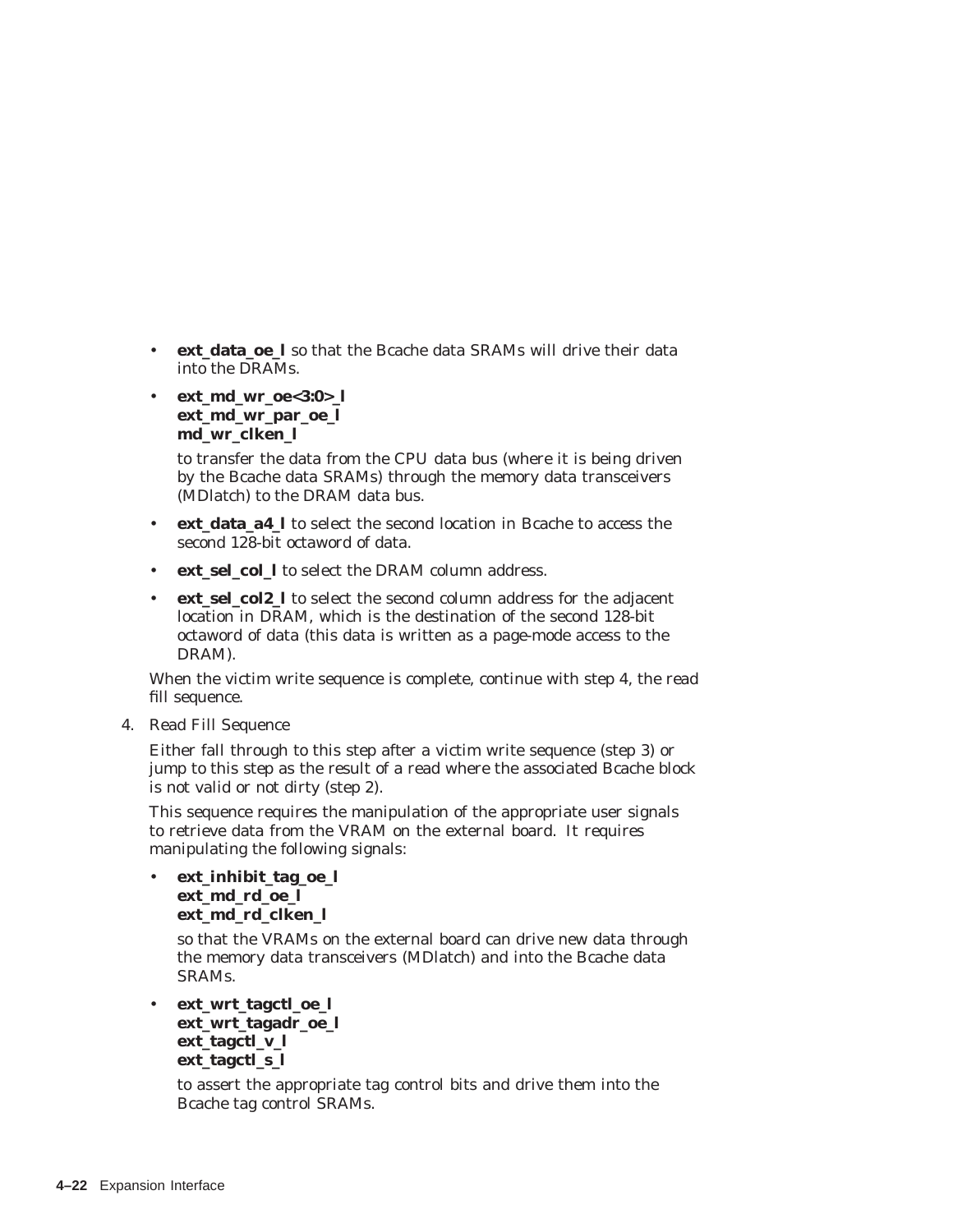• **ext\_data\_we<3:0>\_l ext\_tagctl\_we\_l ext\_tagadr\_we\_l**

> to write new data into the Bcache data, tag address, and tag control SRAMs. The tag address itself is still being driven by the 21064 on its address bus. Signal **ext\_drack<2:0>\_l** needs to be manipulated to simultaneously pass the data to the 21064.

- **ext\_data\_a4\_l** to select the second location in the Bcache data SRAM.
- **ext\_dinvreq\_l** may have to be manipulated to invalidate a 21064 internal data cache block.
- **ext\_cack<2:0>\_l** to terminate the 21064 read cycle.
- 5. Write Block

Perform a Bcache probe. As for the read cycle, this simply requires checking the appropriate signals. If a Bcache hit is detected (**ext\_hit** asserted) the data is written to VRAM (on the external connector logic) and to the appropriate Bcache block. The Bcache behaves as write-through for VRAM data because video memory is always required to be up-to-date. If a Bcache miss is detected, data is written only to VRAM. A write-allocate is never done, and there is no victim sequence for writes. In practice, the same sequence can be used for the Bcache miss and the Bcache hit by conditionally asserting **ext data we<3:0>** l (the write strobes to Bcache). The write sequence involves manipulating the following signals:

• **ext\_doe\_l ext\_md\_wr\_oe<3:0>\_l ext\_md\_wr\_clken\_l ext\_md\_wr\_par\_oe\_l ext\_dwsel1\_l**

> to transfer the two 128-bit octawords of data from the 21064 to the Bcache and expansion connector data busses.

- Appropriate user signals on the external connector logic in order to write the data to the VRAM.
- **ext\_data\_a4\_l** to address the second location in the Bcache.
- **ext\_cack<2:0>\_l** to terminate the 21064 write cycle.

The EB64 memory controller remains in a wait loop during the whole of the cycle. It automatically regains control of the system when it detects **ext\_cack<2:0>\_l** as no longer idle.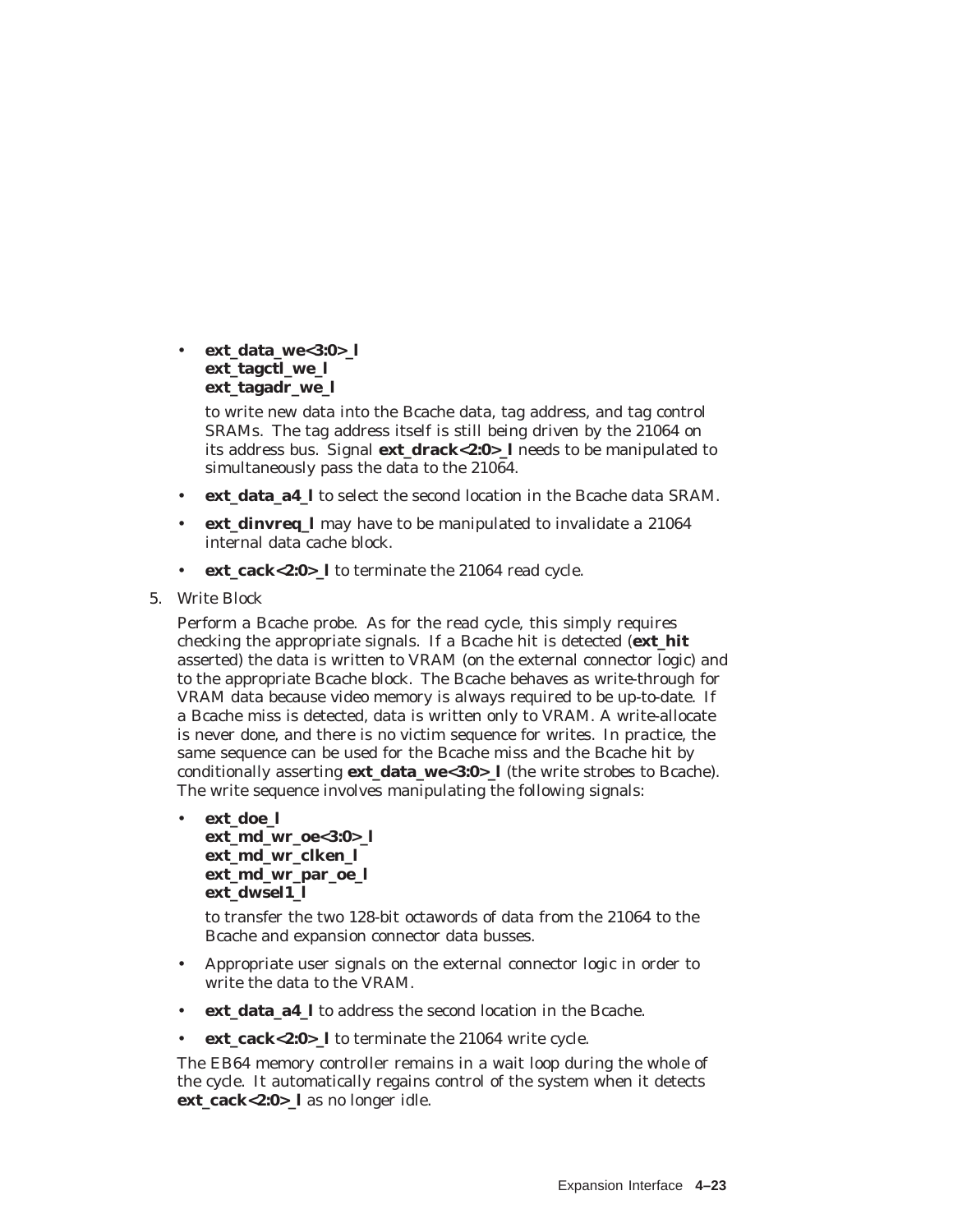### **4.2.5 DMA Through Expansion Connector**

This section provides an overview of steps involved in performing read and write DMA transfers from a device on the expansion connector.

The external device is assumed to be transferring data to and from the EB64 main memory in response to an input stimuli. The transfers go directly to the DRAM main memory. The procedure for a system that requires Bcache probes can be derived from the programmed I/O example in Section 4.2.4. In addition to the Bcache control signals, the memory data transceiver (MDlatch) controls must be manipulated in order to transfer data between the Bcache data bus and the DRAM data bus, which is directly connected to the expansion connector data bus.

The bus acquisition and release sequences are described in Section 4.3.

- 1. Bus Acquisition
	- a. Assert **ext hold 1** and wait for the memory controller to complete its current bus cycle, indicated by a pulse of one clock period duration on **ext\_start**.
	- b. After **ext\_start** has pulsed, gain control of the 21064 bus by asserting **ext\_hold\_req** and waiting for **ext\_hold\_ack**.
	- c. While waiting for **ext\_hold\_ack** to assert, **ext\_ioadr\_dis** must be asserted in order to tristate the I/O address bus (**io\_addr**) on the expansion connector.

#### **Note: Avoiding Bus Contention**

This timing is important. The asserted level of **ext\_hold\_ack** will drive **io\_addr** in the opposite direction; therefore, **ext\_ioadr\_dis** must have been asserted earlier in order to avoid bus contention.

#### 2. Data Transfers

a. Data Read Transfer

During this sequence a number of data units are read from the DRAM main memory and transferred to some data sink on the external connector logic. When a number of 128-bit data chunks are to be transferred, the transfer can be performed in DRAM page-mode. (This imposes some constraints in that a page boundary must not be crossed.) The sequence requires manipulating the **ext\_ras\_l**, **ext\_ cas<3:0>\_l**, and **ext\_sel\_col\_l** signals, with the I/O address bus (**io\_** addr) supplying the row and then all subsequent column addresses.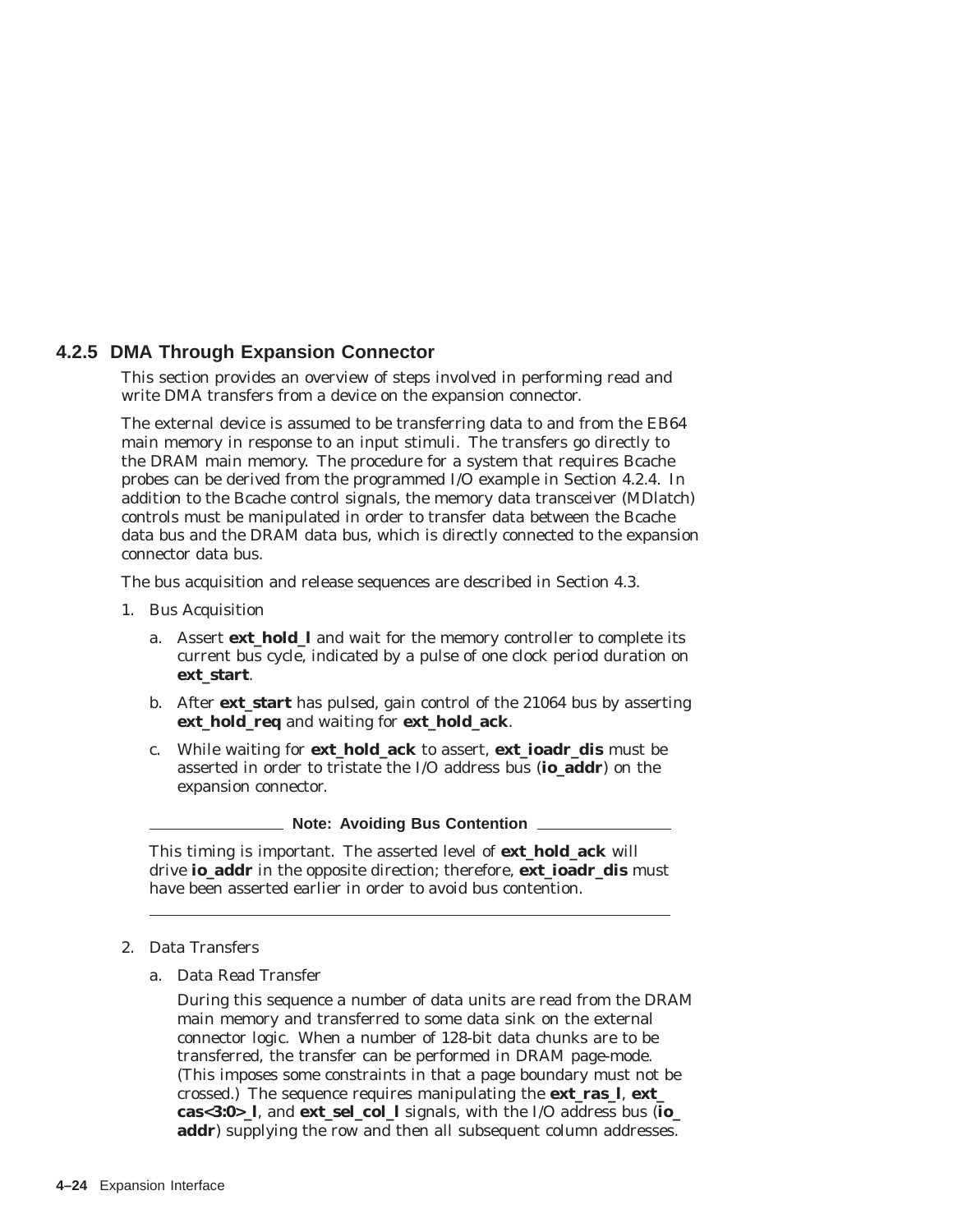The least significant column address line is controlled by either **ext\_ col\_a0** or **ext\_sel\_col2\_l**. The DRAM data lines are wired directly to the expansion connector.

### **Note: DRAM Refresh Requirements**

The DMA engine cannot retain control of the bus for extended periods; doing so would compromise the CAS-before-RAS DRAM refresh cycles that must be performed under control of the memory controller.

b. Data Write Transfer

During this sequence a number of data units are read from some data source on the external connector logic and written into the DRAM main memory. The procedure is the same as for data read transfers (step 2.a), with the addition that **ext\_data\_we<3:0>\_l** must be appropriately manipulated. Note that, on DMA writes to the DRAM main memory, a parity bit must be generated for each longword (four bytes) written.

Because some external device has had control of the bus, it may be necessary to clear the system lock flag. The lock flag is cleared by pulsing **ext\_clr\_flag\_l** for one clock period.

3. Bus Release

Deassert **io\_addr\_dis**. Deassert **ext\_hold\_req** and assert **ext\_io\_over** for one clock cycle. This action signals the memory controller that it should regain control of the bus.

### **4.2.6 DRAM Address 0**

Sections 3.2.1.1 through 3.2.1.4 give a functional description of DRAM addressing. This section gives an overview of the steps involved in generating DRAM address 0 from the 21064 and from a DMA device attached to the expansion connector.

Most of the DRAM address lines are switched between row and column addresses using a bank of multiplexers (schematic page *addr\_mux.1*). For DRAM address 0, the column address must be switched from one value to another in order to page-mode access each 128-bits of the hexaword. This switching, along with the row and column multiplexing, is performed in the memory controller according to the following equation: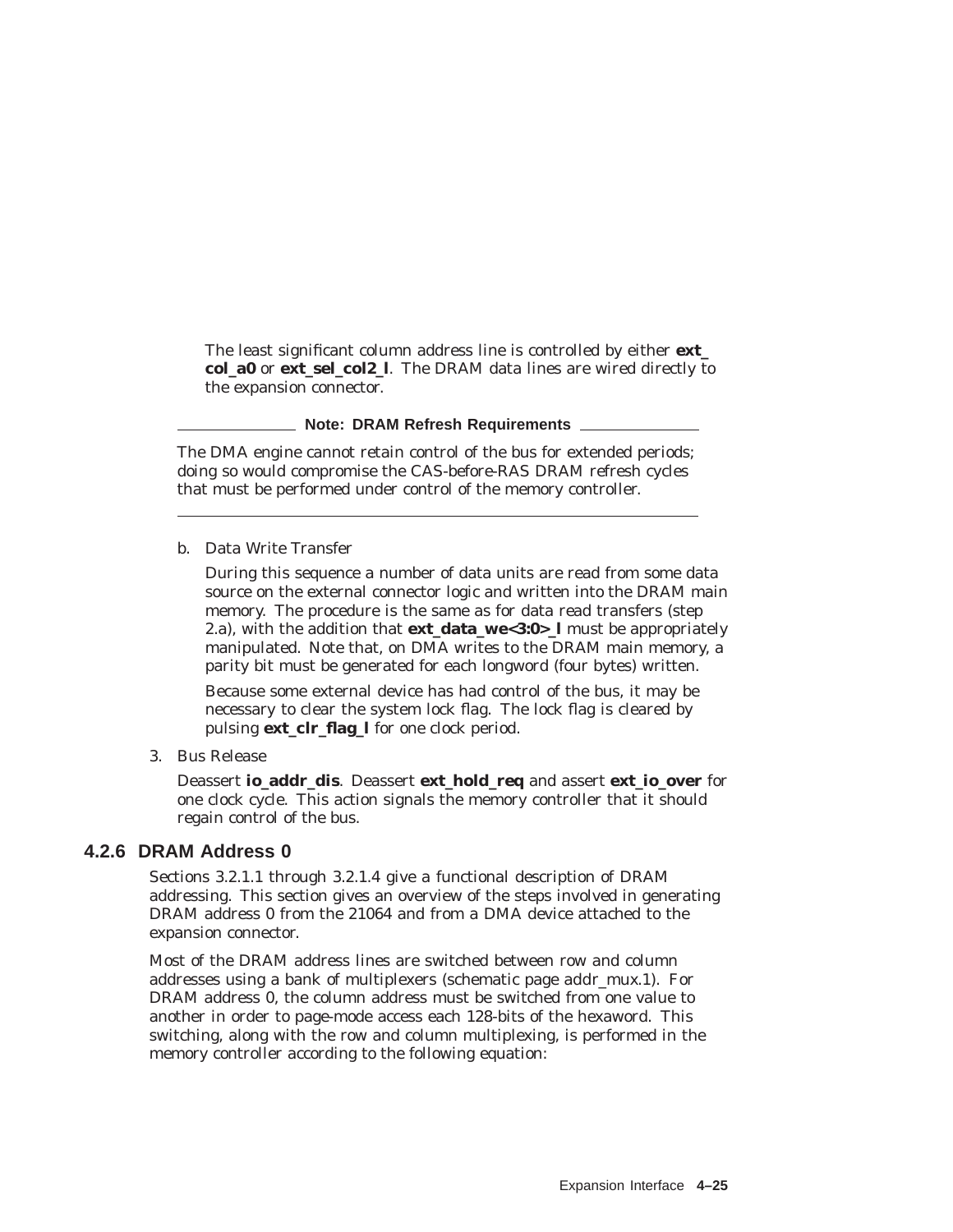```
DRAM_ADDR0 = (!IO_WAIT & ADR13 & !SEL_COL & !SEL_COL2) #
         (!IO_WAIT & FIRST_COL_A0 & SEL_COL & !SEL_COL2) #
         (!IO_WAIT & !FIRST_COL_A0 & SEL_COL2) #
          ( IO_WAIT & ADR13 & !SEL_COL) #
         ( IO_WAIT & IO_COL_A0 & SEL_COL) #
          ( IO_WAIT & EXT_COL_A0 & SEL_COL & !EXT_SEL_COL2) #
          ( IO_WAIT & !EXT_COL_A0 & SEL_COL & EXT_SEL_COL2);
```
The individual lines (product terms) of this equation behave as follows:

- 21064 Access to DRAM (not **io\_wait**)
	- 1. Select the row address, **adr13**.
	- 2. Do one of the following:
		- If a wrapped cycle is being performed (**first\_col\_a0** asserted), select the column address. The first column address strobed into the DRAM will be 1 (odd address); the second, when **sel\_col2** is asserted, will be 0 (even address).
		- If a nonwrapped cycle is being performed (**first\_col\_a0** deasserted), select the column address. The first column address strobed into the DRAM will be 0 (even address); the second, when **sel\_col2** is asserted, will be 1 (odd address). Assertion of **sel\_col2** implies assertion of **sel\_col**; therefore, **sel\_col** is not required.

• DMA Device Access to the DRAM (**io\_wait**)

The following steps are used during DMA accesses to the DRAM or during accesses to the upper quadrant of physical memory; that is, the expansion connector address space.

- 1. Select the row address, **adr13**.
- 2. Do one of the following:
	- Select the column address. Controlled by the EB64 I/O controller during DMA transfers by the SC486.
	- Select the column address. Controlled by signals from the expansion connector interface. When **sel\_col** is asserted (as a result of **ext** sel col), **ext col a0** directly controls the value of the least significant DRAM column address. Signal **ext\_sel\_col2** is assumed to be deasserted.
	- Select the column address. Controlled by signals from the expansion connector interface. When **sel\_col** is asserted (as a result of **ext\_sel\_col**), **ext\_col\_a0** is set to select the first DRAM column address (either 0 or 1); then **ext\_sel\_col2** toggles to select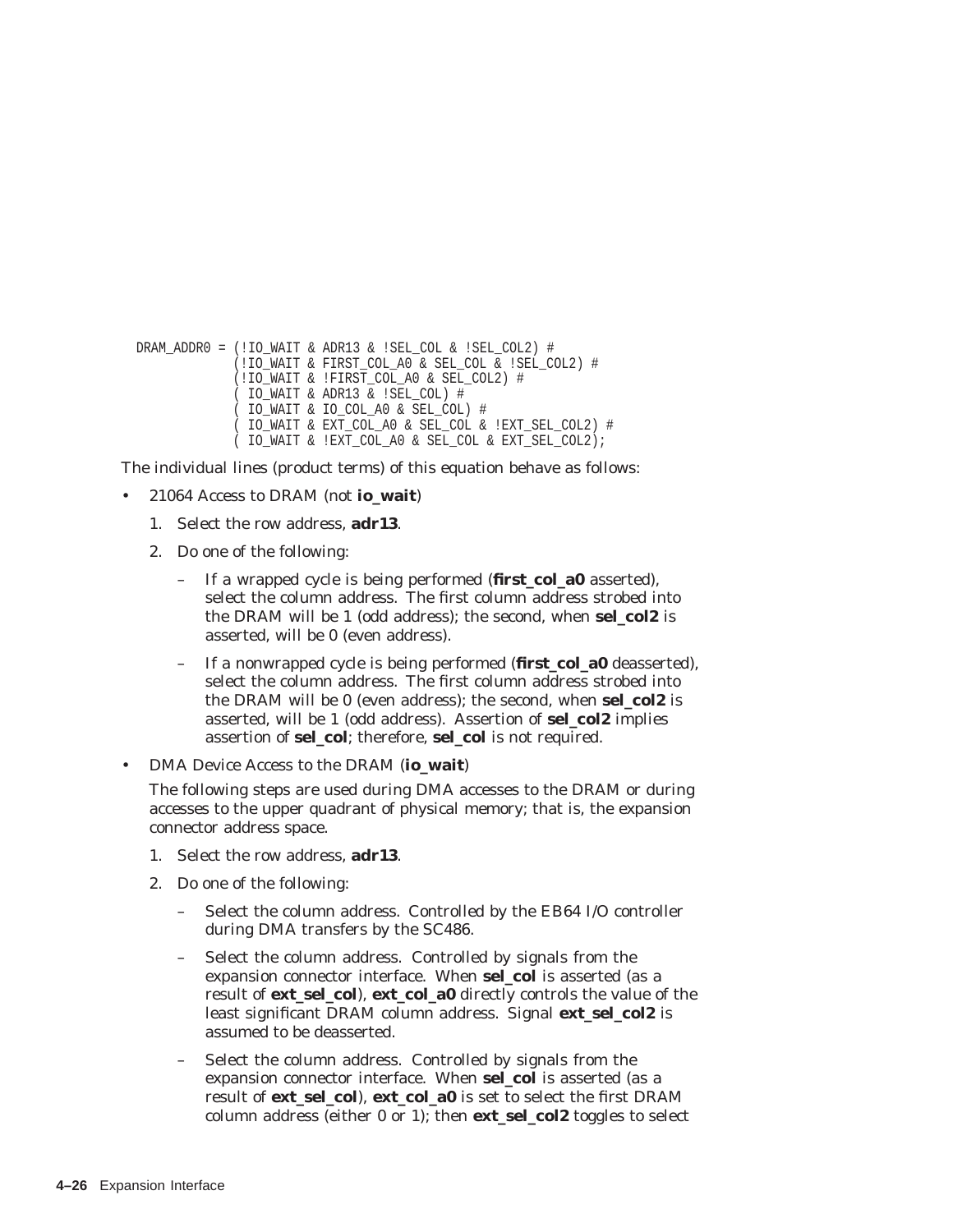the second (complementary) address. This mode of operation is useful when performing wrapped reads.

# **4.3 System Bus Acquisition and Release Sequence**

Figure 4–5 is a simplified block and timing diagram showing the bus acquisition signals and timing.



**Figure 4–5 System Bus Acquisition and Release**

WMO\_EB64\_017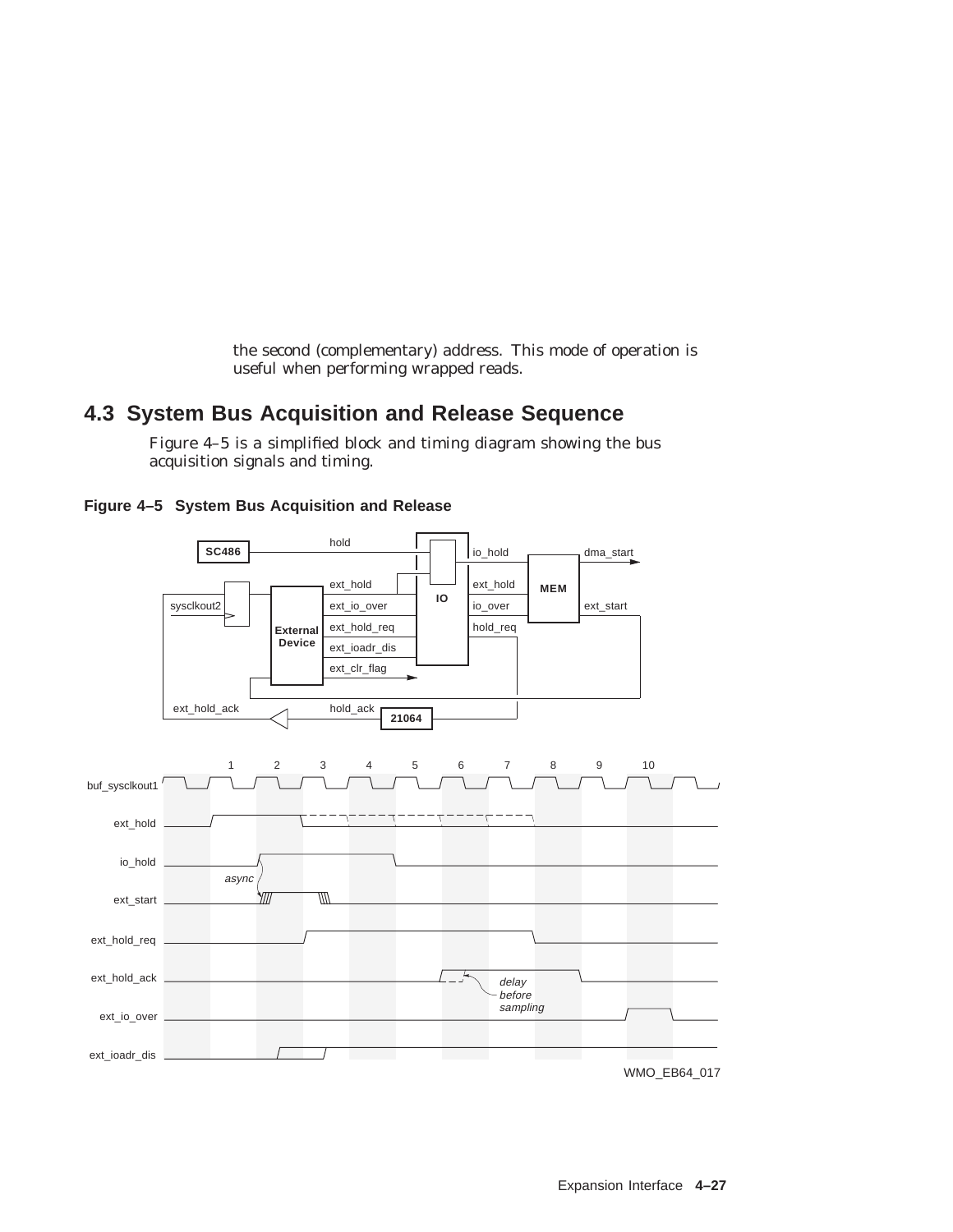The acquisition sequence is:

- 1. Assert **ext\_hold**.
- 2. Wait for **ext\_start**.
- 3. Assert **ext\_hold\_req**.
- 4. Wait for **ext\_hold\_ack**.
- 5. Perform bus operations.

Note that **ext\_start** is asserted for only one clock tick, and that **ext\_hold** should be deasserted as soon as **ext\_start** is detected.

The release sequence is:

- 1. Deassert **ext\_hold\_req** (**ext\_hold\_ack** deasserts).
- 2. Assert **ext\_io\_over** for one clock tick.

# **4.4 Expansion Connector Pin Lists**

| $J10-A1$<br>not connected | $J10-B1$  | buf_dat62             |
|---------------------------|-----------|-----------------------|
| $J10-A2$<br>buf_dat63     | $J10-B2$  | buf dat <sub>60</sub> |
| Vdd<br>$J10-A3$           | $J10-B3$  | buf dat58             |
| $J10-A4$<br>buf dat61     | $J10-B4$  | gnd                   |
| $J10-A5$<br>buf_dat59     | $J10-B5$  | buf_dat56             |
| $J10-A6$<br>gnd           | $J10-B6$  | buf_dat54             |
| $J10-A7$<br>buf_dat57     | $J10-B7$  | Vdd                   |
| $J10-A8$<br>buf_dat55     | $J10-B8$  | buf_dat52             |
| Vdd<br>$J10-A9$           | J10-B9    | buf dat50             |
| $J10-A10$<br>buf_dat53    | J10-B10   | gnd                   |
| buf dat51<br>J10-A11      | J10-B11   | buf dat48             |
| $J10-A12$<br>gnd          | J10-B12   | buf dat46             |
| $J10-A13$<br>buf_dat49    | J10-B13   | Vdd                   |
| $J10-A14$<br>buf_dat47    | $J10-B14$ | buf_dat44             |
| buf dat45<br>$J10-A15$    | J10-B15   | buf dat42             |
| $J10-A16$<br>buf dat43    | J10-B16   | gnd                   |
| J10-A17<br>buf_dat41      | J10-B17   | buf_dat40             |
| J10-A18<br>gnd            | J10-B18   | buf_dat38             |

**Table 4–2 Expansion Connector Pin List**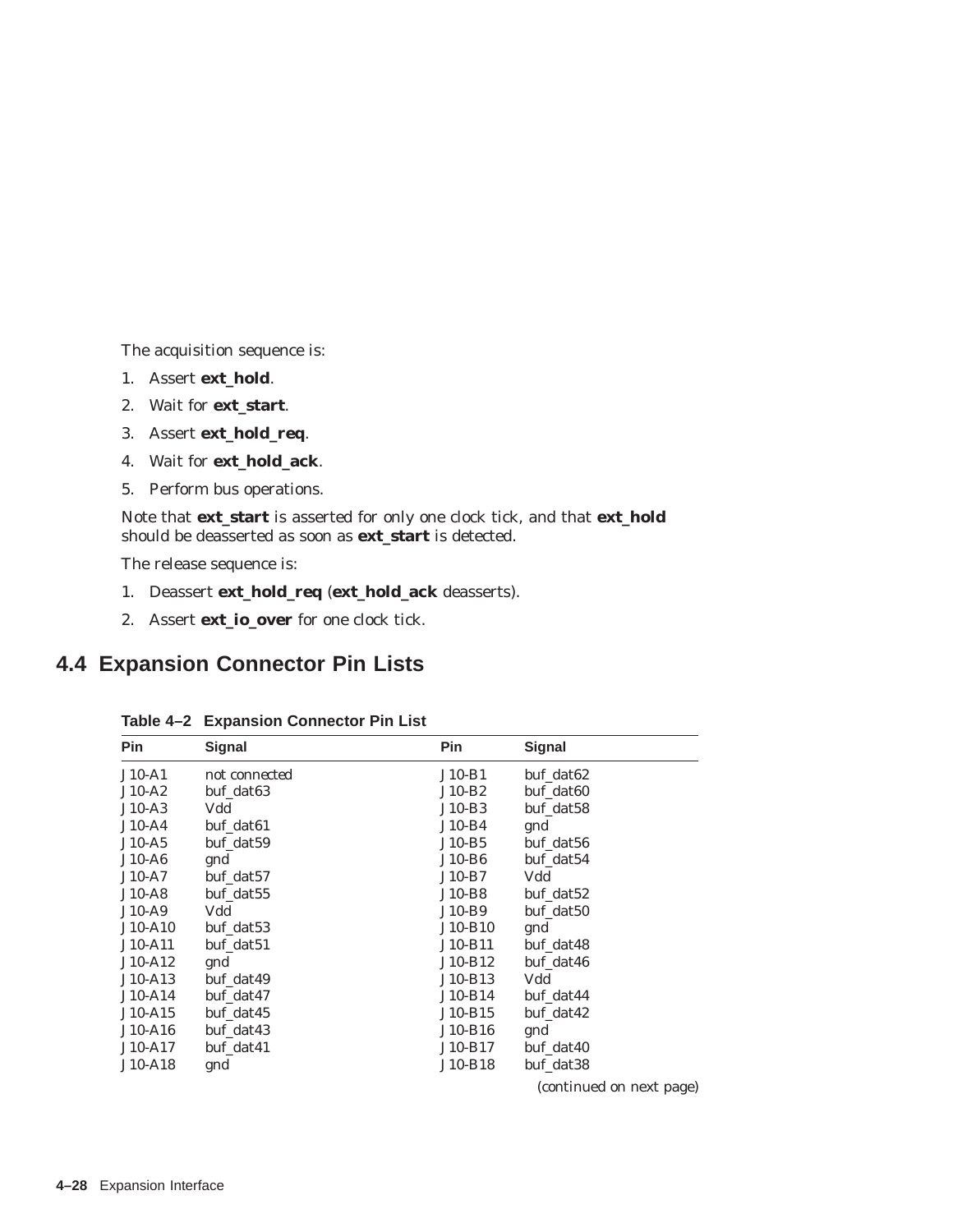| Pin                | <b>Signal</b>               | Pin                | <b>Signal</b>    |
|--------------------|-----------------------------|--------------------|------------------|
| J10-A19            | buf_dat39                   | J10-B19            | not connected    |
| J10-A20            | buf_dat37                   | J10-B20            | buf_dat36        |
| J10-A21            | Vdd                         | J10-B21            | buf_dat34        |
| J10-A22            | buf_dat35                   | J10-B22            | gnd              |
| J10-A23            | buf_dat33                   | J10-B23            | buf_dat32        |
| J10-A24            | gnd                         | J10-B24            | buf_dat30        |
| J10-A25            | buf_dat31                   | J10-B25            | Vdd              |
| J10-A26            | buf_dat29                   | J10-B26            | buf_dat28        |
| J10-A27            | Vdd                         | J10-B27            | buf_dat26        |
| J10-A28            | buf_dat27                   | J10-B28            | gnd              |
| J10-A29            | buf_dat25                   | J10-B29            | buf_dat24        |
| J10-A30            | gnd                         | J10-B30            | buf_dat22        |
| J10-A31            | buf_dat23                   | J10-B31            | Vdd              |
| J10-A32            | buf_dat21                   | J10-B32            | buf_dat20        |
| J10-A33            | Vdd                         | J10-B33            | buf_dat18        |
| J10-A34            | buf_dat19                   | J10-B34            | gnd              |
| J10-A35            | buf_dat17                   | J10-B35            | buf_dat16        |
| J10-A36            | gnd                         | J10-B36            | buf_dat14        |
| J10-A37            | buf_dat15                   | J10-B37            | buf_dat12        |
| J10-A38            | buf_dat13                   | J10-B38            | buf_dat10        |
| J10-A39            | buf_dat11                   | J10-B39            | buf_dat 8        |
| J10-A40            | buf_dat 9                   | J10-B40            | not connected    |
| $J11-A1$           | not connected               | $J11-B1$           | buf_dat 6        |
| $J11-A2$           |                             | $J11-B2$           | buf_dat 4        |
|                    | buf_dat 7<br>Vdd            |                    |                  |
| J11-A3<br>J11-A4   | buf_dat 5                   | J11-B3<br>$J11-B4$ | buf_dat 2        |
| J11-A5             | buf_dat 3                   | J11-B5             | gnd<br>buf_dat 0 |
| $J11-A6$           |                             | J11-B6             | buf_par1         |
| $J11-A7$           | gnd<br>buf_dat 1            | J11-B7             | Vdd              |
| $J11-A8$           | buf_par3                    | J11-B8             | buf_par0         |
| J11-A9             | Vdd                         | J11-B9             | io_be3           |
| J11-A10            | buf_par2                    | J11-B10            | gnd              |
| J11-A11            | ext_tagadr_we_l             | J11-B11            | io_be2           |
|                    |                             | J11-B12            |                  |
| J11-A12<br>J11-A13 | gnd<br>ext_inhibit_tag_oe_l | J11-B13            | io_be1<br>Vdd    |
| J11-A14            | ext_sel_tagadr_l            | J11-B14            | io_be0           |
| J11-A15            | ext_data_a4_l               | J11-B15            |                  |
|                    |                             |                    | ext_dmapwe       |
| J11-A16            | ext_sel_col2_l              | J11-B16            | gnd              |

**Table 4–2 (Cont.) Expansion Connector Pin List**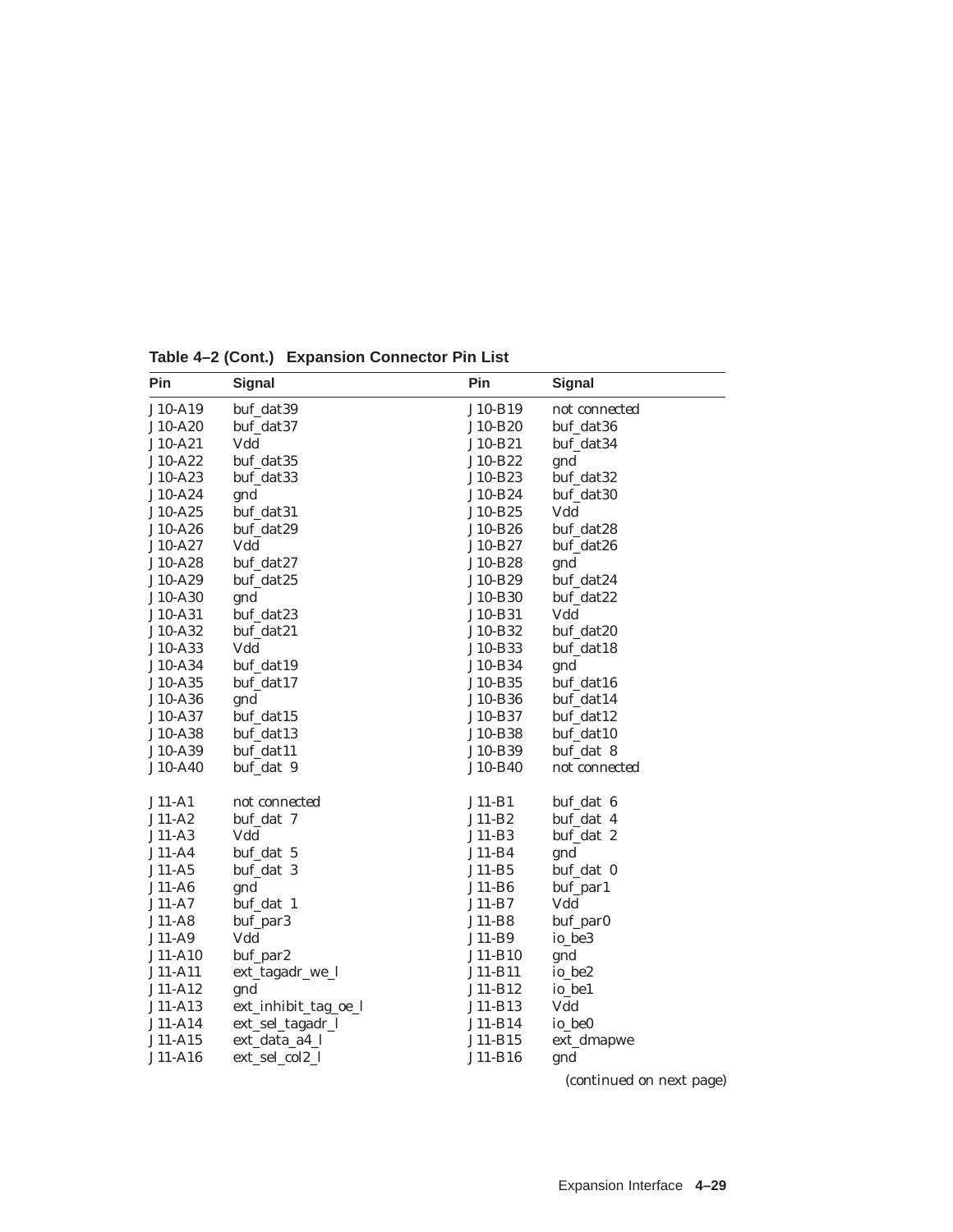| Pin       | <b>Signal</b>       | Pin      | <b>Signal</b>       |
|-----------|---------------------|----------|---------------------|
| J11-A17   | ext_dinvreq_l       | J11-B17  | $ext_{irq1_l}$      |
| J11-A18   | gnd                 | J11-B18  | ext_io_over_l       |
| J11-A19   | ext_irq2_l          | J11-B19  | not connected       |
| J11-A20   | ext_irq0_l          | J11-B20  | ext_cas3_l          |
| $J11-A21$ | Vdd                 | J11-B21  | ext_cas1_l          |
| J11-A22   | ext_clr_flag_l      | J11-B22  | gnd                 |
| J11-A23   | ext_ras_l           | J11-B23  | ext_col_a0_l        |
| J11-A24   | gnd                 | J11-B24  | ext_we_l            |
| $J11-A25$ | ext_cas2_l          | J11-B25  | Vdd                 |
| J11-A26   | ext_cas0_l          | J11-B26  | ext_md_rd_clken_l   |
| J11-A27   | Vdd                 | J11-B27  | ext_md_wr_oe2_l     |
| J11-A28   | ext_sel_col_l       | J11-B28  | gnd                 |
| J11-A29   | ext_md_wr_clken_l   | J11-B29  | ext_md_wr_oe0_l     |
| J11-A30   | gnd                 | J11-B30  | ext_md_wr_par_oe_l  |
| J11-A31   | ext_md_wr_oe3_l     | J11-B31  | Vdd                 |
| J11-A32   | ext_md_wr_oe1_l     | J11-B32  | ext_tagctl_we_l     |
| J11-A33   | Vdd                 | J11-B33  | ext_tagctl_d_l      |
| J11-A34   | ext_md_rd_oe_l      | J11-B34  | gnd                 |
| J11-A35   | ext_wrt_tagctl_oe_l | J11-B35  | ext_tagctl_p_l      |
| J11-A36   | gnd                 | J11-B36  | ext_data_we2_l      |
| J11-A37   | ext_tagctl_v_l      | J11-B37  | ext_data_we1_l      |
| J11-A38   | ext_tagctl_s_l      | J11-B38  | ext_data_we0_l      |
| J11-A39   | ext_data_oe_l       | J11-B39  | ext_wrt_tagadr_oe_l |
| J11-A40   | ext_data_we3_l      | J11-B40  | not connected       |
| $J26-A1$  | ext_start           | $J26-B1$ | remote_reset_l      |
| $J26-A2$  | io_addr25           | J26-B2   | ext_ioadr_dis_l     |
| $J26-A3$  | io_addr24           | $J26-B3$ | io_addr2            |
| $J26-A4$  | Vdd                 | $J26-B4$ | sysclk_pll_3        |
| $J26-A5$  | io_addr23           | $J26-B5$ | gnd                 |
| J26-A6    | io_addr22           | $J26-B6$ | buf_clk1_b2         |
| J26-A7    | gnd                 | J26-B7   | buf_clk1_l          |
| J26-A8    | io_addr21           | J26-B8   | Vdd                 |
| $J26-A9$  | io_addr20           | J26-B9   | buf_clk2            |
| J26-A10   | Vdd                 | J26-B10  | buf_clk2_l          |
| J26-A11   | io_addr19           | J26-B11  | gnd                 |
| J26-A12   | io_addr18           | J26-B12  | dcok                |
| J26-A13   | gnd                 | J36-B13  | ext_reset_l         |
| J26-A14   | io_addr17           | J26-B14  | Vdd                 |
|           |                     |          |                     |

**Table 4–2 (Cont.) Expansion Connector Pin List**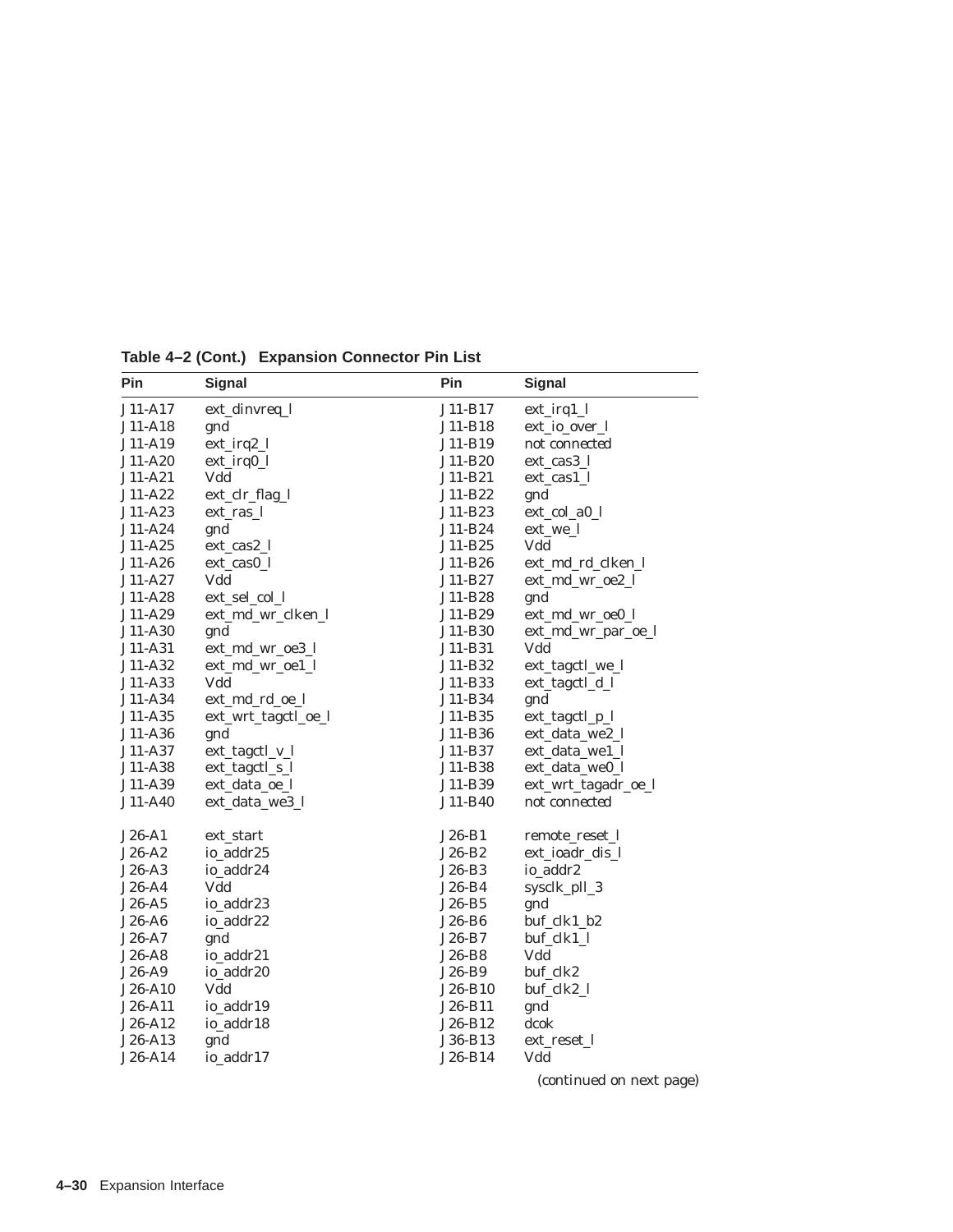| Pin       | <b>Signal</b>  | Pin      | Signal        |
|-----------|----------------|----------|---------------|
| J26-A15   | io_addr16      | J26-B15  | ext_zone      |
| J26-A16   | Vdd            | J26-B16  | io_addr3      |
| J26-A17   | io_addr15      | J26-B17  | gnd           |
| J26-A18   | io_addr14      | J26-B18  | io_addr31     |
| J26-A19   | gnd            | J26-B19  | io_addr30     |
| J26-A20   | io_addr13      | J26-B20  | Vdd           |
| $J26-A21$ | io_addr12      | J26-B21  | io_addr29     |
| J26-A22   | Vdd            | J26-B22  | io_addr28     |
| J26-A23   | io_addr11      | J26-B23  | gnd           |
| J26-A24   | io_addr10      | J26-B24  | io_addr27     |
| J26-A25   | gnd            | J26-B25  | io_addr26     |
| J26-A26   | io_addr 9      | J26-B26  | Vdd           |
| J26-A27   | io_addr 8      | J26-B27  | io_addr7      |
| J26-A28   | Vdd            | J26-B28  | io_addr6      |
| J26-A29   | io_addr5       | J26-B29  | gnd           |
| J26-A30   | ext_del_creq2  | J26-B30  | ext_doe_l     |
| J26-A31   | gnd            | J26-B31  | ext_dwsel1_l  |
| J26-A32   | ext_del_creq1  | J26-B32  | Vdd           |
| J26-A33   | ext_del_creq0  | J26-B33  | ext cwmask7   |
| J26-A34   | Vdd            | J26-B34  | ext cwmask6   |
| J26-A35   | ext_drack2_l   | J26-B35  | gnd           |
| J26-A36   | ext_drack1_l   | J26-B36  | ext_cwmask5   |
| J26-A37   | gnd            | J26-B37  | ext_cwmask4   |
| J26-A38   | ext_drack0_l   | J26-B38  | Vdd           |
| J26-A39   | ext_cack2_l    | J26-B39  | ext cwmask3   |
| J26-A40   | Vdd            | J26-B40  | ext_cwmask2   |
| J26-A41   | ext_cack1_l    | J26-B41  | gnd           |
| J26-A42   | ext_cack0_l    | J26-B42  | ext_cwmask1   |
| J26-A43   | gnd            | J26-B43  | ext_cwmask0   |
| J26-A44   | buf_tagctl_v   | J26-B44  | Vdd           |
| J26-A45   | buf_tagctl_s   | J26-B45  | ext hit       |
| J26-A46   | Vdd            | J26-B47  | gnd           |
| J26-A47   | buf_tagctl_d   | J26-B46  | ext_hold_l    |
| J26-A48   | buf_tagctl_p   | J26-B48  | ext_hold_ack  |
| J26-A49   | gnd            | J26-B49  | io_addr4      |
| J26-A50   | ext_hold_req_l | J26-B50  | ext_adr33_in  |
| $J27-A1$  | ext_be0        | J27-B1   | ext_be1       |
| $J27-A2$  | buf_dat127     | $J27-B2$ | wrap_read     |
|           |                |          | $\sim$ $\sim$ |

**Table 4–2 (Cont.) Expansion Connector Pin List**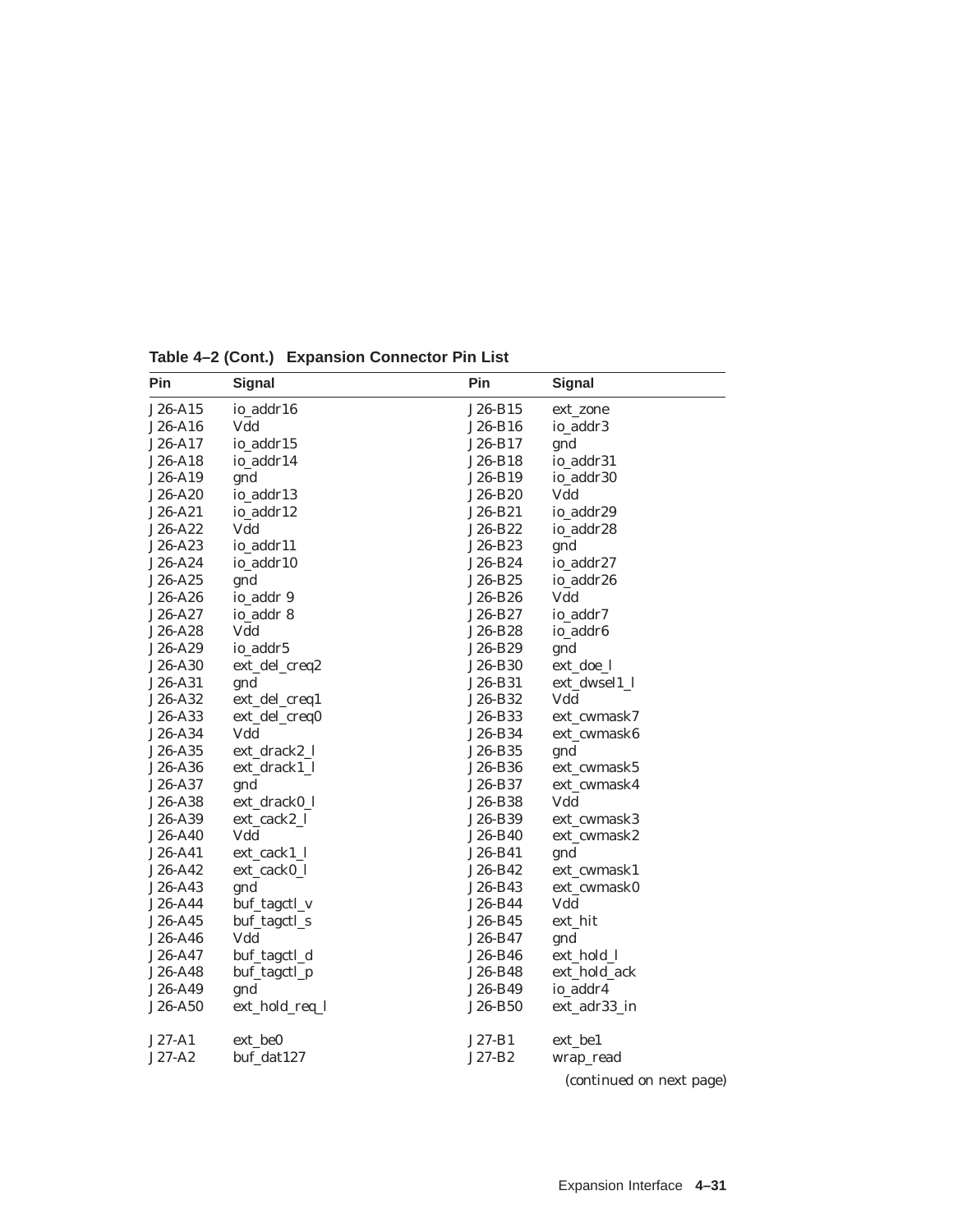| Pin      | <b>Signal</b> | Pin      | <b>Signal</b> |
|----------|---------------|----------|---------------|
| J27-A3   | buf_dat125    | $J27-B3$ | buf_dat126    |
| J27-A4   | Vdd           | J27-B4   | buf_dat124    |
| $J27-A5$ | buf_dat123    | $J27-B5$ | gnd           |
| J27-A6   | buf_dat121    | J27-B6   | buf_dat122    |
| $J27-A7$ | gnd           | J27-B7   | buf_dat120    |
| $J27-A8$ | buf_dat119    | J27-B8   | Vdd           |
| $J27-A9$ | buf_dat117    | J27-B9   | buf_dat118    |
| J27-A10  | Vdd           | J27-B10  | buf_dat116    |
| J27-A11  | buf_dat115    | J27-B11  | gnd           |
| J27-A12  | buf_dat113    | J27-B12  | buf_dat114    |
| J27-A13  | gnd           | J27-B13  | buf_dat112    |
| J27-A14  | buf_dat111    | J27-B14  | Vdd           |
| J27-A15  | buf_dat109    | J27-B15  | buf_dat110    |
| J27-A16  | Vdd           | J27-B16  | buf_dat108    |
| J27-A17  | buf_dat107    | J27-B17  | gnd           |
| J27-A18  | buf_dat105    | J27-B18  | buf_dat106    |
| J27-A19  | gnd           | J27-B19  | buf_dat104    |
| J27-A20  | buf_dat103    | J27-B20  | Vdd           |
| J27-A21  | buf_dat101    | J27-B21  | buf_dat102    |
| J27-A22  | Vdd           | J27-B22  | buf_dat100    |
| J27-A23  | buf_dat 99    | J27-B23  | gnd           |
| J27-A24  | buf_dat 97    | J27-B24  | buf_dat 98    |
| J27-A25  | gnd           | J27-B25  | buf_dat 96    |
| J27-A26  | buf_dat95     | J27-B26  | Vdd           |
| J27-A27  | buf_dat93     | J27-B27  | buf_dat94     |
| J27-A28  | Vdd           | J27-B28  | buf dat92     |
| J27-A29  | buf_dat91     | J27-B29  | gnd           |
| J27-A30  | buf_dat89     | J27-B30  | buf_dat90     |
| J27-A31  | gnd           | J27-B31  | buf_dat88     |
| J27-A32  | buf_dat87     | J27-B32  | Vdd           |
| J27-A33  | buf_dat85     | J27-B33  | buf_dat86     |
| J27-A34  | Vdd           | J27-B34  | buf_dat84     |
| J27-A35  | buf_dat83     | J27-B35  | gnd           |
| J27-A36  | buf_dat81     | J27-B36  | buf_dat82     |
| J27-A37  | gnd           | J27-B37  | buf_dat80     |
| J27-A38  | buf_dat79     | J27-B38  | Vdd           |
| J27-A39  | buf_dat77     | J27-B39  | buf_dat78     |
| J27-A40  | Vdd           | J27-B40  | buf_dat76     |
| J27-A41  | buf_dat75     | J27-B41  | gnd           |

**Table 4–2 (Cont.) Expansion Connector Pin List**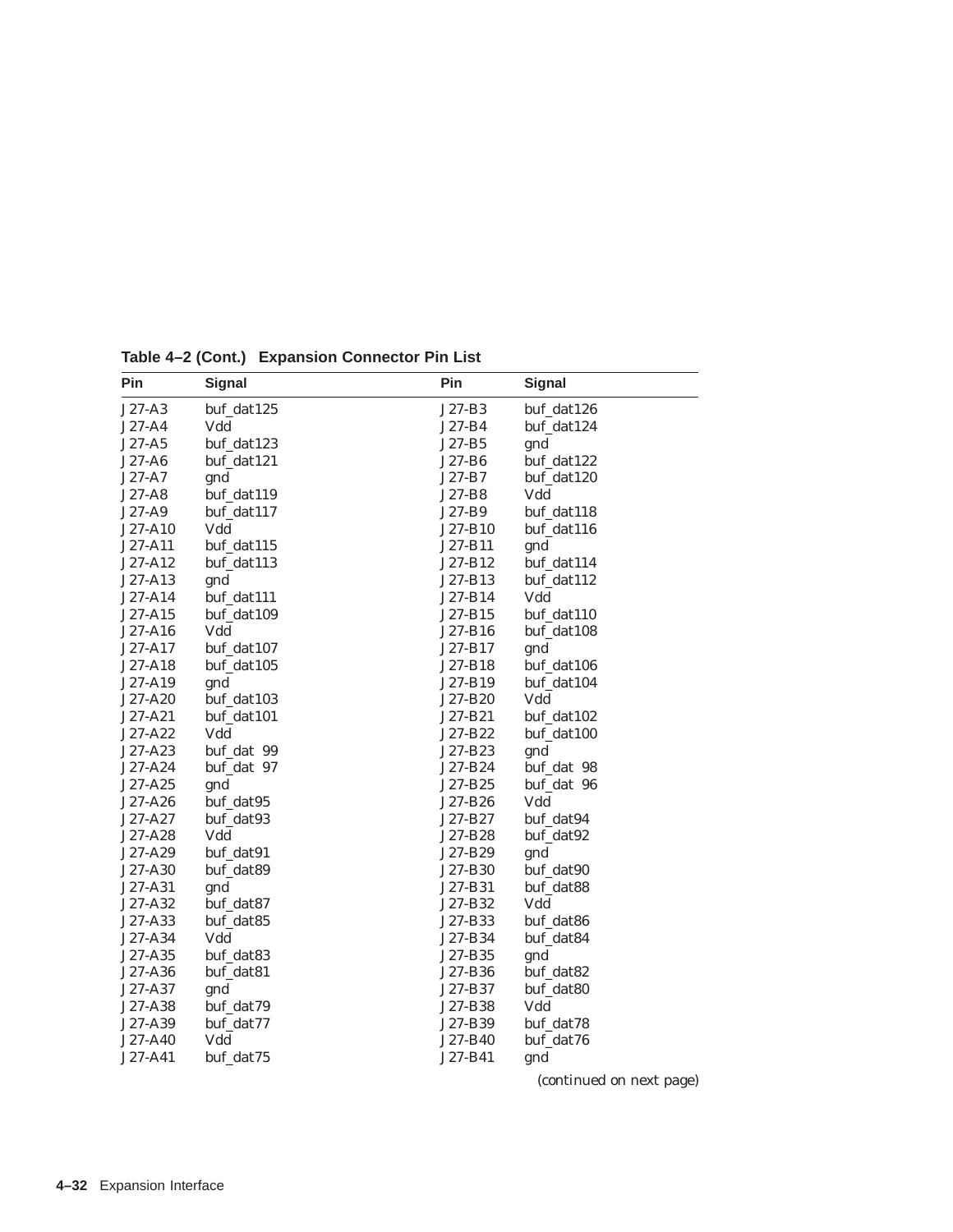| <b>Pin</b> | <b>Signal</b> | Pin       | <b>Signal</b> |
|------------|---------------|-----------|---------------|
| $J27-A42$  | buf dat73     | J27-B42   | buf dat74     |
| $J27-A43$  | gnd           | J27-B43   | buf dat72     |
| $J27-A44$  | buf dat71     | J27-B44   | Vdd           |
| $J27-A45$  | buf dat69     | $J27-B45$ | buf dat70     |
| $J27-A46$  | Vdd           | J27-B46   | buf dat68     |
| $J27-A47$  | buf dat67     | J27-B47   | gnd           |
| $J27-A48$  | buf dat65     | J27-B48   | buf dat66     |
| $J27-A49$  | gnd           | J27-B49   | buf_dat64     |
| $J27-A50$  | ext tl0       | J27-B50   | ext tl1       |

**Table 4–2 (Cont.) Expansion Connector Pin List**

**Table 4–3 Expansion Connector Pin List — buf\_data<127:0>**

| <b>Bit</b> | Pin       | <b>Bit</b> | Pin         | <b>Bit</b> | Pin       | <b>Bit</b> | Pin       |
|------------|-----------|------------|-------------|------------|-----------|------------|-----------|
| 127        | $J27-A2$  | 95         | J27-A26     | 63         | $J10-A2$  | 31         | $J10-A25$ |
| 126        | $J27-B3$  | 94         | J27-B27     | 62         | $J10-B1$  | 30         | J10-B24   |
| 125        | $J27-A3$  | 93         | J27-A27     | 61         | $J10-A4$  | 29         | J10-A26   |
| 124        | $J27-B4$  | 92         | J27-B28     | 60         | $J10-B2$  | 28         | J10-B26   |
| 123        | J27-A5    | 91         | J27-A29     | 59         | $J10-A5$  | 27         | J10-A28   |
| 122        | J27-B6    | 90         | J27-B30     | 58         | $J10-B3$  | 26         | J10-B27   |
| 121        | $J27-A6$  | 89         | J27-A30     | 57         | $J10-A7$  | 25         | J10-A29   |
| 120        | J27-B7    | 88         | J27-B31     | 56         | $J10-B5$  | 24         | J10-B29   |
| 119        | $J27-A8$  | 87         | J27-A32     | 55         | $J10-A8$  | 23         | J10-A31   |
| 118        | J27-B9    | 86         | J27-B33     | 54         | J10-B6    | 22         | J10-B30   |
| 117        | $J27-A9$  | 85         | J27-A33     | 53         | J10-A10   | 21         | J10-A32   |
| 116        | J27-B10   | 84         | J27-B34     | $52\,$     | $J10-B8$  | 20         | J10-B32   |
| 115        | J27-A11   | 83         | J27-A35     | 51         | J10-A11   | 19         | J10-A34   |
| 114        | J27-B12   | 82         | J27-B36     | 50         | $J10-B9$  | 18         | J10-B33   |
| 113        | J27-A12   | 81         | J27-A36     | 49         | $J10-A13$ | 17         | J10-A35   |
| 112        | J27-B13   | 80         | J27-B37     | 48         | J10-B11   | 16         | J10-B35   |
| 111        | J27-A14   | 79         | J27-A38     | 47         | $J10-A14$ | 15         | J10-A37   |
| 110        | J27-B15   | 78         | J27-B39     | 46         | J10-B12   | 14         | J10-B36   |
| 109        | $J27-A15$ | 77         | $J27 - A39$ | 45         | $J10-A15$ | 13         | J10-A38   |
| 108        | J27-B16   | 76         | J27-B40     | 44         | J10-B14   | 12         | J10-B37   |
| 107        | J27-A17   | 75         | J27-A41     | 43         | J10-A16   | 11         | J10-A39   |
| 106        | J27-B18   | 74         | J27-B42     | 42         | J10-B15   | 10         | J10-B38   |
| 105        | J27-A18   | 73         | J27-A42     | 41         | J10-A17   | 9          | J10-A40   |
| 104        | J27-B19   | 72         | J27-B43     | 40         | J10-B17   | $\bf 8$    | J10-B39   |
| 103        | J27-A20   | 71         | J27-A44     | 39         | J10-A19   | 7          | $J11-A2$  |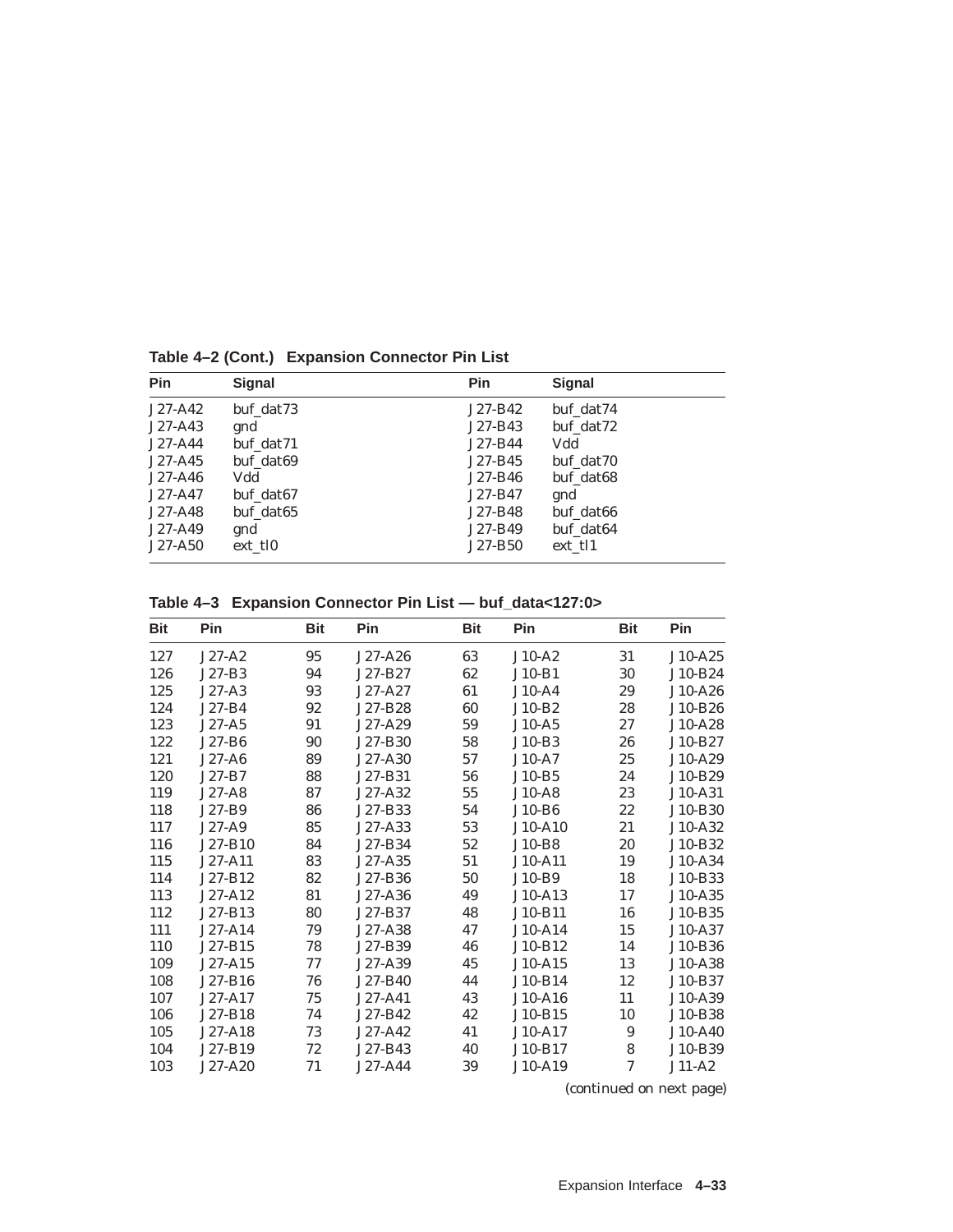| <b>Pin</b> | <b>Bit</b> | Pin         | <b>Bit</b> | Pin       | <b>Bit</b>     | Pin      |
|------------|------------|-------------|------------|-----------|----------------|----------|
| $J27-B21$  | 70         | $J27-B45$   | 38         | $J10-B18$ | 6              | $J11-B1$ |
| $J27-A21$  | 69         | $J27-A45$   | 37         | $J10-A20$ | $\overline{5}$ | $J11-A4$ |
| J27-B22    | 68         | $J27-B46$   | 36         | $J10-B20$ | 4              | $J11-B2$ |
| $J27-A23$  | 67         | $J27 - A47$ | 35         | $J10-A22$ | 3              | $J11-A5$ |
| $J27-B24$  | 66         | $J27-B48$   | 34         | $J10-B21$ | 2              | $J11-B3$ |
| $J27-A24$  | 65         | $J27-A48$   | 33         | $J10-A23$ |                | $J11-A7$ |
| $J27-B25$  | 64         | J27-B49     | 32         | $J10-B23$ | 0              | $J11-B5$ |
|            |            |             |            |           |                |          |

**Table 4–3 (Cont.) Expansion Connector Pin List — buf\_data<127:0>**

**Table 4–4 Expansion Connector Pin List — io\_addr<31:2>**

| <b>Bit</b> | Pin       | <b>Bit</b> | <b>Pin</b> | <b>Bit</b> | <b>Pin</b> | <b>Bit</b>     | Pin       |
|------------|-----------|------------|------------|------------|------------|----------------|-----------|
| 31         | $J26-B18$ | 23         | $J26-A5$   | 15         | $J26-A17$  | 7              | $J26-B27$ |
| 30         | $J26-B19$ | 22         | $J26-A6$   | 14         | $J26-A18$  | 6              | J26-B28   |
| 29         | $J26-B21$ | 21         | $J26-A8$   | 13         | $J26-A20$  | $\overline{5}$ | $J26-A29$ |
| 28         | $J26-B22$ | 20         | $J26-A9$   | 12         | $J26-A21$  | 4              | J26-B49   |
| 27         | $J26-B24$ | 19         | $J26-A11$  | 11         | $J26-A23$  | 3              | $J26-B16$ |
| 26         | $J26-B25$ | 18         | $J26-A12$  | 10         | $J26-A24$  | 2              | $J26-B3$  |
| 25         | $J26-A2$  | 17         | $J26-A14$  | 9          | $J26-A26$  |                |           |
| 24         | $J26-A3$  | 16         | $J26-A15$  | 8          | $J26-A27$  |                |           |

**Table 4–5 Expansion Connector Pin List — Vdd and gnd**

| <b>Connector</b> | gnd Pins        |                | <b>Vdd Pins</b> |                |  |
|------------------|-----------------|----------------|-----------------|----------------|--|
| J26/J27          | A7              | B <sub>5</sub> | A4              | B <sub>8</sub> |  |
| J26/J27          | A <sub>13</sub> | <b>B11</b>     | A10             | <b>B14</b>     |  |
| J26/J27          | A19             | <b>B17</b>     | A16             | <b>B20</b>     |  |
| J26/J27          | A25             | <b>B23</b>     | A22             | <b>B26</b>     |  |
| J26/J27          | A31             | <b>B29</b>     | A28             | <b>B32</b>     |  |
| J26/J27          | A37             | <b>B35</b>     | A34             | <b>B38</b>     |  |
| J26/J27          | A43             | <b>B41</b>     | A40             | <b>B44</b>     |  |
| J26/J27          | A49             | <b>B47</b>     | A46             |                |  |
| J10/J11          | A6              | B4             | A <sub>3</sub>  | B7             |  |
| J10/J11          | A12             | <b>B10</b>     | A9              | <b>B13</b>     |  |
| J10/J11          | A18             | <b>B16</b>     | A21             | <b>B25</b>     |  |
| J10/J11          | A24             | <b>B22</b>     | A27             | <b>B31</b>     |  |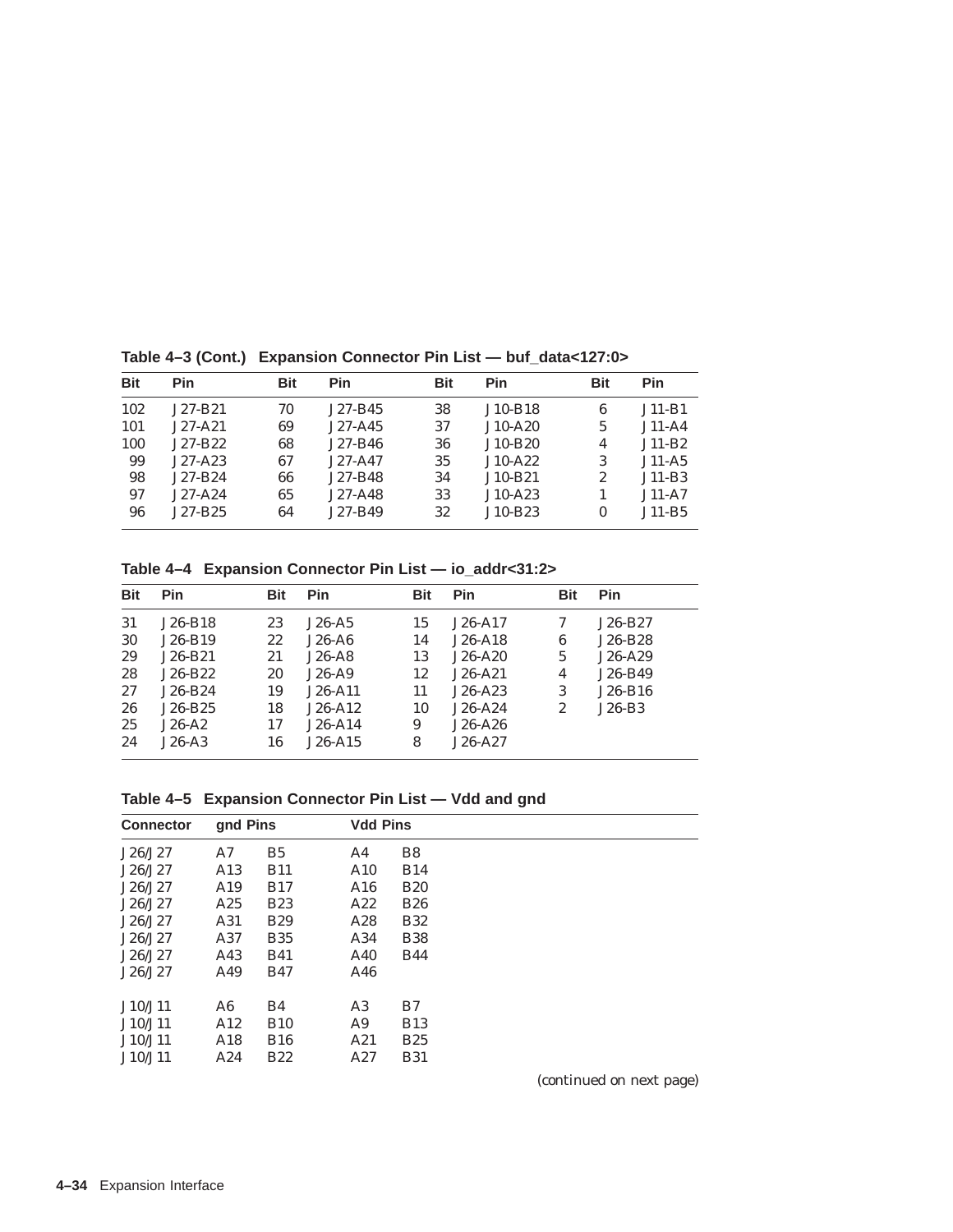| <b>Connector</b> and Pins |            |                          | <b>Vdd Pins</b> |  |
|---------------------------|------------|--------------------------|-----------------|--|
| J10/J11<br>J10/J11        | A30<br>A36 | <b>B28</b><br><b>B34</b> | A33             |  |

**Table 4–5 (Cont.) Expansion Connector Pin List — Vdd and gnd**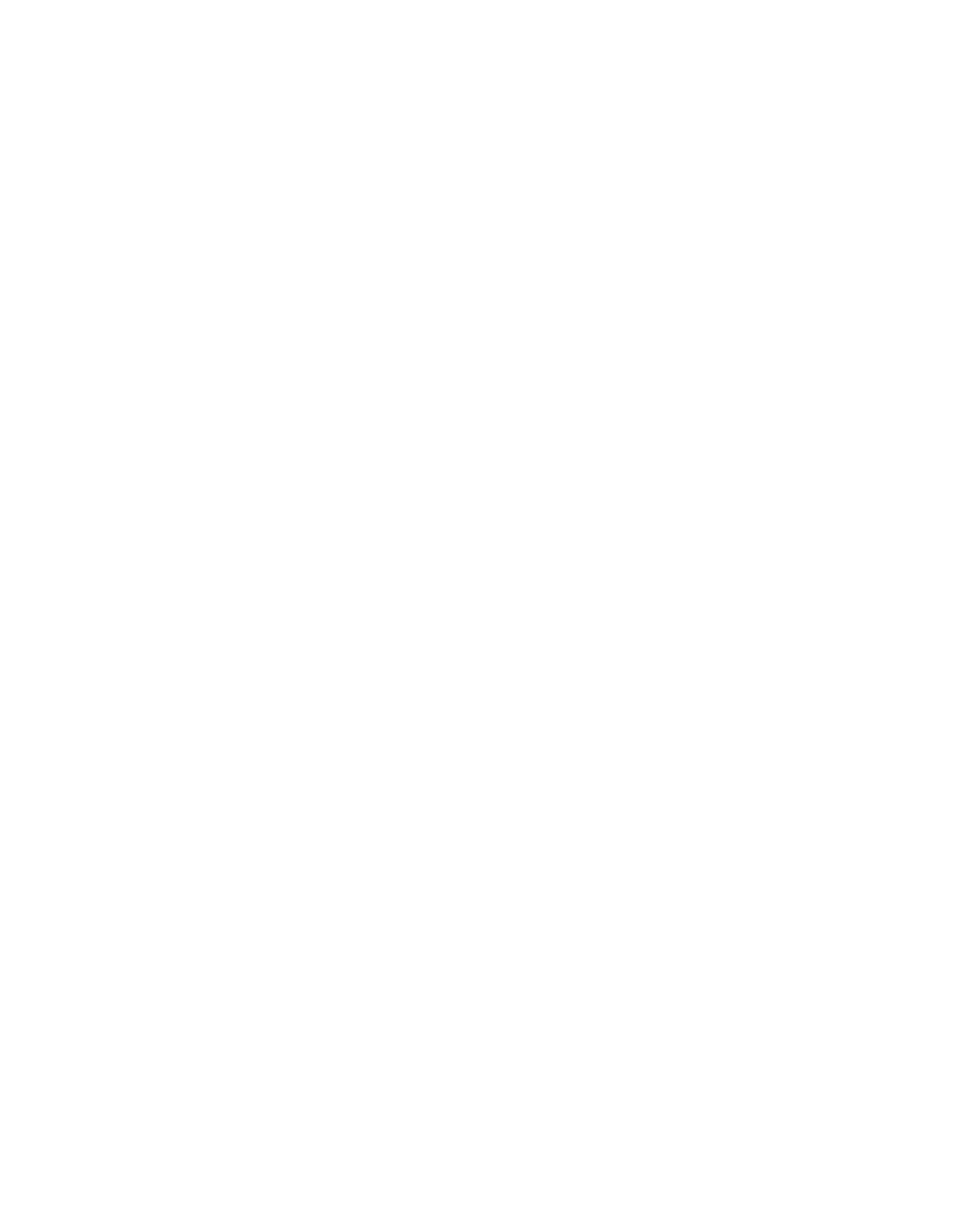# **5 Power Requirements**

The EB64 derives its main system power from a user-supplied, industrystandard, PC power supply. It consumes 18 A of power. To calculate power supply needs for your system, add the current requirements (in amps) for each voltage required by each device installed in the system to the value of the raw EB64 board (18 A). Table 5–1 shows amps for each voltage.

| Table 5-1 | <b>Voltage/Amp</b> |
|-----------|--------------------|
|           |                    |

| <b>Volts</b> | <b>Amps</b> |  |
|--------------|-------------|--|
| 5 V          | 18 A        |  |
| $-5$ V       | 0 A         |  |
| $-12$ V      | .3A         |  |
| $+12$ V      | 1 A         |  |

See Section 3.4 and schematic pages *eval.16, eval.24,* and *eval.29* for more information.

### **Caution: Fan Sensor Required**

The 21064 cooling fan *must* have a built-in sensor that will drive a signal if the air flow stops. The sensor is connected to the EB64 board (J17 Figure 2–1 and Table 2–1). When the signal is generated, it places the system into dcok mode. This action protects the CPU under fan-failure conditions, because the 21064 dissipates less heat in dcok mode. The fan supplied with the EB64 includes an air-flow sensor.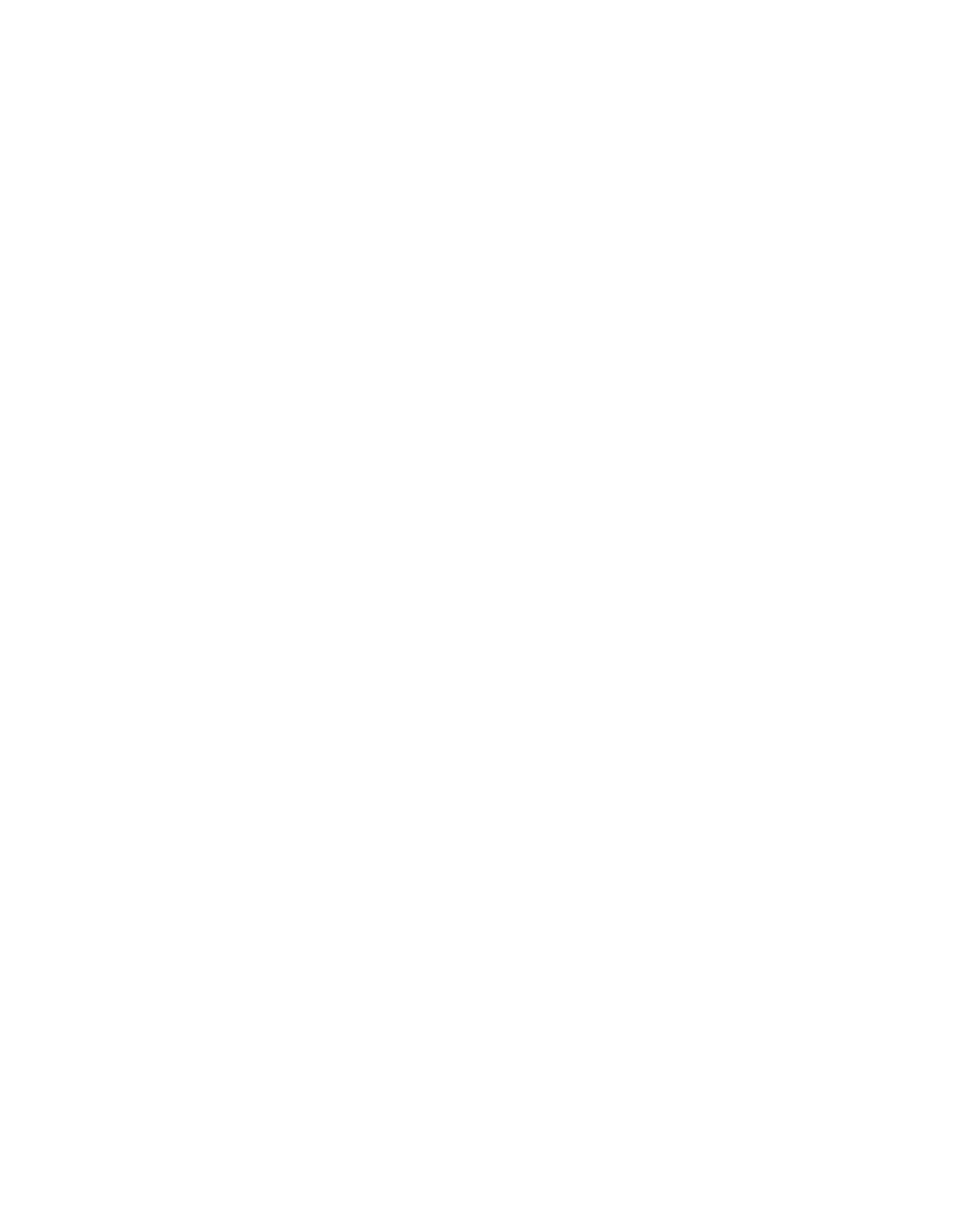# **A Technical Support, Ordering, and Associated Literature**

This appendix explains how to:

- Call for DECchip information and technical support.
- Order DECchip parts.
- Order associated literature for the DECchip 21064 evaluation board and the DECchip 21064 microprocessor.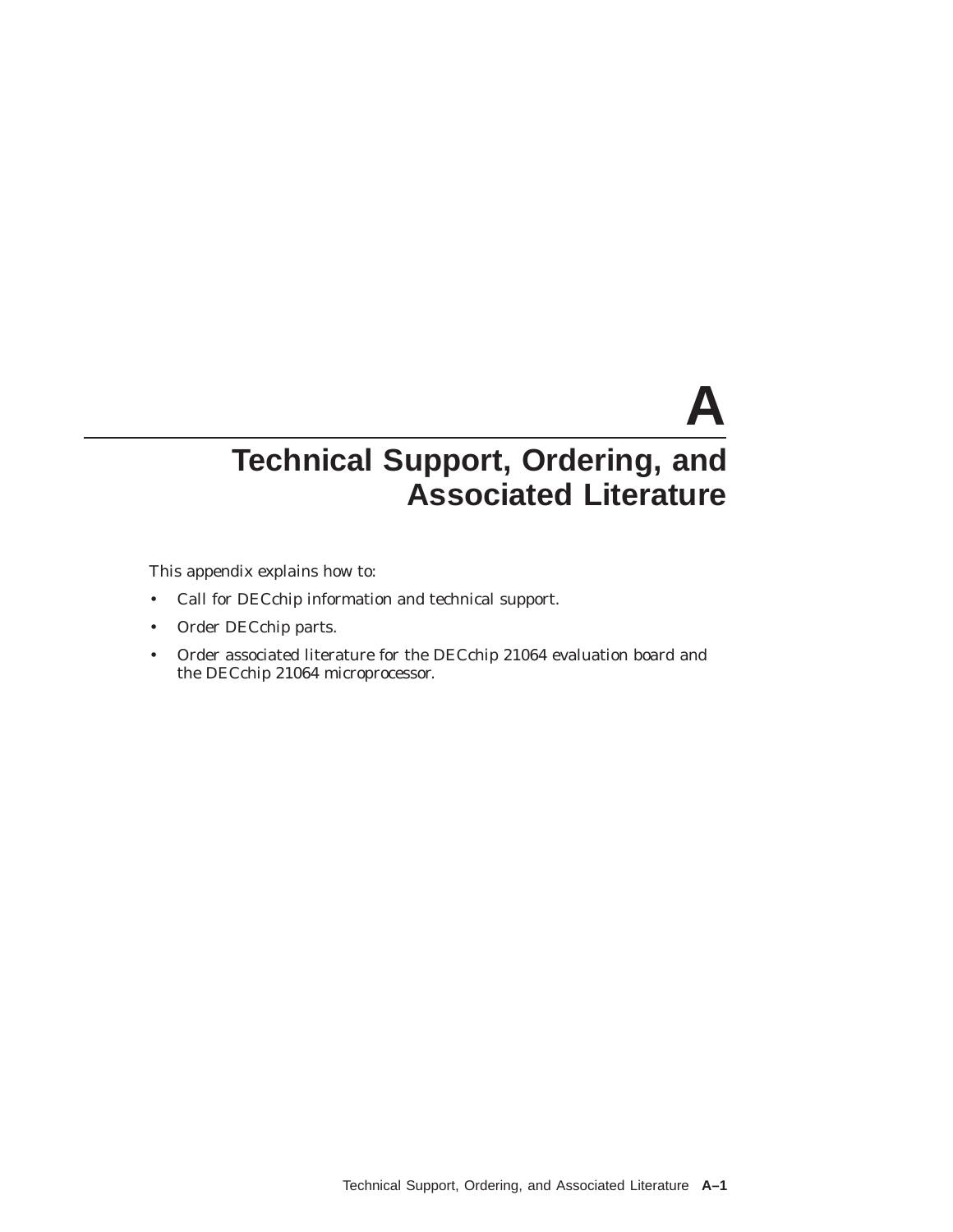# **A.1 Information and Technical Support**

Call the following phone numbers for information and technical support:

United States and Canada **1–800–332–2717 (1–800–DEC–2717)** TTY (United States only) **1–800–332–2515 (1–800–DEC–2515)** Outside North America **+1–508–568–6868**

# **A.2 Ordering DECchip Products**

To order the DECchip 21064 and related products, contact your local Digital sales office. Working with your sales representative, you may be able to take advantage of discounts and volume pricing.

You can order the following DECchip products from Digital.

| <b>Product</b>               | <b>Speed</b> | <b>Order Number</b> |
|------------------------------|--------------|---------------------|
| DECchip 21064 Microprocessor | 150 MHz      | $21064 - AA$        |
| DECchip 21064 Microprocessor | 200 MHz      | 21064-BA            |
| DECchip 21064 Sample Kit     | 150 MHz      | 21064-SA            |
| DECchip 21064 Sample Kit     | 200 MHz      | 21064-SB            |
| <b>Heat Sink Assembly</b>    |              | $2106H - AA$        |

# **A.3 Associated DECchip Literature**

The following table lists DECchip literature in the these categories:

- DECchip 21064 Literature
- DECchip 21064 Evaluation Board Literature
- DECchip Marketing Literature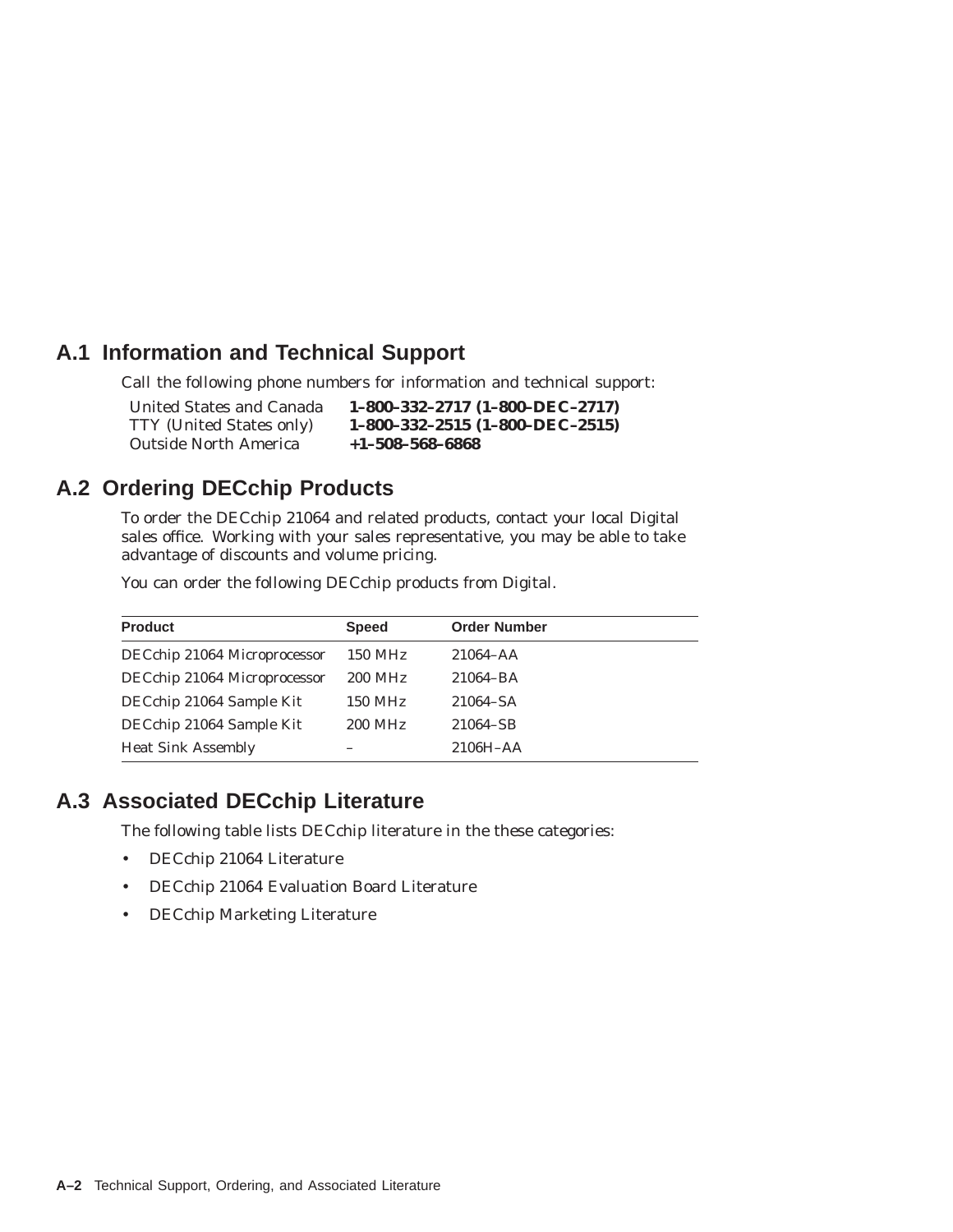| <b>Title</b>                                                                                    | <b>Order Number</b> |  |  |  |
|-------------------------------------------------------------------------------------------------|---------------------|--|--|--|
| <b>DECchip 21064 Literature</b>                                                                 |                     |  |  |  |
| DECchip 21064 Microprocessor Data Sheet                                                         | EB-N0136-72         |  |  |  |
| DECchip 21064 Microprocessor Hardware Reference<br>Manual                                       | $EC-N0079-72$       |  |  |  |
| DECchip 21064 PALcode System Design Guide                                                       | $EC-N0543-72$       |  |  |  |
| Designing a Memory/Cache Subsystem for the<br>DECchip 21064 Microprocessor: An Application Note | $EC-N0301-72$       |  |  |  |
| Designing a System with the DECchip 21064<br>Microprocessor: An Application Note                | $EC-N0107-72$       |  |  |  |

| <b>DECchip 21064 Evaluation Board Literature</b>                                                       |               |  |  |
|--------------------------------------------------------------------------------------------------------|---------------|--|--|
| Calculating a System I/O Address for the DECchip 21064<br><b>Evaluation Board: An Application Note</b> | $EC-N0567-72$ |  |  |
| DECchip 21064 Bus Transactor User's Guide                                                              | $EC-N0448-72$ |  |  |
| DECchip 21064 Evaluation Board Debug Monitor<br>User's Guide                                           | $EC-N0392-72$ |  |  |
| DECchip 21064 Evaluation Board Design Package<br>Read Me First                                         | $EC-N0352-72$ |  |  |
| DECchip 21064 Evaluation Board Product Brief                                                           | $EC-N0353-72$ |  |  |
| DECchip 21064 SROM Mini-Debugger User's Guide                                                          | $EC-N0357-72$ |  |  |
| DECchip 21064 Evaluation Board User's Guide                                                            | $EC-N0351-72$ |  |  |
| DECchip 21064 Software Design Tools User's Guide                                                       | $EC-N0441-72$ |  |  |
|                                                                                                        |               |  |  |

| <b>DECchip Marketing Literature</b>                                                      |               |  |  |  |
|------------------------------------------------------------------------------------------|---------------|--|--|--|
| AMP PGA Burn-In and Product Sockets for DECchip<br>21064 with Alpha AXP Architecture AXP | $EC-X3013-72$ |  |  |  |
| <b>DECchip Information Line Brochure</b>                                                 | EB-N0109-72   |  |  |  |
| DECchip Preprocessor for Hewlett-Packard Logic<br>Analyzer                               | $EC-X2454-72$ |  |  |  |
| DECchip Sample Kit Brochure                                                              | EB-N0108-72   |  |  |  |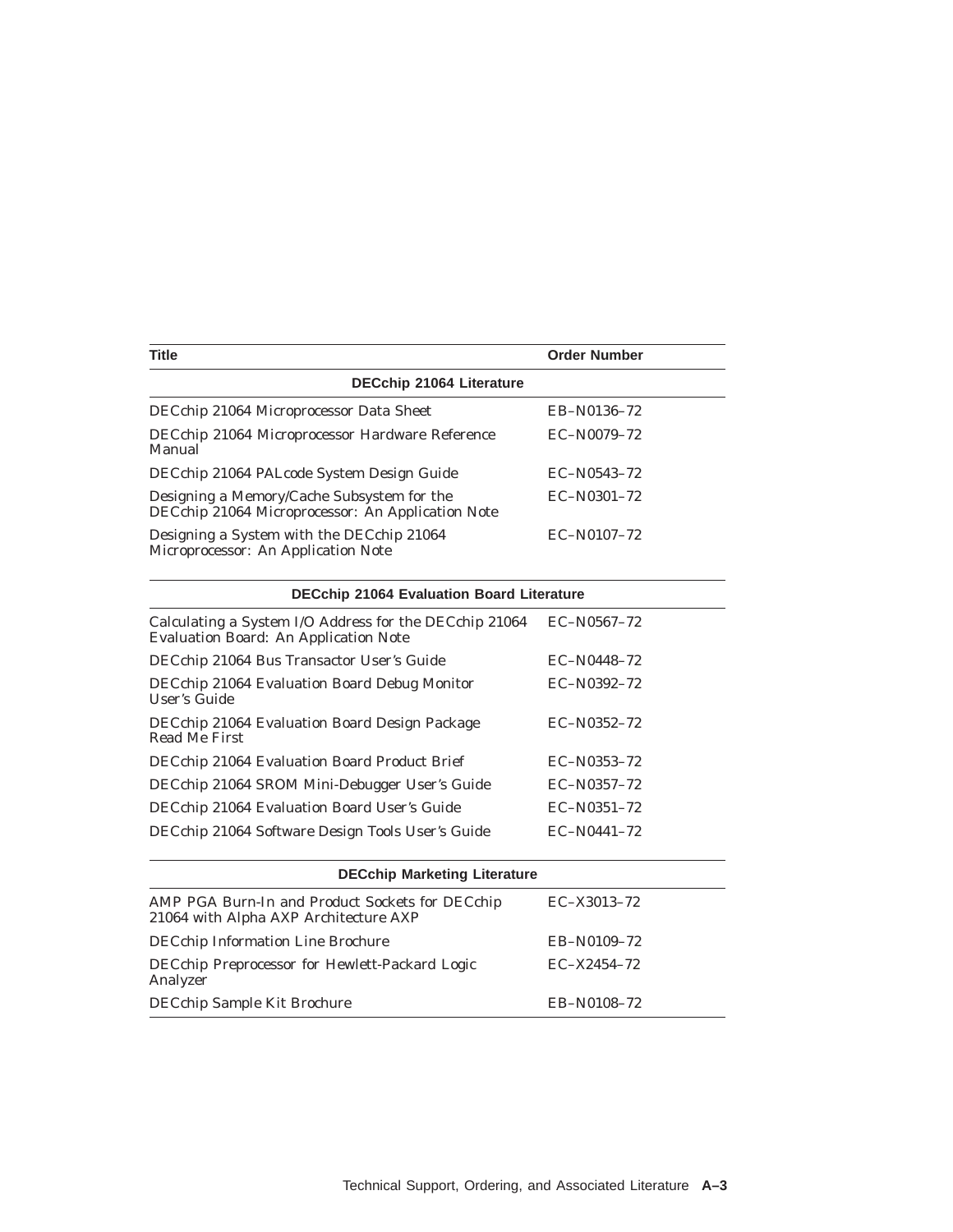### **Ordering Associated DECchip Literature**

To order any of the previously listed DECchip literature, use FAX or mail.

**FAX** (available 24 hours)

1–508–351–4467

### **Mail**

Digital Equipment Corporation Order Administration NRO2–2/J6 444 Whitney Street Northboro, MA 01532 USA

Send the following information by **FAX** or **mail**:

Name Company name Street address City, state or county, and country Document order number Quantity

# **A.4 Associated Digital Literature**

You can order and purchase the following literature from Digital.

| <b>Title</b>                        | <b>Order Number</b> |
|-------------------------------------|---------------------|
| Alpha Architecture Reference Manual | $EY-L520E-DP-YCH$   |

The following table explains how to order the previously listed Digital literature.

| If you are from $\dots$     | Then use this method to order                                                                                                              |
|-----------------------------|--------------------------------------------------------------------------------------------------------------------------------------------|
| The United States or Canada | Call 1-800-DIGITAL.                                                                                                                        |
| Outside the United States   | Contact your local Digital office, or<br>technical or reference bookstore where<br>Digital Press books are distributed by<br>Prentice Hall |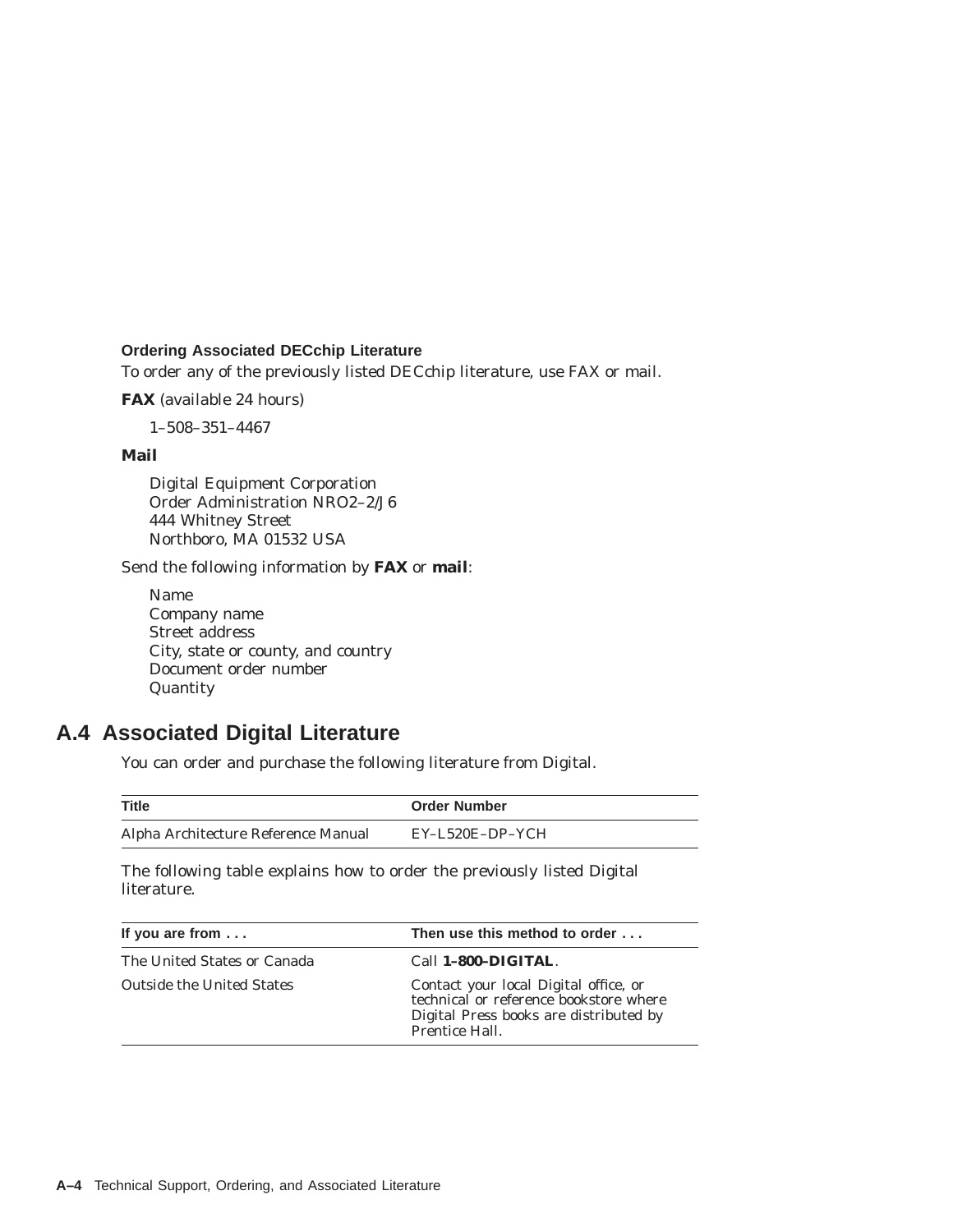# **A.5 Associated Third-Party Literature**

You can order the following third-party literature directly from the vendor.

| <b>Title</b>                                                | Vendor                                                                                                                        | <b>Order Number</b> |
|-------------------------------------------------------------|-------------------------------------------------------------------------------------------------------------------------------|---------------------|
| Single-Chip Ethernet Controller<br>for ISA Data Sheet       | <b>Advanced Micro Devices</b><br>P.O. Box 3453<br>Sunnyvale, CA 94088 USA<br>$1 - 800 - 222 - 9323$<br>$1 - 408 - 749 - 5703$ | Am79C960            |
| Super I/O Floppy Disk<br><b>Controllers Data Sheet</b>      | <b>Standard Microsystems</b><br>Corporation<br>80 Arkay Drive<br>Hauppauge, NY 11788 USA<br>$1 - 516 - 435 - 6000$            | FDC37C651           |
| 486 PC/AT-Compatible System<br><b>Controller Data Sheet</b> | VLSI Technology, Inc.<br>8375 South River Parkway<br>Tempe, AZ 85284 USA<br>$1 - 602 - 752 - 8574$                            | <b>VL82C486</b>     |
| <b>SCAMP Combination I/O</b><br>Data Sheet                  | VLSI Technology, Inc.<br>8375 South River Parkway<br>Tempe, AZ 85284 USA<br>$1 - 602 - 752 - 8574$                            | VL82C113            |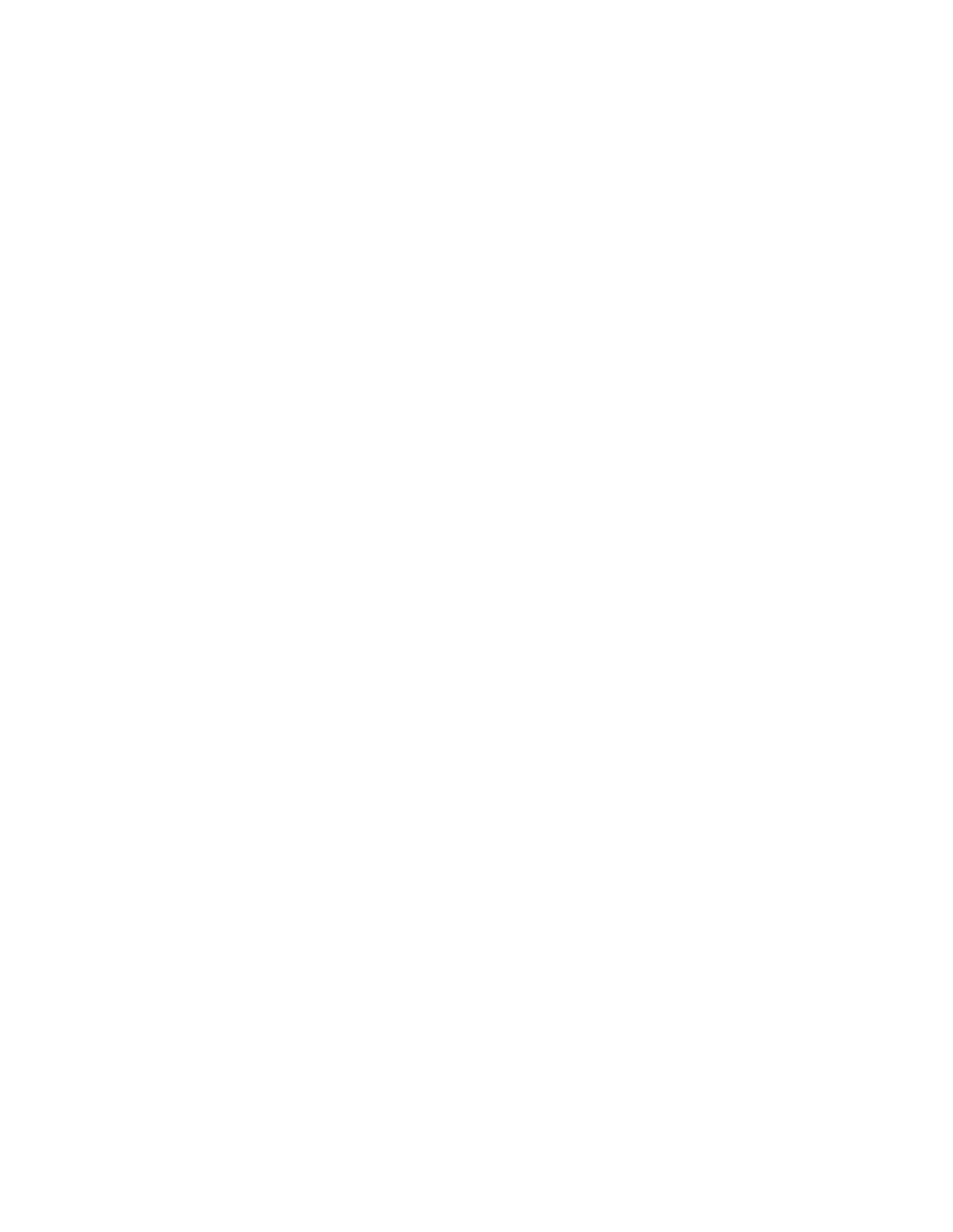# **Index**

# **A**

Abbreviations, bit and field, ix Address bit definitions, 3–1 description, 3–1 33, external, 4–2 bits 18 and 17, 3–12 I/O, 4–9 multiplexing, DRAM, 3–12 row and column, 3–11 space, 3–1 I/O, 3–5 I/O, debug ROM and system register, 3–6 I/O, expansion connector, 3–7 I/O, SC486 and interrupt acknowledge, 3–7 main memory, 3–2 main memory, Bcacheable, 3–2 main memory, not Bcacheable, 3–3 main memory, not Bcacheable or data cacheable, 3–4 main memory, not for instruction fetch, 3–4 mapping, I/O, 3–5 mapping, sparse, 3–5 partitioning, 3–2 reads and writes to different memory space, 3–4 ads#, 3–7

Alpha AXP documentation, A–2 Associated literature, A–2

# **B**

10Base2 Ethernet connector, 2–3 10BaseT Ethernet connector, 2–3 Battery backup connector for TOY clock, 2–4 Bcache cycles — see Memory/Bcache cycles index, 3–14 size field, 3–23 selection, 3–14, 3–23 subsystem, 1–4, 3–14 tag, 3–14 Bcacheable memory space, 3–2 Bit abbreviations, ix Block diagram, EB64, 1–1 Board connectors and headers, 2–1 power connector, 2–3 Buffered data, 4–2 parity, 4–3 delayed system clock, 4–2 system clock, 4–2 tag control bits, 4–3 buf\_clk1\_b2 (system clock), 4–2 buf\_clk1\_l (system clock), 4–2 buf\_clk2 (delayed system clock), 4–2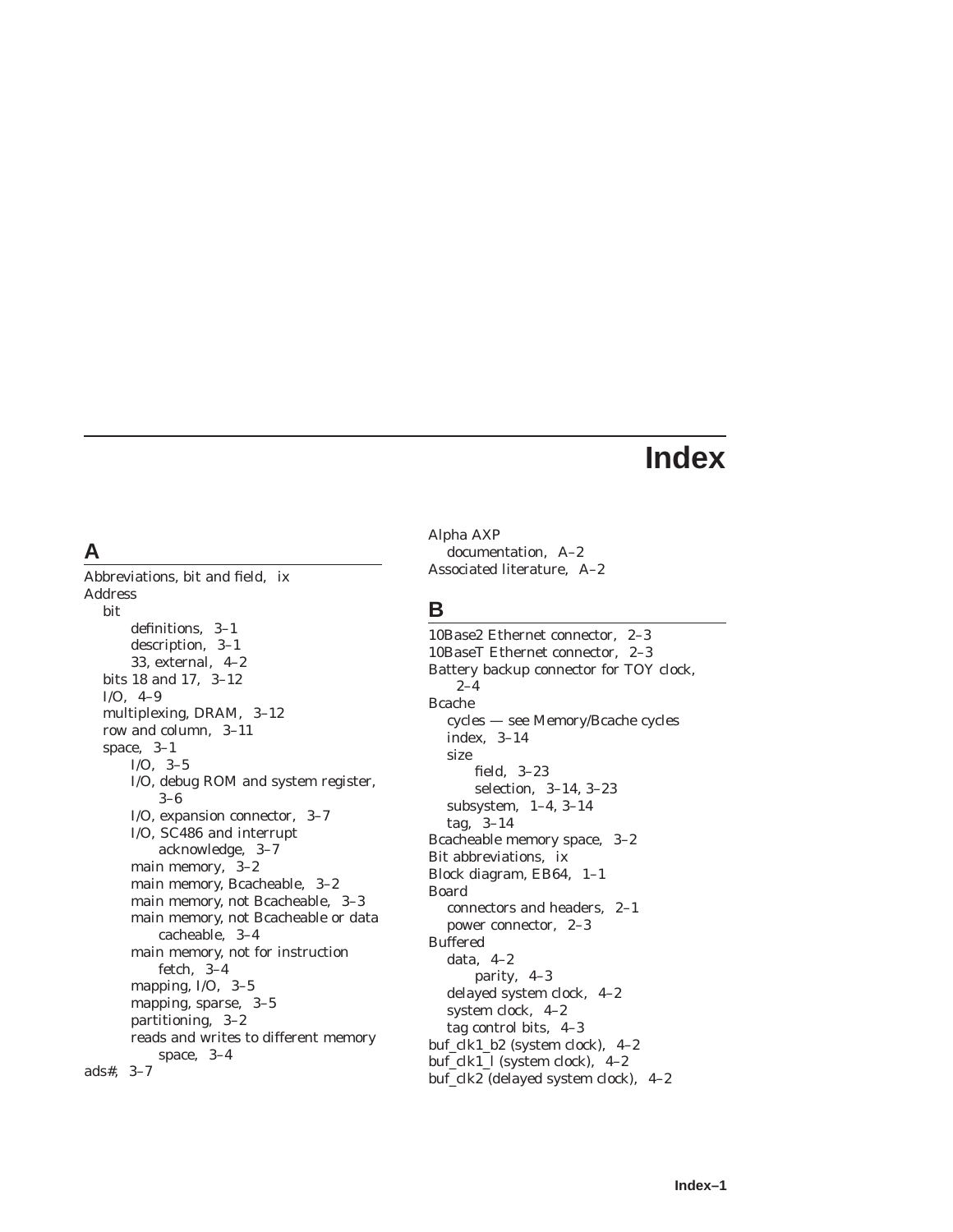buf\_clk2\_l (delayed system clock), 4–2 buf\_data<127:0>, 4–2 expansion connector pin list, 4–33 buf\_par<3:0> (data parity),  $4-3$ buf\_tagctl\_<d,s,v,p> (tag control bits), 4–3 Bus acquisition, external DMA device, 4–24 interface unit control (BIU\_CTL) IPR, 3–3 BC\_EN bit, 3–24 BC\_PA\_DIS field, 3–3, 3–17 BC\_RD\_SPD field, 3–15 BC\_SIZE field, 3–23 BC\_WR\_SPD field, 3–15 OE bit, 3–16 SYS\_WRAP bit, 3–12, 3–17, 3–24 master 21064, 3–5 DMA device, 3–5 release, external DMA device, 4–25 Byte enable, 3–6 external, 4–2 I/O, 4–9

### **C**

Cache see also Bcache block, x coherency design considerations, 4–16 additional memory, 4–17 DMA devices, 4–17 I/O devices, 4–17 line, x cack\_h<2:0> (command acknowledge), 3–19 CAS slip field, 3–23 Caution convention, ix do not read and write to different memory space, 3–4 do not write and read to different memory space, 3–4 fan sensor required, 2–4, 3–28, 5–1 not for instruction fetch, 3–4 set BIU\_CTL OE, 3–16

Caution (cont'd) setting Bcache off/on, 3–24 setting data wrapping mode, 3–12, 3–17, 3–24 to avoid component damage, 3–16 check<21,14,7,0> generation, 4–13 Clear lock flag, external, 4–4 Clocks expansion connector, 4–18 real-time, 1–5 system, 3–30 buffered, 4–2 delayed, buffered, 4–2 distribution, 3–31 timing, 3–31 Column 0, 3–11 address, 3–11 0, external, 4–4 strobe (CAS), external, 4–3 Command acknowledge, 3–19 Components, EB64, 1–1 Connectors and headers, 2–1 Controller DMA, 1–4, 3–26 floppy-disk, 1–5, 3–26 interrupt, 1–4, 3–26 ISA bus, 1–4, 3–26 Conventions, ix bit abbreviations, ix bit notation, ix caution, ix extents, x field abbreviations, ix note, x numbering, x ranges, x read only (RO), ix read/write (RW), ix schematic references, x signal names, xi write only (WO), ix Cooling fan power and sensor connector, 2–4 sensor, 2–4, 3–28, 5–1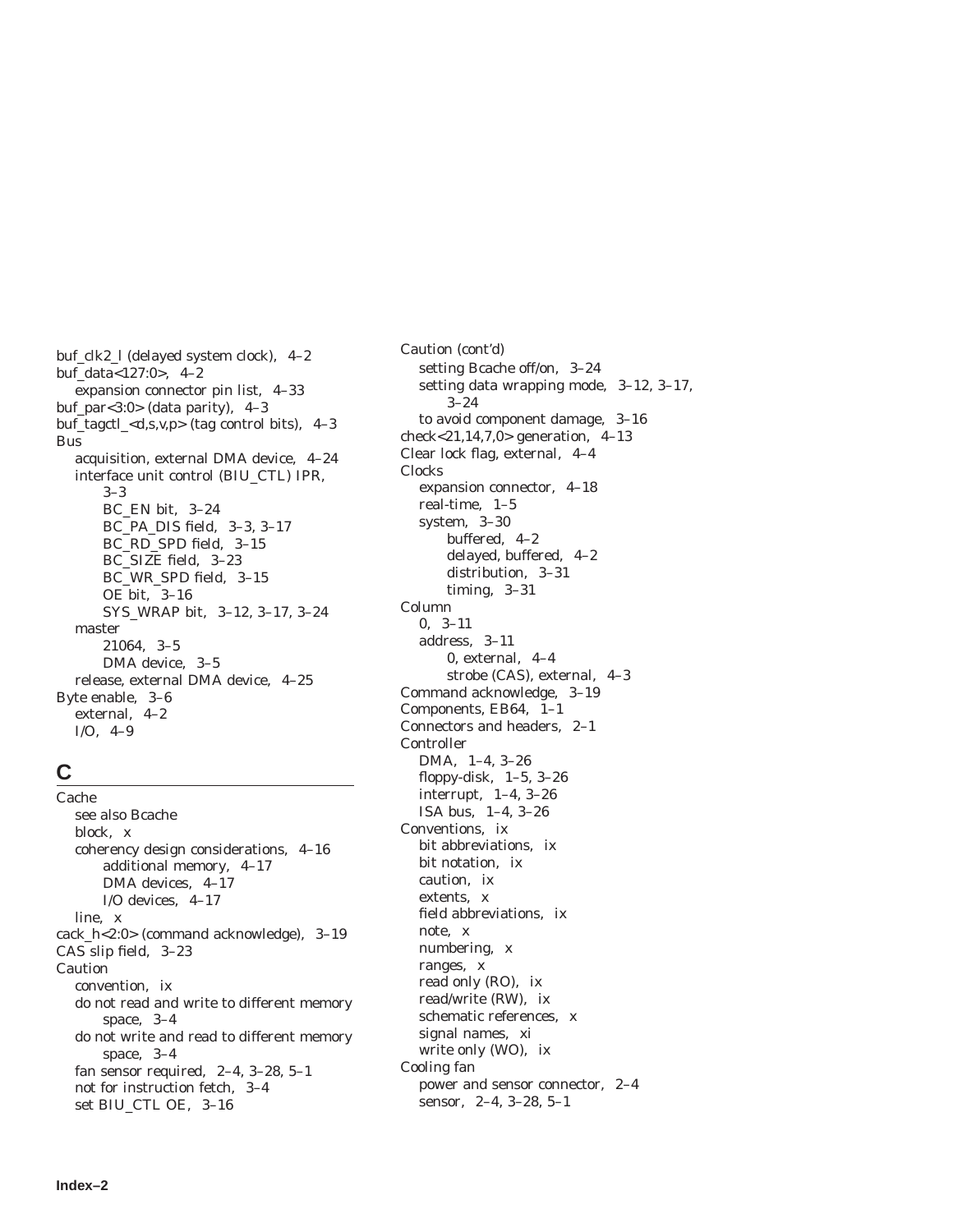cwmask1 (cycle write mask1), 3–12 Cycle acknowledge, external, 4–3 request, delayed, external, 4–5 write mask, 3–12 external, 4–4

# **D**

Data wrapping—see Wrap, wrap\_read a4, external, 4–4 buffered, 4–2 bus read acknowledge, 3–3 output enable, external ext\_data\_oe\_l, 4–5 ext\_doe\_l, 4–6 parity, buffered, 4–3 path width, design considerations, 4–16 read acknowledge, external, 4–6 transfers external DMA device, 4–24 external DMA device, read, 4–24 external DMA device, write, 4–25 units, ix write enable, external, 4–5 select, external, 4–7 Data cache backmap write enable, external, 4–6 invalidate request, external, 4–5  $d/c#$ , 3-7 dcok, 4–5 reset, 3–28 switch connector, 2–4 Debug monitor, 1–5 ROM, 1–2, 1–5, 3–25 address zone, 3–6 byte field, 3–21 selection, 3–25 DECchip documentation, A–2

DECchip information, A–2 Design considerations cache coherency, 4–16 additional memory, 4–17 DMA devices, 4–17 I/O devices, 4–17 data path width, 4–16 expansion connector hardware, 4–15 Direct memory access (DMA) controller, 1–4, 3–26 cycle, 3–19 device is bus master, 3–5 devices, cache coherency, 4–17 through expansion connector, 4–24 bus acquisition, 4–24 bus release, 4–25 data transfers, 4–24 lock flag, 4–25 Documentation, A–2 doe\_1 (data output enable) generation, 4–13 doe\_dis signal name change, 4–13 drack\_h<2:0> (data bus read acknowledge), 3–3 Drive-type jumper, 2–3 dwsel (data bus write select) signal name change, 4–13 dwsel1 (data bus write select 1) generation, 4–13 Dynamic RAM (DRAM), 1–1 address multiplexing, 3–12 SIMM connectors, 2–4

### **E**

EB64 block diagram, 1–1 components, 1–1 features, 1–4 uses, 1–3 Ethernet connector 10Base2, 2–3 10BaseT, 2–3 interrupt, 3–27 LEDs, 2–3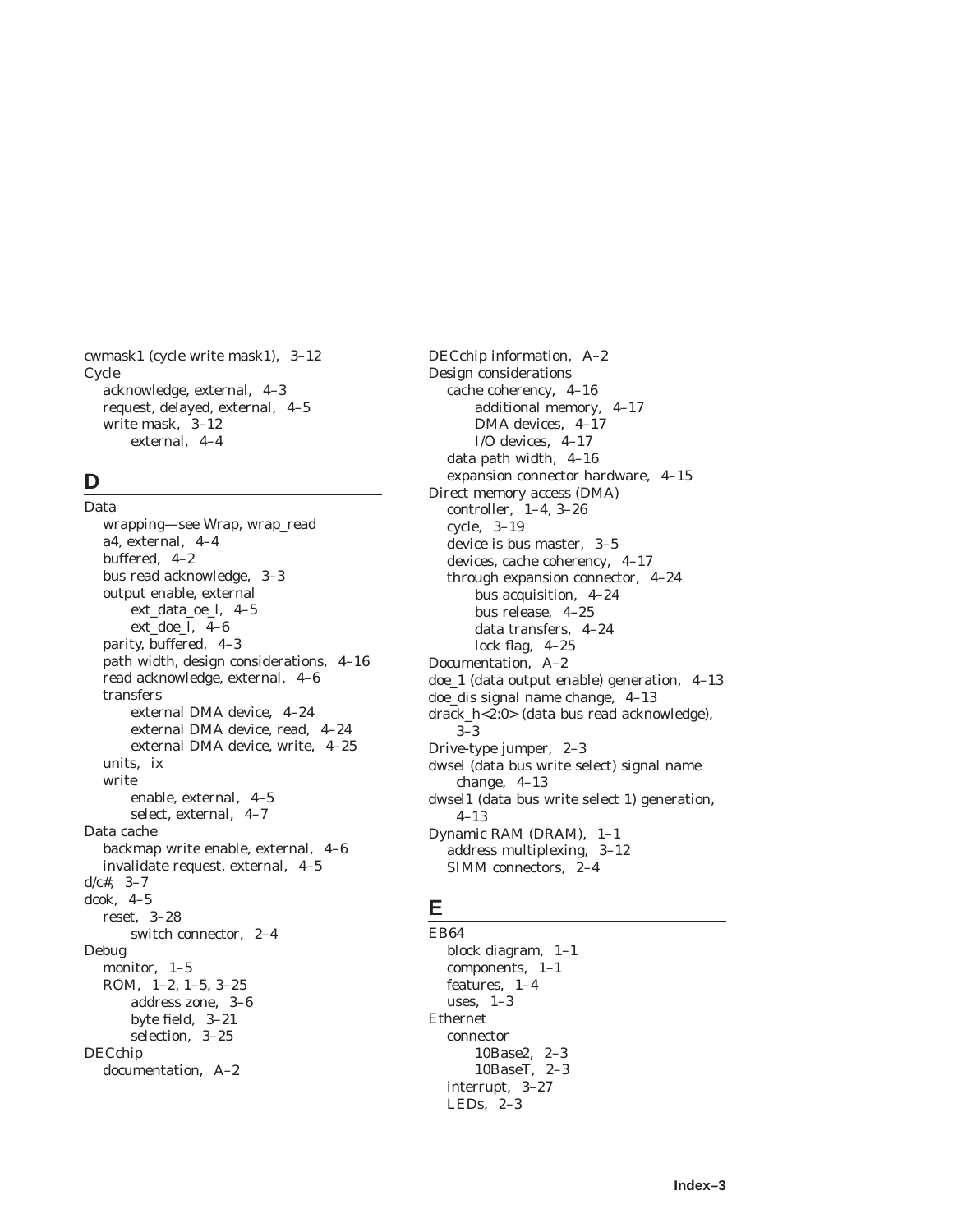Ethernet (cont'd) port, 1–5, 3–27 Expansion connector DMA through — see Direct memory access programmed I/O, see Programmed I/O address zone, 3–7 clocks, 4–18 control setup, 4–18 design considerations for hardware,  $4 - 15$ pin lists, 4–28 buf\_data<127:0>, 4–33 gnd, 4–34 io\_addr Vdd, 4–34 signal description, 4–1 signals, 4–1, 4–15 interface, 1–5, 4–1 21064, 4–15 connector, 2–4 21064 expansion interface, 4–15 Extents convention, x External address bit 33, 4–2 byte enable, 4–2 clear lock flag, 4–4 column address 0, 4–4 strobe (CAS), 4–3 cycle acknowledge, 4–3 request, delayed, 4–5 write mask, 4–4 data a4, 4–4 output enable, 4–5, 4–6 read acknowledge, 4–6 write enable, 4–5 write select, 4–7 data cache backmap write enable, 4–6 invalidate request, 4–5 hit, 4–7

External (cont'd) hold, 4–7 acknowledge, 4–7 request, 4–8 I/O address disable, 4–8 over, 4–9 inhibit tag output enable, 4–8 interrupt request, 4–9 memory data read clock enable, 4–9 read output enable, 4–10 write clock enable, 4–10 write output enable, 4–10 write parity output enable, 4–10 reset, 4–10 row address strobe (RAS), 4–10 select column, 4–11 column 2, 4–11 tag address, 4–11 start, 4–11 tag address write enable, 4–12 control bits, 4–12 control write enable, 4–12 transfer length, 4–12 write enable, 4–13 tag address output enable, 4–13 tag control output enable, 4–13 zone, 4–13 ext\_adr33\_in (address bit 33), 4–2 ext\_be<1:0> (external byte enable), 4–2 ext\_cack<2:0>\_l (cycle acknowledge), 4–3 ext\_cas<3:0>\_l (column address strobe), 4–3 ext\_clr\_flag\_l (clear lock flag), 4–4 ext\_col\_a0\_l (column address 0), 4–4 ext\_cwmask<7:0> (cycle write mask), 4–4 ext\_data\_a4\_l (data SRAM address 4), 4–4 ext\_data\_oe\_l (data output enable), 4–5 ext\_data\_we<3:0>\_l (data write enable), 4–5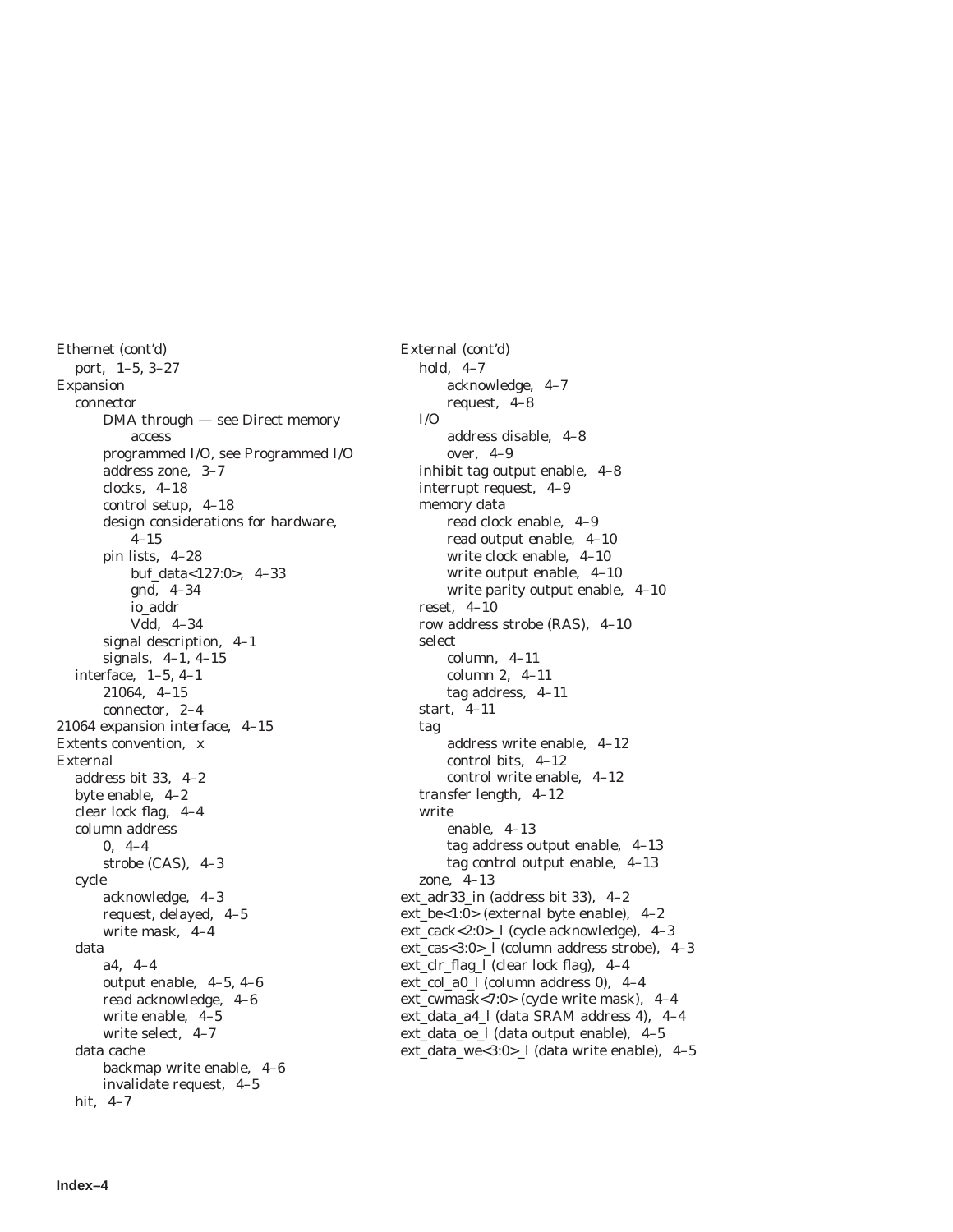- ext\_del\_creq<2:0> (delayed cycle request),  $4 - 5$
- ext\_dinvreq\_l (data cache invalidate request),  $4 - 5$
- ext\_dmapwe (data cache backmap write enable), 4–6
- ext\_doe\_l (data output enable), 4–6
- ext\_drack<2:0>\_l (data read acknowledge), 4–6
- ext\_dwsel1\_l (data write select), 4–7
- ext\_hit, 4–7
- ext\_hold\_ack (hold acknowledge), 4–7 ext\_hold\_l, 4–7
- ext\_hold\_req\_l (hold request), 4–8
- ext\_inhibit\_tag\_oe\_l (inhibit tag output enable), 4–8
- ext\_ioadr\_dis\_l (I/O address disable), 4–8
- ext\_io\_over\_l, 4–9
- ext\_irq<2:0>\_l (interrupt request), 4–9
- ext\_md\_rd\_clken\_l (memory read clock enable), 4–9
- ext\_md\_rd\_oe\_l (memory read output enable), 4–10
- ext\_md\_wr\_clken\_l (memory write clock enable), 4–10
- ext\_md\_wr\_oe<3:0>\_l (memory write output enable), 4–10
- ext\_md\_wr\_par\_oe\_l (memory write parity output enable), 4–10
- ext\_ras\_l (row address strobe), 4–10 ext\_reset\_l, 4–10
- ext\_sel\_col2\_l (select column 2), 4–11
- ext\_sel\_col\_l (select column 1), 4–11
- ext\_sel\_tagadr\_l (select tag address), 4–11
- ext\_start, 4–11
- ext\_tagadr\_we\_l (tag address write enable), 4–12
- ext\_tagctl\_<d,s,v,p>\_l (tag control bits), 4–12
- ext\_tagctl\_we\_l (tag control write enable), 4–12
- ext\_tl<1:0> (external transfer length), 4–12 ext\_we\_l (write enable), 4–13

ext\_wrt\_tagadr\_oe\_l (write tag address output enable), 4–13 ext\_wrt\_tagctl\_oe\_l (write tag control output enable), 4–13 ext\_zone, 4–13

### **F**

Fan power and sensor connector, 2–4 sensor, 2–4, 3–28, 5–1 Features, EB64, 1–4 Field abbreviations, ix Floppy-disk connector, 2–5 controller, 1–5, 3–26 interrupt, 3–27

# **G**

gen\_par<3:0> generation, 4–13 gnd, 4–7 expansion connector pin list, 4–34

# **H**

Headers and connectors, 2–1 Hexaword DRAM read cycle, 3–17 write cycle, 3–18 Hit, external, 4–7 Hold acknowledge, external, 4–7 external, 4–7 generation, 4–13 request, external, 4–8

### **I**  $I/O$

programmed through the expansion connector, see Programmed I/O address, 4–9 disable, external, 4–8 space mapping, 3–5 byte enable, 3–6, 4–9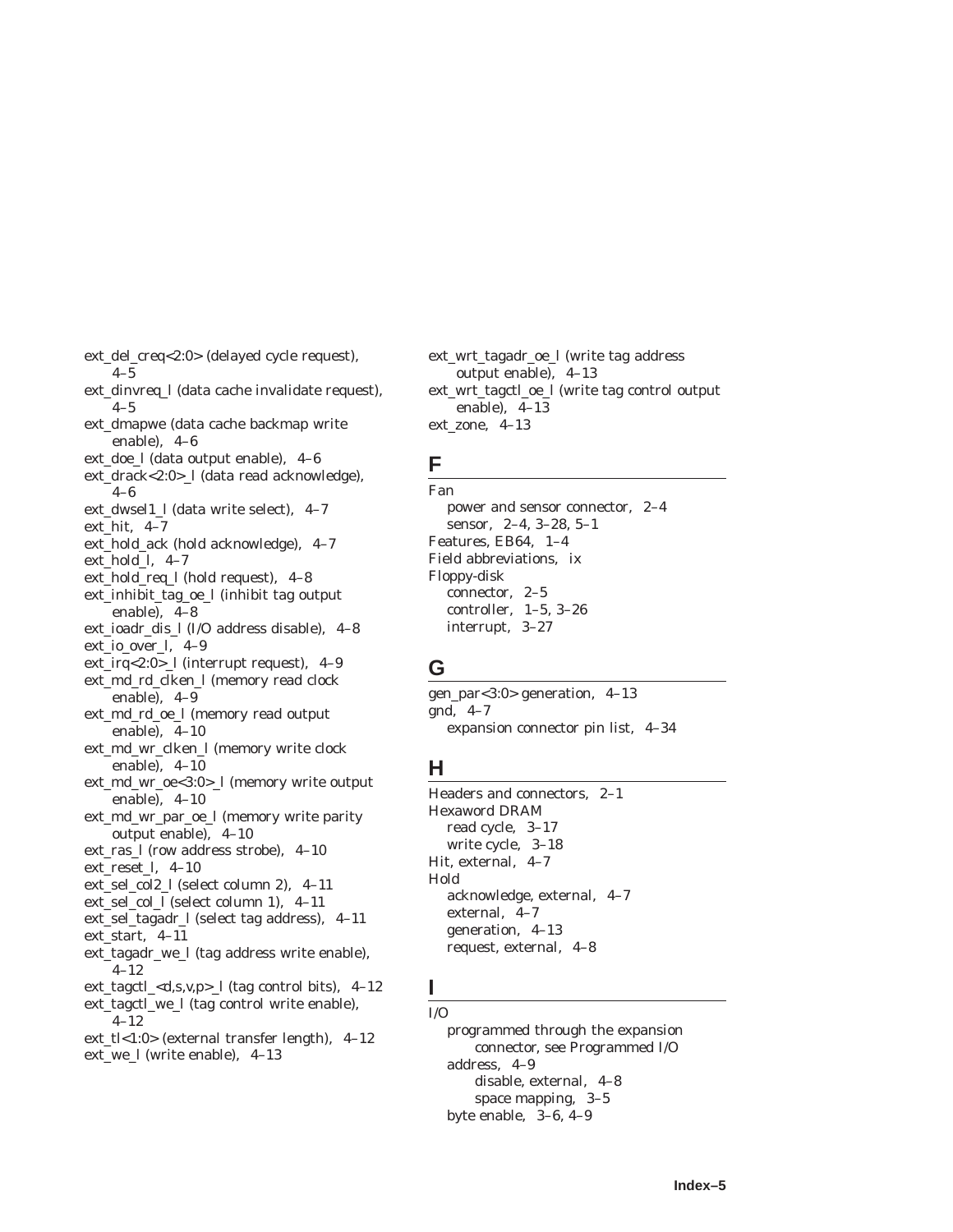I/O (cont'd) devices, 3–20 cache coherency considerations, 4–17 system register, 3–20 over, external, 4–9 space debug ROM and system register, 3–6 expansion connector, 3–7 SC486 and interrupt acknowledge, 3–7 transfer length, 3–6 Idle loop, programmed I/O, 4–21 Initialization, 3–28 Instruction fetch, not Bcacheable or data cacheable memory space, 3–4 Interface expansion — see Expansion interface ISA, 1–4, 3–26 Internal processor register (IPR), 3–3 Interrupts, 3–27 acknowledge address zone, 3–7 controller, 1–4, 3–26 Ethernet, 3–27 interrupt request, external, 4–9 IRQ0, 3–27 IRQ1, 3–27 IRQ2, 3–27 IRQ<5:3>, 3–27 ISA INTR, 3–27 NMI, 3–27 real-time clock, 3–27 SC486, 3–27 io\_addr <31:2>, 4–9 expansion connector pin list, 4–34 field, 3–22 io be<3:0> (I/O byte enable),  $4-9$ io\_hold signal name change, 4–13 ISA bus controller, 1–4, 3–26 interface, 1–4, 3–26 INTR interrupt, 3–27 NMI interrupt, 3–27 slot, 1–5

ISA (cont'd) slot <1:0> connector, 2–4

### **K**

Keyboard, 1–5 and mouse connector, 2–5

### **L**

Light-emitting diode (LED), Ethernet, 2–3 Literature, A–2 Load locked cycle, 3–18 Lock flag, 3–18 external DMA device, clear, 4–25 Logic analyzer header, 2–6 lw0\_par<3:0> signal name change, 4–13

# **M**

Master Mode, 3–19 Memory cache coherency design considerations for additional memory, 4–17 data read clock enable, external, 4–9 read output enable, external, 4–10 wrapping, 3–24 write clock enable, external, 4–10 write output enable, external, 4–10 write parity output enable, external, 4–10 main memory subsystem, 3–8 read slip cycles, 3–8 size, 1–4 selection, 3–8, 3–24 space Bcacheable, 3–2 not Bcacheable, 3–3 not Bcacheable or data cacheable, 3–4 not for instruction fetch, 3–4 reads and writes to different memory space, 3–4 subsystem, 1–4, 3–8 type field, 3–24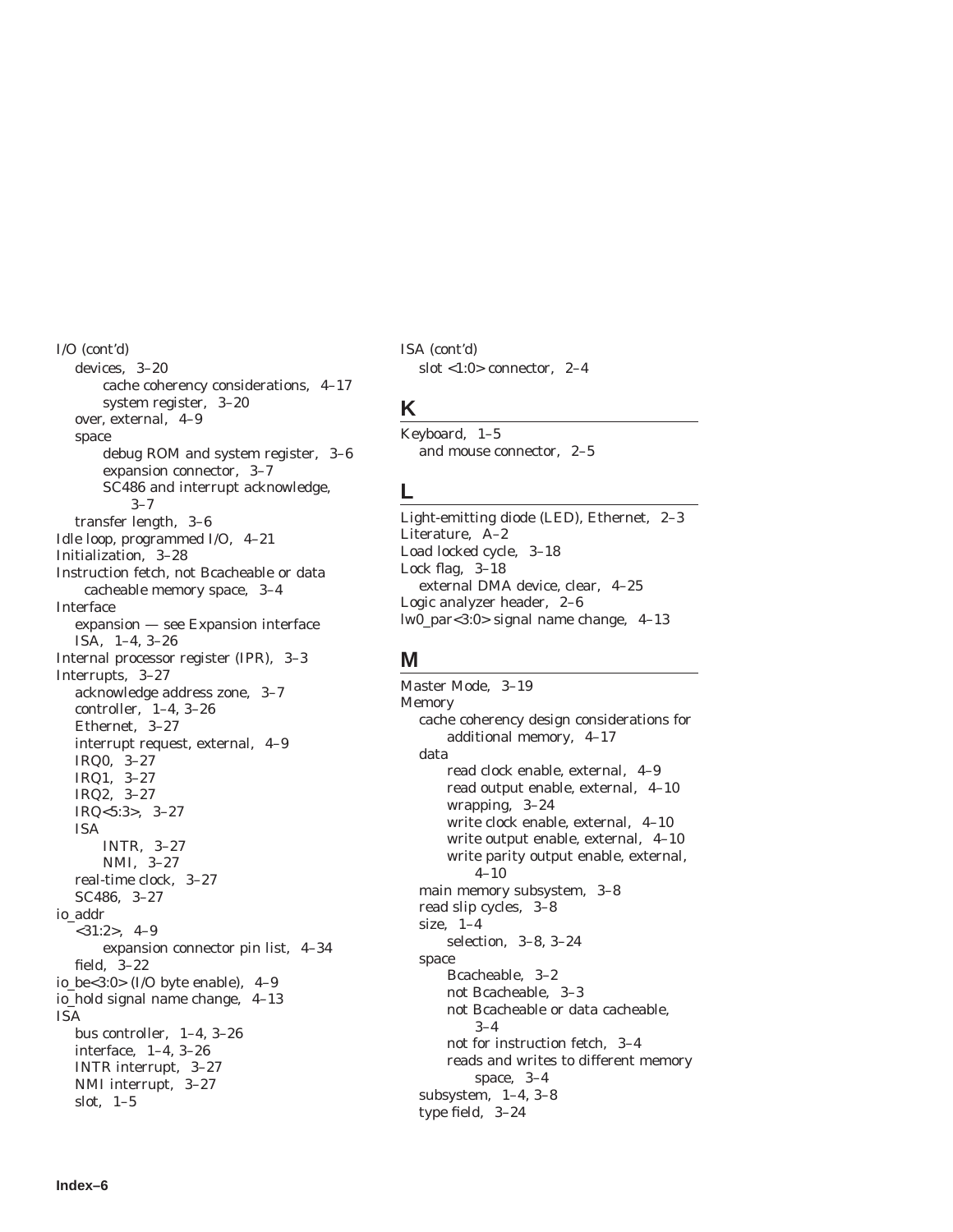Memory/Bcache cycles, 3–17 DMA cycle, 3–19 hexaword DRAM read, 3–17 hexaword DRAM write, 3–18 load locked cycle, 3–18 refresh cycle, 3–20 store conditional cycle, 3–19 victim write cycle, 3–18 m/io#, 3–7 Mouse, 1–5 and keyboard connector, 2–5

### **N**

Note convention, x Numbering convention, x

# **O**

Ordering information, A–2 Order numbers, A–2

# **P**

par<3:0> signal name change, 4–13 Part numbers, A–2 Peripheral devices, 1–5, 3–26 Ports Ethernet, 1–5, 3–27 serial, 1–5, 3–26 Power, 3–28 monitor, 3–28 requirements, 5–1 Precompensation jumper, 2–3 Programmable timer, 1–5 Programmed I/O through the expansion connector, 4–19 idle loop, 4–21 read cycle, 4–21 read fill sequence, 4–22 victim write sequence, 4–21 write block, 4–23

PROM see also Debug ROM jumper

0 or 1, 2–3 size, 2–5

### **R**

RAM, see Dynamic RAM (DRAM), Memory Serial RAM (SRAM), Bcache Video RAM (VRAM) Ranges convention, x rdy#, 3–7 Read data wrapping—see Wrap, wrap\_read cycle, programmed I/O, 4–21 fill sequence, programmed I/O, 4–22 single, x, 3–4 only (RO) convention, ix slip cycles, 3–8 write (RW) convention, ix Reads and writes to different memory space, 3–4 Real-time clock, 1–5 interrupts, 3–27 Refresh cycle, 3–20 timer, 1–5 Related documentation, A–2 remote\_reset\_l, 4–10 Reset, 3–28 dcok, 3–28 switch connector, 2–4 external, 4–10 remote, 4–10 (rst), 4–10 system, 3–28 switch connector, 2–4 ROM see Debug ROM, PROM, Serial ROM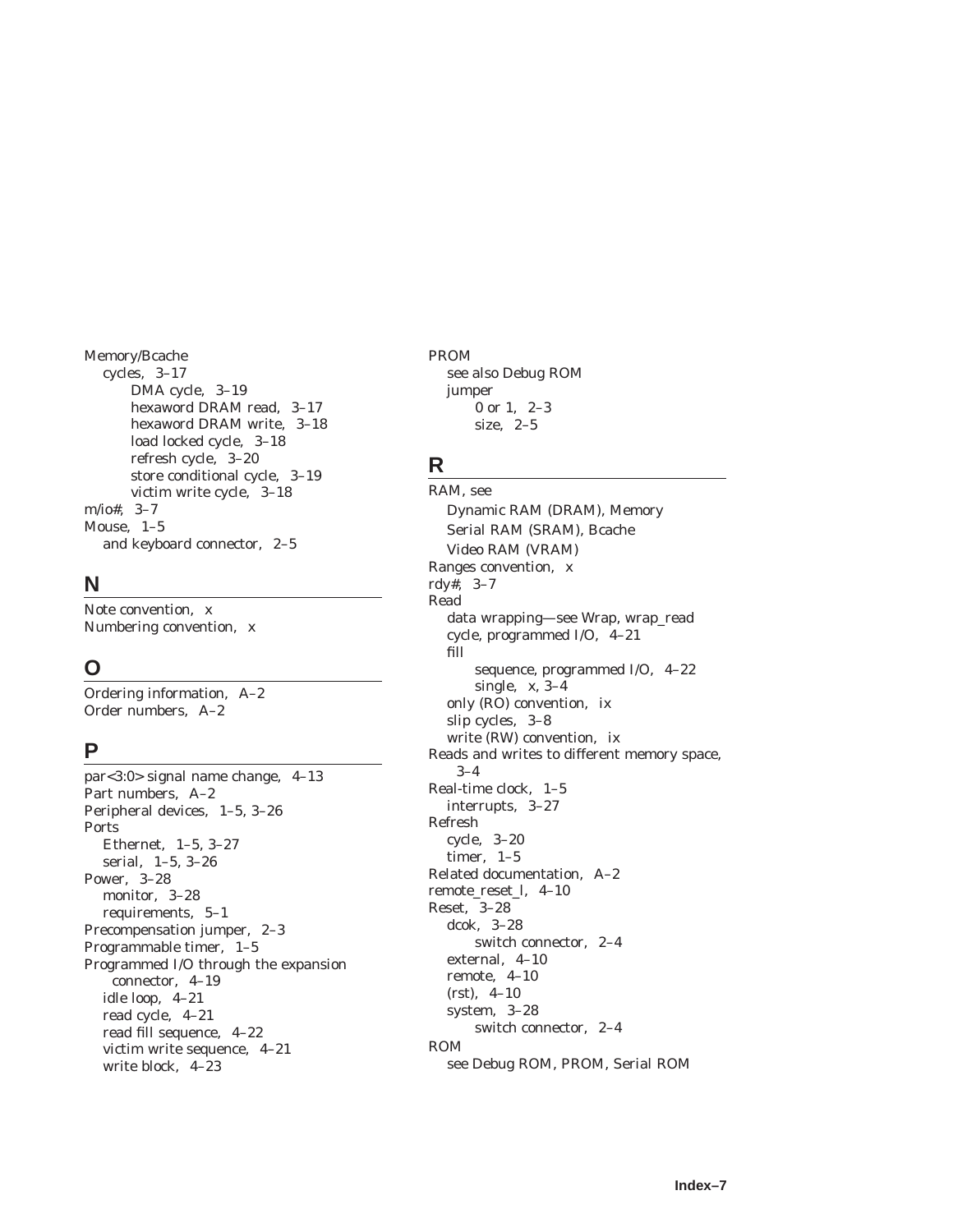Row address, 3–11 strobe (RAS), external, 4–10 rst (reset), 4–10

### **S**

SC486 address zone, 3–7 definition, 3–26 Schematic references convention, x Select column, external, 4–11 column 2, external, 4–11 tag address, external, 4–11 Serial ports 1 and 2 connectors, 2–4 I/O, 1–5, 3–26 interrupt, 3–27 SROM, 3–29 RAM (SRAM) damage caution, 3–16 ROM (SROM), 1–5, 3–28 serial port connector, 2–4 serial port diagram, 3–29 Signal name changes, 4–13 doe\_dis, 4–6, 4–13 dwsel, 4–7, 4–13 io\_hold, 4–7, 4–13 lw0\_par<3:0>, 4–3, 4–13 par<3:0>, 4–3, 4–13 convention, xi Single in-line memory module (SIMM) connectors, 2–4 read fill, x, 3–4 Slow-speed peripheral devices, 1–5, 3–26 Sparse address mapping, 3–5 Speaker connector, 2–3 Start, external, 4–11 Store conditional cycle, 3–19 sysclk\_pll\_3, 4–12

System block diagram, 1–1 bus acquisition and release sequence, 4–27 clocks, 3–30 buffered, 4–2 delayed, buffered, 4–2 distribution, 3–31 PLL 3, 4–12 timing, 3–31 components, 1–1 configuration jumpers, 2–5 features, 1–4 power, 3–28 register, 3–20 address zone, 3–6 Bcache size field, 3–23 bit description, 3–21 CAS slip field, 3–23 io\_addr field, 3–22 memory type field, 3–24 ROM byte field, 3–21 wrap read bit, 3–24 reset, 3–28 switch connector, 2–4 uses, 1–3

# **T**

Tag address bits tagadr<33:32>, 3–16 select, external, 4–11 write enable, external, 4–12 write output enable, external, 4–13 control write enable, external, 4–12 write output enable, external, 4–13 control bits buffered, 4–3 external, 4–12 inhibit output enable, external, 4–8  $tagct$ <sub>- $<$ </sub> $d,s,v,p$ buffered, 4–3 external, 4–12